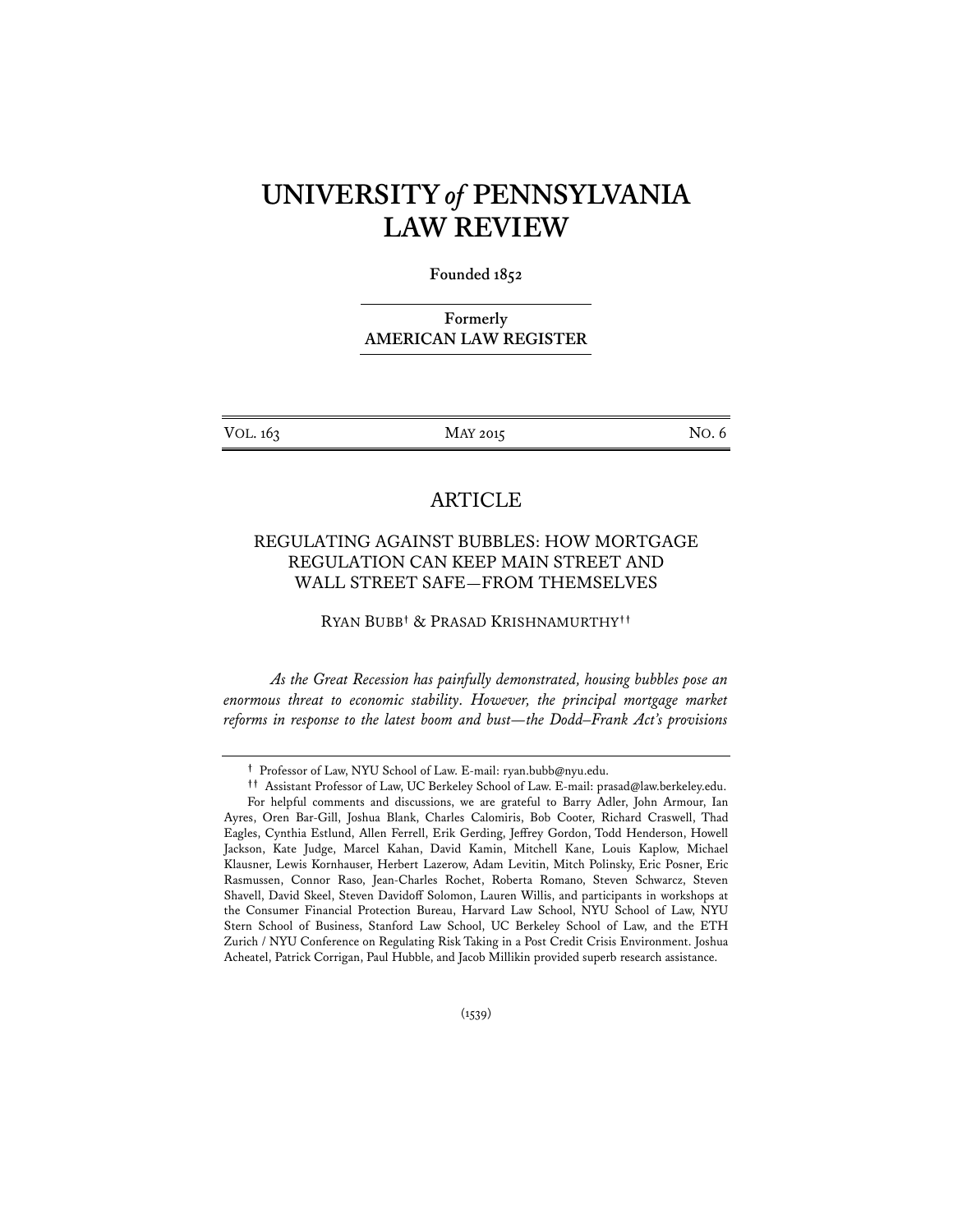*on mortgage lending and securitization—are not designed to protect the economy from a housing bubble. Instead, these reforms tinker with the incentives of securitizers and lenders to prevent their exploitation of naive investors and borrowers. In particular, these changes require securitizers to retain credit risk and lenders to assess borrowers' ability to repay.* 

*This approach misses the mark. The sine qua non of a bubble is marketwide overoptimism about future house prices. Irrational exuberance in a bubble leads parties across the entire system of housing finance to make risky bets based on rosy beliefs. It is not just investors who underprice credit risk and borrowers who overextend. Securitizers and lenders are also eager to take on dangerous levels of risk and leverage. The Dodd–Frank Act's incentive-based reforms, by relying on rational behavior by supposedly sophisticated parties, will do little to protect the economy from a bubble. They might even increase systemic risk by concentrating mortgage risk in large financial institutions.* 

*Because indirect incentive-based regulation is ineffective in a bubble, more direct mandates should be employed. We suggest a number of direct regulations to limit mortgage leverage, debt-to-income levels, and other contractual features that enable or induce borrowers to take out larger loans. We show how such limits can curb bubbles, lower defaults, and reduce household exposure to housing risk. While such limits would undoubtedly entail costs, such as restricting access to mortgage credit and homeownership, we suggest straightforward ways to mitigate many of these concerns. Our critique of incentive-based regulation also provides an important new perspective on current legislative efforts to reform the broader architecture of housing finance.* 

*The Dodd–Frank Act's mistargeted approach reflects in part the growing literature in behavioral law and economics that shows how sophisticated firms take advantage of biased consumers. Indeed, much of the debate over the appropriate response to the Great Recession has been about how to keep Main Street safe from Wall Street. We advance this literature by showing that the mistakes of firms have important implications for the design of regulation. Our analysis calls for a*  fundamental paradigm shift. The central policy challenge is to keep Main Street *and Wall Street safe from themselves.* 

|  | I. THE HOUSING BUBBLE AND THE GREAT RECESSION 1549          |  |
|--|-------------------------------------------------------------|--|
|  |                                                             |  |
|  |                                                             |  |
|  | 1. The Rise in Risky Lending as the Bubble Inflated 1555    |  |
|  | 2. The Bursting of the Bubble and the Great Recession  1560 |  |
|  |                                                             |  |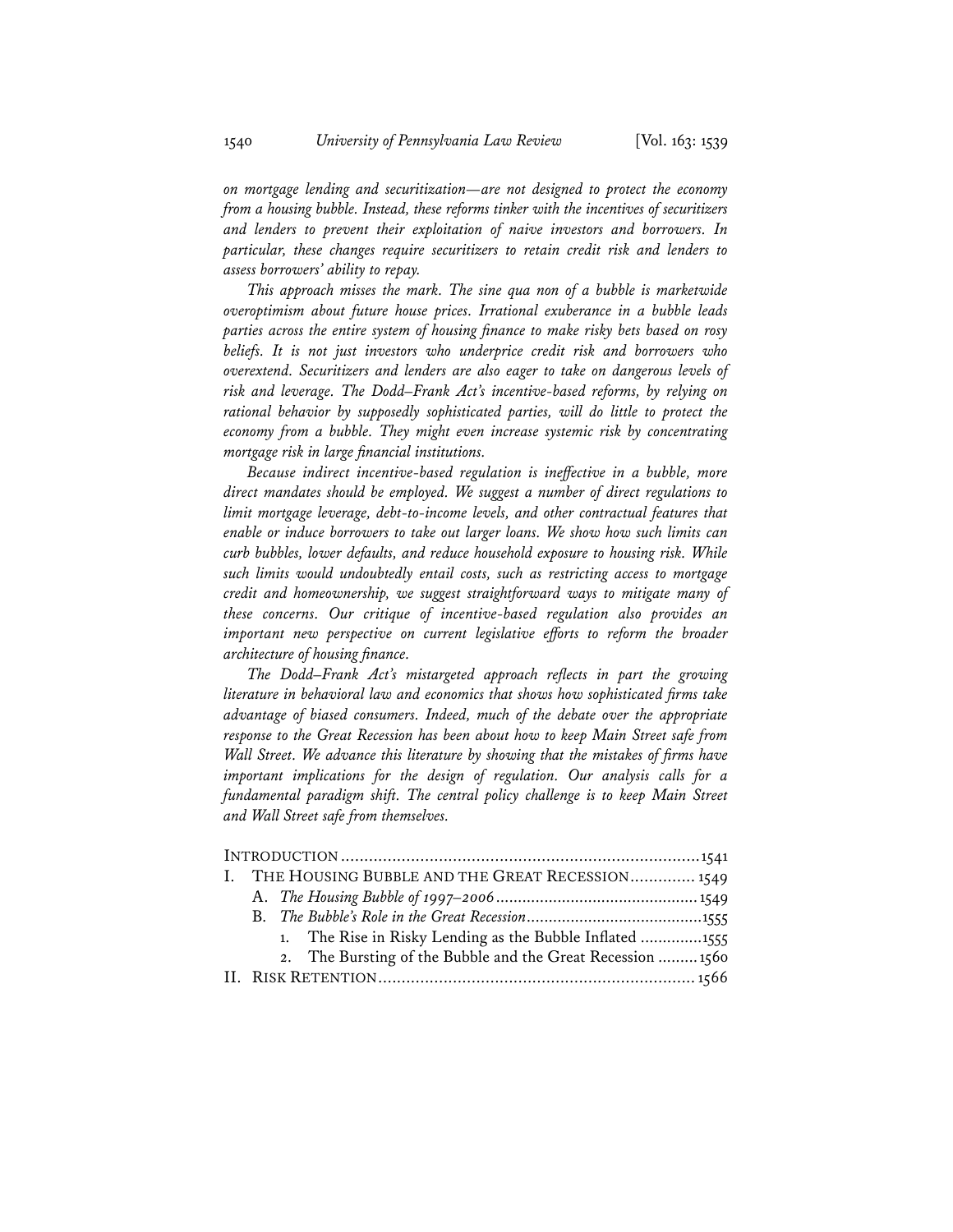| А. |                                                                             |
|----|-----------------------------------------------------------------------------|
| B. |                                                                             |
|    | The Asymmetric Information Theory of Risk Retention  1568<br>$\mathbf{1}$ . |
|    | $\overline{2}$ .                                                            |
| C. |                                                                             |
|    | The Costs of Risk Retention for Financial Stability 1579<br>1.              |
|    | The Performance of the Risk Retention Requirement in a<br>2.1               |
|    |                                                                             |
|    | 3.                                                                          |
|    | Evidence on the Costs and Benefits of Risk Retention in a<br>a.             |
|    |                                                                             |
|    | Evidence on the Naive-Investors Theory 1587<br>b.                           |
|    |                                                                             |
| A. |                                                                             |
| В. |                                                                             |
| C. |                                                                             |
|    | The Performance of the Ability-to-Repay Rule in a<br>1.                     |
|    |                                                                             |
|    | 2.1                                                                         |
|    | IV. MORTGAGE REGULATION AGAINST BUBBLES  1607                               |
| А. | Direct Regulation to Protect Banks and Borrowers                            |
|    |                                                                             |
| В. |                                                                             |
|    | Limiting the Incidence and Magnitude of<br>1.                               |
|    |                                                                             |
|    | Mitigating the Effect of a Bubble Through the<br>$\overline{2}$ .           |
|    |                                                                             |
|    | Mitigating the Effect of a Bubble Through the<br>3.                         |
|    |                                                                             |
|    | The Costs of Limiting Mortgage Leverage 1619<br>4.                          |
|    | Using Corrective Taxes Instead of a Cap 1622<br>5.                          |
|    |                                                                             |
| D. |                                                                             |
| Е. | GSE Reform and the Architecture of Housing Finance 1627                     |
|    |                                                                             |

## INTRODUCTION

The financial crisis of 2007 to 2008 and its aftermath are a sobering reminder that the main source of systemic risk in the economy is a real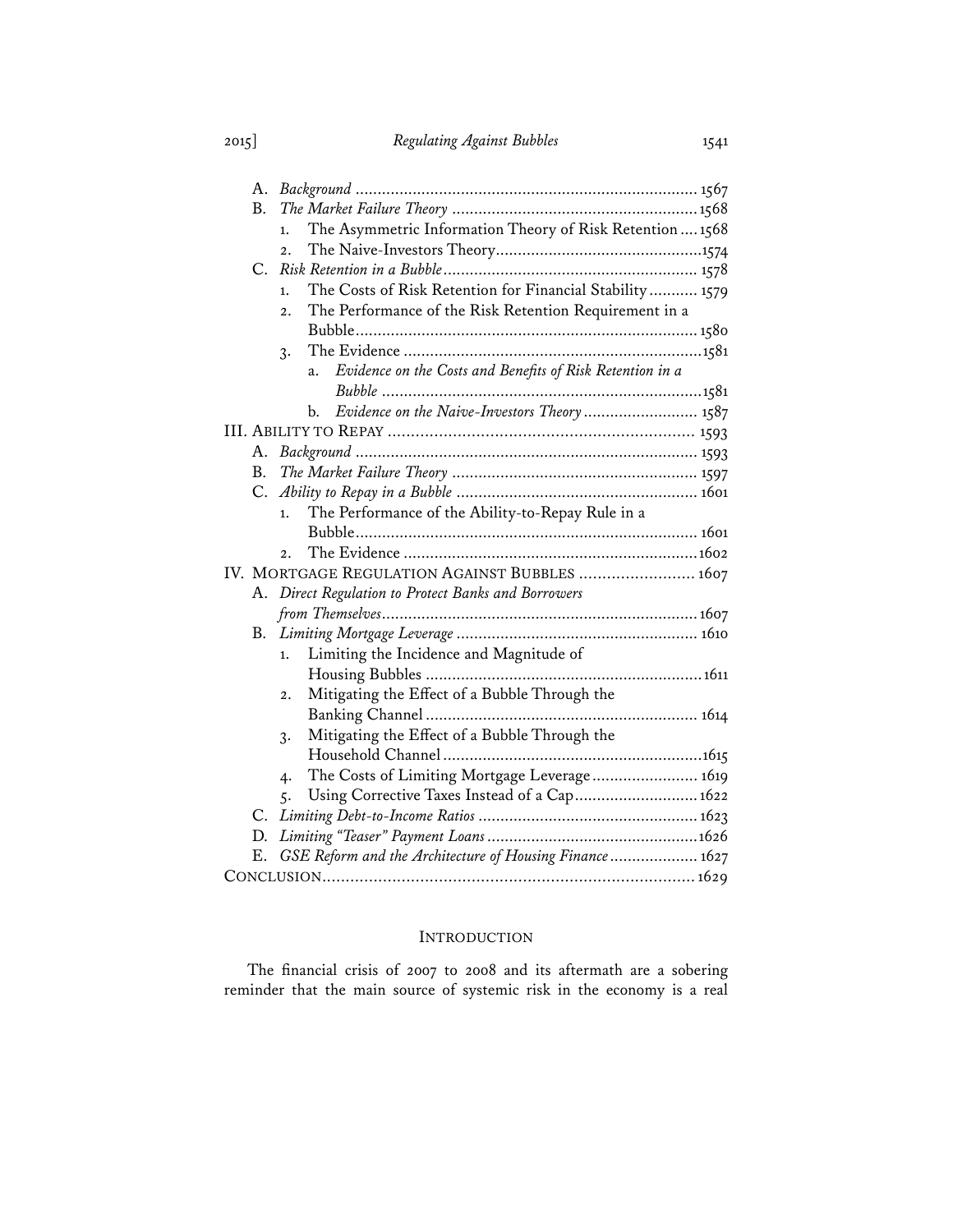estate bubble. Between 1996 and 2006, house prices in the United States soared by over 120%.<sup>1</sup> As the bubble inflated, mortgage lenders made loans with steadily lower down payments and little regard for the creditworthiness of borrowers. Most of these loans were sold to other financial institutions that packaged them into mortgage-backed securities (MBS) and then resold them to investors. The bursting of the bubble in 2006 left in its wake economic ruin. The collapse of house prices froze consumer spending and left households mired in debt. The resulting wave of mortgage defaults that struck financial institutions triggered a broader breakdown in credit markets. The Great Recession that followed has taken a heavy human toll in lost homes and jobs, and these hardships have fallen disproportionately on low income, working class families.

Many of the reforms to the financial system following the crisis should, in principle, make it more robust to a future housing bubble. The landmark Dodd–Frank Act**<sup>2</sup>** imposes higher capital requirements on banks,**<sup>3</sup>** creates a new resolution regime to safely wind down insolvent financial institutions,**<sup>4</sup>** and tasks a new Financial Stability Oversight Council with identifying and addressing emerging systemic risks.**<sup>5</sup>**

The Dodd–Frank Act, however, takes a different tack in its reforms to the mortgage market. Rather than addressing the risks to the economy posed by a future housing bubble, the Act focuses on protecting naive investors and borrowers from opportunistic securitizers and predatory lenders. First, the Act directs banking regulators to require securitizers to retain at least 5% of the credit risk of any assets that they securitize.**<sup>6</sup>** Second, it requires mortgage originators to "make[] a reasonable and good faith determination" that each borrower has "a reasonable ability to repay" the loan.**<sup>7</sup>**

**6** *Id.* § 941(b), 15 U.S.C. § 78o-11 (2012).

**<sup>1</sup>** *S&P/Case–Shiller National Home Price Index*, S&P DOW JONES INDICIES, http://us.spindices.com/indices/real-estate/sp-case-shiller-us-national-home-price-index (last visited May 11, 2015), *archived at* http://perma.cc/HM2C-6UD2 (mouse over graph, and compare the index numbers from January 1996 (81.46) and January 2006 (180.84)).

**<sup>2</sup>** Dodd–Frank Wall Street Reform and Consumer Protection Act (Dodd–Frank Act), Pub. L. No. 111-203, 124 Stat. 1376 (2010) (codified as amended in scattered sections of 2, 5, 7, 11, 12, 15, 16, 18, 19, 20, 22, 25, 26, 28, 29, 30, 31, 41, 42, 44, 49 & 112 U.S.C.).

**<sup>3</sup>** *Id.* §§ 165–166, 12 U.S.C. §§ 5365–5366 (2012).

**<sup>4</sup>** *Id.* §§ 201–217, 12 U.S.C. §§ 5381–5394.

**<sup>5</sup>** *Id.* § 111–112, 12 U.S.C. §§ 5321–5322.

**<sup>7</sup>** *Id.* § 1411(a)(2), 15 U.S.C. § 1639c. In addition to these major reforms, the Dodd–Frank Act included a host of more minor fixes to the mortgage market, many of which have been implemented by the Consumer Financial Protection Bureau. For example, section 1461 of the Dodd–Frank Act and its associated rulemaking, the 2013 Escrows Rule, "lengthen[ed] the time for which a mandatory escrow account established for a higher-priced mortgage loan (HPML) must be maintained." Amendments to the 2013 Escrows Final Rule Under the Truth in Lending Act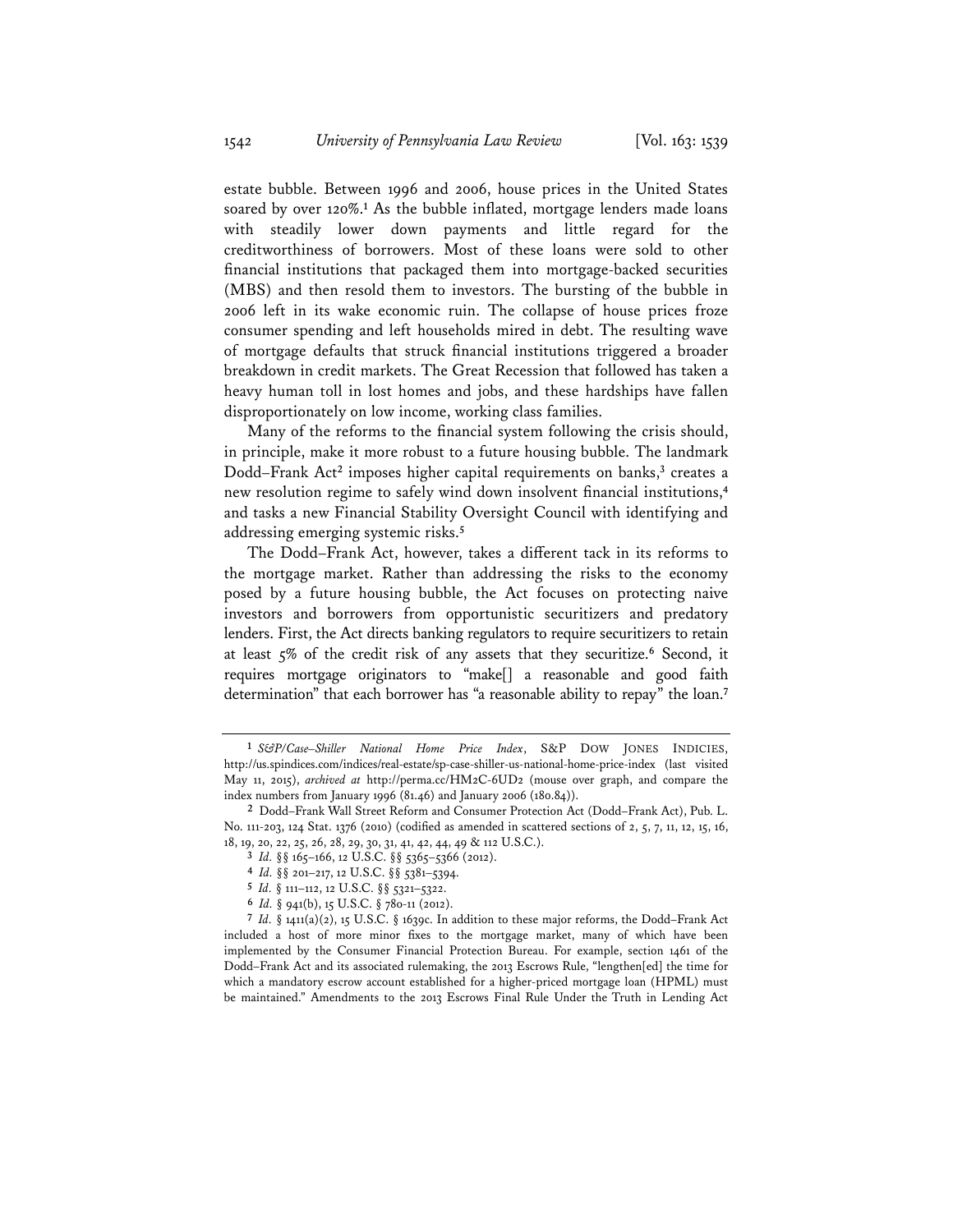The Act thus relies on changing the incentives of sophisticated market participants to end their exploitation of the less sophisticated.

<sup>(</sup>Regulation Z), 78 Fed. Reg. 30,739, 30,739 (May 23, 2013) (codified at 12 C.F.R. pt. 1026); *see also* Dodd–Frank Act § 1461, 15 U.S.C. § 1639d (requiring that an escrow account be maintained for a minimum of five years, with certain exceptions). The rule "established an exemption from the escrow requirement for certain creditors that operate predominantly in 'rural' or 'underserved' areas." Amendments to the 2013 Escrows Final Rule Under the Truth in Lending Act (Regulation Z), 78 Fed. Reg. at 30,739; *see also* Dodd–Frank Act § 1461, 15 U.S.C. § 1639d (enabling the Federal Reserve Board to exempt creditors operating in rural or underserved areas from requirements by regulation). Another rule, the Homeownership Counseling Amendments to the Truth in Lending Act and Homeownership Counseling Amendments to the Real Estate Settlement Procedures Act requires, inter alia, "that consumers receive counseling before obtaining high-cost mortgages and that servicers provide periodic account statements and rate adjustment notices to mortgage borrowers." Amendments to the 2013 Mortgage Rules Under the Real Estate Settlement Procedures Act (Regulation X) and the Truth in Lending Act (Regulation Z), 78 Fed. Reg. 62,993, 62,933 (Oct. 23, 2013) (codified at 12 C.F.R. pts. 1024 & 1026). The rule "amends Regulation Z (Truth in Lending) by expanding the types of mortgage loans that are subject to the protections of the Home Ownership and Equity Protections Act of 1994." High-Cost Mortgage and Homeownership Counseling Amendments to the Truth in Lending Act (Regulation Z) and Homeownership Counseling Amendments to the Real Estate Settlement Procedures Act (Regulation X), 78 Fed. Reg. 6856, 6856 (Jan. 31, 2013) (codified at 12 C.F.R. pts. 1024 & 1026); *see also* Dodd–Frank Act §§ 1431–1433, 15 U.S.C. §§ 1602(aa), 1639 (implementing a broader definition of which mortgages are subject to rules for "high-cost mortgages"). The 2013 Equal Credit Opportunity Act Appraisals Final Rule "require[s] creditors to provide to applicants free copies of all appraisals and other written valuations developed in connection with an application for a loan to be secured by a first lien on a dwelling." Disclosure and Delivery Requirements for Copies of Appraisals and Other Written Valuations Under the Equal Credit Opportunity Act (Regulation B), 78 Fed. Reg. 7216, 7216 (Jan. 31, 2013) (codified at 12 C.F.R. pt. 1002); *see also* Dodd–Frank Act § 1474, 15 U.S.C. § 1691 ("Each creditor shall furnish to an applicant a copy of any and all written appraisals and valuations developed in connection with the applicant's application for a loan that is secured or would have been secured by a first lien on a dwelling promptly upon completion . . . ." (internal quotation marks omitted)). The 2013 Interagency Appraisals Final Rule requires appraisals for "higher-risk mortgages." Appraisals for Higher-Priced Mortgage Loans, 78 Fed. Reg. 78,520, 78,520 (Dec. 26, 2013) (codified at 12 C.F.R. pts. 34, 226, & 1026); *see also* Dodd– Frank Act § 1471, 15 U.S.C. § 1639h ("A creditor may not extend credit in the form of a higher-risk mortgage to any consumer without first obtaining a written appraisal of the property to be mortgaged prepared in accordance with the requirements of this section." (internal quotation marks omitted)). The Loan Originator Compensation Requirements Under the Truth in Lending Act impose requirements and restrictions concerning loan originator compensation, including bans on what is sometimes referred to as yield-spread premiums. Loan Originator Compensation Requirements Under the Truth in Lending Act (Regulation Z), 78 Fed. Reg. 11,280, 11,280, 11,321 (Feb. 15, 2013) (codified at 12 C.F.R. pt. 1026); *see also* Dodd–Frank Act §§ 1401–1403, 1414, 15 U.S.C. §§ 1602, 1639 (defining "mortgage originator" and restricting certain forms of mortgage originator compensation). Two other recent rules provide new restrictions and requirements for mortgage servicers under the Real Estate Settlement Procedures Act and the Truth in Lending Act. Mortgage Servicing Rules Under the Real Estate Settlement Procedures Act (Regulation X), 78 Fed. Reg. 10,696 (Feb. 14, 2013) (codified at 12 C.F.R. pt. 1024); Mortgage Servicing Rules Under the Truth in Lending Act (Regulation Z), 78 Fed. Reg. 10,902 (Feb. 14, 2013) (codified at 12 C.F.R. pt. 1026).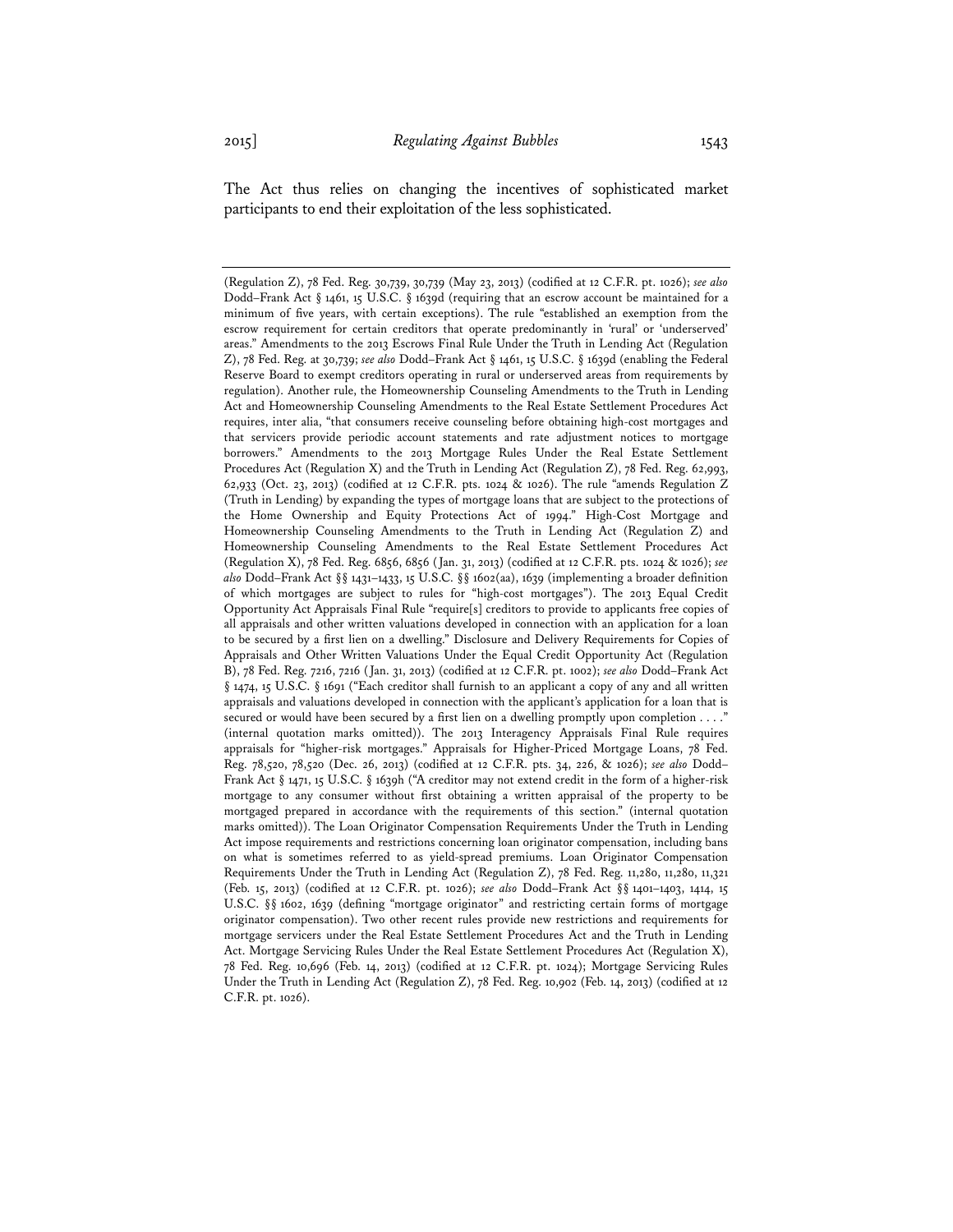In this Article, we identify the costs of the Dodd–Frank Act's borrower and investor protection paradigm in terms of economic and financial stability and chart a better way forward. The mortgage market should be reformed to make the economy more robust to a housing bubble. The sine qua non of a bubble is marketwide overoptimism about future asset prices. Such overoptimism makes the Act's indirect, incentive-based approach ineffective or even counterproductive. The Act's approach will produce little benefit in terms of improved incentives and will likely increase, rather than reduce, systemic risk by concentrating mortgage risk in systemically important financial institutions. A better approach to addressing the risks of housing bubbles would be to regulate directly mortgage leverage and other contractual features that induce borrowers to take out larger and riskier loans.

The Dodd–Frank Act's approach to mortgage regulation reflects in part the influence of an important new academic literature applying insights from behavioral economics to legal policy.**<sup>8</sup>** A recurring theme in the initial wave of scholarly work in behavioral law and economics is how sophisticated firms can take advantage of biased consumers through contract design.**<sup>9</sup>** This *asymmetric* view of behavioral biases leads naturally to the borrower

**<sup>8</sup>** For examples of this literature, see generally THE BEHAVIORAL FOUNDATIONS OF PUBLIC POLICY (Eldar Shafir ed., 2013); Oren Bar-Gill & Ryan Bubb, *Credit Card Pricing: The CARD Act and Beyond*, 97 CORNELL L. REV. 967 (2012); Oren Bar-Gill, *Seduction by Plastic*, 98 NW. U. L. REV. 1373 (2004); Ryan Bubb & Alex Kaufman, *Consumer Biases and Mutual Ownership*, 105 J. PUB. ECON. 39 (2013); Christine Jolls et al., *A Behavioral Approach to Law and Economics*, 50 STAN. L. REV. 1471 (1998); Christine Jolls & Cass R. Sunstein, *Debiasing Through Law*, 35 J. LEGAL STUD. 199 (2006); Russell B. Korobkin & Thomas S. Ullen, *Law and Behavioral Science: Removing the Rationality Assumption from Law and Economics*, 88 CALIF. L. REV. 1051 (2000); Russell Korobkin, *The Endowment Effect and Legal Analysis*, 97 NW. U. L. REV. 1227 (2003); Donald C. Langevoort, *Taming the Animal Spirits of the Stock Markets: A Behavioral Approach to Securities Regulation*, 97 NW. U. L. REV. 135 (2002); Jeffrey J. Rachlinski, *The Psychological Foundations of Behavioral Law and Economics*, 2011 U. ILL. L. REV. 1675.

**<sup>9</sup>** *See generally, e.g.*, OREN BAR-GILL, SEDUCTION BY CONTRACT: LAW, ECONOMICS, AND PSYCHOLOGY IN CONSUMER MARKETS (2012) (analyzing the rationale behind common design choices in consumer contracts and the impact of those features on consumers); Michael S. Barr et al., *Behaviorally Informed Home Mortgage Credit Regulation* (arguing that consumers frequently do not behave as rational agents due to psychological limitations, which firms actively exploit), *in* BORROWING TO LIVE: CONSUMER AND MORTGAGE CREDIT REVISITED 170 (Nicholas P. Retsinas & Eric S. Belsky eds., 2008). An illuminating recent review of this literature supports our characterization of the existing work in the field as based on an asymmetric view of behavioral biases. *See* Botond Kőszegi, *Behavioral Contract Theory*, 52 J. ECON. LITERATURE 1075, 1076 (2014) ("In almost all applications, researchers assume that the agent . . . behaves according to one psychologically based model, while the principal . . . is fully rational and has a classical goal (usually profit maximization).").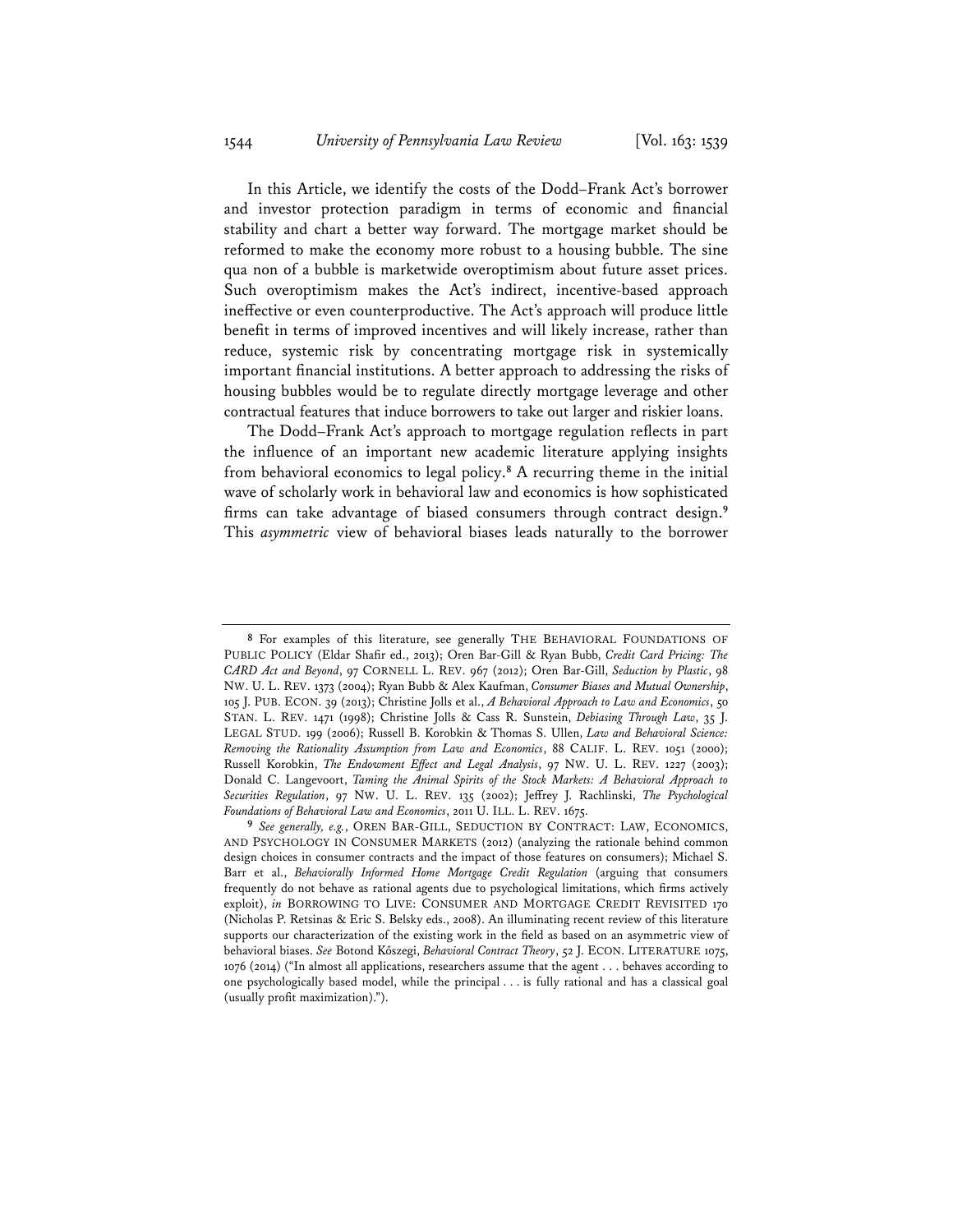and investor-protection approach taken in the Dodd–Frank Act.**<sup>10</sup>** Similarly, the leading treatment of the recent housing bubble in existing legal scholarship considers "irrational exuberance" exclusively on the part of borrowers, which the authors conclude cannot explain the increase in the supply of mortgage credit during the boom.**<sup>11</sup>** We advance this literature by also considering mistakes by firms. We show that the *marketwide* overoptimism about house prices in a housing bubble—among sophisticated lenders and securitizers in addition to investors and borrowers—has important implications for the design of regulation. Mortgage regulation should not just seek to prevent lenders and securitizers from exploiting the mistakes of naive borrowers and investors; rather, it should also protect the economy from the mistakes of lenders and securitizers. Our analysis implies that the mistakes of firms (and consumers) undermine indirect incentivebased regulatory approaches and points toward more direct regulatory mandates.**<sup>12</sup>**

To motivate our analysis, we begin in Part I with an overview of the essential role of the housing bubble in the Great Recession. The bursting of a housing bubble produces a severe economic downturn through two main channels: (1) losses to financial institutions that result in a financial crisis (the "banking channel") and (2) a fall in household wealth that reduces consumption (the "household channel"). The main source of systemic risk is the threat of a future housing bubble, and the mortgage market plays a key role both in fueling housing bubbles and in linking them to the broader economy. Mortgage regulation should therefore be designed to perform well in the face of a bubble and to mitigate its macroeconomic effects through these channels.

We then analyze the Dodd–Frank Act's reforms to the mortgage market and show that they fail this test. We start in Part II with what many consider a centerpiece of the legislation: the risk retention requirement. Barney Frank himself recently declared that "to me . . . the single most

**<sup>10</sup>** The Obama administration's point person on the Dodd–Frank Act, Professor Michael Barr, had previously written about the implications of behavioral economics for mortgage regulation, focusing on borrower protection. *See generally* Barr et al., *supra* note 9.

**<sup>11</sup>** *See* Adam J. Levitin & Susan M. Wachter, *Explaining the Housing Bubble*, 100 GEO. L.J. 1177, 1212 (2012) (arguing that demand-side explanations based on borrower exuberance are incomplete because "any increase in housing-finance demand was outstripped by an increase in housing-finance supply").

**<sup>12</sup>** For a general argument that behavioral failings often point toward more direct regulatory mandates and a critique of the preference in behavioral law and economics for light-touch regulatory tools, see Ryan Bubb & Richard H. Pildes, *How Behavioral Economics Trims Its Sails and Why*, 127 HARV. L. REV. 1593 (2014).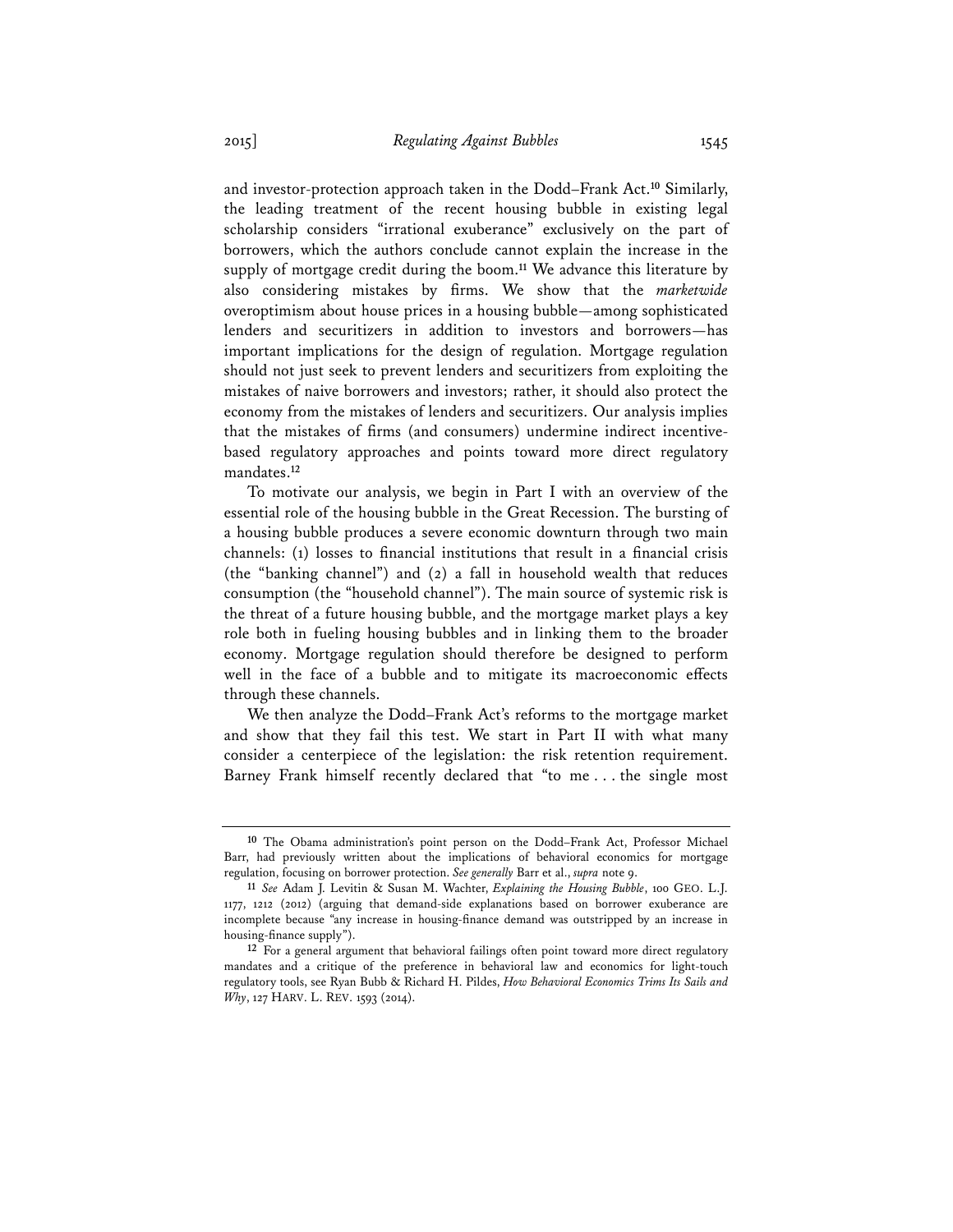important part of the bill was risk retention."**<sup>13</sup>** But to what market failure is a mandatory risk retention requirement a useful regulatory response?

The standard answer is moral hazard. It is now conventional wisdom that lenders made loans to riskier borrowers in the run-up to the crisis because they lacked "skin in the game." Lenders sold the loans to securitizers that in turn passed them off to MBS investors. The Dodd– Frank Act requires securitizers to retain credit risk so that they have incentives to monitor better the quality of the mortgages that they buy and thereby protect investors.

But the risk retention requirement fits uneasily with the canonical models of information economics. The standard result in such models is that when one party has less information about the quality of a loan than another party, the less-informed party will rationally be wary of purchasing the loan. If some form of risk retention by the seller is optimal to align incentives, then market participants will contract for it. Under the conventional economic view, a *regulatory* risk retention requirement is not useful.

To justify the risk retention requirement, we need to identify not just a first-order market failure, like moral hazard, but also a *second-order* market failure: failure of private responses to the first-order market failure. To this end, we consider the *naive-investors theory*, which posits that investors are unable to appreciate the severity of the moral hazard problem. If investors are naive, then forcing securitizers to retain some skin in the game could create needed incentives for securitizers to superintend originators' underwriting.

The risk retention requirement, however, will not effectively mitigate the risks posed by a housing bubble and might in fact exacerbate them. Risk retention relies on incentives by imposing additional costs on securitizers when mortgages default. This might be a sensible approach if securitizers make optimal decisions based on rational beliefs about the prospect of default. But overoptimism about future house prices in a bubble leads market participants to underweigh the probability of default and blunts the incentive benefits of risk retention. Moreover, a binding risk retention requirement would further concentrate mortgage risk on securitizers. As recent experience painfully demonstrates, the "tail risks" of mortgage loans, if held by financial institutions, can result in a run on those institutions by their short-term creditors and a breakdown in credit markets.

**<sup>13</sup>** Floyd Norris, *Mortgages Without Risk, at Least for the Banks*, N.Y. TIMES, Nov. 29, 2013, at B1.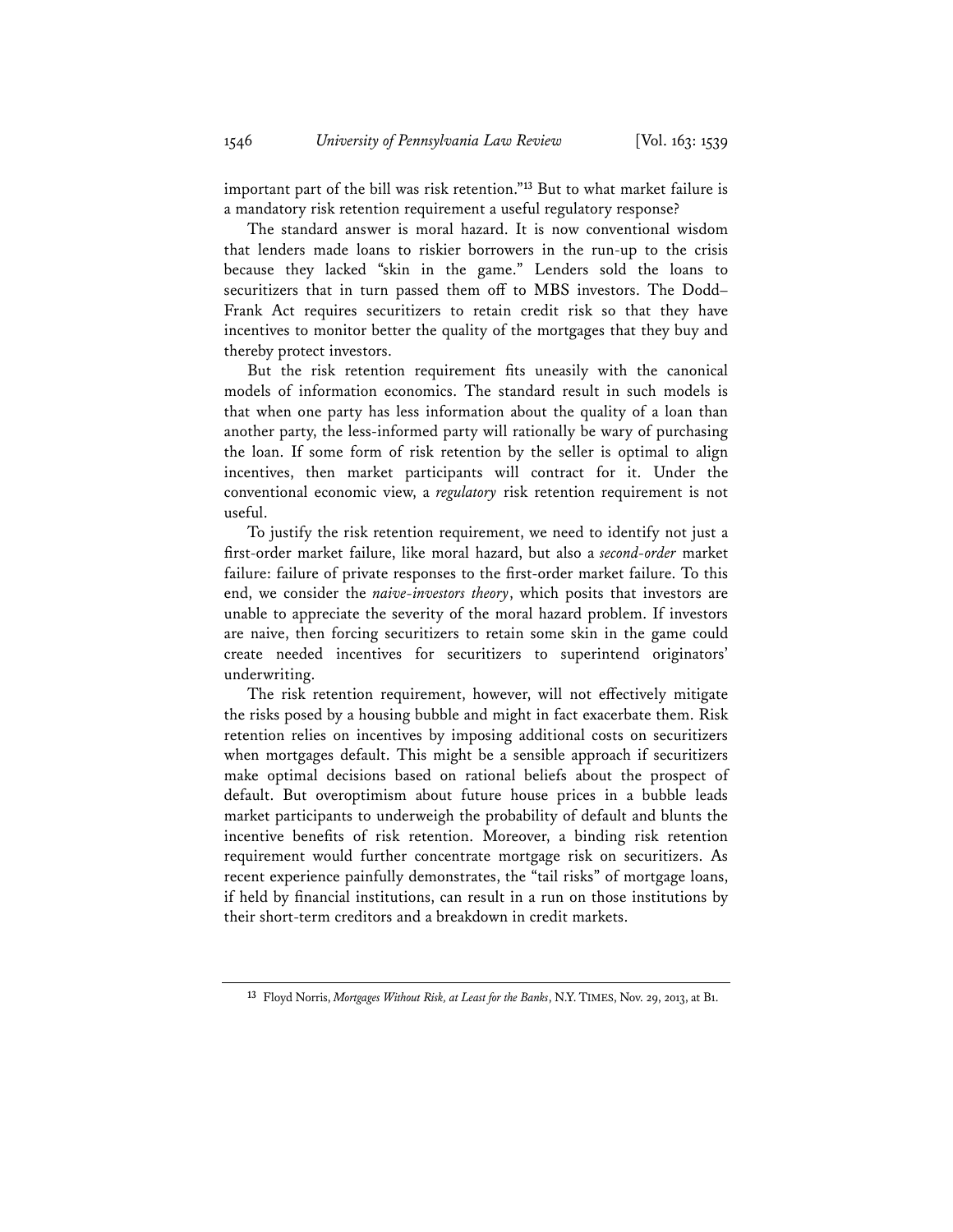Evidence from the recent housing boom and bust confirms that the risk retention requirement will be ineffective in a housing bubble. The marketdetermined level of risk retention by securitizers during the recent boom was in fact too high, not too low. The same Wall Street banks that led the league tables for the creation of MBS also bore much of the brunt of the losses when the underlying loans failed. There is also little evidence that selling MBS to naive investors caused the decline in underwriting standards preceding the crisis, and there are good reasons to think it did not. The most influential evidence purportedly showing that securitization led to lax screening has now been discredited.**<sup>14</sup>** And contrary to the naive-investors theory, sophisticated contractual arrangements, put in place over decades of experience with securitizing mortgages, were employed to mitigate the incentive problems posed by securitization.

We turn in Part III to the second pillar of the Dodd–Frank Act's reforms to mortgage underwriting—the ability-to-repay rule. We show that it has an analytic structure that parallels that of the risk retention requirement. The ability-to-repay rule also cannot be justified under the standard rational choice theory of contracting. Rational borrowers can assess their own ability to repay, so there is no reason to depart from the traditional contractual norm of caveat emptor. To justify the ability-to-repay rule, we need to posit a reason for a contractual failure.

The leading explanation—which we call the *naive-borrowers theory*—is that lenders exploit borrowers' misunderstanding of the risks embedded in mortgage contracts by offering loans that have an inefficiently high risk of default. A popular account of the recent financial crisis is that lenders marketed loans with low initial "teaser" interest rates and payments, which fooled borrowers into thinking that they could afford the loan. When the monthly payments reset to a higher amount, the borrower would default unless the borrower could refinance.

But why would lenders find it profitable to make loans that are designed to default? Enter securitization, *deus ex machina*. The standard argument is that originators have incentives to engage in such predatory lending because they can pass on the credit risk to securitizers. The naive-investors theory and the naive-borrowers theory thus work together to provide a coherent justification for the ability-to-repay rule.

The ability-to-repay rule was intended to protect borrowers by discouraging this form of predatory lending. It functions primarily as a type

**<sup>14</sup>** *See generally* Ryan Bubb & Alex Kaufman, *Securitization and Moral Hazard: Evidence from Credit Score Cutoff Rules*, 63 J. MONETARY ECON. 1 (2014) (arguing that credit score cutoff rules do not support the conclusion that securitization led to lax screening).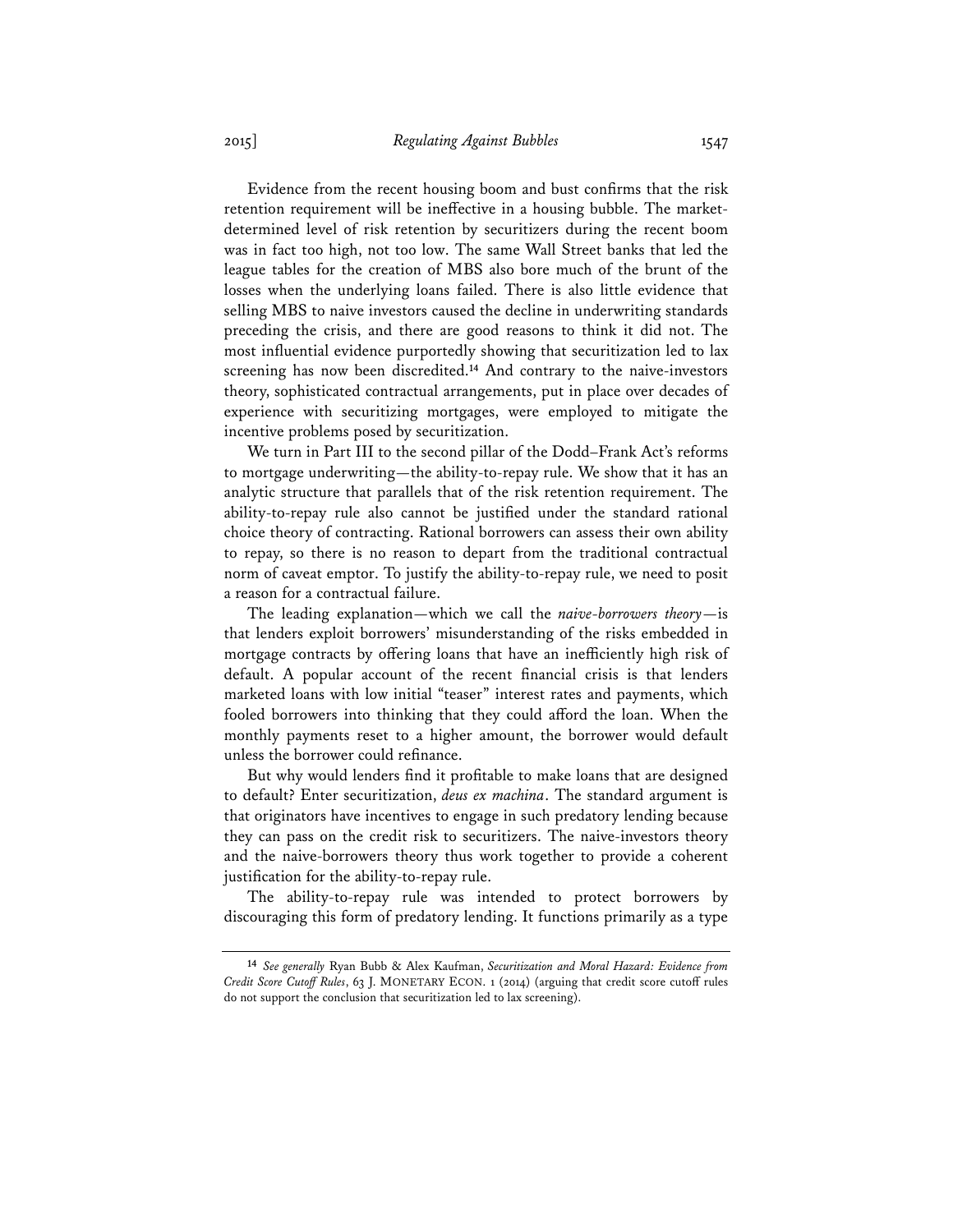of liability rule for negligent mortgage underwriting and in practice imposes liability on the originator only in the event of a default. Like the risk retention requirement, the ability-to-repay rule relies on changing the incentives of more sophisticated market participants to control mortgage underwriting and to protect the less sophisticated.

 A housing bubble undermines the ability-to-repay rule in much the same way that it does the risk retention requirement. In a bubble, originators underweigh the prospect of default, blunting the incentives created by the rule. Moreover, the ability-to-repay rule focuses on a narrow aspect of underwriting—the affordability of the loan—and does nothing to prevent deterioration of other aspects of underwriting in a bubble, including credit histories and down payments. Evidence from the recent crisis confirms that the ability-to-repay rule will be ineffective in a bubble.

In Part IV, we develop the contours of a better approach. Mortgage regulation can and should be designed to protect the economy from housing bubbles. To be effective, such regulation must be robust to the irrational exuberance that pervades all sides of the market during a bubble. Overoptimism about house prices in a bubble will defeat indirect, incentivebased regulation. Accordingly, direct regulatory mandates will be more effective in protecting both banks and borrowers. Similarly, because regulators are also susceptible to bubbles, regulation should be based on simple, fixed rules and should not rely on discretionary judgments by regulators to counteract bubbles in real-time.

One simple but powerful tool for combating bubbles is an ex ante limit on mortgage leverage. Requiring substantial down payments would limit the incidence and magnitude of debt-fueled housing bubbles. It would also provide a buffer that protects mortgages from a fall in house prices and reduce the exposure of households to undiversified, highly leveraged investments in housing. While a leverage limit would restrict access to mortgage credit and therefore potentially to homeownership, there are straightforward ways to mitigate these costs through public grants and guarantees. Our analysis suggests a set of other direct regulatory tools to further mitigate bubbles, including caps on the debt-to-income ratios of mortgages and restrictions on contractual features, like teaser rates, that encourage borrowers to take out unsustainable loans in a bubble. Finally, our critique of incentive-based regulation provides an important new perspective on current legislative efforts to reform the governmentsponsored enterprises (GSEs) and the broader architecture of housing finance.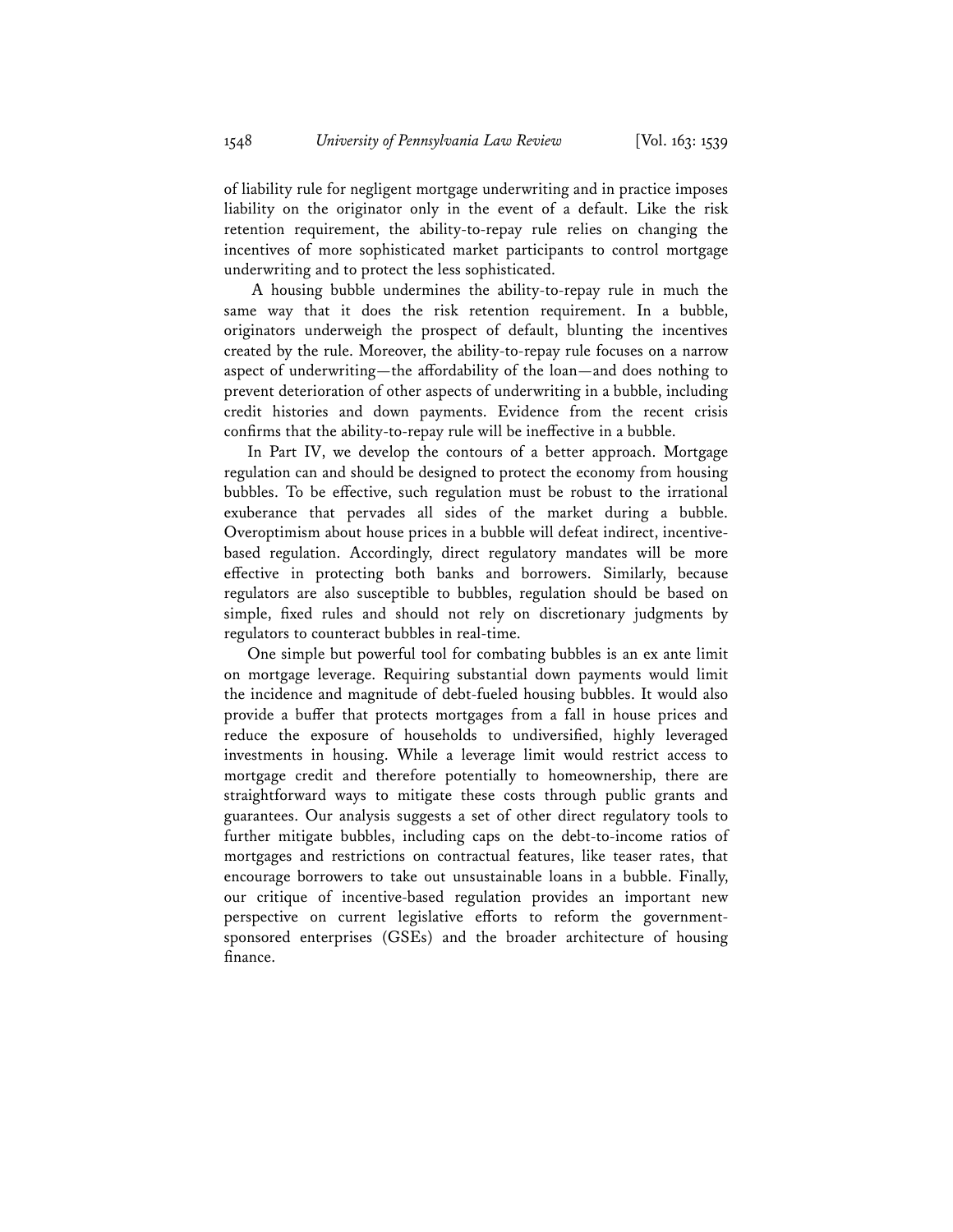Much of the debate over the policy responses to the recent financial crisis has been about how to keep Main Street safe from Wall Street. Our analysis calls for a fundamental paradigm shift. The central policy challenge is to keep Main Street and Wall Street safe from themselves.

#### I. THE HOUSING BUBBLE AND THE GREAT RECESSION

The story of the Great Recession is largely the story of a housing bubble. This is not unusual. The recent boom and bust in the United States is simply a particularly severe episode of a historical pattern of countries experiencing real estate bubbles that precipitate financial crises followed by protracted economic downturns. The importance of housing bubbles motivates the basic goal of this Article: to evaluate recent and potential reforms to mortgage regulation in terms of how effectively they mitigate risks posed by housing bubbles. In this Part, we set the stage by briefly describing the recent housing bubble and its essential role in the Great Recession.

#### A. *The Housing Bubble of 1997–2006*

The decade leading up to the financial crisis of 2007–2008 witnessed unprecedented growth in U.S. house prices. Figure 1 shows the long-run trend in real (that is, inflation-adjusted) house prices.**<sup>15</sup>** For most of the twentieth century, house prices on average experienced essentially zero growth. From 1890 to 1997, house prices increased nationally by a *total* of 7%, an annual growth rate of 0.06%.**<sup>16</sup>** But beginning in the late 1990s, house prices increased sharply. From 1997 to 2006, real house prices increased by 85%, an *annual* growth rate of about 7%.**<sup>17</sup>**

**<sup>15</sup>** These data are from ROBERT J. SHILLER, IRRATIONAL EXUBERANCE 13 (2d ed. 2005), and regularly updated versions are available for download online at Robert Shiller, *Online Data*, YALE U. DEPARTMENT ECON., http://www.econ.yale.edu/~shiller/data.htm (last visited May 11, 2015) (follow "US Home Prices 1890–Present" hyperlink), *archived at* http://perma.cc/D493- VTKK.

**<sup>16</sup>** *Id.*

**<sup>17</sup>** *Id.*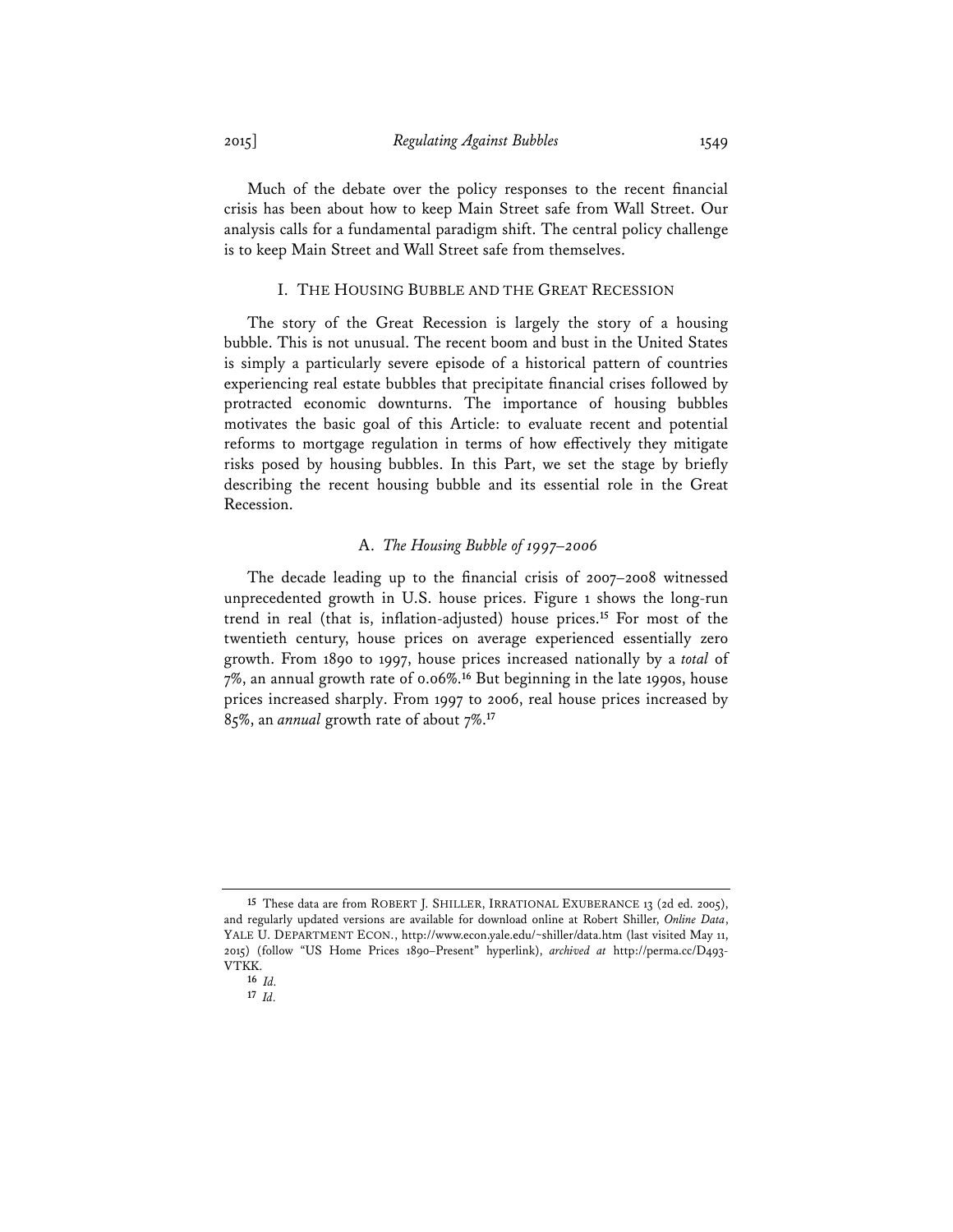# 210 S&P / Case-Shiller Real Home Price Index S&P / Case-Shiller Real Home Price Index 190 170 150 130 110 90 70 50 1880 1900 1920 1940 1960 1980 2000 2020 Year

#### **Figure 1: Long-Run House Prices**

Nominal house prices increased even more sharply, as shown in Figure 2 below, growing by a total of 135% over this period, an annual growth rate of 9%.**<sup>18</sup>** In many major cities, the boom was even bigger. The S&P/Case– Shiller 10-city composite home price index, also shown in Figure 2, *tripled* from 1997–2006.**<sup>19</sup>**

**<sup>18</sup>** *S&P/Case–Shiller National Home Price Index*, *supra* note 1. Nominal house prices may be even more important than real house prices for setting the expectations of future price growth that are so crucial in a bubble because they are more salient than real house prices, a phenomenon known as the "money illusion." *See* Markus K. Brunnermeier & Christian Julliard, *Money Illusion and Housing Frenzies*, 21 REV. FIN. STUD. 135, 135 (2008) (defining "money illusion" as "the inability to properly distinguish changes in nominal values due to changes in real fundamentals from changes merely due to inflation"); Franco Modigliani & Richard A. Cohn, *Inflation, Rational Valuation and the Market*, FIN. ANALYSTS J., Mar.–Apr. 1979, at 24, 31 (describing "a world of no money illusion, in which creditors are aware of the nature of the effect of inflation on adjusted profits").

**<sup>19</sup>** The ten cities included in the index are Boston, Chicago, Denver, Las Vegas, Los Angeles, Miami, New York City, San Diego, San Francisco, and Washington, D.C. S&P DOW JONES INDICES, MCGRAW HILL FIN., S&P/CASE–SHILLER HOME PRICE INDICES: *METHODOLOGY* 8 (2015), *available at* http://us.spindices.com/documents/methodologies/methodology -sp-cs-home-price-indices.pdf.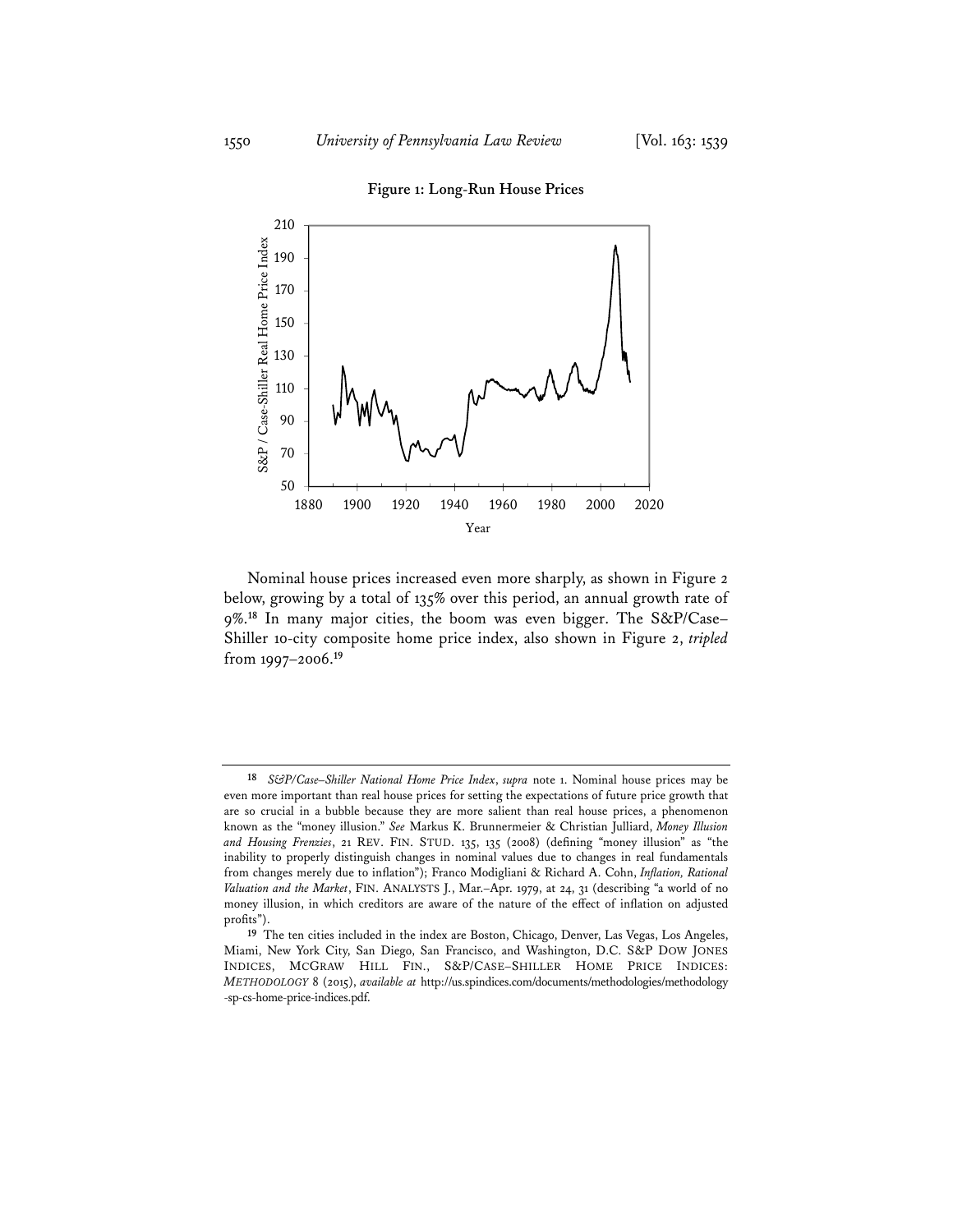

#### **Figure 2: The Housing Bubble**

This unparalleled increase in house prices was like a "rocket taking off."**<sup>20</sup>** But that rocket fell swiftly back to earth. Beginning in 2006, house prices crashed, and, by 2012, they had fallen nationally almost 40% from their peak.**<sup>21</sup>** Like the takeoff, the crash was even more pronounced in many major cities, as shown in Figure 2. And it is noteworthy that a similar boom-andbust cycle in house prices occurred over this period in many other countries, including Ireland, Italy, Spain, and the United Kingdom.**<sup>22</sup>**

This pattern in prices—a rapid run-up followed by a crash—is the characteristic pattern of an asset bubble. But what does it mean to say that there was a "bubble" in housing? The theory of asset bubbles is at an early stage of development and remains controversial. The leading account, which we follow here, was developed by Professor Robert Shiller in work for which he recently won the Nobel Prize. Shiller defines a bubble as a

**<sup>20</sup>** SHILLER, *supra* note 15, at 12 (internal quotation marks omitted).

**<sup>21</sup>** *S&P/Case–Shiller National Home Price Index*, *supra* note 1.

**<sup>22</sup>** *See* R. Glenn Hubbard & Christopher J. Mayer, *The Mortgage Market Meltdown and House Prices*, 9 B.E. J. ECON. ANALYSIS & POL'Y 1, 6-15 (2009) (comparing house prices and related data in a selection of countries worldwide).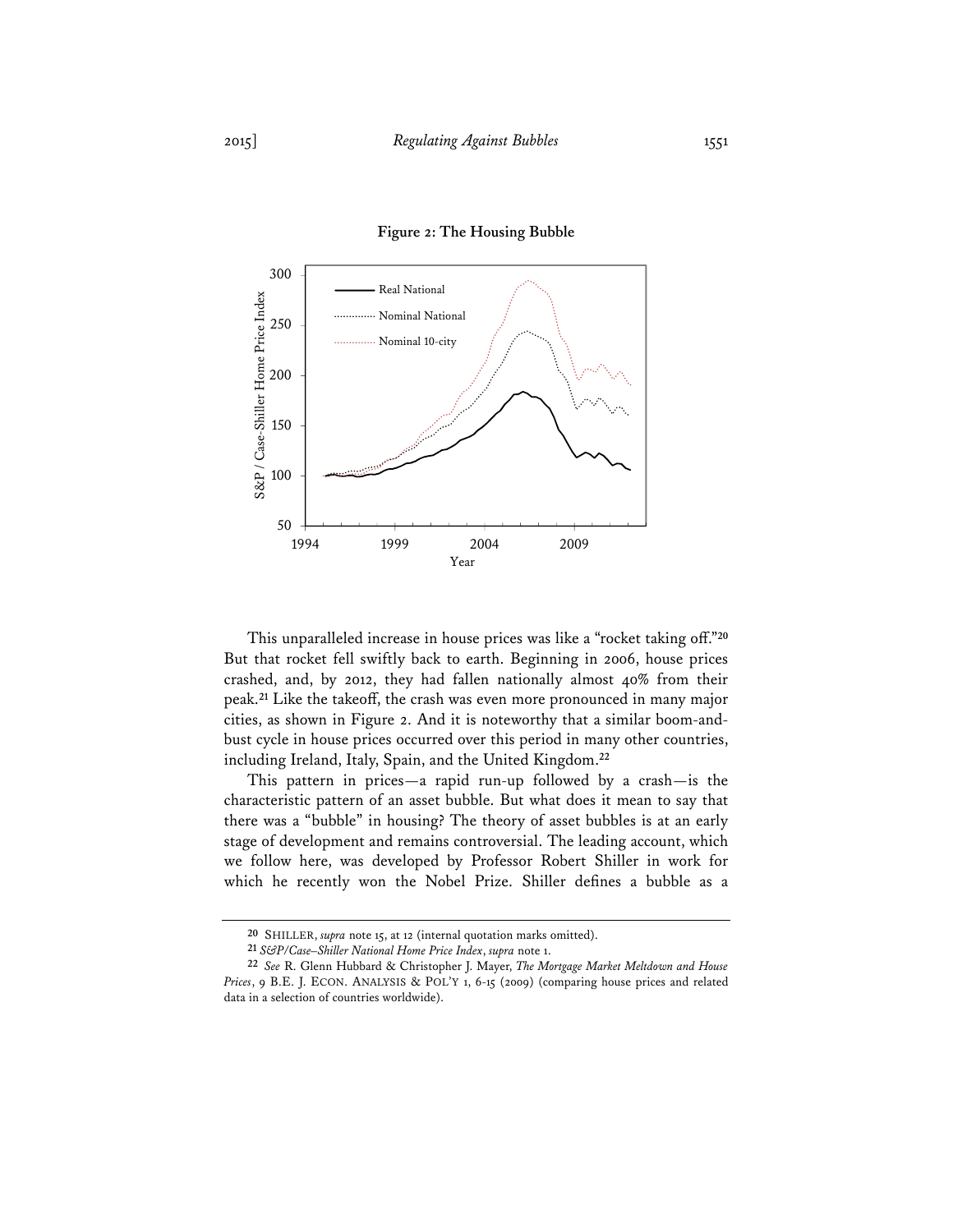situation in which "excessive public expectations of future price increases cause prices to be temporarily elevated."**<sup>23</sup>** In Shiller's theory, bubbles are fundamentally a psychological and sociological—not just an economic phenomenon.**<sup>24</sup>**

The process begins with an initial increase in house prices caused by some precipitating factor.**<sup>25</sup>** That increase sparks enthusiasm among potential homebuyers, who then expect a similar increase in prices in the next period and buy homes on the basis of that expectation. This generates a feedback loop as the increased demand for housing pushes prices up further and reinforces expectations of still more price increases.**<sup>26</sup>** The media dutifully plays its role through news accounts of people making a killing in housing, which generate further enthusiasm.**<sup>27</sup>** Leverage amplifies this process.**<sup>28</sup>** Homebuyers who put 5% down on a house that experiences a

a situation in which news of price increases spurs investor enthusiasm, which spreads by psychological contagion from person to person, in the process amplifying stories that might justify the price increases and bringing in a larger and larger class of investors, who, despite doubts about the real value of an investment, are drawn to it partly through envy of others' successes and partly through a gambler's excitement.

SHILLER, *supra* note 15, at 2.

**26** *See* SHILLER, *supra* note 15, at 147-73 (explaining psychological factors, such as herd behavior, that may contribute to major shifts in markets).

**28** *See* John Geanakoplos, *The Leverage Cycle* ("[V]ariation in leverage has a huge impact on the price of assets, contributing to economic bubbles and busts."), *in* 24 NBER MACROECONOMICS ANNUAL 2009, at 1, 2 (Daron Acemoglu et al. eds., 2010).

**<sup>23</sup>** Karl E. Case & Robert J. Shiller, *Is There a Bubble in the Housing Market?*, BROOKINGS PAPERS ON ECON. ACTIVITY, 2003, at 299, 299. For a similar definition, see Joseph E. Stiglitz, *Symposium on Bubbles*, J. ECON PERSP., Spring 1990, at 13, 13, where the author explains that "if the reason that the price is high today is *only* because investors believe that the selling price will be high tomorrow—when 'fundamental' factors do not seem to justify such a price—then a bubble exists." In his book *Irrational Exuberance*, Shiller offers a more expansive definition of "speculative bubbles" as

**<sup>24</sup>** The summary here draws on SHILLER, *supra* note 15, at 147-48, 157-58.

**<sup>25</sup>** *See, e.g.*, JOHN B. TAYLOR, GETTING OFF TRACK: HOW GOVERNMENT ACTIONS AND INTERVENTIONS CAUSED, PROLONGED, AND WORSENED THE FINANCIAL CRISIS 1-6 (2009) (suggesting that the Federal Reserve's holding of interest rates at an historically low level was a precipitating factor for the recent housing bubble); Maurice Obstfeld & Kenneth Rogoff, *Global Imbalances and the Financial Crisis: Products of Common Causes* (suggesting that a confluence of international forces, including current account deficits, interest rate policies, and private and public debt policies were precipitating factors), *in* ASIA AND THE GLOBAL FINANCIAL CRISIS 131, 131-32 (Reuven Glick & Mark M. Spiegel eds., 2009).

**<sup>27</sup>** *See generally* Cindy K. Soo, *Quantifying Animal Spirits: News Media and Sentiment in the Housing Market* (Univ. of Mich. Ross Sch. of Bus., Working Paper No. 1200, 2013), *available at* http://deepblue.lib.umich.edu/bitstream/handle/2027.42/99759/1200\_Soo.pdf?sequence=1 (arguing that sentiment may help explain the boom and bust of the housing market and analyzing the language of relevant newspaper articles to determine their effect on such sentiment).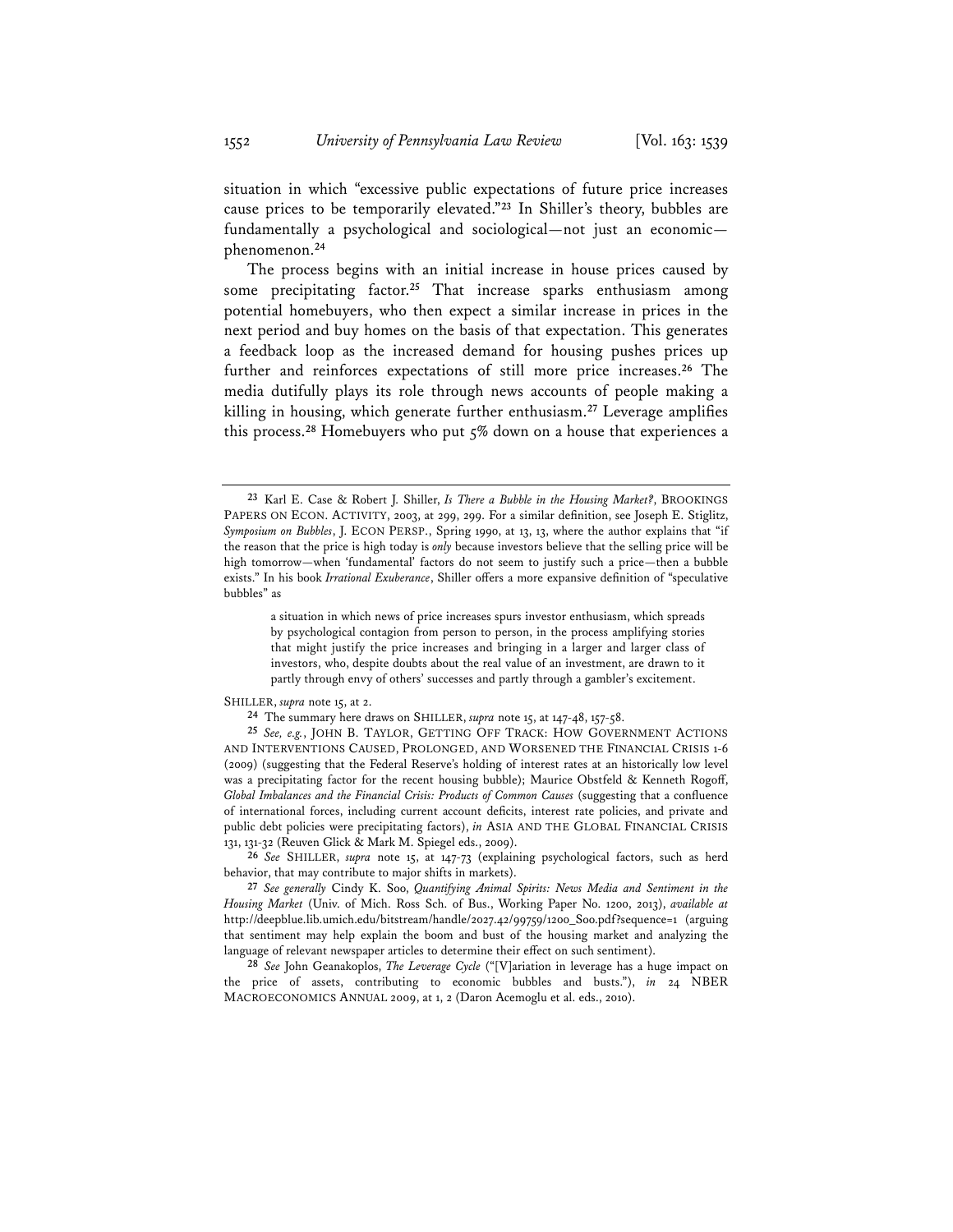10% increase in value, for example, will have *tripled* their initial investment.**<sup>29</sup>**

Surveys of recent homebuyers document outsized expectations of future price increases during housing booms. For example, in successive surveys in each of the years 2003 through 2007, the mean annual house price increase expected by homebuyers in Orange County, California, over the next ten years ranged from a low of 9.5% in 2006 to an astounding high of 17.4% in 2004.**<sup>30</sup>** These survey responses are consistent with the view that overoptimism about future price increases drove the housing bubble. Moreover, they are difficult to reconcile with other models of asset pricing.**<sup>31</sup>**

In part because of their psychological aspect, bubbles are difficult to recognize as they are forming. Shiller argues that, in a bubble, "new era" narratives naturally emerge to justify the price increases based on fundamentals.**<sup>32</sup>** In the case of the recent housing boom, a few commentators—most prominently Shiller himself—declared that a bubble had formed in the housing market.**<sup>33</sup>** But other economists challenged this view, arguing that house prices were consistent with fundamentals, once

**30** Karl E. Case et al., *What Have They Been Thinking? Homebuyer Behavior in Hot and Cold Markets*, BROOKINGS PAPERS ON ECON. ACTIVITY, Fall 2012, at 265, 276.

**<sup>29</sup>** It is easier to see the effect of leverage with a simple numerical example. Suppose the house is initially worth \$100,000, and the buyer puts \$5000 down, borrowing the other \$95,000 to buy the house. With a 10% increase in value, the home is now worth \$110,000. The debt owed remains at \$95,000 (assuming for simplicity that the owner has not yet paid down the debt or incurred any interest expenses), so the buyer now has tripled his or her equity investment in the house from \$5000 to \$15,000 (\$110,000 - \$95,000 = \$15,000).

**<sup>31</sup>** *See* Nicholas Barberis et al., *X-CAPM: An Extrapolative Capital Asset Pricing Model* 3 (Nat'l Bureau of Econ. Research, Working Paper No. 19189, 2013) (canvassing alternative asset price models and arguing that they fail to account for the evidence on expectations of future returns); *see also* Robin Greenwood & Andrei Shleifer, *Expectations of Returns and Expected Returns*, 27 REV. FIN. STUD. 714, 742 (2014) ("One difficulty with models in which investors extrapolate cash flows, however, is that investors' expectations are essentially uncorrelated with changes in fundamentals.").

**<sup>32</sup>** SHILLER, *supra* note 15, at 2. Professors Carmen Reinhart and Kenneth Rogoff describe this phenomenon as the perception that "this time is different." *See generally* CARMEN M. REINHART & KENNETH S. ROGOFF, THIS TIME IS DIFFERENT (2009).

**<sup>33</sup>** *See* Case & Shiller, *supra* note 23, at 340-41 (noting that indicators of a bubble were present in many cities and that the consequences of a possible decline in prices would be severe); David Leonhardt, *Be Warned: Mr. Bubble's Worried Again,* N.Y. TIMES, Aug. 21, 2005, § 3 (Sunday Business), at 1 (noting that Shiller was "arguing that the housing craze is another bubble destined to end badly"). *The Economist* magazine repeatedly warned of a global housing bubble from 2003 through the eventual collapse. *See* Pam Woodall, *House of Cards*, ECONOMIST, May 31, 2003, at 3 (warning that a housing bubble was in progress and would inevitably burst); *see also, e.g.*, *After the Fall*, ECONOMIST, June 18, 2005, at 11 (same); *In Come the Waves*, ECONOMIST, June 18, 2005, at 73 (same).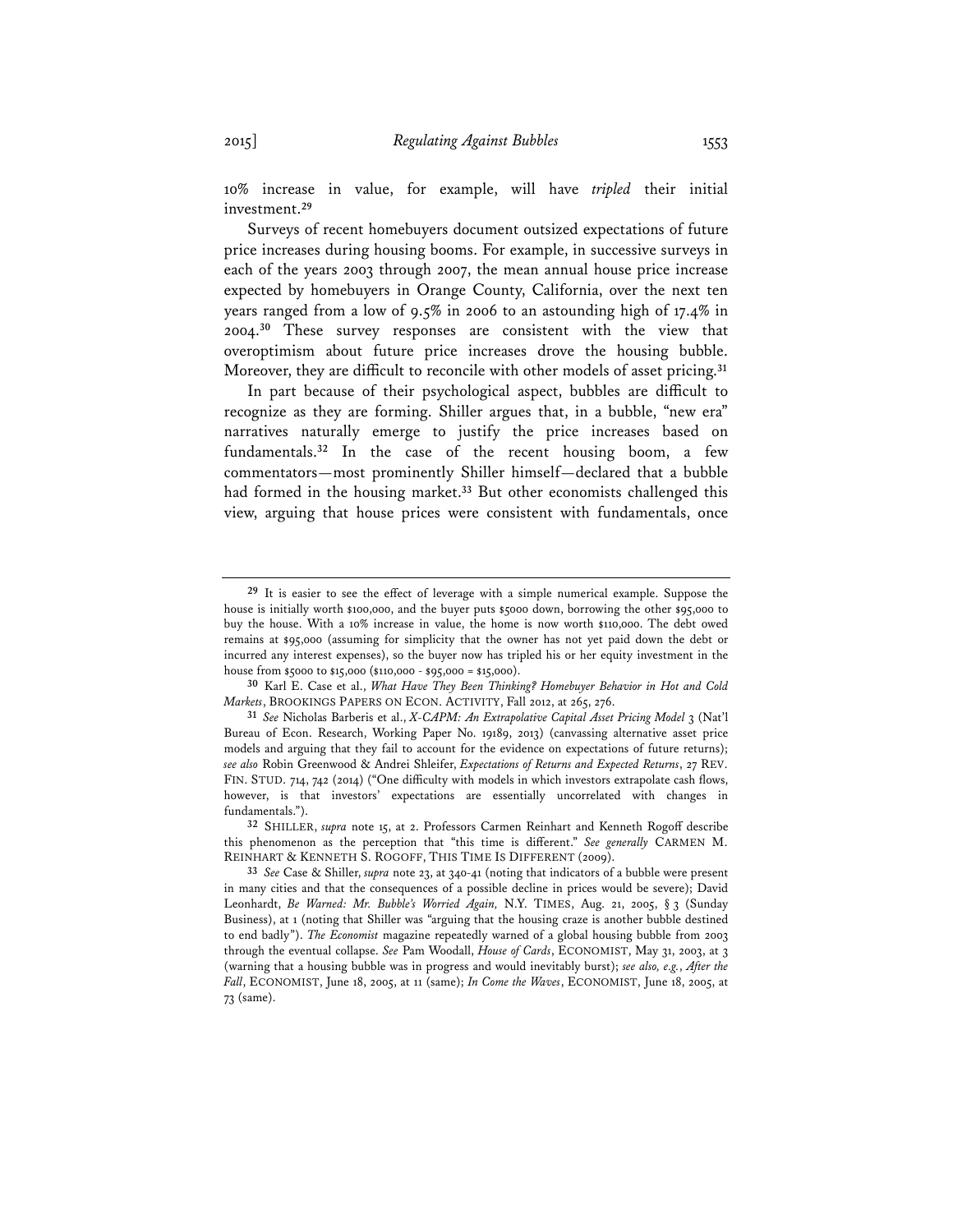properly understood.**<sup>34</sup>** No less an authority than then-Chairman of the Council of Economic Advisers Ben Bernanke declared in 2005 that increases in house prices largely reflected strong fundamentals.**<sup>35</sup>** Wall Street economists similarly predicted in this period that house prices would continue to appreciate, albeit at a slower rate.**<sup>36</sup>** Since the crash, of course, virtually everyone now agrees that in the boom house prices had diverged substantially from their fundamental value.**<sup>37</sup>**

Crucially, overoptimism about house prices in the recent housing bubble was not confined to homebuyers. The same "bubble fever" infected lenders, securitizers, and MBS investors.**<sup>38</sup>** Among the key pieces of evidence is that so many holders of MBS, including sophisticated financial institutions, failed to hedge their exposures and suffered large losses when house prices fell.**<sup>39</sup>**

The behavior of market participants we have described is based on "irrational exuberance," to use the phrase famously coined by Alan Greenspan.**<sup>40</sup>** Can a bubble based on such irrational behavior be sustained if "smart money" investors recognize that housing is overvalued? The short answer is yes. One reason is that institutional constraints inhibit the ability

**36** Leonhardt, *supra* note 33.

**37** *See, e.g.*, Edward L. Glaeser et al., *Can Cheap Credit Explain the Housing Boom?* (noting that neither interest rates, approval rates, or down payment requirements were capable of explaining the 1996–2006 housing boom), *in* HOUSING AND THE FINANCIAL CRISIS 301, 350 (Edward L. Glaeser & Todd Sinai eds., 2013); Hubbard & Mayer, *supra* note 22, at 3 ("[T]he acceleration of real estate prices above fundamentals . . . . appears to be a common denominator in the later stage of the property boom.").

**38** Christopher L. Foote et al., *Why Did So Many People Make So Many Ex Post Bad Decisions? The Causes of the Foreclosure Crisis*, *in* RETHINKING THE FINANCIAL CRISIS 136, 137-38 (Alan S. Blinder et al. eds., 2012).

**39** *See infra* notes 149-73 and accompanying text.

**40** Alan Greenspan, Chairman, Fed. Reserve Bd., The Challenge of Central Banking in a Democratic Society, Remarks at the Annual Dinner and Francis Boyer Lecture of the American Enterprise Institute for Public Policy Research (Dec. 5, 1996), *available at* http:// www.federalreserve.gov/boarddocs/speeches/1996/19961205.htm.

**<sup>34</sup>** *See, e.g.*, Charles Himmelberg et al., *Assessing High House Prices: Bubbles, Fundamentals and Misperceptions*, J. ECON. PERSP., Fall 2005, at 67, 90 ("Our evidence does not suggest that house prices cannot fall in the future if fundamental factors change. . . . However, this [possibility] does not mean that today houses are systematically mispriced."); Christopher Mayer & John M. Quigley, Comments and Discussion, *Is There a Bubble in the Housing Market?*, BROOKINGS PAPERS ON ECON. ACTIVITY, Fall 2003, at 343, 355 (commenting that Case and Shiller "greatly overinterpret the consistency of their findings with the presence of an asset bubble").

**<sup>35</sup>** *The Economic Outlook: Hearing Before the Joint Econ. Comm.,* 109th Cong. 7 (2005) (statement of Hon. Ben Bernanke, Chairman, Council of Economic Advisers) ("Although speculative activity has increased in some areas, at a national level these [house] price increases largely reflect strong economic fundamentals, including robust growth in jobs and income, low mortgage rates, steady rates of household formation, and factors that limit the expansion of housing supply in some areas.").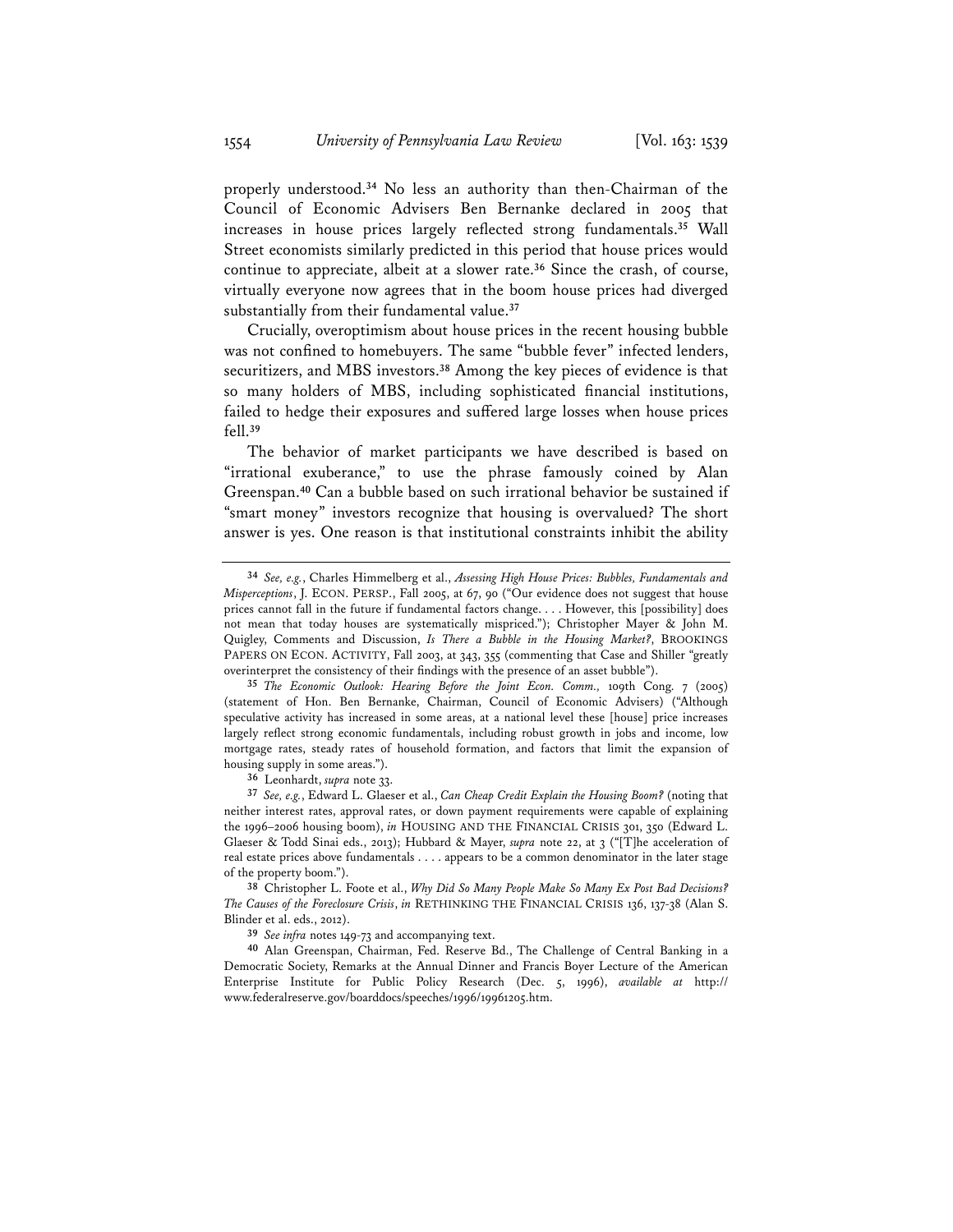of rational investors to exploit market mispricing. For example, unlike stocks, there is no easy way for arbitrageurs to sell a home "short."**<sup>41</sup>** More fundamentally, even those who are fully rational and recognize the existence of a bubble might be drawn into the market in a way that reinforces these bubble dynamics. Rational speculators might attempt to "ride the bubble" by buying into the market in expectation that the bubble will continue to inflate while planning to get out right before it bursts.**<sup>42</sup>** Such speculation can further inflate the bubble.**<sup>43</sup>**

#### B. *The Bubble's Role in the Great Recession*

The housing bubble played an essential role in the financial crisis and the Great Recession that followed. As the bubble inflated, it encouraged and was fueled by—an expansion in credit. Originators, securitizers, investors, and borrowers alike believed that house prices would continue to appreciate and put little or no weight on the possibility that prices would decline. These price expectations led market participants to believe that there was little risk of mortgage default, causing an increase in riskier lending. The 1997–2006 boom in house prices led to the 2006–2010 crash in house prices. The bursting of the bubble triggered a massive wave of mortgage defaults that ultimately caused a broader financial crisis and a sharp reduction in credit in the economy. It also led to a reduction in consumption by households, who suddenly found themselves much poorer and less able to borrow, which further slowed down the economy.

#### 1. The Rise in Risky Lending as the Bubble Inflated

To explain further the role of the boom and bust in house prices, we begin with a key economic principle: as long as the house is worth more than the outstanding loan amount, mortgages generally do not default. To see why, consider the borrower's perspective. If the house is worth more

**<sup>41</sup>** Karl E. Case & Robert J. Shiller, *The Efficiency of the Market for Single-Family Homes*, 79 AM. ECON. REV. 125, 132 (1989).

**<sup>42</sup>** *See* Franklin Allen et al., *Finite Bubbles with Short Sale Constraints and Asymmetric Information*, 61 J. ECON. THEORY 206, 207 (1993) (providing a rational model in which "[e]verybody realizes the stock is overpriced but each person thinks he may be able to sell it at a higher price to somebody else before the true value becomes publicly known"); *see also* Dilip Abreu & Markus K. Brunnermeier, *Bubbles and Crashes*, 71 ECONOMETRICA 173, 173-74 (2003) (developing a model in which rational speculators ride bubbles produced by behavioral agents).

**<sup>43</sup>** *See* J. Bradford de Long et al., *Positive Feedback Investment Strategies and Destabilizing Rational Speculation*, 45 J. FIN. 379, 380 (1990) (showing how rational speculators, when combined with investors who predict future price increases based on naive extrapolation, can increase price volatility).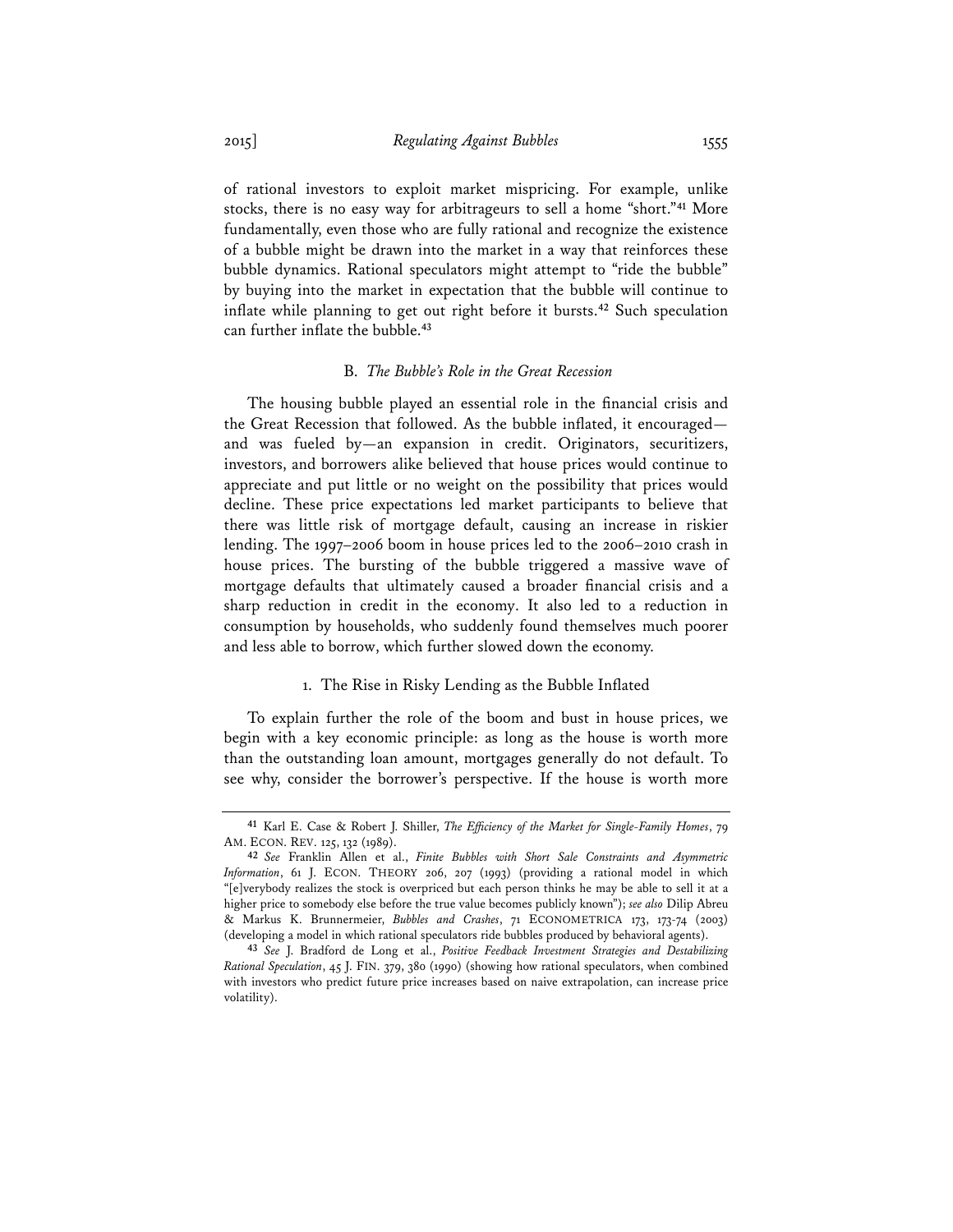than the balance owed on the mortgage, the borrower would not default even if he or she could no longer make the loan payments. Instead, the borrower would simply sell the house, pay off the balance due on the mortgage, and keep his or her equity. This is why the standard model of mortgage default is called the "double-trigger" model.**<sup>44</sup>** A job loss or other change in the household's financial circumstances that makes the mortgage unaffordable is not by itself sufficient to trigger a mortgage default. Only if the house is worth less than the borrower owes on the loan—referred to as having "negative equity" or as being "underwater"—would a borrower default on the mortgage rather than sell the house.**<sup>45</sup>**

The bubble thus provides an explanation for the decline in underwriting standards and the expansion of subprime lending during the boom.**<sup>46</sup>** If market participants think that house prices will inexorably rise, then they will put little weight on the possibility of default. A bubble therefore leads to "asset-based lending," in which lenders look to the value of the house rather than the creditworthiness of the borrower to ensure repayment. In a bubble, lenders are willing to lend to borrowers with a history of credit problems who would be considered too risky in normal times. Similarly, in a bubble, down payments are considered less important since lenders rely instead on future house price appreciation to provide an equity buffer. The bubble also explains the shift toward no-documentation underwriting practices during the boom.**<sup>47</sup>** The view that the house would continue to appreciate in value reduces the benefit to the lender of costly verification of the borrower's income and assets. As the lender's concern about the negative equity trigger diminishes, the lender will expend fewer resources to investigate the credit risk factors that predict affordability.**<sup>48</sup>**

**<sup>44</sup>** Christopher L. Foote et al., *Negative Equity and Foreclosure: Theory and Evidence*, 64 J. URB. ECON. 234, 241 (2008).

**<sup>45</sup>** For recent empirical evidence on the important role of negative equity and changes to households' financial situations in triggering mortgage default, see generally Ronel Elul et al., *What "Triggers" Mortgage Default?*, 100 AM. ECON. REV. PAPERS & PROC. 490 (2010).

**<sup>46</sup>** Foote et al., *supra* note 38, at 137-38.

**<sup>47</sup>** *See* Christopher Mayer et al., *The Rise in Mortgage Defaults*, J. ECON. PERSP., Winter 2009, at 27, 43-44 (noting that the number of no- and low-documentation loans increased between 2005 and 2008 and that these loans have a much higher default rate than fully documented loans); *see also* Yuliya Demyanyk & Otto Van Hemert, *Understanding the Subprime Mortgage Crisis*, 24 REV. FIN. STUD. 1848, 1850 (2011) (showing that as loan quality decreased, the fraction of lowdocumentation loans increased).

**<sup>48</sup>** This is particularly true for low loan-to-value ratio loans (i.e., loans for which the amount owed is a relatively small percentage of the value of the home that secures the loan). As one prominent mortgage banker explained, "If I'm making a 65%, 75%, 70% loan-to-value [loan], I'm not going to get all the documentation." FIN. CRISIS INQUIRY COMM'N, THE FINANCIAL CRISIS INQUIRY REPORT 110 (2011) [hereinafter FCIC REPORT] (quoting Herb Sandler, CEO,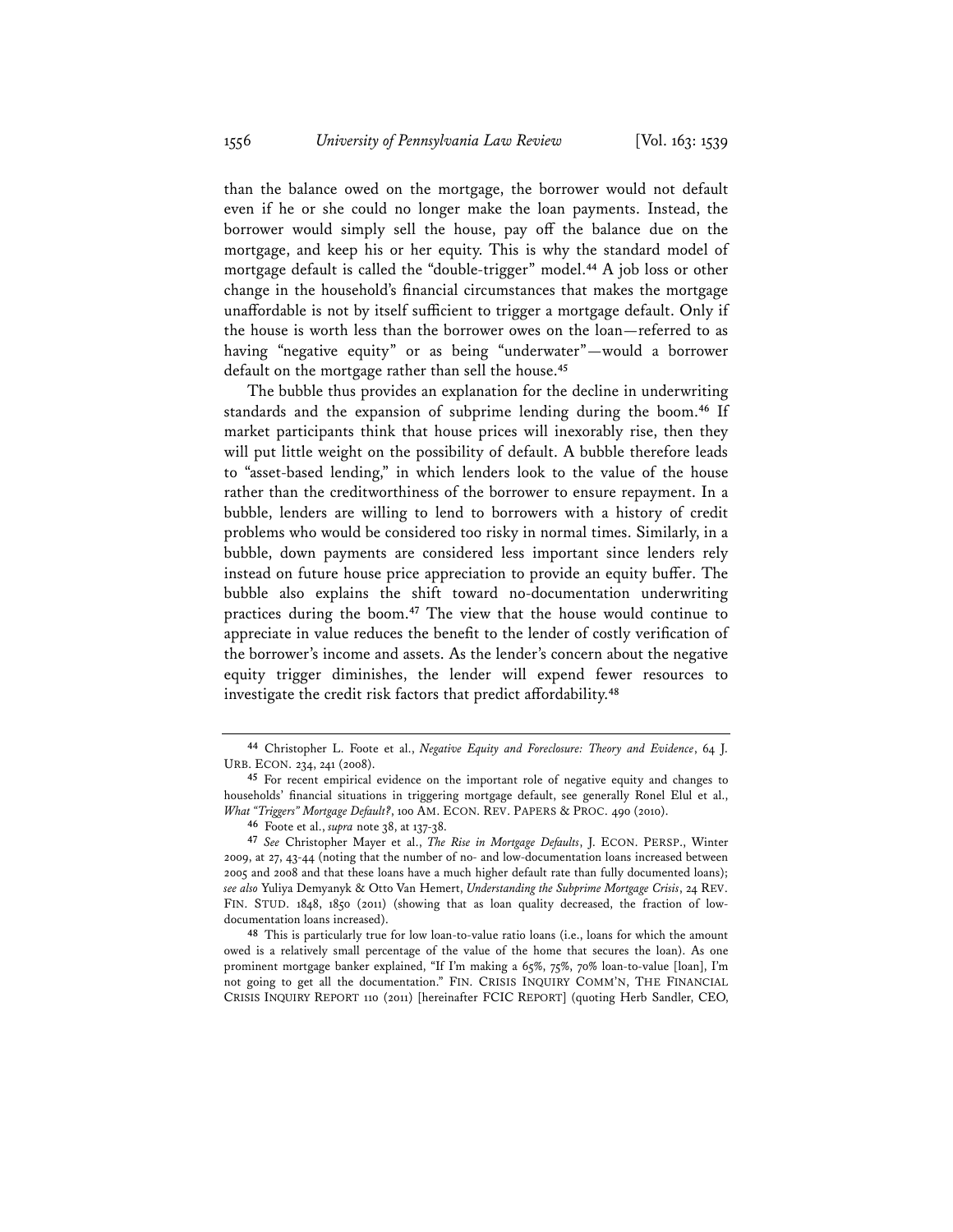A bubble in the housing market also helps explain the emergence of the specific contracts used for riskier borrowers in the subprime mortgage market. About three-quarters of subprime mortgages issued from 2003 to 2007 were hybrid adjustable-rate mortgages (ARMs) that began with a fixed interest rate for an introductory period but reset to a potentially much higher adjustable interest rate after the introductory period expired.**<sup>49</sup>** Such contracts can be optimal if the borrower and the lender expect the house to appreciate in value.**<sup>50</sup>** The relatively low initial payments help the borrower to afford the loan at first and provide a way for borrowers to stretch their resources to take out a bigger loan. The borrower and lender alike believe that the house collateralizing the loan will continue to appreciate in value so that, at the end of the initial period of low monthly payments, the borrower will be able to refinance the loan and receive more favorable terms given the appreciation in the value of the collateral.**<sup>51</sup>** This refinancing would also typically generate fees for the initial lender, either through prepayment penalties on the initial loan or because the initial lender also refinanced the loan.**<sup>52</sup>** In effect, these contracts served as a way for both lenders and borrowers to speculate on future house prices during the bubble.**<sup>53</sup>**

Golden West) (internal quotation marks omitted), *available* at http://fcic-static.law.stanford.edu/ cdn\_media/fcic-reports/fcic\_final\_report\_full.pdf. When the lender is caught up in a bubble, this approach would also apply to high loan-to-value ratio loans: because the lender believes the house will continue to appreciate, there is little risk of default and hence little value in documenting the borrower's income and assets.

**<sup>49</sup>** Truth in Lending, 73 Fed. Reg. 44,522, 44,540 (July 30, 2008) (codified at 12 C.F.R. pt. 226).

**<sup>50</sup>** *See* Gary Gorton, *The Panic of 2007*, at 12-19 (Nat'l Bureau of Econ. Research, Working Paper No. 14358, 2008), *available at* http://www.nber.org/papers/w14358.pdf (explaining that a subprime mortgage is designed to allow the borrower and lender to benefit from house price appreciation over a short period of time).

**<sup>51</sup>** *See id.* at 3 ("The key security design feature of subprime mortgages was the ability of borrowers to finance and refinance their homes based on the capital gains due to house price appreciation over short horizons and then turning this into collateral for a new mortgage (or extracting the equity for consumption).").

**<sup>52</sup>** *Id.* at 17.

**<sup>53</sup>** *See* Ben S. Bernanke, Chairman, Bd. of Governors of the Fed. Reserve Sys., Financial Markets, the Economic Outlook, and Monetary Policy, Speech at the Women in Housing and Finance and Exchequer Club Joint Luncheon (Jan. 10, 2008), *available at* http:// www.federalreserve.gov/newsevents/speech/bernanke20080110a.htm ("Although poor underwriting and, in some cases, fraud and abusive practices contributed to the high rates of delinquency that we are now seeing in the subprime ARM market, the more fundamental reason for the sharp deterioration in credit quality was the flawed premise on which much subprime ARM lending was based: that house prices would continue to rise rapidly.").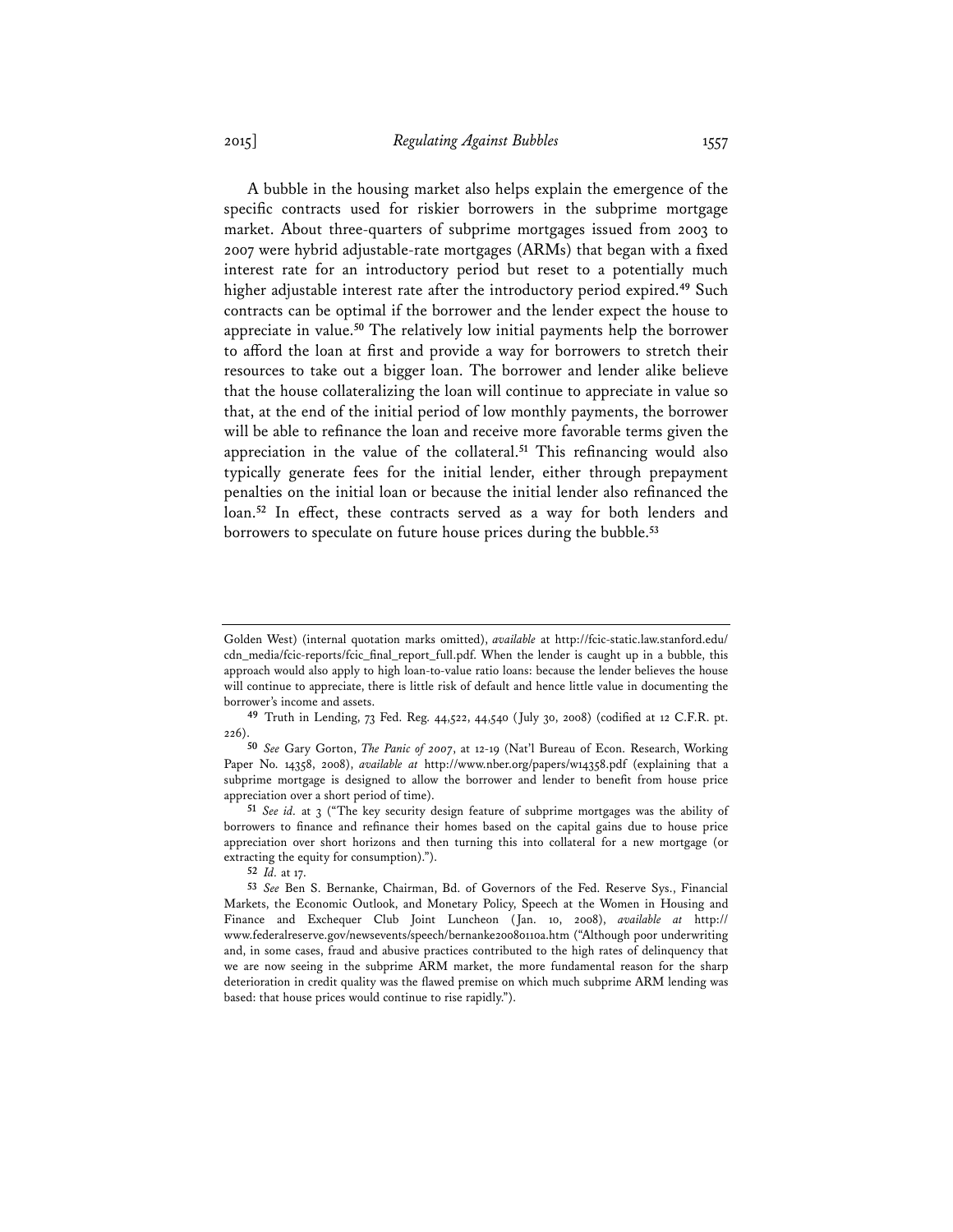In our view, the housing bubble itself was a primary cause of the expansion in risky lending during the boom.**<sup>54</sup>** In a recent article attempting to reconcile the bubble with an alternative, moral hazard–based view of the crisis, Professors Adam Levitin and Susan Wachter argue the opposite: an expansion in risky lending caused the housing bubble and not the other way around.**<sup>55</sup>** In particular, they argue that the shift toward private securitization of mortgages in the 2000s ushered in unchecked moral hazard.**<sup>56</sup>** Because mortgage originators were able to pass risky mortgages on to investors, they lowered their lending standards.**<sup>57</sup>** The resulting boom in subprime lending in turn caused the housing bubble.**<sup>58</sup>** In Levitin and Wachter's account, the bubble was epiphenomenal; moral hazard from securitization was the root cause of the crisis. Their view of the bubble as a mere side effect of securitization motivates their policy recommendations, which are targeted at reducing moral hazard.**<sup>59</sup>**

Levitin and Wachter's view, however, is based on an oddly cramped account of bubbles. They view irrational exuberance as a *demand*-side phenomenon that affects only consumers, not lenders or investors. Based on this assumption, they argue that irrational exuberance cannot explain the expansion in credit supply during the boom.**<sup>60</sup>** As evidence, they assert that the fall in MBS yield spreads—in effect, the price charged by the market for mortgage credit risk—is inconsistent with the irrational exuberance view of the bubble:

There was undoubtedly a great deal of irrational or misguided consumer behavior in real-estate investment. But this behavior required readily available financing. Shiller's demand-side theory cannot explain the movement in [MBS]-yield spreads during the bubble and is, therefore, an incomplete explanation. Credit relationships are two-sided, and the

**<sup>54</sup>** *See* Robert J. Shiller, *Understanding Recent Trends in House Prices and Home Ownership* 17 (Nat'l Bureau of Econ. Research, Working Paper No. 13553, 2007) (arguing that "boom psychology" encouraged lenders because "the boom reduces the default rate on lower-quality mortgages"); *see also* Foote et al., *supra* note 38, at 137-38 ("A 'bubble fever' . . . infected both borrowers and lenders. If both groups believed that house prices would continue to rise rapidly for the foreseeable future, then it is not surprising to find borrowers stretching to buy the biggest houses they could and investors lining up to give them the money.").

**<sup>55</sup>** *See* Levitin & Wachter, *supra* note 11, at 1181 ("[T]he bubble was, in fact, primarily a *supplyside* phenomenon . . . .").

**<sup>56</sup>** *Id.*

**<sup>57</sup>** *Id.*

**<sup>58</sup>** *Id.*

**<sup>59</sup>** *Id.* at 1252-55.

**<sup>60</sup>** *Id.* at 1212.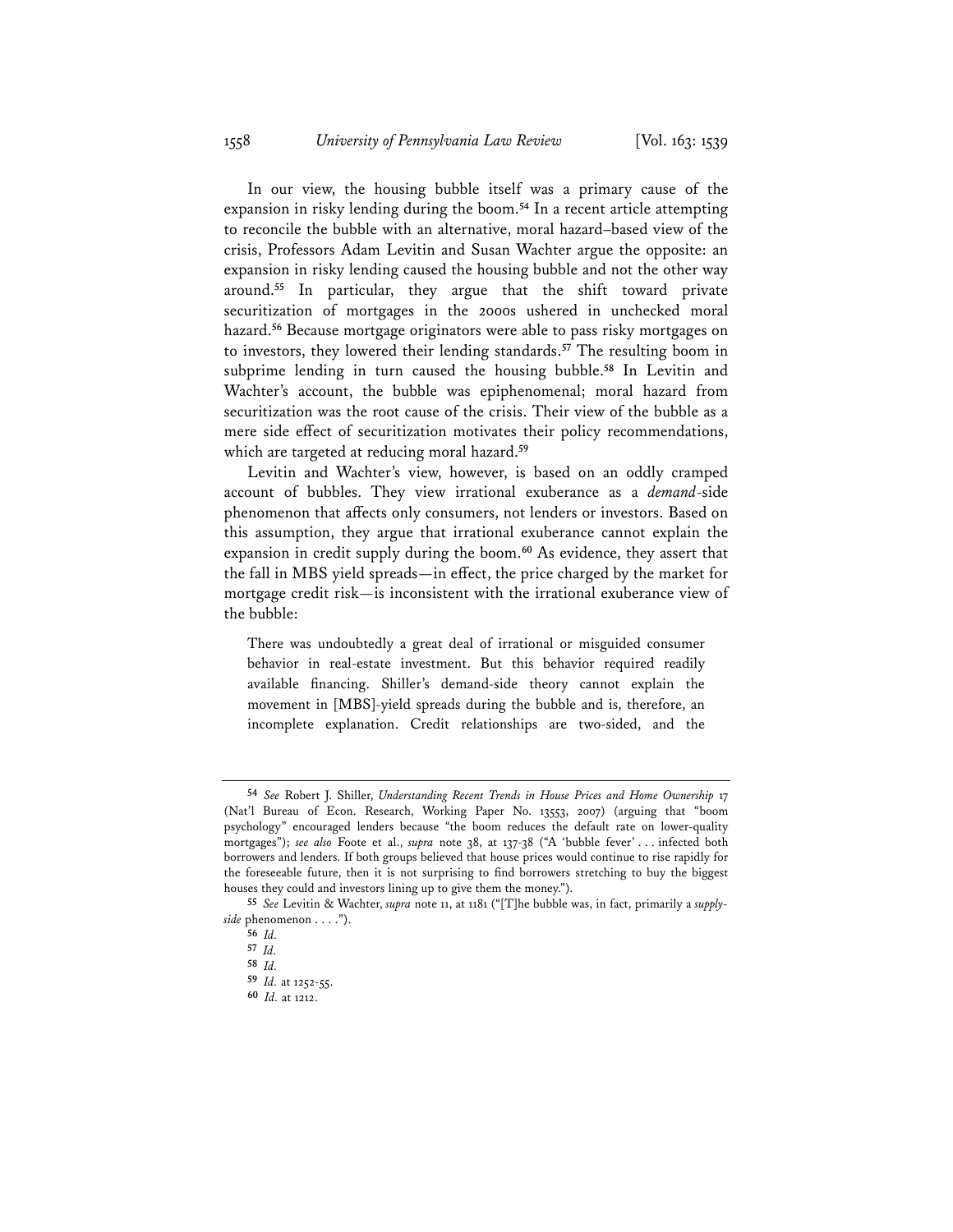evidence from [MBS] spreads indicates that any increase in housing-finance demand was outstripped by an increase in housing-finance supply.**<sup>61</sup>**

But as we—and Shiller before us—have emphasized, the housing bubble was a marketwide phenomenon that affected the financial institutions on the supply side of the credit market just as it did the mortgage borrowers on the demand side.**<sup>62</sup>** A fall in MBS spreads is thus wholly consistent with indeed, predicted by—the irrational exuberance view of the bubble. As lenders and MBS investors formed overoptimistic beliefs about future house price appreciation, their assessments of mortgage default risk fell, resulting in lower prices for mortgage credit. As we discuss in detail below, many of the financial institutions most involved in the creation of mortgages and MBS retained risks that resulted in catastrophic losses when the bubble burst.**<sup>63</sup>** This is inconsistent with a simple moral hazard story. Levitin and Wachter's view that securitization was the root cause of the bubble and the mortgage crisis also cannot explain the boom-and-bust cycles in house prices over the same period in many other countries that did not experience a shift toward securitization.**<sup>64</sup>** We return to this moral hazard theory in our discussion of the risk retention requirement below.**<sup>65</sup>**

Levitin and Wachter's one-sided view of irrational exuberance in the bubble reflects the more general *asymmetric* view of behavioral biases that dominates the behavioral law and economics literature.**<sup>66</sup>** This asymmetric view pits perfectly optimizing firms against mistake-prone consumers. The result is a regulatory approach designed to protect biased consumers from being exploited by sophisticated firms. A central contribution of this Article is to explain the policy implications of a proper understanding of bubbles as

**<sup>61</sup>** *Id.* at 1212 (emphasis added).

**<sup>62</sup>** *See* Shiller, *supra* note 54, at 18 ("The boom psychology encouraged potential homeowners and encouraged lenders as well. Home buyers were encouraged by the potential investment returns. Mortgage lenders were encouraged since the boom reduces the default rate on lowerquality mortgages. The subprime mortgage market was virtually nonexistent before the mid 1990s, and rose to account for a fifth of all new mortgages by 2005. Denial rates for mortgage applications plunged after around 2000.").

**<sup>63</sup>** *See infra* notes 149-72 and accompanying text; *see also* Viral V. Acharya & Matthew Richardson, *Causes of the Financial Crisis*, 21 CRITICAL REV. 195, 197 (2009) ("[E]specially from 2003 to 2007, the main purpose of securitization was not to share risks with investors . . . . The net result was to keep the risk concentrated in the financial institutions—and, indeed, to keep the risk at a greatly magnified level, because of the overleveraging that it allowed.").

**<sup>64</sup>** *See* Hubbard & Mayer, *supra* note 22, at 6-15 (reviewing worldwide evidence of causes of the housing boom).

**<sup>65</sup>** *See infra* Section II.B.

**<sup>66</sup>** *See, e.g.,* BAR-GILL, *supra* note 9.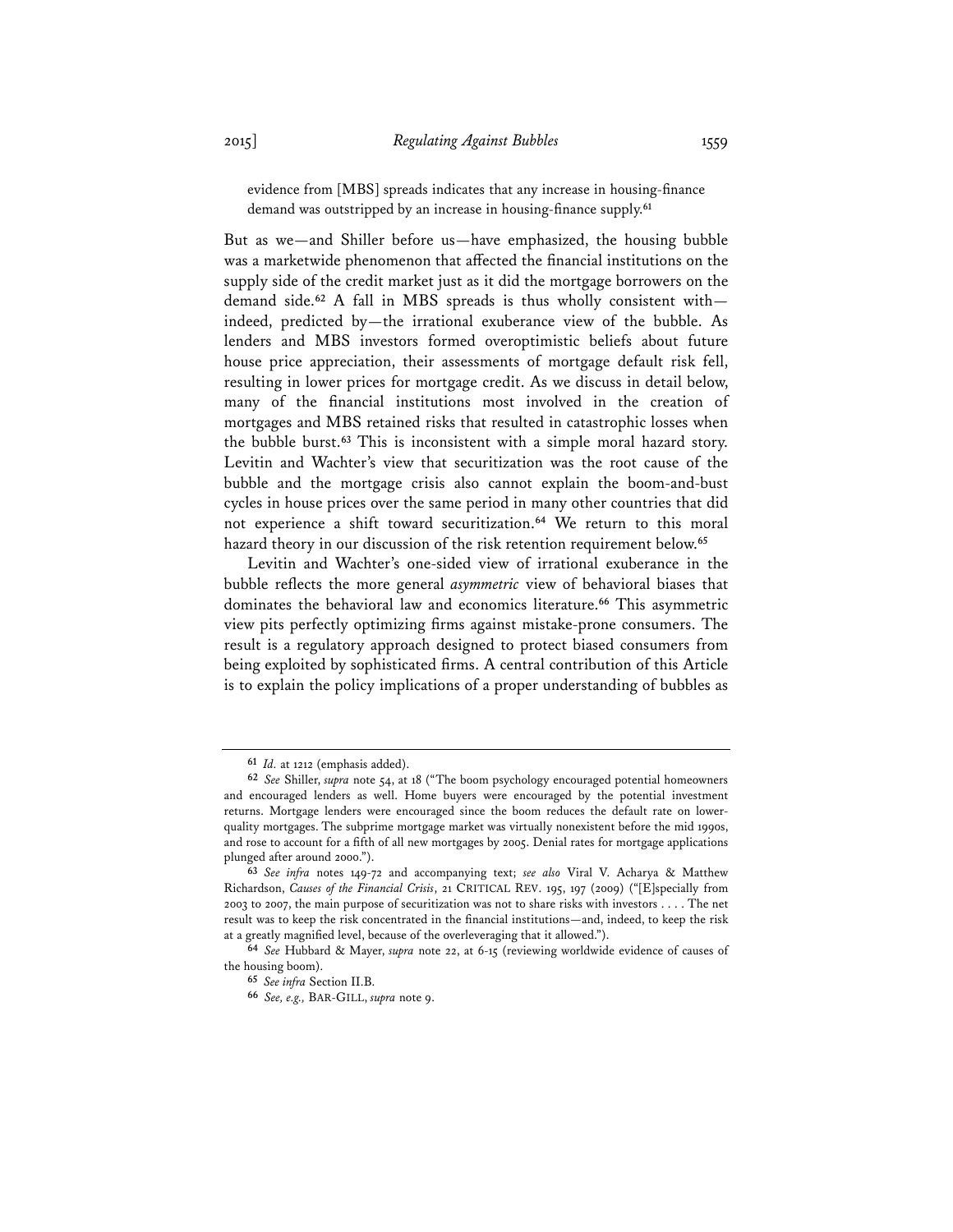marketwide phenomena, entailing irrational exuberance not only among consumers but also among financial intermediaries.

### 2. The Bursting of the Bubble and the Great Recession

By the peak of the boom in 2006, housing wealth had ballooned to \$30.8 trillion, up from only \$15.6 trillion at the start of the run-up in 1997.**<sup>67</sup>** In the process, households had accumulated \$10.5 trillion in mortgage debt.**<sup>68</sup>** When the bubble burst, the dramatic fall in house prices wreaked havoc on the economy. The diagram in Figure 3 summarizes the two main channels of this dynamic: the banking channel and the household channel.

**Figure 3: The Housing Bubble and the Great Recession** 



We begin with the banking channel. The bursting of the bubble led to a precipitous jump in mortgage defaults. When the bubble burst, many of the

**<sup>67</sup>** All housing wealth figures are in 2006 dollars. Following Matteo Iacoviello, we calculate housing wealth as the market value of all residential assets in the United States. Matteo Iacoviello, *Housing Wealth and Consumption* 1-3 (Bd. of Governors of Fed. Reserve Sys., Int'l Fin. Discussion Papers, Paper No. 1027, 2011). The value for owner-occupied homes is taken from Entry B.101, Row 3 of the Flow of Funds Historical Annual Tables 2005–2014 and the Historical Annual Tables 1995–2004. The value of rented homes is taken from Table B.103, Row 4 of the Flow of Funds. BD. OF GOVERNORS OF THE FED. RESERVE SYS., Z.1 FINANCIAL ACCOUNTS OF THE UNITED STATES: FLOW OF FUNDS, BALANCE SHEETS, AND INTEGRATED MACROECONOMIC ACCOUNTS, *available at* http://www.federalreserve.gov/releases/z1/current/data.htm.

**<sup>68</sup>** *Mortgage Debt Outstanding*, FED. RES., http://www.federalreserve.gov/econresdata/releases/ mortoutstand/current.htm (last visited May 11, 2015), *archived at* http://perma.cc/27SK-CFP7 (follow the "Historical Data (CSV)" hyperlink; scroll to data entry for 2006Q4).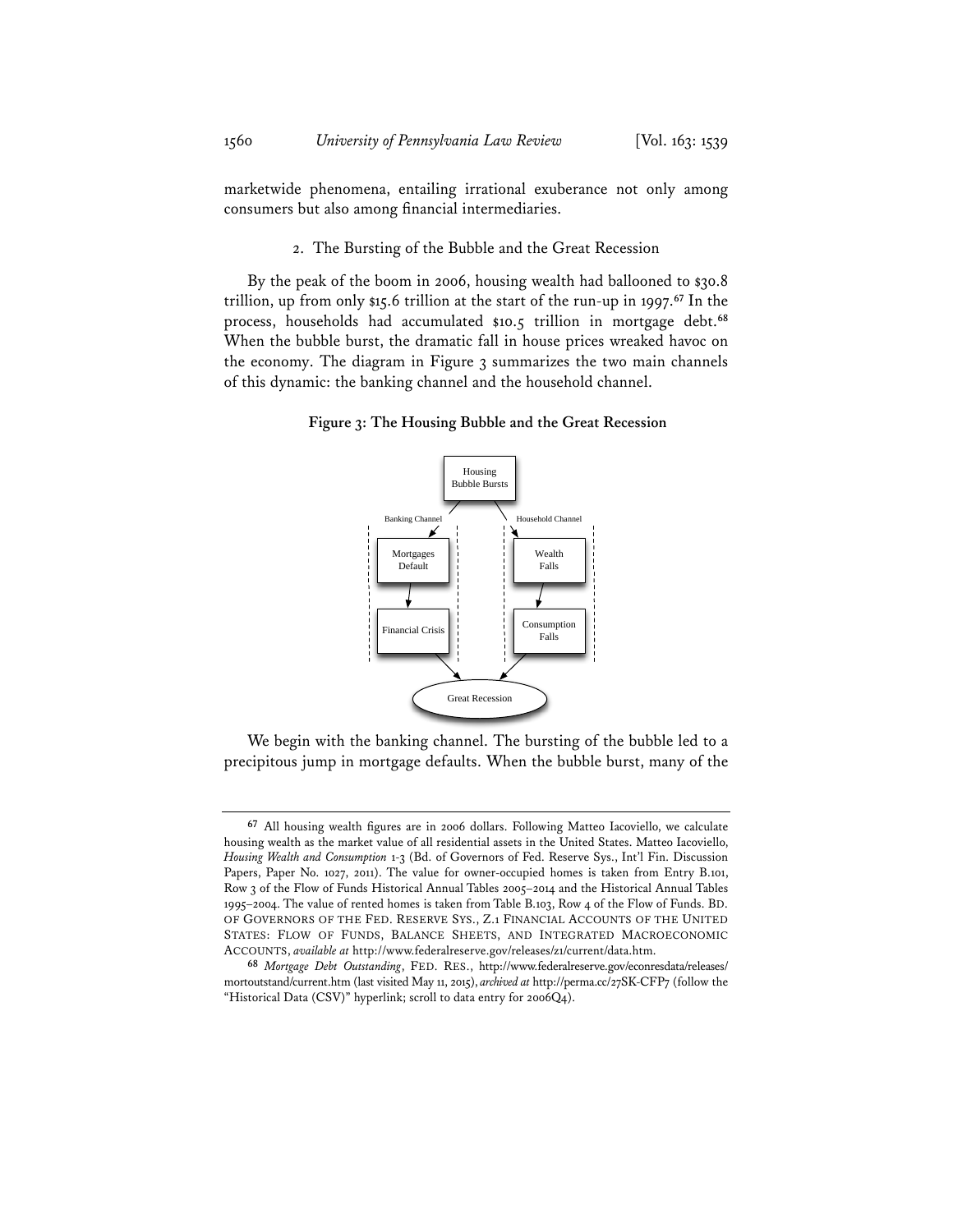risky mortgages made during the boom ended up underwater.**<sup>69</sup>** Mortgages made in the late stages of the boom ended up the furthest underwater because those mortgages were taken out near the peak of the home's value.**<sup>70</sup>** Similarly, loans with lower initial down payments ended up further underwater because they had less of an equity buffer to absorb a decline in the value of the house. These negative equity mortgages were at high risk of default.**<sup>71</sup>** As the recession took hold and unemployment rose, many households that were underwater could no longer afford their mortgages or strategically defaulted.**<sup>72</sup>** The resulting losses to financial institutions sparked a full-blown financial panic, and the resulting reduction in credit led to a sharp fall in business activity and employment.**<sup>73</sup>**

The bursting of the housing bubble also led to a reduction in household consumption.**<sup>74</sup>** Housing is a major asset of households and moreover is a highly leveraged asset.**<sup>75</sup>** Because of leverage, the fall in house prices led to an even larger percentage reduction in household net worth. The fall in house prices also eliminated an important source of collateral that households borrowed against to finance consumption. In the latter half of the housing boom between 2001 and 2005, households extracted about \$700 billion of equity from their homes each year through cash-out refinancings and other forms of mortgage debt.**<sup>76</sup>** With households poorer after the crash and with less equity in their homes to borrow against, household spending sagged, contributing to the Great Recession.**<sup>77</sup>**

**73** *See generally* Gabriel Chodorow-Reich, *The Employment Effects of Credit Market Disruptions: Firm-Level Evidence from the 2008–9 Financial Crisis*, 129 Q.J. ECON. 1 (2014).

**74** ATIF MIAN & AMIR SUFI, HOUSE OF DEBT: HOW THEY (AND YOU) CAUSED THE GREAT RECESSION, AND HOW WE CAN PREVENT IT FROM HAPPENING AGAIN 33-35 (2014).

**75** *See supra* note 67 and accompanying text.

**76** Karl E. Case et al., *Wealth Effects Revisited: 1975–2012*, at 5 (Nat'l Bureau of Econ. Research, Working Paper No. 18667, 2013).

**77** Atif Mian & Amir Sufi, *Household Leverage and the Recession of 2007–09*, 58 IMF ECON. REV. 74, 77-81 (2010).

**<sup>69</sup>** Mayer et al., *supra* note 47, at 46.

**<sup>70</sup>** *See* Christopher Palmer, Why Did So Many Subprime Borrowers Default During the Crisis: Loose Credit or Plummeting Prices? 47 (Nov. 15, 2013) (unpublished manuscript), *available at* http://web.mit.edu/cjpalmer/www/CPalmer\_JMP.pdf.

**<sup>71</sup>** Mayer et al., *supra* note 47, at 46.

**<sup>72</sup>** The evidence shows that about 80% of defaults were due to *both* negative equity and income shocks, as opposed to being strategic defaults driven solely by negative equity. *See generally* Neil Bhutta et al., *The Depth of Negative Equity and Mortgage Default Decisions* (Fin. & Econ. Discussion Series, Working Paper No. 2010-35, 2010).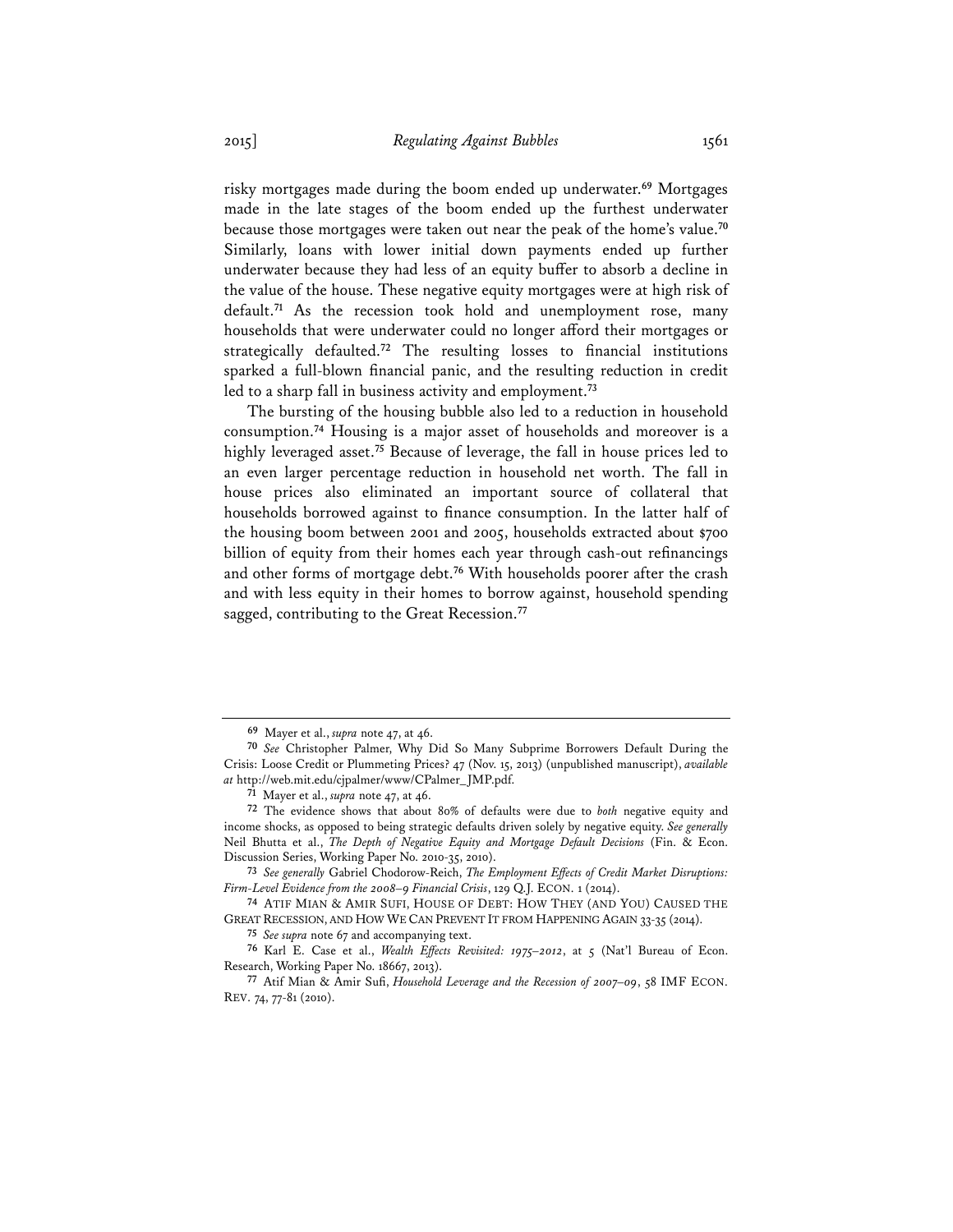\* \* \*

It is no exaggeration to say that had there not been a bubble in the housing market, there would not have been a financial crisis or indeed any recession approaching the severity of the Great Recession. It is no coincidence that a credit boom and an asset price bubble typically precede financial crises.**<sup>78</sup>** Indeed, a bubble in real estate has been the primary culprit.**<sup>79</sup>** The five largest preceding banking crises in the post-war period (Spain 1977, Norway 1987, Finland 1991, Sweden 1991, and Japan 1992) were each associated with a boom and bust in house prices.**<sup>80</sup>** In their celebrated book on financial crises, Professors Reinhart and Rogoff find that house prices are among the best predictors of a banking crisis.**<sup>81</sup>** The housing market has also been at the center of more modest macroeconomic fluctuations. As Professor Edward Leamer explains in a paper provocatively titled *Housing* Is *the Business Cycle*, eight of the ten prior recessions in the United States since World War II have been preceded by downturns in housing.**<sup>82</sup>** Housing continues to be the single largest asset class in the U.S. economy.**<sup>83</sup>** The main source of systemic risk is the possibility of a future housing bubble.

If housing bubbles are the problem, then what is the solution? Prudential regulation—the rules that govern financial institutions to ensure their stability—provides an important set of traditional tools to mitigate the risks posed by housing bubbles. These include limitations on both the assets and liabilities of financial institutions. However, the history of financial crises shows that prudential regulation is unlikely to be sufficiently effective on its own. First, bubbles themselves undermine the operation of prudential regulation. In a bubble, regulators are reluctant to take away the punch bowl, while financial institutions stand to gain even more from circumventing prudential regulation.**<sup>84</sup>**

**<sup>78</sup>** REINHART & ROGOFF, *supra* note 32, at 216-17.

**<sup>79</sup>** *Id.*; Franklin Allen & Douglas Gale, *Bubbles and Crises*, 100 ECON. J. 236, 236-37 (2000) (providing examples in many countries of real estate bubbles bursting, leading to years of limited economic growth).

**<sup>80</sup>** Carmen M. Reinhart & Kenneth S. Rogoff, *Is the 2007 Sub-Prime Financial Crisis So Different? An International Historical Comparison*, 98 AM. ECON. REV. PAPERS & PROC. 339, 340- 41 (2008).

**<sup>81</sup>** REINHART & ROGOFF, *supra* note 32, at 279.

**<sup>82</sup>** Edward E. Leamer, *Housing Is the Business Cycle* 13 (Nat'l Bureau of Econ. Research, Working Paper No. 13428, 2007), *available at* http://www.nber.org/papers/w13428.pdf.

**<sup>83</sup>** Susan J. Smith, *Crisis and Innovation in the Housing Economy: A Tale of Three Markets*, *in* FINANCIAL INNOVATION: TOO MUCH OR TOO LITTLE? 71, 73 (Michael Haliassos ed., 2013).

**<sup>84</sup>** In an important new book, Professor Erik Gerding illustrates how, time and again, bubbles result in the deterioration of financial regulation, a process he colorfully terms the "Regulatory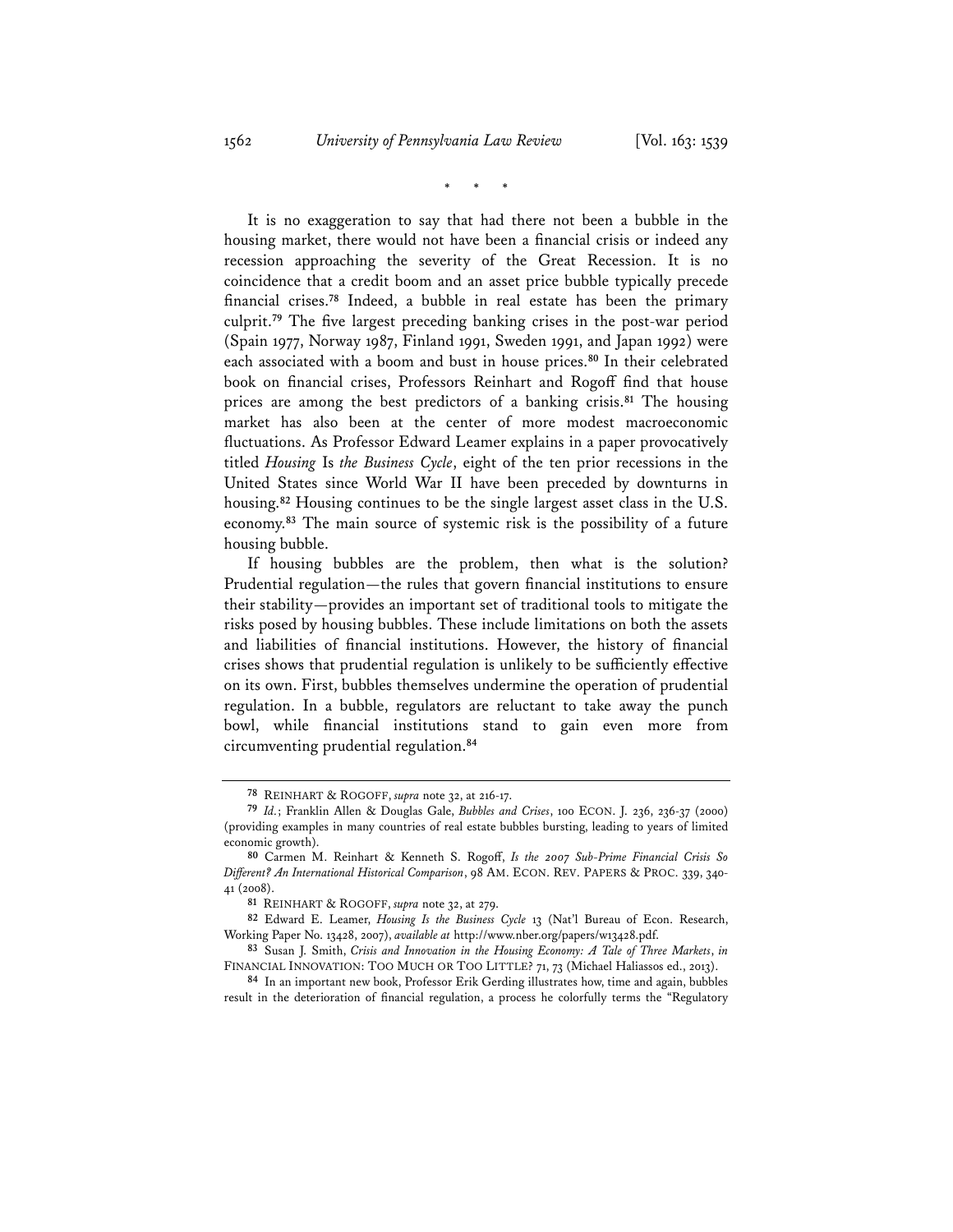A second limitation of prudential regulation is the danger of incomplete coverage or leakage. As the history of shadow banking demonstrates, mortgage risk can easily move from regulated to unregulated institutions. For example, regulations covering bank holding companies—a major focus of the Dodd–Frank Act—would have no effect on nonbank mortgage lenders.**<sup>85</sup>**

A third shortcoming is the considerable uncertainty over how best to implement prudential regulation.**<sup>86</sup>** The Dodd–Frank Act contains a number of reforms to prudential regulation. These provisions establish the Financial Stability Oversight Council (FSOC), which has the power to designate nonbank financial companies as systemically important financial institutions (SIFIs).**<sup>87</sup>** They also direct the Federal Reserve to develop enhanced prudential standards—including requirements for risk-based capital, risk management, resolution plans, and stress tests—for bank holding companies and nonbank SIFIs.**<sup>88</sup>** A number of recent reform proposals envision an expanded mandate for prudential regulators and monetary authorities to identify and counteract housing bubbles (and other sources of systemic risk) in real time.**<sup>89</sup>** These proposals include targeted monetary policy to deflate asset bubbles and countercyclical prudential limits.**<sup>90</sup>** This type of

**86** *See* Prasad Krishnamurthy, *Rules, Standards, and Complexity in Capital Regulation*, 43 J. LEGAL STUD. 273, 282-85 (2014) (discussing whether institutionalized cost–benefit analysis could lead to better regulation).

**87** Dodd–Frank Act § 113, 12 U.S.C. § 5323 (2012).

**90** *See* Hanson et al., *supra* note 85, at 24 (recommending that banks be required to raise new dollars of equity as increased capital requirements are phased in, and recommending use of a small countercyclical buffer on a country-by-country basis).

Instability Hypothesis." *See* ERIK F. GERDING, LAW, BUBBLES, AND FINANCIAL REGULATION 2 (2014) (positing "that strong forces act to decay financial regulations at the precise moment when they are most needed").

**<sup>85</sup>** *See* Gary Gorton & Andrew Metrick, *Regulating the Shadow Banking System*, BROOKINGS PAPERS ON ECON. ACTIVITY, Fall 2010, at 261, 279-80 (describing the role of shadow banking in the financial crisis); *see also* GERDING, *supra* note 84, at 427-44 (arguing that the growth of the shadow banking system accelerated as the housing bubble expanded); Samuel G. Hanson et al., *A Macroprudential Approach to Financial Regulation*, J. ECON. PERSP., Winter 2011, at 3, 25 (arguing that systemic effects from mortgage fire sales come from not only insured depositories, but also nonbank financial intermediaries).

**<sup>88</sup>** *Id.* § 165, 12 U.S.C. § 5365.

**<sup>89</sup>** *See* MARKUS BRUNNERMEIER ET AL., THE FUNDAMENTAL PRINCIPLES OF FINANCIAL REGULATION 25-26 (2009) (outlining the types of financial institutions that should be regulated and which agencies should regulate them); Gabriele Galati & Richhild Moessner, *Macroprudential Policy—A Literature Review* 7-12 (Bank for Int'l Settlements, Working Paper No. 337, 2011) (discussing macroprudential tools and other macroeconomic policy tools used to combat systemic risk in financial systems); *see also* GERDING, *supra* note 84, at 491-95 (describing ways to make financial regulation more resilient); Hanson et al., *supra* note 85, at 7-16 (2011) (discussing six proposed tools for regulators to implement a "macroprudential approach to financial regulation").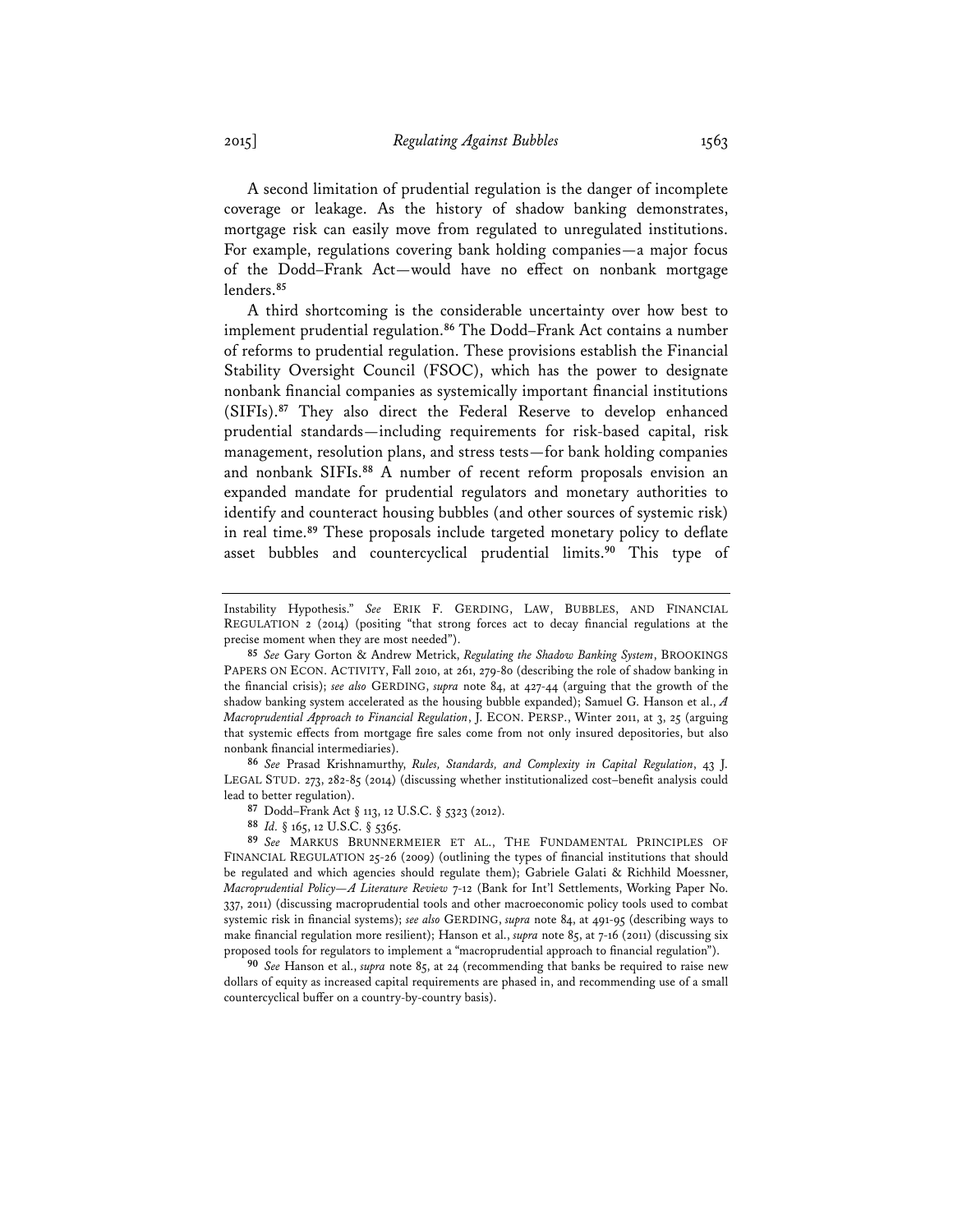"macroprudential" regulation requires considerable regulatory foresight and sophistication.

It is beyond the scope of this Article to offer a detailed assessment of these reforms, but there are good reasons to be skeptical that they will prove successful. The Federal Reserve faces a number of challenges in implementing enhanced prudential standards.**<sup>91</sup>** Stress tests are prone to arbitrary discretion,**<sup>92</sup>** risk-management requirements may do little beyond creating paperwork,**<sup>93</sup>** and risk-based capital regulation can be easily manipulated by regulated banks.**<sup>94</sup>** In fact, despite the prodigious volume of regulatory output in the aftermath of the Dodd–Frank Act, many commentators continue to call for a different approach to prudential supervision that relies to a greater extent on simple, all-purpose regulatory tools.**<sup>95</sup>**

Moreover, it would be unwise to design regulation that relies on the ability of regulators to identify a housing bubble as it is forming. As we have explained, one of the defining features of a housing bubble is

**<sup>91</sup>** *See* John H. Cochrane, Toward a Run-Free Financial System 4-5 (Apr. 16, 2014) (unpublished manuscript), *available at* http://faculty.chicagobooth.edu/john.cochrane/research/ papers/run\_free.pdf (noting that, because previous regulations produce unintended consequences, financial regulation continuously expands in an effort to correct problems created by old rules). *See generally* JAMES R. BARTH ET AL., RETHINKING BANK REGULATION: TILL ANGELS GOVERN (2006) (conducting the first comprehensive cross-country assessment of bank regulation and questioning current international best practices recommendations); Prasad Krishnamurthy, *Regulating Capital*, 4 HARV. BUS. L. REV. 1 (2014) (noting the challenges of prudential regulation and suggesting a new approach).

**<sup>92</sup>** *See* Cochrane, *supra* note 91, at 34 ("One might think that the Fed would write down rules for the stress test. But no, the Fed changes the rules and scenarios each time . . . .").

**<sup>93</sup>** *See* Charles Goodhart, *How Should We Regulate Bank Capital and Financial Products? What Role for 'Living Wills'?* (suggesting that regulation to improve risk management in individual banks is misguided), *in* ADAIR TURNER ET AL., THE FUTURE OF FINANCE: THE LSE REPORT 165, 166-67 (2010).

**<sup>94</sup>** *See* Krishnamurthy, *supra* note 91, at 35-42 (reviewing criticisms regarding the effectiveness of current capital regulation); Jón Daníelsson et al., *An Academic Response to Basel II*, at 4 (LSE Fin. Mkts. Grp., Special Paper No. 130, 2001) (discussing remaining defects in the Basel Committee's new proposals and arguing that these defects could have destabilizing effects on the global financial system).

**<sup>95</sup>** *See* Anat R. Admati et al., *Fallacies, Irrelevant Facts, and Myths in the Discussion of Capital Regulation: Why Bank Equity is* Not *Expensive* 2-5 (Rock Ctr. for Corp. Governance at Stanford Univ., Working Paper No. 86, 2011), *available at* http://papers.ssrn.com/sol3/papers.cfm? abstract\_id=1669704 (arguing that imposing higher equity capital requirements would lead banks to make better lending decisions and that many of the criticisms of higher equity capital requirements inappropriately focus on private costs to banks rather than larger social costs); *see also* Krishnamurthy, *supra* note 91, at 5 ("[A] group of prominent scholars advocate simple capital ratios as the most effective regulatory tool with which to mitigate risk in the financial system."). While both Basel III and the Federal Reserve's new capital standards increase required capital for most banks, these increases are unlikely to significantly enhance financial stability. *See* Krishnamurthy, *supra* note 91, at 7 (advocating more substantial increases in capital requirements).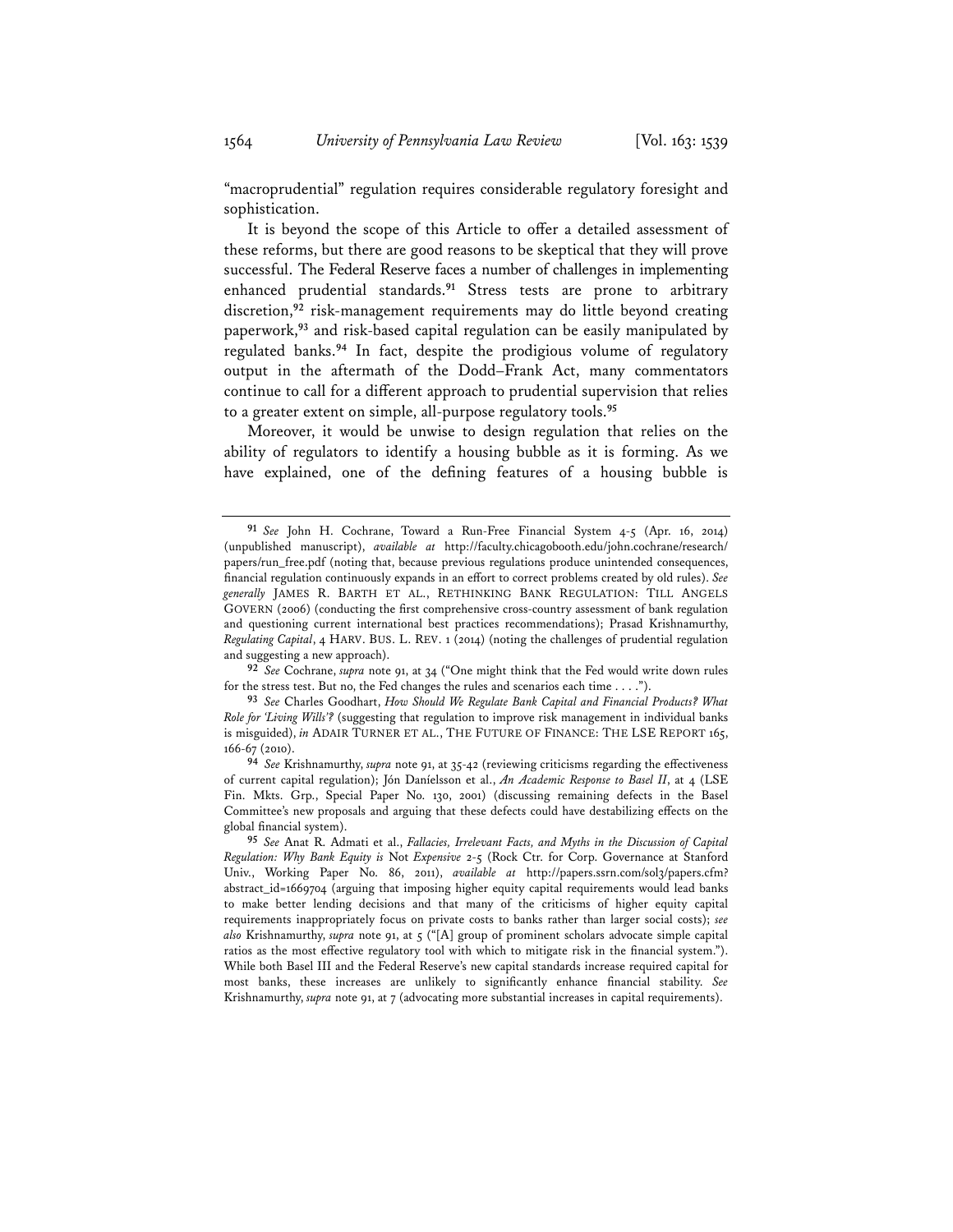disagreement over whether increases in house prices are justified.**<sup>96</sup>** When there is widespread public concern and an active policy debate over the possibility of a bubble, there will usually be some plausible model under which house prices can be justified by fundamentals.**<sup>97</sup>** Such alternative models will exist even when other models based on fundamentals cannot explain house prices. For better or worse, such indeterminacy is endemic to asset pricing models and evidence.**<sup>98</sup>** If the burden of proof rests on regulators to demonstrate that a bubble exists, then this burden will rarely be met. Housing bubbles have a long history,**<sup>99</sup>** but this history provides little evidence to suggest that regulators can identify bubbles as they occur and take effective measures to counteract them.

Given the current state of knowledge with respect to prudential regulation, regulators should not forego other opportunities to make the financial system and broader economy more resilient to housing bubbles. A central claim of this Article is that mortgage regulation can and should be used to address the risks posed by housing bubbles. The mortgage market provides the credit that fuels housing bubbles. It also plays a key intermediating role linking housing bubbles to the broader economy. Compared to the complexity of financial institutions, mortgages are fairly simple contracts to regulate.

Regulation of the mortgage market therefore presents an opportunity to address the risks of housing bubbles where they are easiest to target. Despite this opportunity, existing scholarship on addressing the threat posed by housing bubbles has largely ignored mortgage regulation, focusing instead on reforming traditional prudential regulation like bank capital requirements,**<sup>100</sup>** while legal scholarship on mortgage regulation has focused

**<sup>96</sup>** *See supra* notes 32-37 and accompanying text.

**<sup>97</sup>** *See* Himmelberg et al., *supra* note 34, at 68-73 (discussing fallacies about the costliness of the housing market and how to accurately assess the state of home prices to determine whether a bubble exists).

**<sup>98</sup>** *See generally* Lawrence H. Summers, *Does the Stock Market Rationally Reflect Fundamental Values?*, 41 J. FIN. 591 (1986) (noting that market valuations can differ substantially from rational expectations of future cash flows without such differences being statistically discernible from realized returns).

**<sup>99</sup>** *See generally* CHARLES P. KINDLEBERGER & ROBERT ALIBER, MANIAS, PANICS, AND CRASHES: A HISTORY OF FINANCIAL CRISES (2005) (recounting the history of asset bubbles followed by financial crises); REINHART & ROGOFF, *supra* note 32 (analyzing the relationship between past financial crises and housing bubbles).

**<sup>100</sup>** *See generally* ANAT ADMATI & MARTIN HELLWIG, THE BANKERS' NEW CLOTHES: WHAT'S WRONG WITH BANKING AND WHAT TO DO ABOUT IT (2013) (arguing for reforms to prudential regulation to prevent a recurrence of the recent financial crisis).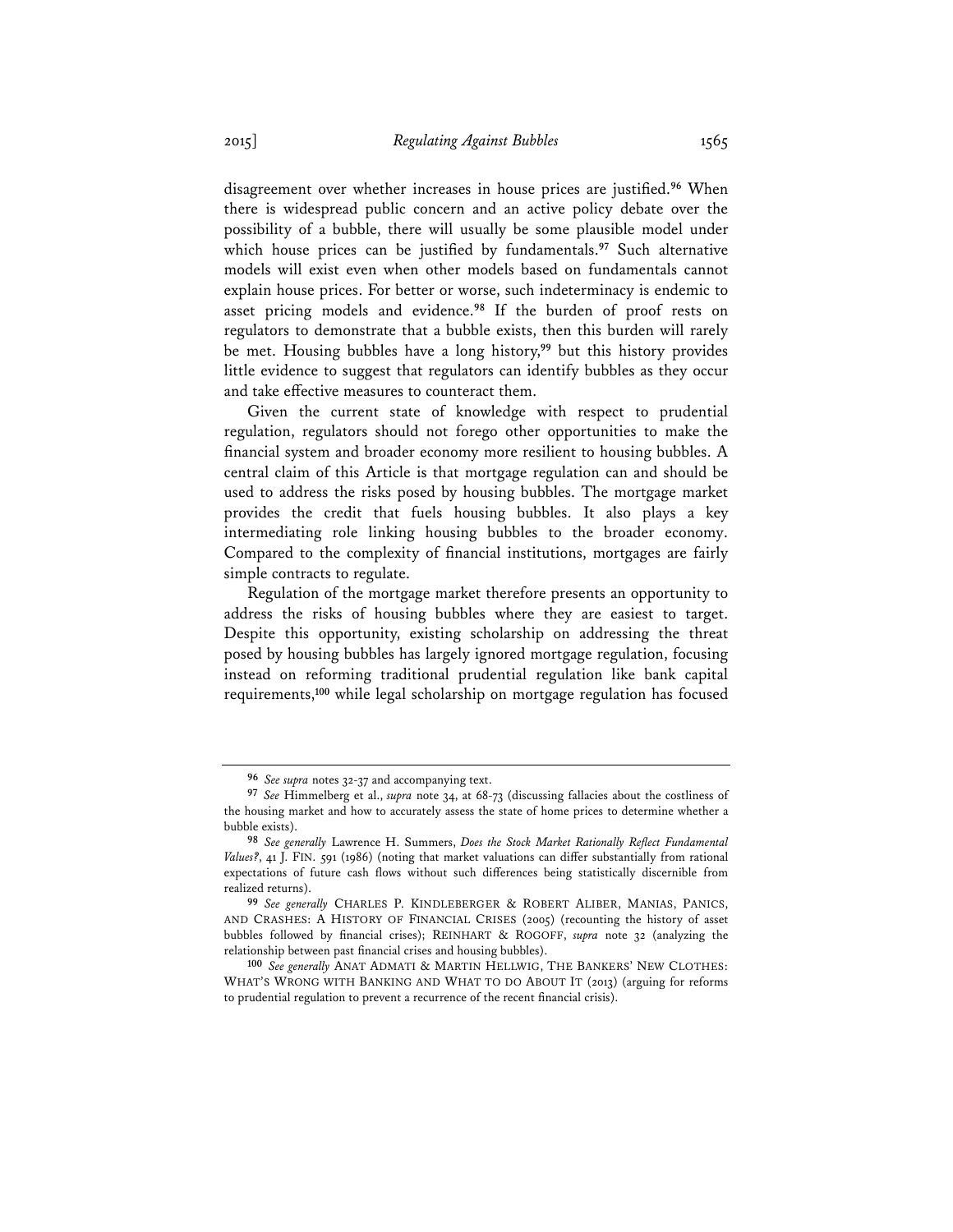instead on traditional consumer protection issues.**<sup>101</sup>** In Parts II and III, we show that the Dodd–Frank Act's reforms to mortgage regulation are also based on a consumer-protection paradigm. Protecting vulnerable borrowers from being exploited by predatory lenders is indeed a worthy regulatory goal and one very much compatible with the bubble-focused paradigm we advocate in this Article. But the Dodd–Frank Act's exclusive focus on consumer protection produces costs in the form of economic instability. In Part IV, we outline a better approach: regulating mortgages against bubbles.

### II. RISK RETENTION

The two principal mortgage-market reforms in the Dodd–Frank Act are the risk retention requirement and the ability-to-repay rule. In this Part and in the next, we analyze the underlying logic of these reforms and show that they have a common structure. Both are premised on the idea that the problems in mortgage underwriting revealed by the crisis resulted from sophisticated market participants—securitizers and mortgage originators taking advantage of less sophisticated investors and borrowers. Both rely on reshaping the incentives of these sophisticated market participants to improve underwriting. And both will be ineffective, or worse, in the face of a housing bubble.

While our primary goal in this Part is to evaluate the risk retention requirement, our analysis also engages the broader issue of the underlying causes of the financial crisis. We expose fundamental limitations of the dominant narrative, which emphasizes moral hazard in the origination and securitization of mortgages. We emphasize a basic fact that any approach to reforming the mortgage market must face: when the housing bubble burst, the originators and securitizers on the inside of the mortgage market suffered catastrophic losses. The analysis that follows thus holds more general implications for the design of policy to protect the economy from housing bubbles.

**<sup>101</sup>** *See generally, e.g.*, Barr et al., *supra* note 9 (studying the interaction between consumer psychology and market competition and concluding that regulation is needed); Oren Bar-Gill, *The Law, Economics and Psychology of Subprime Mortgage Contracts*, 94 CORNELL L. REV. 1073 (2009) (studying a demand-side market failure in the mortgage market where imperfectly rational consumers make suboptimal choices); Kathleen C. Engel & Patricia A. McCoy, *A Tale of Three Markets: The Law and Economics of Predatory Lending*, 80 TEX. L. REV. 1255 (2002) (studying market failures that give rise to predatory lending); Lauren E. Willis, *Decisionmaking and the Limits of Disclosure: The Problem of Predatory Lending: Price*, 65 MD. L. REV. 707 (2006) (applying psychology and behavioral economics to the predatory lending problem).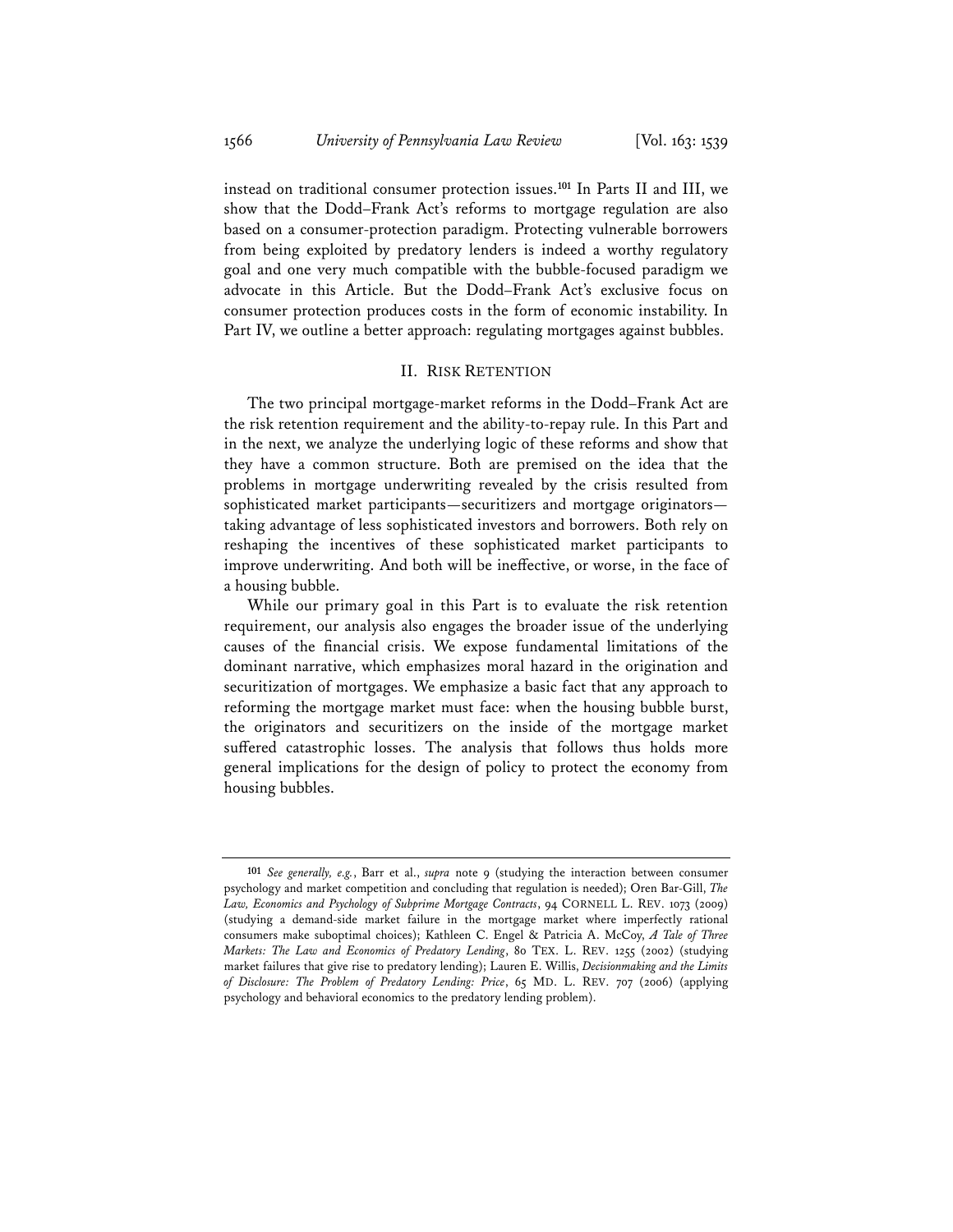#### A. *Background*

Moral hazard posed by securitization was the central concern motivating the Dodd–Frank Act's risk retention requirement. The Treasury Department originally proposed the requirement in a June 2009 white paper announcing the Obama administration's financial reform agenda.**<sup>102</sup>** "Lenders and securitizers had weak incentives to conduct due diligence regarding the quality of the underlying assets being securitized," the report explained.**<sup>103</sup>** Accordingly, "federal banking agencies should promulgate regulations that require loan originators or sponsors to retain five percent of the credit risk of securitized exposures."**<sup>104</sup>**

Colloquially referred to as the "skin-in-the-game" requirement, the risk retention requirement survived in the final bill signed into law in 2010. Section 941(b) of the Dodd–Frank Act directs the federal banking agencies and the SEC to promulgate a rule requiring securitizers to retain at least a 5% interest in the credit risk of any asset that they convey to a third party through an asset-backed security (ABS).**<sup>105</sup>** The statute includes specific standards for the agencies' risk retention regulation. For example, it requires that securitizers be prohibited from hedging their required interest in their ABS.**<sup>106</sup>** It also directs the relevant agencies to define the term

. . . .

[L]oans were made expressly to be sold into securitization pools, which meant that the lenders did not expect to bear the credit risk of borrower default. This led to significant deterioration in credit and loan underwriting standards . . . . . . . .

. . . [I]t proved impossible for investors in asset-backed securities to assess the risks of the underlying assets . . . .

Section 941 [of the Dodd–Frank Act] directs the Federal banking agencies and the SEC to jointly prescribe regulations to require any securitizer to retain a material portion of the credit risk of any asset that [it securitizes]. When securitizers retain a material amount of risk, they have "skin in the game," aligning their economic interests with those of investors . . . . Securitizers who retain risk have a strong incentive to monitor the quality of the assets they purchase from originators, package into securities, and sell. . . .

. . . Originators . . . will come under increasing market discipline because securitizers who retain risk will be unwilling to purchase poor-quality assets.

S. REP. NO. 111-176, at 128-29 (2010).

**105** Dodd–Frank Act § 941(b), 15 U.S.C. § 78o-11(c)(1)(B)(i) (2012).

**106** *Id.*, 15 U.S.C. § 78o-11(c)(1)(A).

**<sup>102</sup>** DEP'T OF THE TREASURY, FINANCIAL REGULATORY REFORM: A NEW FOUNDATION 3 (2009), *available at* http://www.treasury.gov/initiatives/wsr/Documents/ FinalReport\_web.pdf.

**<sup>103</sup>** *Id.* at 44.

**<sup>104</sup>** *Id.* The Senate Committee Report on the legislation further described the rationale for this approach: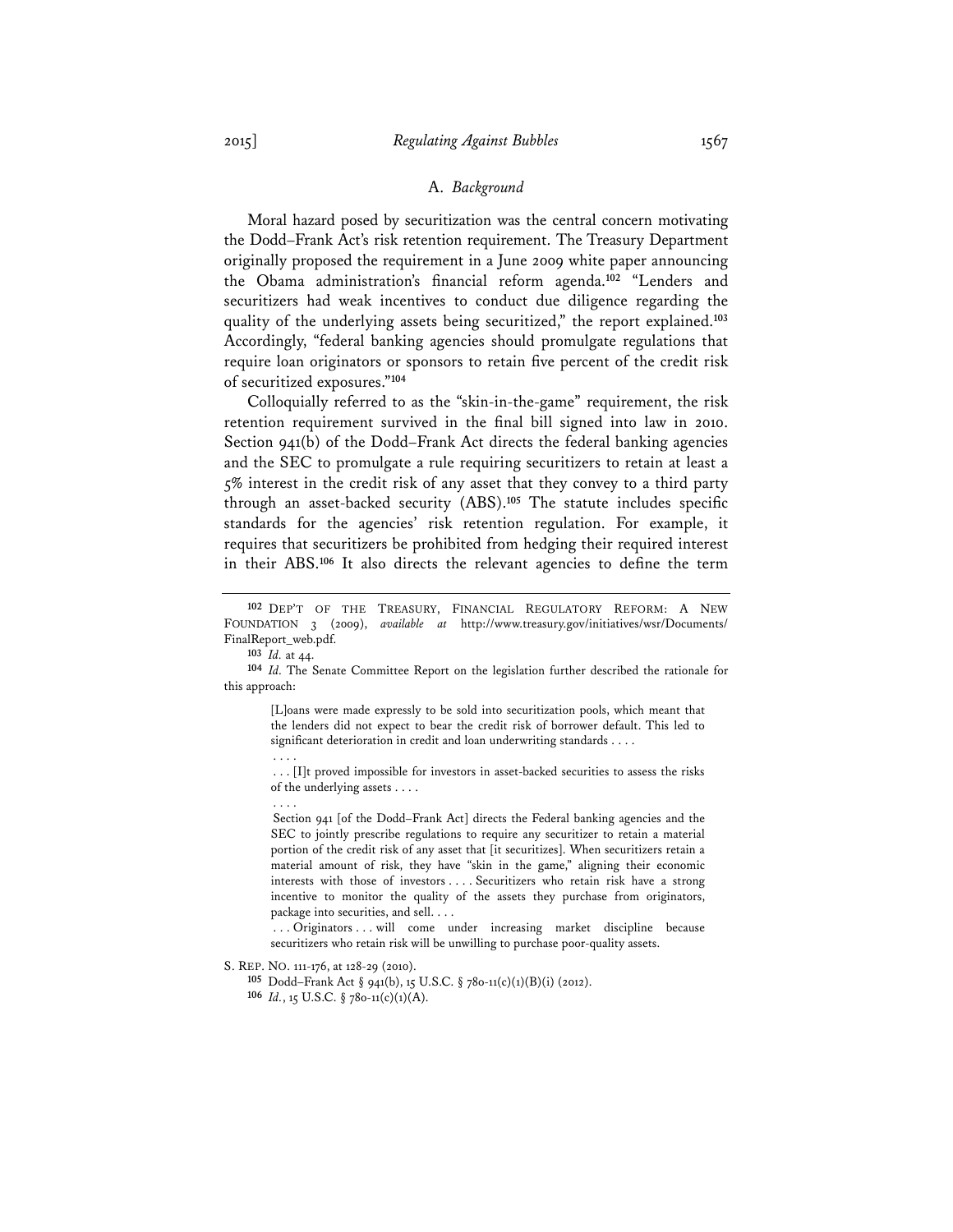"qualified residential mortgage" (QRM), and exempts mortgages that meet this definition from the risk retention requirement.**<sup>107</sup>**

#### B. *The Market Failure Theory*

Why might a requirement that securitizers retain a minimum portion of the credit risk of the assets they securitize be useful? Or to rephrase in the conventional terms of regulatory analysis, to what market failure is such a regulatory requirement a useful response? To evaluate the risk retention requirement, it is crucial to understand the market failure theory on which it is premised.

#### 1. The Asymmetric Information Theory of Risk Retention

The most prominent academic defenders of the risk retention approach point to moral hazard posed by securitization as a justification for mandatory risk retention.**<sup>108</sup>** The basic idea is that when lenders sell the

**108** *See* Benjamin J. Keys et al., *Mortgage Financing in the Housing Boom and Bust* (reviewing evidence that securitization led to lax screening by originators and concluding that "it may be beneficial to enforce some mandatory retention of a fraction of lower tranche by originators/underwriters to better align their interests with those of investors"), *in* HOUSING AND THE FINANCIAL CRISIS, *supra* note 37, at 143, 194; *see also* Levitin & Wachter, *supra* note 11, at 1257 ("The major alternative approach to addressing the investor–securitizer, principal–agent

**<sup>107</sup>** More precisely, if an ABS contains only QRMs, it is exempt from the risk retention requirement. *Id.*, 15 U.S.C. § 780-11(c)(1)(C)(iii). To define QRMs, the law directs regulators to consider features of mortgages that "historical loan performance data indicate result in a lower risk of default." *Id.*, 15 U.S.C. § 78o-11(e)(4)(B). The agencies issued a proposed rule to implement the risk retention requirement in 2011. Credit Risk Retention, 76 Fed. Reg. 24,090 (proposed Apr. 29, 2011) (codified at 12 C.F.R. pts. 43, 244, 373 & 1234; 17 C.F.R. pt. 246; and 24 C.F.R. pt. 267). However, it met with fierce criticism by an unusual coalition of consumer advocates and the banking industry. The focus of their attack was the high down payment needed for a mortgage to qualify as a QRM. Imposing risk retention on low down payment loans would "restrict access to credit for a wide swath of prospective homeowners to a more expensive and possibly less accessible market." Comment Letter from Consumer Fed'n of Am. to OCC, Fed. Reserve Bd., FDIC, SEC, FHFA, and HUD 4 (Aug. 1, 2011), *available at* http://www.consumerfed.org/pdfs/ CFARiskRetentionRulescommentletter2011.pdf. Accordingly, in September 2013, the agencies proposed a new rule with a substantially broader definition of QRM that eliminated both the down payment and credit history requirements. Credit Risk Retention, 78 Fed. Reg. 57,928 (proposed Sept. 20, 2013) (codified at 12 C.F.R. pts. 43, 244, 373 & 1234; 17 C.F.R. pt. 246; and 24 C.F.R. pt. 267). Defenders of risk retention argued that this broad definition of QRM would substantially weaken the Dodd–Frank Act's risk retention requirement and thereby increase systemic risk. Comment Letter from Sheila C. Bair, Senior Advisor, Pew Charitable Trusts, to Robert deV. Frierson, Sec'y, Bd. of Governors of the Fed. Reserve Sys. (Oct. 30, 2013), *available at* http://www.federalreserve.gov/SECRS/2014/January/20140106/R-1411/R-1411\_111813\_111631\_580446 904665\_1.pdf. The agencies published a final rule in December 2014 that included this expanded definition of QRM. Credit Risk Retention, 79 Fed. Reg. 77,602 (Dec. 24, 2014) (codified at 12 C.F.R. pts. 43, 244, 373 & 1234; 17 C.F.R. pt. 246; and 24 C.F.R. pt. 267).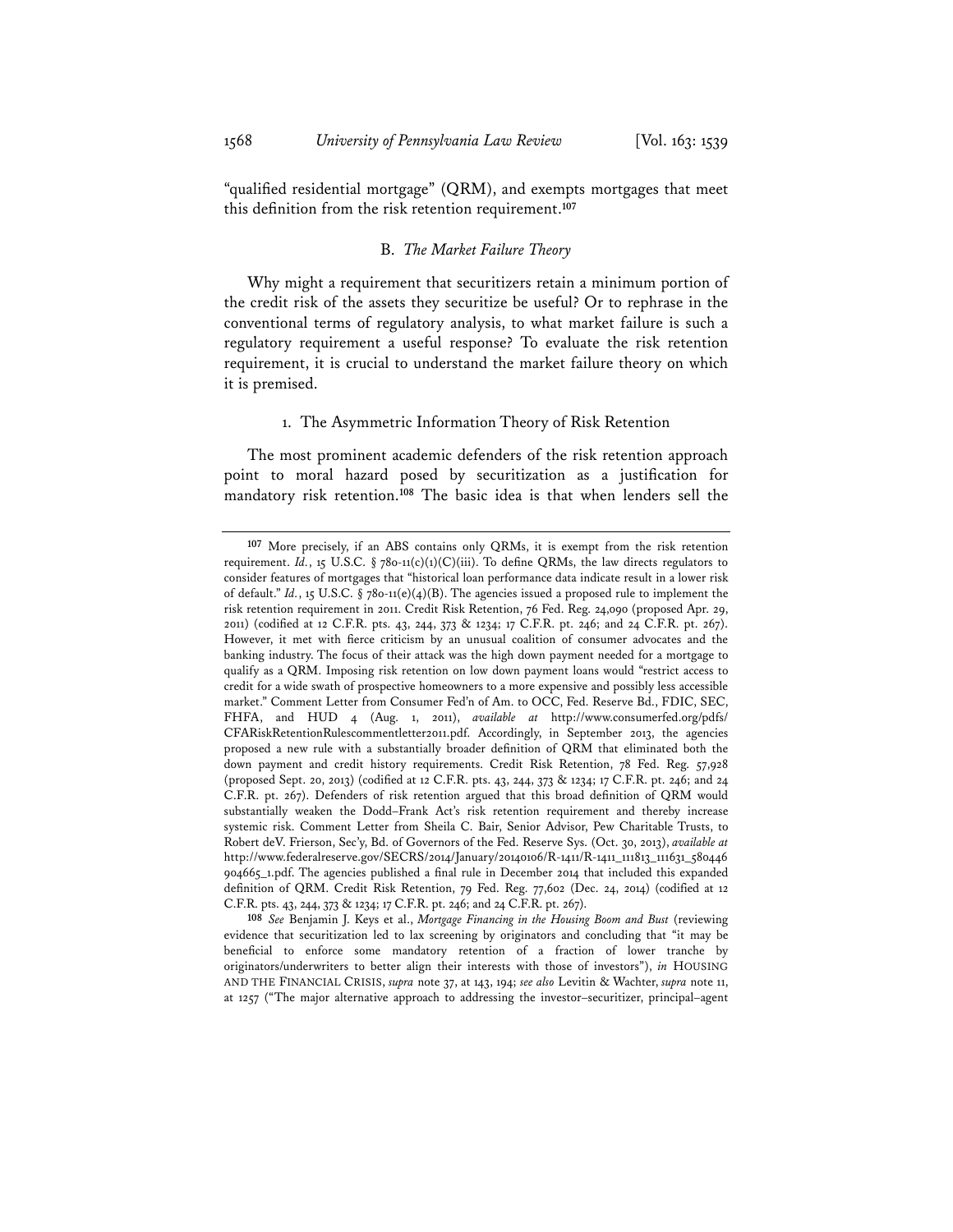mortgages that they originate to securitizers and, ultimately, investors, they lack incentives to use the information they generate about the borrowers to screen out risky loans.**<sup>109</sup>** The result is too many bad loans.

Asymmetric information about borrowers can indeed produce incentive problems—including moral hazard and adverse selection—that lead to a market failure. However, because market actors can voluntarily contract for risk retention, a risk retention requirement is not useful under the standard models in information economics—an important point missed by these proponents of mandatory risk retention.

To see this, consider a lender that can originate mortgage loans and a securitizer that has a lower cost of funds than the originator.**<sup>110</sup>** The lender can assess the creditworthiness of loan applicants by, for example, running credit checks and documenting the applicants' incomes and assets. It is efficient for the lender to do some investigation of each applicant and to lend only to applicants whose creditworthiness is above a particular threshold. The securitizer's lower cost of funds also means that it is efficient for the lender to sell all of the loans it originates to the securitizer.

Suppose, however, that not all of the information the originator generates about each loan applicant can be credibly conveyed to the securitizer. This information asymmetry poses a problem for loan sales. Because the securitizer cannot fully observe the credit quality of the borrower, the lender will have incentives to cut corners on investigating applicants, to lend to borrowers with worse credit quality than the optimal threshold, and to sell those lower quality loans to the securitizer.

Securitization also entails a subsequent credit risk transfer from the securitizer to investors. If the securitizer has better information about the quality of the loans than investors, then this second transfer raises a similar incentive problem. If the securitizer sells all of the credit risk to investors, then the securitizer will not have an incentive to screen the mortgages that it buys and packages into MBS or to adopt the optimal contractual practices to maintain originators' incentives to screen borrowers.

problem is the approach taken by the Dodd–Frank [Act], which requires that securitizers retain a portion of the risk on their securitizations."). Levitin and Wachter propose to combat moral hazard by prohibiting securitization of nonstandardized mortgages, which is a form of 100% originator risk retention. Levitin & Wachter, *supra* note 11, at 1252-57.

**<sup>109</sup>** Keys et al., *supra* note 108, at 169-75.

**<sup>110</sup>** The informal account that follows is based on a formal model provided in Bubb & Kaufman, *supra* note 14, at 5-6.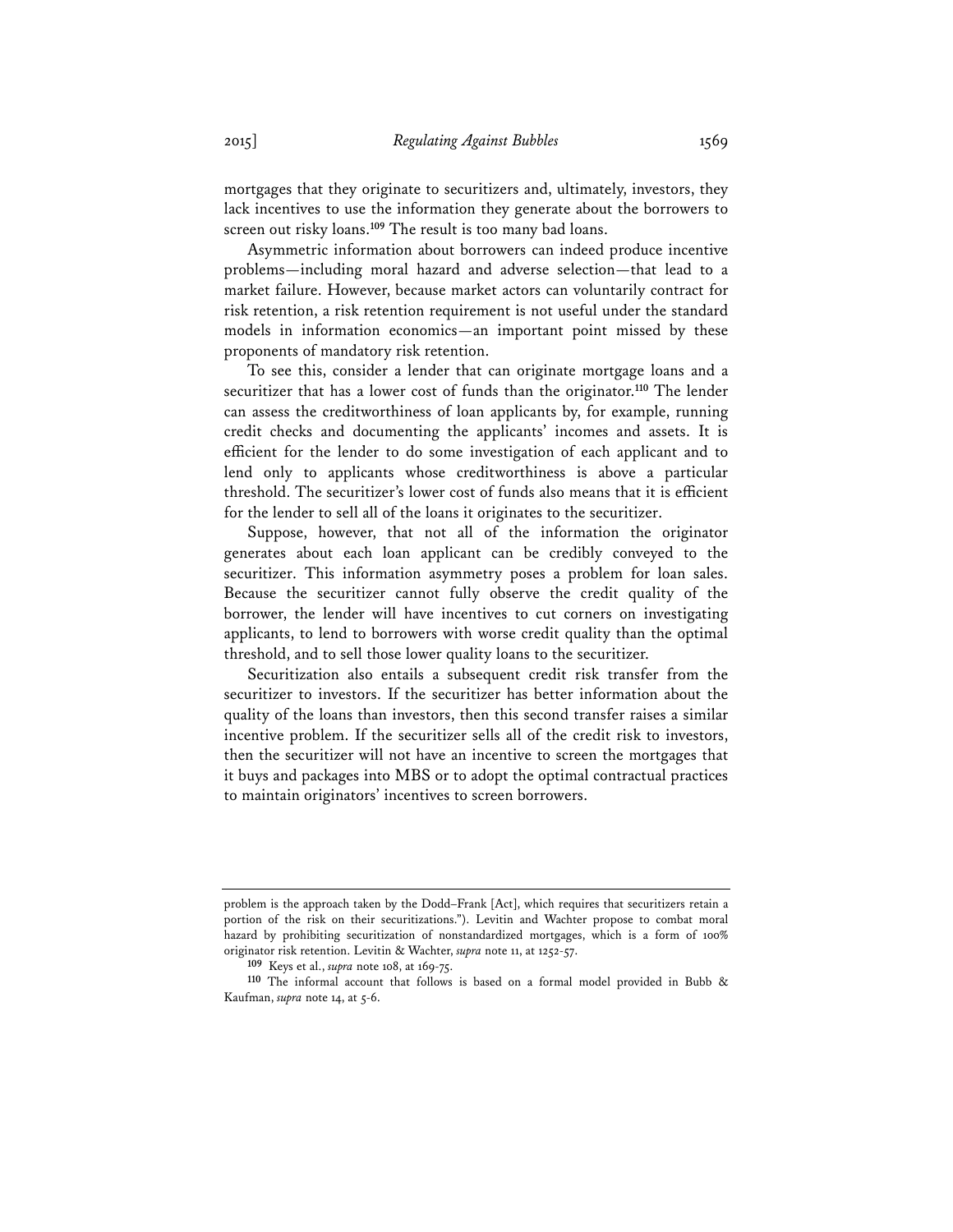In the standard economic analysis of asymmetric information, pioneered in George Akerlof's *The Market for "Lemons*,*"***<sup>111</sup>** the securitizers and investors understand the nature of this incentive problem. They thus adjust downward their willingness to pay for loans to reflect their lower expected quality. If this incentive problem is severe, the lender may prefer to keep its loans rather than to sell them at a steep discount.**<sup>112</sup>** Indeed, this information asymmetry is the accepted explanation for the fact that historically banks originated loans and did not sell them.**<sup>113</sup>** Information asymmetry reduces the trade in loans in the secondary market.

Surprisingly, some accounts of the incentive problem posed by securitization argue the opposite: that information asymmetry allows securitizers to *increase* the volume of trade in mortgage claims before the market later collapses. For example, Levitin and Wachter argue that "[s]ecuritization's fee-based business model and its inherent information asymmetries create a potential 'lemons' problem because securitizers are tempted to push ever more questionable product on investors."**<sup>114</sup>** In their account, information asymmetry leads to exploitation of relatively uninformed mortgage borrowers and MBS investors by informed financial intermediaries like lenders and securitizers.**<sup>115</sup>** Investors paid inflated prices for MBS filled with lemons and allowed securitizers to increase the volume of trade in the secondary mortgage market.**<sup>116</sup>** Levitin and Wachter characterize their analysis as the standard economic analysis of asymmetric information, concluding that "[t]he bubble and its aftermath play out George Akerlof's lemons problem exactly as predicted."**<sup>117</sup>** And this conclusion motivates their proposal to ban securitization of nontraditional

**<sup>111</sup>** *See* George A. Akerlof, *The Market for "Lemons": Quality Uncertainty and the Market Mechanism*, 84 Q.J. ECON. 488, 490-91 (1970) (analyzing the adverse consequences of asymmetric information).

**<sup>112</sup>** *See id.* (explaining that asymmetries of information may create a situation where there is essentially no market at all for a good and no trades take place).

**<sup>113</sup>** Gary B. Gorton & George G. Pennacchi, *Banks and Loan Sales: Marketing Nonmarketable Assets*, 35 J. MONETARY ECON. 389, 390 (1995) ("Historically, financial intermediaries have created loans that were not later sold.").

**<sup>114</sup>** Levitin & Wachter, *supra* note 11, at 1230.

**<sup>115</sup>** *See id.* at 1231-32 ("Potential principal–agent problems exist both between mortgage borrowers and financial intermediaries and between mortgage investors and the financial intermediaries. . . . The combination of information asymmetries on both sides of the housing– finance market meant that borrowers were entering into overly leveraged purchases at rates that underpriced risk, while investors were making the leverage available too cheaply.").

**<sup>116</sup>** *Id.* at 1230-31.

**<sup>117</sup>** *Id.* at 1230 n.181.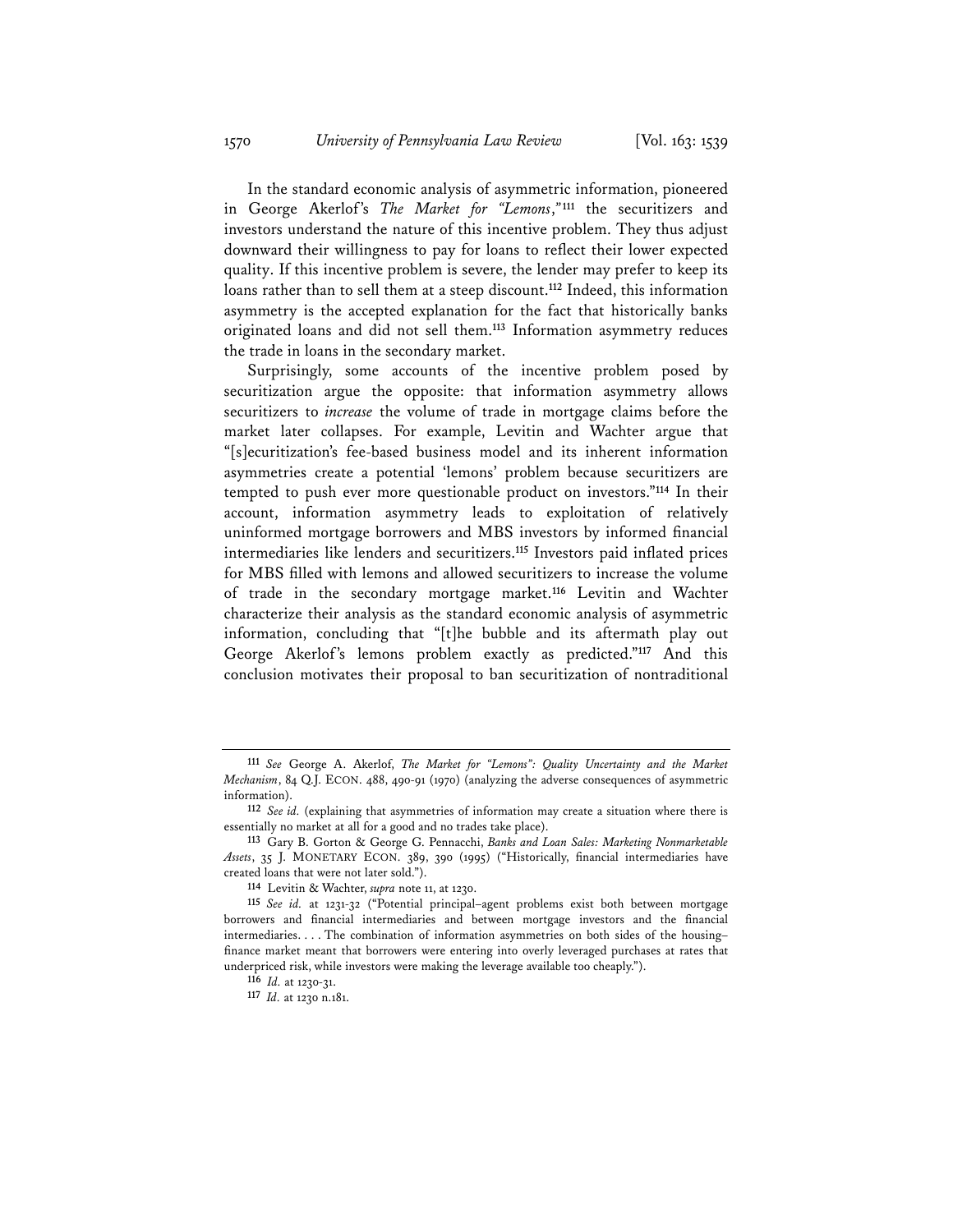mortgage products, which is equivalent to a 100% risk retention requirement for such mortgages.**<sup>118</sup>**

However, this dynamic boom-and-bust account is not part of the standard equilibrium analysis of lemons markets. As we have explained, in the standard analysis, rational buyers do not get duped initially by being sold lemons. Rather, they understand the incentive problem from the start, which either reduces trade or prevents the market from forming in the first place.**<sup>119</sup>** Asymmetric information alone is insufficient to explain a boom in low quality mortgages.**<sup>120</sup>** As we explain in more detail below, for asymmetric information to lead to such an outcome, there must also be some form of investor naiveté about the incentive problem.**<sup>121</sup>** This analytic point is crucial for understanding the underlying causes of the mortgage crisis and for evaluating potential reforms.

In the standard analysis, market participants have incentives to devise contractual solutions to the incentive problems posed by asymmetric information in order to efficiently expand trade in mortgages. One privateordering solution is risk retention by the originator.**<sup>122</sup>** By retaining a

**121** *See infra* notes 122-40 and accompanying text. Levitin and Wachter go on to argue that incentive problems created by information asymmetries elsewhere in the market inhibited normal market constraints on the overpricing of MBS. They point, in particular, to incentive problems in the credit ratings markets, in resecuritizations of junior tranches of MBS, and in the credit-default swap market. Levitin & Wachter, *supra* note 11, at 1233-52. For Levitin and Wachter, it is information asymmetries and incentive problems all the way down.

**<sup>118</sup>** *Id.* at 1252-57.

**<sup>119</sup>** *See* Akerlof, *supra* note 111, at 488 ("As a result [of the lemons market,] there tends to be a reduction in the average quality of goods and also in the size of the market.").

**<sup>120</sup>** The standard economic analysis requires a *reduction* in asymmetric information to produce more trade in the secondary market. Indeed, one explanation for the expansion of securitization is that the innovations in tranching and other credit enhancements create securities that are less sensitive to information asymmetries. *See* Gary Gorton & Andrew Metrick, *Securitization* ("Securitization has important features that make it very attractive as collateral. A desirable feature of collateral is that it is information-insensitive, so it preserves value." (citation omitted)), *in* 2A HANDBOOK OF THE ECONOMICS OF FINANCE 1, 33 (George Constantinides et al. eds., 2013).

**<sup>122</sup>** Gorton & Pennacchi, *supra* note 113, at 394 ("By retaining a portion of the loan, the bank could reduce agency problems since it continues to face a partial incentive to maintain the loan's value. The greater the portion of the loan held by the bank, the greater will be its incentive to evaluate and monitor the borrower."); *see also* Ingo Fender & Janet Mitchell, *The Future of Securitisation: How to Align Incentives?*, BIS Q. REV., Sept. 2009, at 27, 36 (noting that retention of the equity tranche by the originator had traditionally been used in securitization agreements in order to align the originator's incentives); Barney Hartman-Glaser et al., *Optimal Securitization with Moral Hazard*, 10 J. FIN. ECON. 186, 193-95 (2012) (analyzing a model of securitization with moral hazard and showing that the optimal incentive contract can be closely approximated by a requirement that the originator retain a first-loss equity tranche); Darell Duffie, *Innovations in Credit Risk Transfer: Implications for Financial Stability* 8-12 (Bank for Int'l Settlements, Working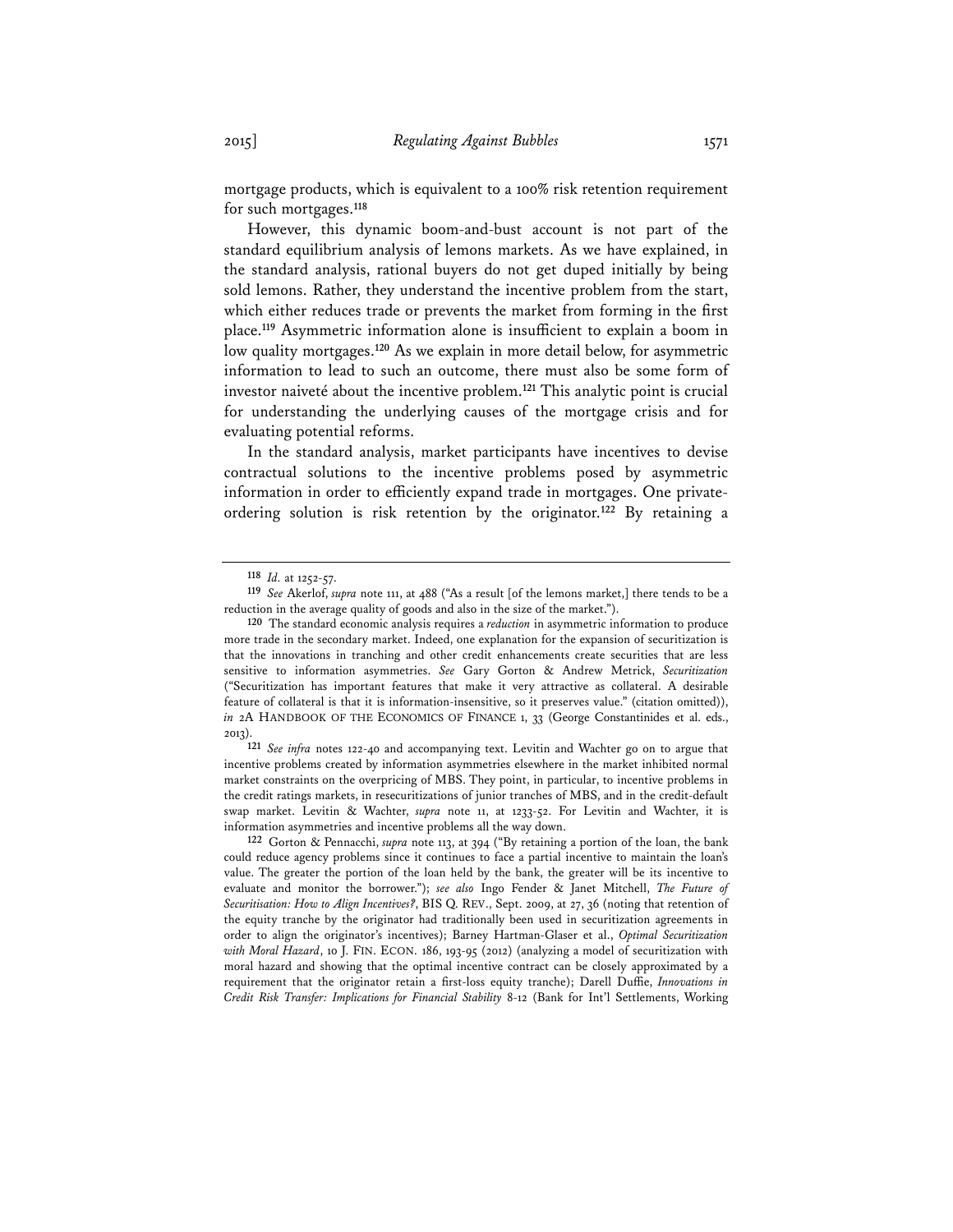fractional interest in the loans it originates and sells, the originator maintains its incentive to screen borrowers. In the now-familiar parlance, the originator has "skin in the game" because it bears at least some of the costs if borrowers default. Moreover, both the securitizer and investors understand the better incentives created by risk retention and are therefore willing to pay a higher price for loans in which the originator retains an interest.

The incentive benefits of risk retention come at a cost. Because the originator has a higher cost of funds than the securitizer, the efficient outcome would be for the lender to sell all of its loans to the securitizer. The cost of risk retention is the lost gains from trade in loans. The optimal amount of risk retention thus balances the benefits in terms of improved incentives against these lost gains from trade. By contracting on risk retention, the parties can achieve a second-best outcome that, while not first-best efficient, is superior to the even more limited trade that would take place in the absence of such contractual incentive devices.**<sup>123</sup>** Risk retention by securitizers can also be a useful incentive device to support trade between securitizers and investors.**<sup>124</sup>**

While the theory of asymmetric information provides the standard rationale for risk retention by originators and securitizers, it does not provide a rationale for regulatory imposition of risk retention. Quite the contrary. If risk retention is a useful incentive device, then market participants will voluntarily adopt it in their contracts. In fact, in the standard model, a risk retention requirement can only make the parties worse off. Note that the requirement changes behavior only if it mandates a greater level of risk retention than what market participants would adopt on their own. In the absence of regulation, market participants would bargain for a level of risk retention that balances the benefits of improved incentives

Paper No. 255, 2008) (showing that the retention of certain mortgage assets by the originator may lead to an efficient outcome in asset-backed security markets).

**<sup>123</sup>** This is shown using a formal model in Bubb & Kaufman, *supra* note 14, at 5-6.

**<sup>124</sup>** Importantly, the Dodd–Frank Act's risk retention requirement is an obligation of securitizers, not originators, to retain at least 5% of the credit risk of any assets they securitize. Dodd–Frank Act § 941(b), 15 U.S.C. § 780-11(d)(1) (2012) ("In determining how to allocate risk retention obligations between a securitizer and an originator under subsection  $(c)(1)(E)(iv)$ , the Federal banking agencies and the Commission shall . . . reduce the percentage of risk retention obligations required of the securitizer by the percentage of risk retention obligations required of the originator . . . ."). Under the proposed rule, a securitizer's risk retention obligation is reduced by whatever amount of risk the originator of the assets retains. Credit Risk Retention, 78 Fed. Reg. 57,928, 57,966-68 (proposed Sept. 20, 2013) (codified at 12 C.F.R. pts. 43, 244, 373, 1234; 17 C.F.R. pt. 246; and 24 C.F.R. pt. 267) (describing the proposed rule's provisions that would allow a securitizer to allocate a portion of the credit risk it is required to retain to the originator).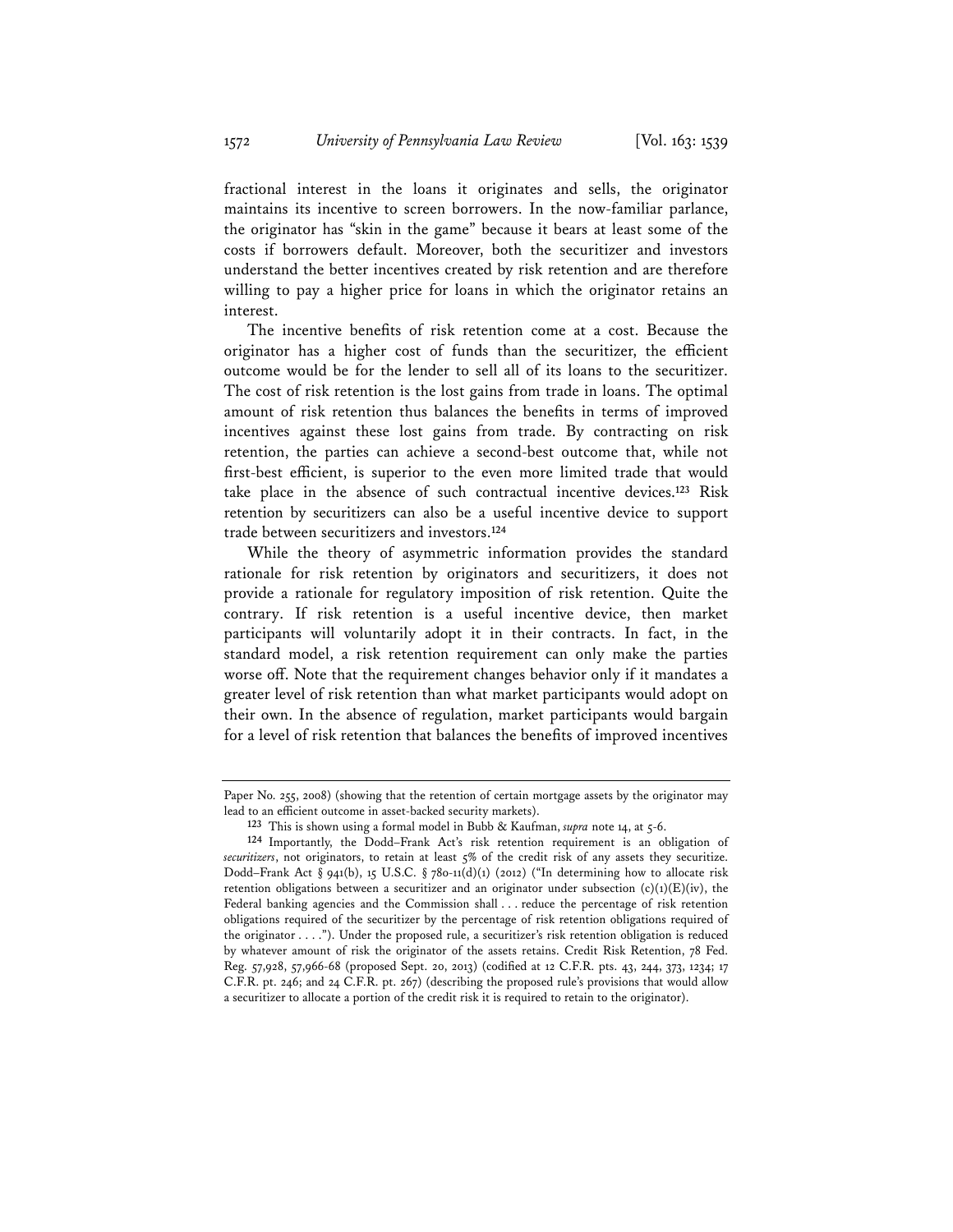against the costs of foregone trade. A binding risk retention requirement would be inefficient because, by definition, the lost gains from trade from a higher level of risk retention would outweigh the resulting incentive benefits. Asymmetric information can indeed be an important source of market failure in the securitization market, but it alone does not justify a regulatory risk retention requirement.

To justify such a requirement, we would need, in addition to the firstorder market failure of moral hazard, a *second-order* market failure: a failure of market participants to adopt the efficient level of risk retention. Only if market participants for some reason fail to adopt the second-best set of private arrangements to deal with the incentive problem can a mandatory risk retention requirement potentially be justified.

Our analysis of the risk retention requirement bears an interesting parallel to the debate between Ronald Coase and Arthur Pigou about the nature of the market failure posed by externalities. Pigou's great insight was that some activities have effects on third parties.**<sup>125</sup>** Consider pollution from a factory. Such negative externalities create an opportunity for government policy to improve the allocation of resources. Pigou's prescription was to tax the externality-producing activity so that the marginal private cost to the person or firm engaged in the activity is equal to the marginal social cost.**<sup>126</sup>** This would result in the socially optimal level of the activity. Coase's response in *The Problem of Social Cost* was to observe that Pigou's concept of externality is incomplete.**<sup>127</sup>** If all of the parties involved are able to contract at low cost, then there is no market failure and therefore no way for government to improve on the market outcome. If there are "zero transaction costs," a bargain will be struck and there is no need for taxation or regulation. The upshot is that there has to be some transaction cost that impedes such a private bargain in order for a Pigouvian tax to be useful.

Our claim with respect to the risk retention requirement and its proponents is analogous to that of Coase with respect to externality taxes and Pigou. Proponents of risk retention echo Pigou when they argue that if securitizers do not have some skin in the game, then they will sell bad mortgages to investors and therefore that government should regulate incentives.**<sup>128</sup>** It is true that asymmetric information can lead to a market failure even when there are no other transaction costs.**<sup>129</sup>** But we respond,

**<sup>125</sup>** A. C. PIGOU, THE ECONOMICS OF WELFARE 134 (4th ed. 1932).

**<sup>126</sup>** *Id.* at 192-94.

**<sup>127</sup>** R. H. Coase, *The Problem of Social Cost*, 3 J.L. & ECON. 1, 28-32 (1960).

**<sup>128</sup>** *See* Keys et al., *supra* note 108, at 143.

**<sup>129</sup>** For this reason, our argument is not a direct application of the Coase Theorem, strictly speaking.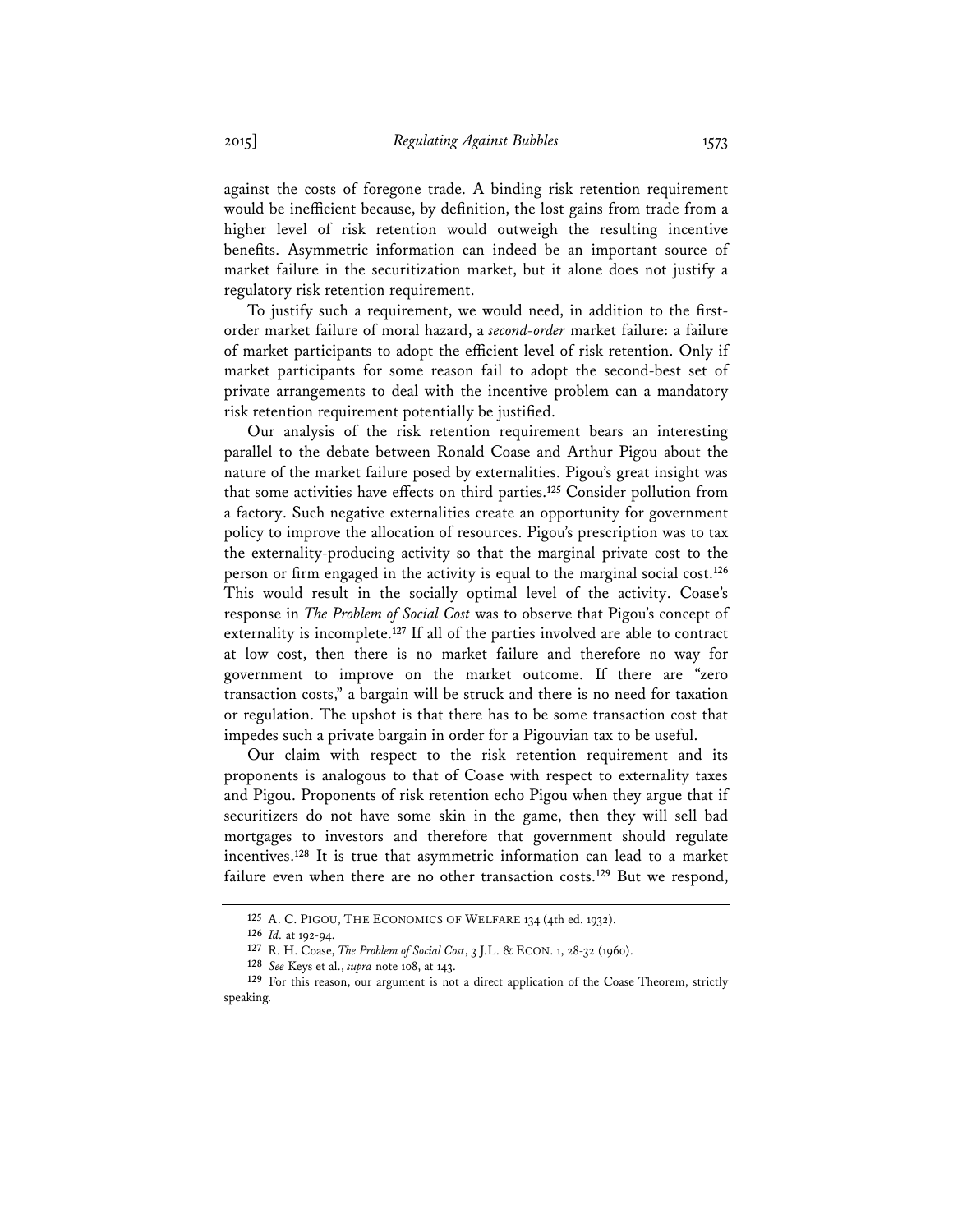echoing Coase, that mandating an incentive device that the parties could adopt on their own is useful only if there is something impeding their ability to do so. In the absence of such an impediment, market participants will achieve the second-best (or constrained efficient) outcome—that is, the best outcome achievable given the information asymmetry. Having the government wade in by requiring a specific incentive arrangement does not make sense absent a second-order market failure in the private responses to the first-order market failure.**<sup>130</sup>**

#### 2. The Naive-Investors Theory

We next consider an explanation for such a second-order market failure that we call the *naive-investors theory*. The theory takes as its starting point asymmetric information between buyers and sellers of mortgage loans. But it also posits an additional asymmetry in understanding of the incentive problems posed by securitization. Under this view, sellers in this market securitizers and originators—understand that they are incentivized to exert little effort to screen loans that they will not ultimately hold. In contrast, the buyers—MBS investors—are naive and do not understand the incentives of sellers.**<sup>131</sup>** We use the term "naive" capaciously to include any reason that MBS investors behave as if they systematically underestimate the extent of the incentive problem, including reasons that are not based in any behavioral bias.

**<sup>130</sup>** We put aside here the possibility that mortgage originations might produce negative externalities—for example, through the spillover effects of mortgage default—that might separately warrant some form of regulatory intervention. We simply note that risk retention would be an odd approach to limiting the externalities of mortgage default since risk retention increases systemic risk externalities by concentrating mortgage risk on the balance sheets of systemically important financial institutions. *See infra* notes 143-47 and accompanying text.

**<sup>131</sup>** Some accounts of the moral hazard problem posed by securitization explicitly posit some form of investor naiveté. *See, e.g.*, Gorton, *supra* note 50, at 68 ("It is argued that originators and underwriters of loans no long[er] have an incentive to pay attention to the risks of loans they originate, since they are not residual claimants on these loans. In this view, investors apparently do not understand this and have been fooled (fingers point to the rating agencies)."); *see also* Atif Mian & Amir Sufi, *The Consequences of Mortgage Credit Expansion: Evidence from the U.S. Mortgage Default Crisis*, 124 Q.J. ECON. 1449, 1482 (2009) (describing data that show an increase in default rates when mortgages were sold for securitization as compared to when they were sold to nongovernment-sponsored enterprises from 2005 to 2007); Frederic S. Mishkin, Governor, Bd. of Governors of the Fed. Reserve Sys., On "Leveraged Losses: Lessons from the Mortgage Meltdown," Speech at the U.S. Monetary Policy Forum (Feb. 29, 2008), *available at* http://www.federalreserve.gov/newsevents/speech/mishkin20080229a.htm ("Investors apparently failed to realize the importance of these agency problems and, it seems, did not insist on practices to align the incentives of originators, securitizers, and resecuritizers with the underlying risks.").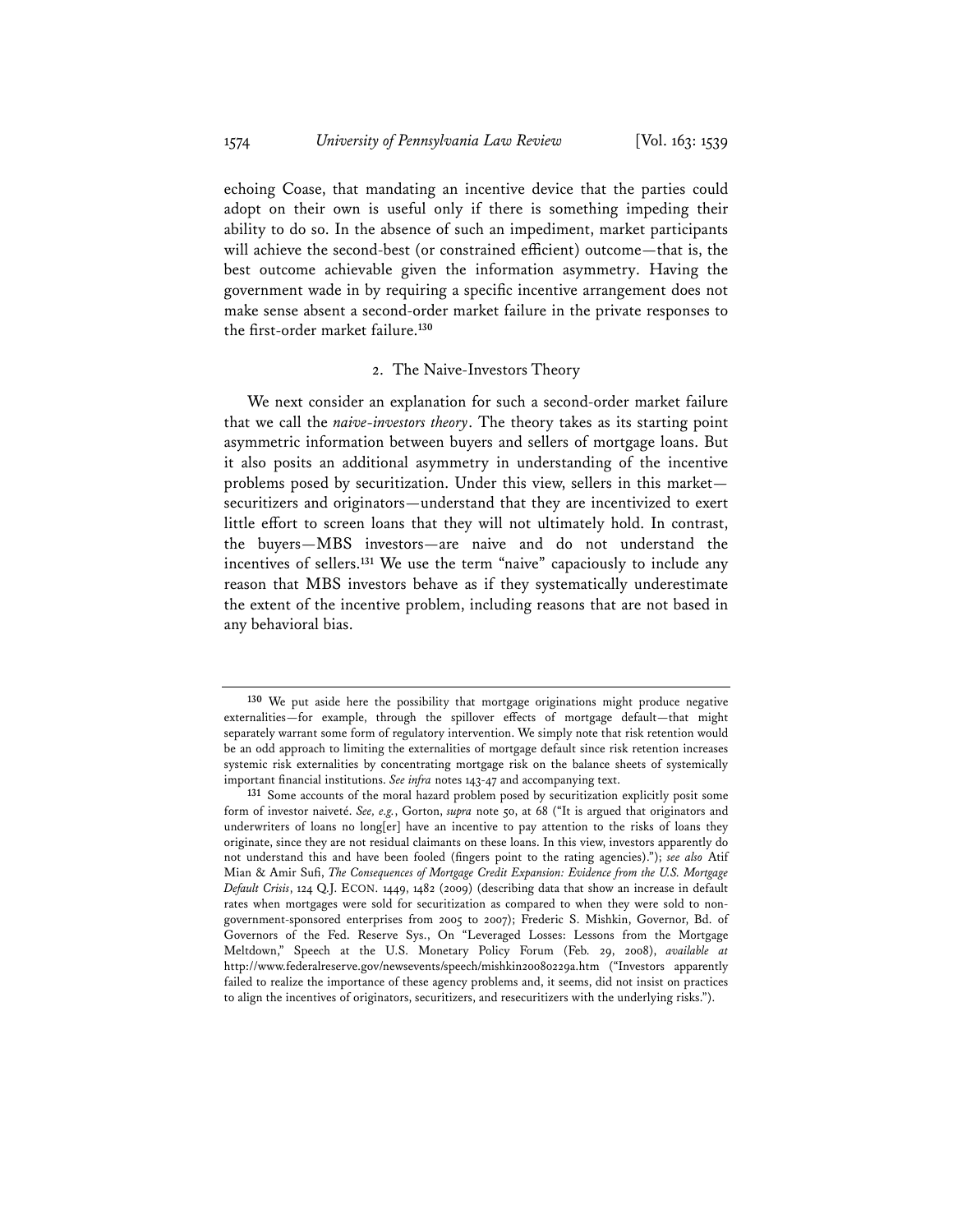The naive-investors theory provides a theoretically coherent case for the risk retention requirement. As a result of their naiveté, MBS investors will fail to insist on the optimal degree of risk retention—or, more precisely, will fail to accurately price MBS based on the incentives of the originators and securitizer. Because the optimal incentive contract will not emerge on its own through private ordering, a regulator could potentially improve on the market outcome by imposing a risk retention requirement.**<sup>132</sup>**

There are a number of institutional and psychological factors that might lead investors to behave as if they misunderstand the risks created by the incentive structure of securitization. First, investors might simply lack experience with securitization. Perhaps it took a full-scale mortgage meltdown for investors to appreciate the severe incentive problems at work, and perhaps in time that lesson will be forgotten.

Second, and relatedly, some have argued that securitization leads to excessive complexity that prevents investors from understanding the risks associated with MBS.**<sup>133</sup>** This complexity transforms the plain-vanilla, asymmetric information problem by turning Rumsfeldian "known unknowns" into "unknown unknowns." As we have emphasized, asymmetric information on its own does not produce a second-order market failure. Faced with a complex securitization that they have little ability to assess, rational investors should refrain from purchasing MBS.**<sup>134</sup>** Consequently, proponents of this view argue that complexity also led to investor misunderstanding.**<sup>135</sup>** If complexity causes investors to misunderstand the

**<sup>132</sup>** *See, e.g.*, Paul S. Willen, *Evaluating Policies to Prevent Another Crisis: An Economist's View*, 3 CATO PAPERS ON PUB. POL'Y 185, 211 (2014) (providing a monetary example to show how government policy could have helped align investor and lender interests).

**<sup>133</sup>** *See* Steven L. Schwarcz, *Regulating Complexity in Financial Markets*, 87 WASH. U. L. REV. 211, 220 (2009) ("The complexities of modern investment securities can lead to a failure of investing standards and financial-market practices [because] . . . they obscure the ability of market participants to see and judge consequences . . . ."); *see also* Kathryn Judge, *Fragmentation Nodes: A Study in Financial Innovation, Complexity, and Systemic Risk*, 64 STAN. L. REV. 657, 686-87 (2012) (explaining that "financial innovations" like MBS become highly complex over time and may escape "close scrutiny by market participants or regulators" as a result of this slow progression).

**<sup>134</sup>** Put differently, they should purchase fewer MBS than they would if they could assess the associated risks.

**<sup>135</sup>** Schwarcz, *supra* note 133, at 219 (questioning why MBS investors "did not impose on the originator the same strict lending standards that they would otherwise observe but for the separation of origination and ownership" and hypothesizing that "by separating the ultimate owners of the mortgage loans from the actual lenders, an originate-to-distribute model makes it difficult for those owners to always see the big picture"). Professor Katherine Judge makes a similar argument. *See* Judge, *supra* note 133, at 692 (arguing that "most investors were acquiring [MBS] without a complete understanding of all of the information pertinent to their value"). She continues: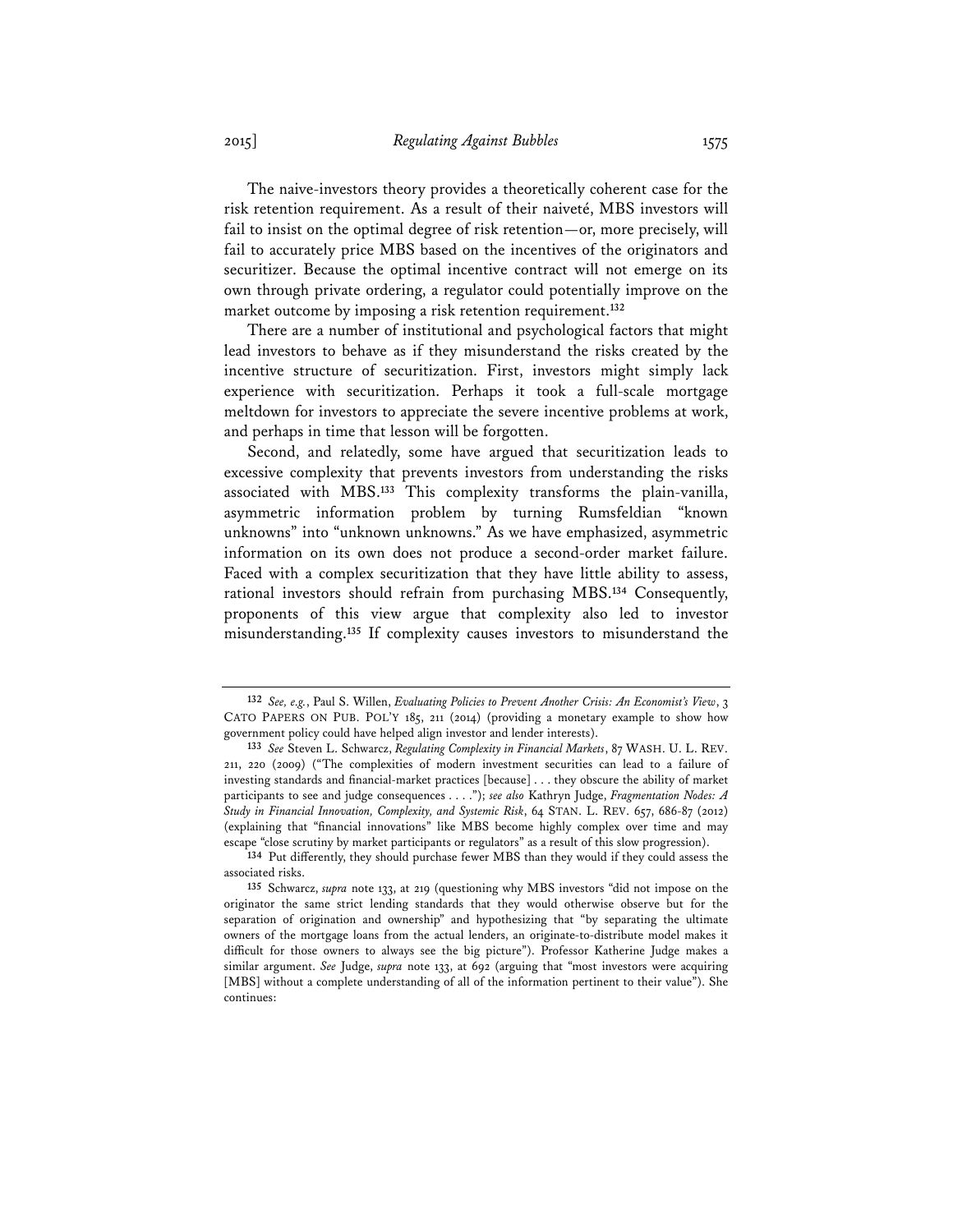degree of incentive (mis)alignment in MBS, then this is a version of the naive-investors theory as we have defined it.

Third, investor naiveté could result from a failure to understand the extent of other agency conflicts in the securitization market. The most commonly cited concern in this regard is the incentive problems in the market for credit ratings.**<sup>136</sup>** The conventional wisdom is that, because issuers pay the rating agencies to evaluate their bonds, the rating agencies have an incentive to inflate the ratings of MBS. Any credit rating agency that holds the line and gives accurate ratings would lose business as issuers would take their bonds elsewhere to be rated. So another version of the naive-investors theory is that investors are naive about a different agency problem—the agency conflict between credit rating agencies and themselves—and put too much faith in the rating agencies to evaluate the quality of MBS.**<sup>137</sup>**

Without . . . the expectation among mortgage originators that they could quickly and easily resell loans into the secondary market, lending standards most likely would not have declined as far as they did, and real estate prices would not have escalated as high as they did. That capital, however, came in significant part from investors who did not have a clear view through to the quality of the loans underlying their investments.

*Id.* at 693. She suggests that the resulting information loss "may well have contributed to the degradation in underwriting standards and practices and the growth of the subprime market." *Id.* at 694. She distinguishes two distinct issues:

One is the mispricing of the risk associated with home loans, particularly subprime home loans, which was a primary factor in both the real estate and mortgage security bubbles. The other, related issue is the extension of loans that were particularly unlikely to be repaid even on the excessively generous terms on which they were being offered. The claim here is that both may be traced, at least in part, to the information loss that resulted from the proliferation of MBSs and CDOs. The FCIC's finding that loans packaged into [private-label MBS] performed substantially worse than seemingly similar GSE loans suggests that the presence of a fragmentation node increased the probability of low-quality loans being made. . . . The empirical evidence is thus consistent with the conjecture that as the number of fragmentation nodes [like MBS] increased, so too did the rate at which home loans were extended that should not have been.

#### *Id.* at 695.

**136** *See, e.g.*, Frank Partnoy, *How and Why Credit Rating Agencies Are Not Like Other Gatekeepers* (highlighting the differences between credit rating agencies and other gatekeepers), *in* FINANCIAL GATEKEEPERS: CAN THEY PROTECT INVESTORS? 59, 60 (Yasuyuki Fuchita & Robert E. Litan eds., 2006); Lawrence J. White, *Markets: The Credit Rating Agencies*, J. ECON. PERSP., Spring 2010, at 211, 216-21 (describing the barriers to entry that keep this market small and the controversy that resulted from Enron's positive credit ratings preceding its bankruptcy).

**137** Patrick Bolton et al., *The Credit Ratings Game*, 67 J. FIN. 85, 87 (2012) (arguing that while some investors in MBS understand rating agencies' conflicts of interest, "a significant fraction . . . of investors are trusting, in that they take the . . . ratings at face value"); Aaron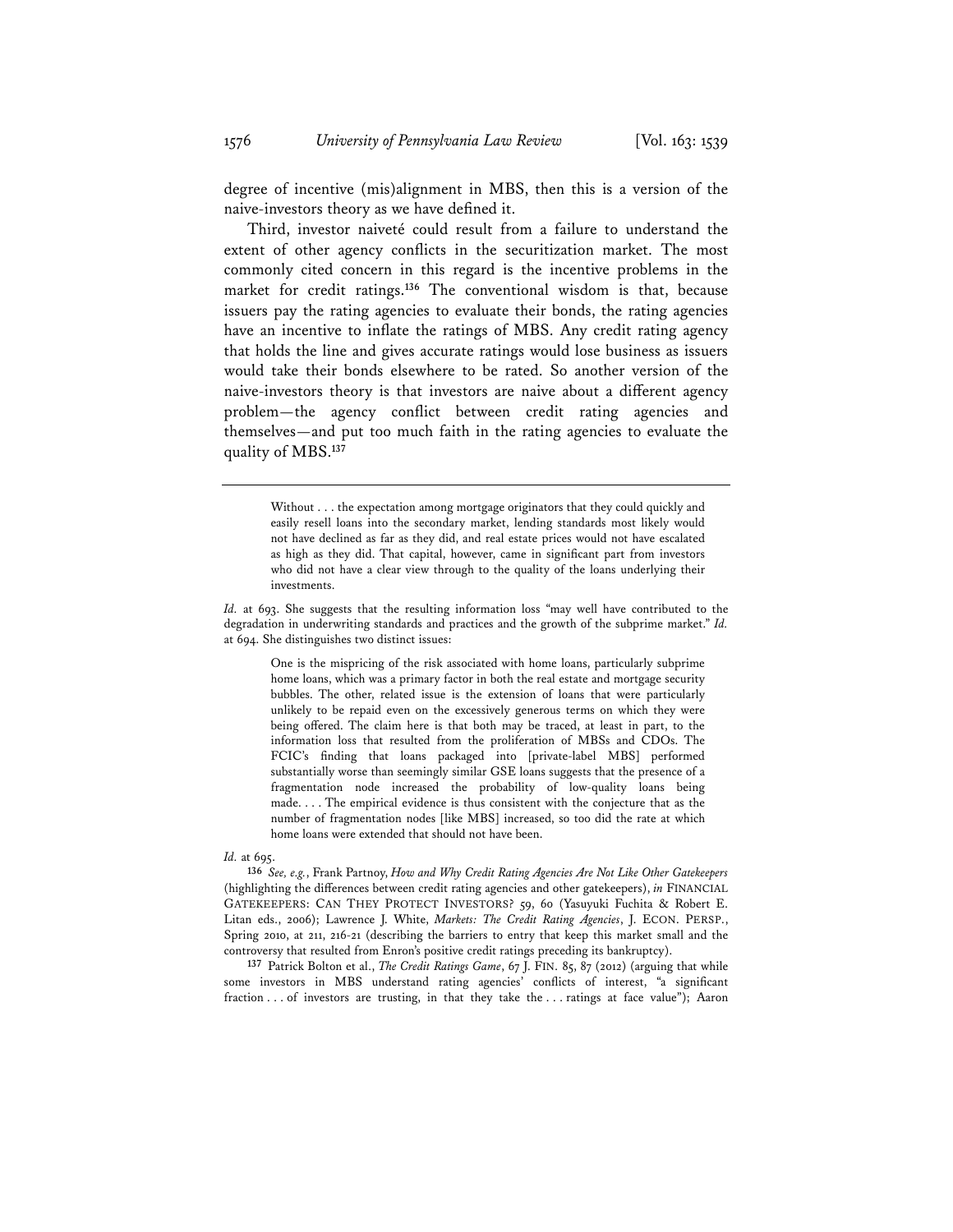This version of the naive-investors theory, however, just peels back one layer of the onion. Why would investors be naive about credit rating agencies' incentives? One possible answer is that investor uncertainty about the extent of the rating agencies' incentive conflict is a natural feature of the reputational mechanism that has traditionally been thought to incentivize rating agencies' truthfulness. The incentives of rating agencies are not so bleak as the issuer-pays story above suggests. Rating agencies have an incentive to resist the temptation to inflate ratings in order to preserve their long-run reputations. A rating agency that gives bad ratings will find its future ratings lose their value to investors. This reputational mechanism is the standard explanation for why market participants value credit ratings in the first place.**<sup>138</sup>**

The key issue for such reputation mechanisms is whether the short-run gain from inflating the ratings outweighs the long-run reputational cost. In boom times, the short-run gain can increase, leading to a breakdown in the reputational mechanism. Moreover, investors may be uncertain whether, at any given moment, the rating agency has begun to inflate ratings. If rating agencies switch from truthfulness to ratings inflation—for example, during a period of high demand—there will naturally be a transition period before investors realize the deviation.**<sup>139</sup>**

Whatever the ultimate source of this investor naiveté about credit ratings, it would result in the systematic mispricing of the incentive properties of MBS. If securitizers understand that the rating agencies will

Lucchetti & Serena Ng, *Credit and Blame: How Rating Firms' Calls Fueled Subprime Mess*, WALL ST. J., Aug. 15, 2007, at A1 ("A lot of institutional investors bought [MBS] substantially based on their ratings, in part because this market has become so complex." (internal quotation marks omitted)).

**<sup>138</sup>** *See, e.g.*, Stephen Choi, *Market Lessons for Gatekeepers*, 92 NW. U. L. REV. 916, 961 (1998) ("The value of both debt rating agencies lies in their ability to convince financial purchasers of the validity and accuracy of their ratings.").

**<sup>139</sup>** This theory is in the spirit of the model by Jérôme Mathis et al., *Rating the Raters: Are Reputation Concerns Powerful Enough to Discipline Rating Agencies?*, 56 J. MONETARY ECON. 657 (2009), in which the authors argue that when the majority of a credit rating agency's business is rating complex products, the agency likely inflates its assessments. One reason that investors may be slow to realize a breakdown in the integrity of credit ratings is incentive problems within firms that invest in MBS. Bond portfolio managers are commonly incentivized to maximize yield, conditioned on complying with a set of constraints on risk-taking. *See* Bo Becker & Victoria Ivashina, *Reaching for Yield in the Bond Market*, J. FIN. (forthcoming) (manuscript at 5-6, 10), *available at* http://nrs.harvard.edu/urn-3:HUL.InstRepos:11337406 (describing the behavior of investors who often buy assets with higher risk to achieve higher yields). A common constraint is that the bonds have an investment-grade rating, such as AAA. *Id.* (manuscript at 2). Such incentive arrangements can lead managers to "reach for yield" by purchasing the highest yield bonds in the allowed ratings category. *Id.* (manuscript at 2-3). Inflated ratings, in the short term, would result in bond managers purchasing these higher yield bonds on behalf of investors.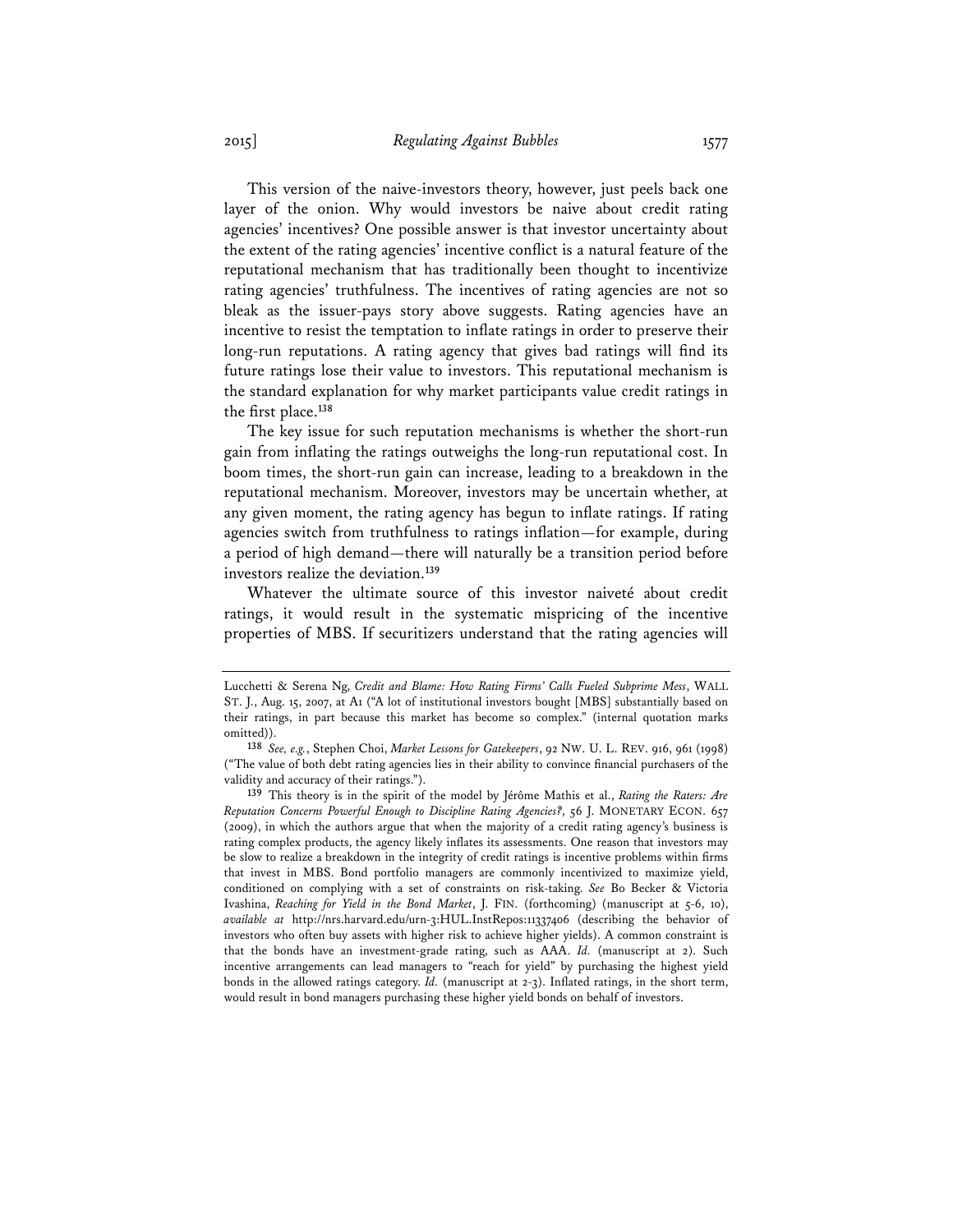give inflated ratings to MBS with low quality loans, they will have less incentive to superintend the underwriting practices of originators.**<sup>140</sup>**

To summarize, the naive-investors theory posits that investors may misunderstand some features of the securitization market that affect the incentives of originators and securitizers to screen mortgages. This misunderstanding can result in a second-order market failure—a failure to adopt the optimal contractual mechanisms and practices to mitigate this incentive problem. Therefore, unlike the standard theory of asymmetric information, the naive-investors theory provides a coherent explanation as to why requiring securitizers to retain credit risk might efficiently improve incentives to screen mortgages.

### C. *Risk Retention in a Bubble*

While the naive-investors theory provides a coherent account of its potential benefits, risk retention also entails costs. In this Section, we analyze these benefits and costs specifically in the context of a housing bubble in order to evaluate the risk retention requirement's likely macroeconomic effects. The Dodd–Frank Act required the FSOC to study the macroeconomic effects of the risk retention requirement in advance of the rulemaking implementing the requirement and to report on the study to Congress.**<sup>141</sup>** That report fails to engage with the key issues raised by risk retention, citing as the only cost the possibility that an excessively stringent risk retention requirement will reduce credit availability.**<sup>142</sup>** We show that, in a housing bubble, the benefits of risk retention are small, and the systemicrisk costs are large. Experience from the recent financial crisis shows that mandating risk retention is, at best, ineffective in a bubble and, at worst, counterproductive.

**<sup>140</sup>** Yet another version of the naive-investors theory similarly based on the breakdown in a reputational mechanism is that MBS investors may have misjudged the reputational incentives of originators and securitizers to screen mortgages. These mortgage sellers also care about their reputations because if the loans they sell perform poorly, they will have difficulty selling loans in the future. The strength of these reputational concerns, in turn, is determined by the tradeoff between the present gains from selling more low quality loans and any potential future loss of revenue. The mortgage boom may have increased the temptation to shirk on screening, leading to a breakdown in underwriting, and investors may have been slow to appreciate this change in incentives.

**<sup>141</sup>** Dodd–Frank Act, Pub. L. No. 111-203, § 946, 124 Stat. 1376, 1898 (2010).

**<sup>142</sup>** TIMOTHY F. GEITHNER, FIN. STABILITY OVERSIGHT COUNCIL, MACROECONOMIC EFFECTS OF RISK RETENTION REQUIREMENTS 27 (2011), *available at* http://www.treasury.gov/initiatives/wsr/Documents/Section%20946%20Risk%20Retention%20Study %20%20%28FINAL%29.pdf ("An excessive requirement could unduly limit credit availability . . . .").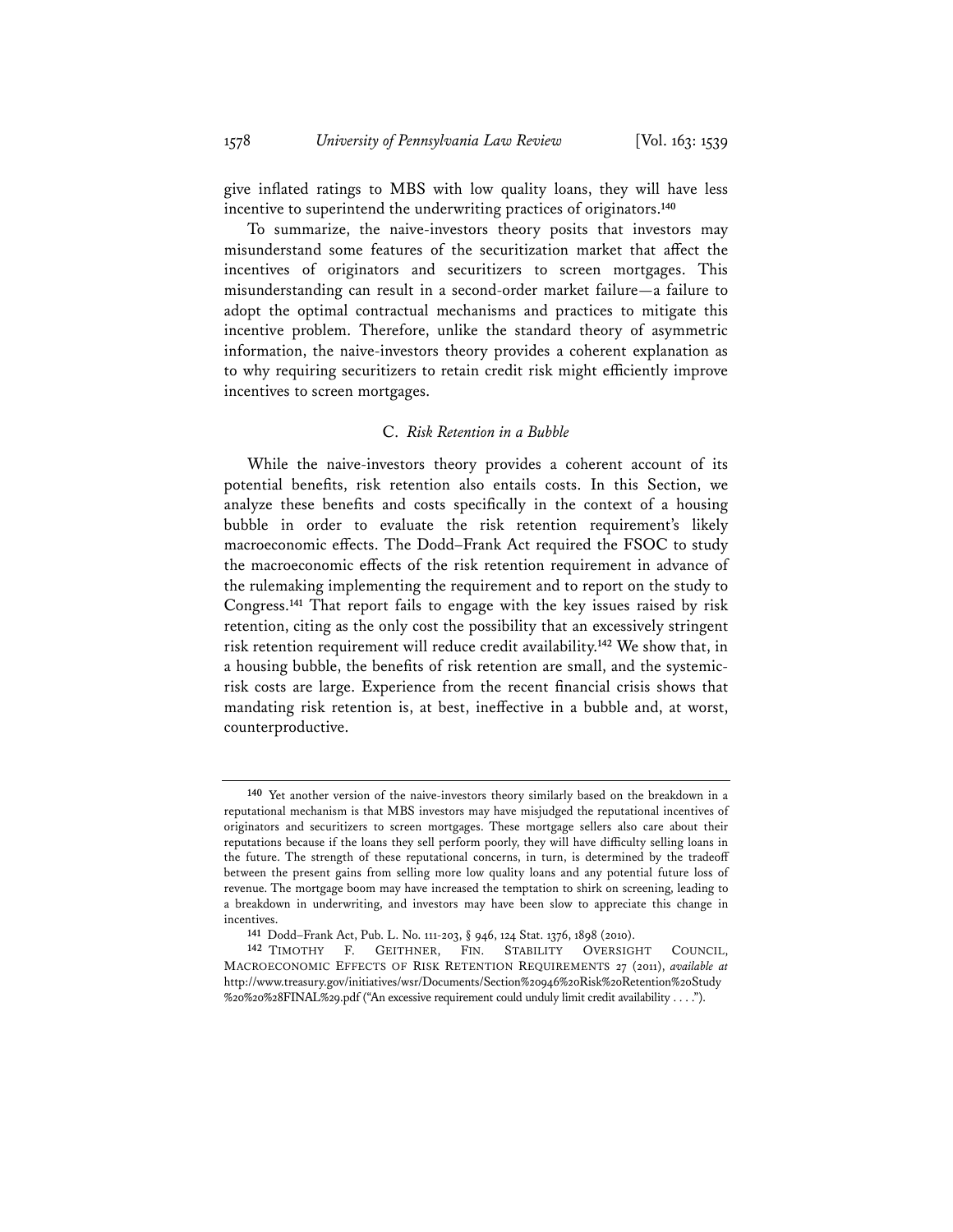#### 1. The Costs of Risk Retention for Financial Stability

A commonly cited benefit of securitization—and of financial innovation more generally—is that it allows a more efficient allocation of risk across different actors in the economy.**<sup>143</sup>** Securitization can increase the stability of the financial system by moving housing risk outside of the banking system. Consistent with this purpose, MBS investors include a wide swath of nonbank institutions, including pension funds and insurance companies.**<sup>144</sup>**

In contrast, a requirement that securitizers retain a minimum amount of the credit risk of the assets they securitize *concentrates* risk. Twelve underwriters accounted for about 80% of the total volume of private-label MBS issuance during the recent boom.**<sup>145</sup>** The leading sponsors of MBS in the run-up to the crisis included many of the largest banks and broker– dealers—Lehman Brothers, Bear Stearns, Merrill Lynch, Bank of America, and Citigroup.**<sup>146</sup>** By concentrating housing market risk on the balance sheets of such large, systemically important financial institutions, risk retention increases systemic risk.**<sup>147</sup>**

**144** *See* Dwight Jaffee et al., *Mortgage Origination and Securitization in the Financial Crisis* (listing the holders of mortgage debt by type of institution), *in* RESTORING FINANCIAL STABILITY: HOW TO REPAIR A FAILED SYSTEM 61, 71-72 (Viral V. Acharya & Matthew Richardson eds., 2009).

**145** SEC, SUMMARY REPORT OF ISSUES IDENTIFIED IN THE COMMISSION STAFF'S EXAMINATIONS OF SELECT CREDIT RATING AGENCIES 32 (2008).

**146** *See infra* Table 1.

**<sup>143</sup>** *See* Franklin Allen & Elena Carletti, *Credit Risk Transfer and Contagion*, 53 J. MONETARY ECON. 89, 95-103 (2006) (demonstrating the beneficial effects of risk sharing across different sectors); Vishal Gaur et al., *Securitization and Real Investment in Incomplete Markets*, 57 MGMT. SCI. 2180, 2194-95 (2011) (describing the pooling and tranching of securities); Thorsten V. Köppl, *Risk Sharing Through Financial Markets with Endogenous Enforcement of Trades*, 30 J. ECON. DYNAMICS & CONTROL 1987, 1994-95 (2006) (analyzing the efficacy of enforcement intermediaries for asset markets); Alan Greenspan, Chairman, Bd. of Governors of the Fed. Reserve Sys., Economic Flexibility, Remarks at the HM Treasury Enterprise Conference (Jan. 26, 2004), *available at* http://www.federalreserve.gov/boarddocs/speeches/2004/20040126/default.htm ("The new instruments of risk dispersion have enabled the largest and most sophisticated banks in their credit-granting role to divest themselves of much credit risk by passing it to institutions with far less leverage."). *See generally* FRANKLIN ALLEN & DOUGLAS GALE, FINANCIAL INNOVATION AND RISK SHARING (1995) (analyzing various financial innovations and their impact on economic welfare).

**<sup>147</sup>** While the proposed risk retention rule allows securitizers to allocate part or all of the 5% required risk retention to the originator, securitizers, as large, diversified financial institutions, generally have a lower cost of funds than most originators. Hence, we expect that the vast majority of the required retained interests will be held by securitizers rather than originators. Risk retention by large originators raises qualitatively similar costs in terms of systemic risk. The concentration of risk in securitizers and originators encourages additional risk taking by these institutions to the extent it increases the chances of a government bailout. This, in turn, prompts other financial institutions to hold similar risks and free ride on the implicit insurance provided to systemically important institutions.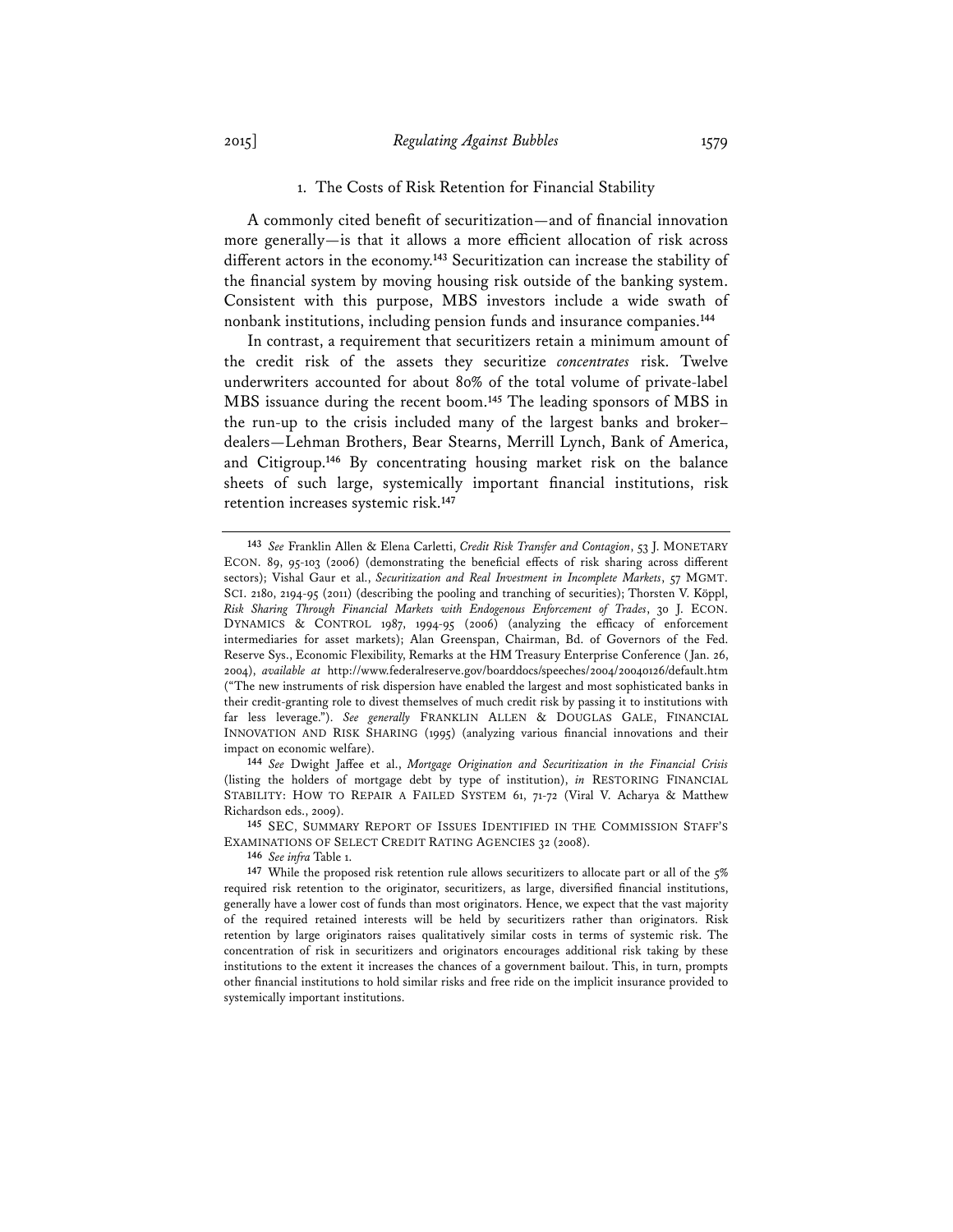### 2. The Performance of the Risk Retention Requirement in a Bubble

Whether the incentive benefits of risk retention outweigh the systemicrisk costs depends on the relative size of these effects. Evidently, the drafters of the Dodd–Frank Act concluded that, on balance, the benefits outweigh the costs. But given the crucial role of housing bubbles as the primary source of systemic risk, it is important to evaluate the performance of the risk retention requirement in a bubble.

The importance of protecting the economy from housing bubbles radically undermines the case for mandatory risk retention. First, a bubble blunts the effectiveness of risk retention as a way to control underwriting. Risk retention operates through incentives. Giving the securitizer skin in the game makes default more costly to the securitizer. The theory assumes that the securitizer will respond by more carefully screening the mortgages it securitizes and insisting that originators adopt appropriate underwriting practices. However, in a bubble, overoptimism about future house prices leads securitizers to discount substantially the possibility of mortgage default. As we have explained, as long as the house is worth more than the amount owed on the mortgage, the loan is safe.**<sup>148</sup>** The bubble therefore lowers the incentive benefits of risk retention. In the most extreme case, if parties put zero weight on the prospect of mortgage default, then risk retention provides *no* incentive benefits.**<sup>149</sup>**

Second, a bubble increases the costs of risk retention as a regulatory technique. An important downside of the Dodd–Frank Act's risk retention requirement is that it will force securitizers to retain more housing risk. In normal times, the large, diversified financial institutions that sponsor most securitizations can manage this risk. But as recent events illustrate, mortgages present a "tail risk" that, if sufficiently concentrated on the balance sheets of systemically important financial institutions, can precipitate a broader financial crisis. What is the nature of this tail risk in mortgages? As our discussion of the double-trigger model of mortgage default makes clear, it is the possibility of a national decline in house prices. Put differently, this tail risk comes principally from housing bubbles.

**<sup>148</sup>** *See supra* notes 44-45 and accompanying text.

**<sup>149</sup>** For rational speculators who understand that there is a bubble in a particular asset market and attempt to ride the bubble and dump the assets before the bubble bursts, risk retention might produce more useful incentives. Risk retention would make riding the bubble a less attractive strategy for such rational speculators since it would prohibit them from selling all of the assets before the bubble bursts. A central premise of our analysis, however, is that there is widespread overoptimism about house prices during a housing bubble. *See supra* notes 8-13 and accompanying text. For evidence that securitizers specifically were overoptimistic about house prices during the recent housing boom, see *infra* notes 164-70 and accompanying text.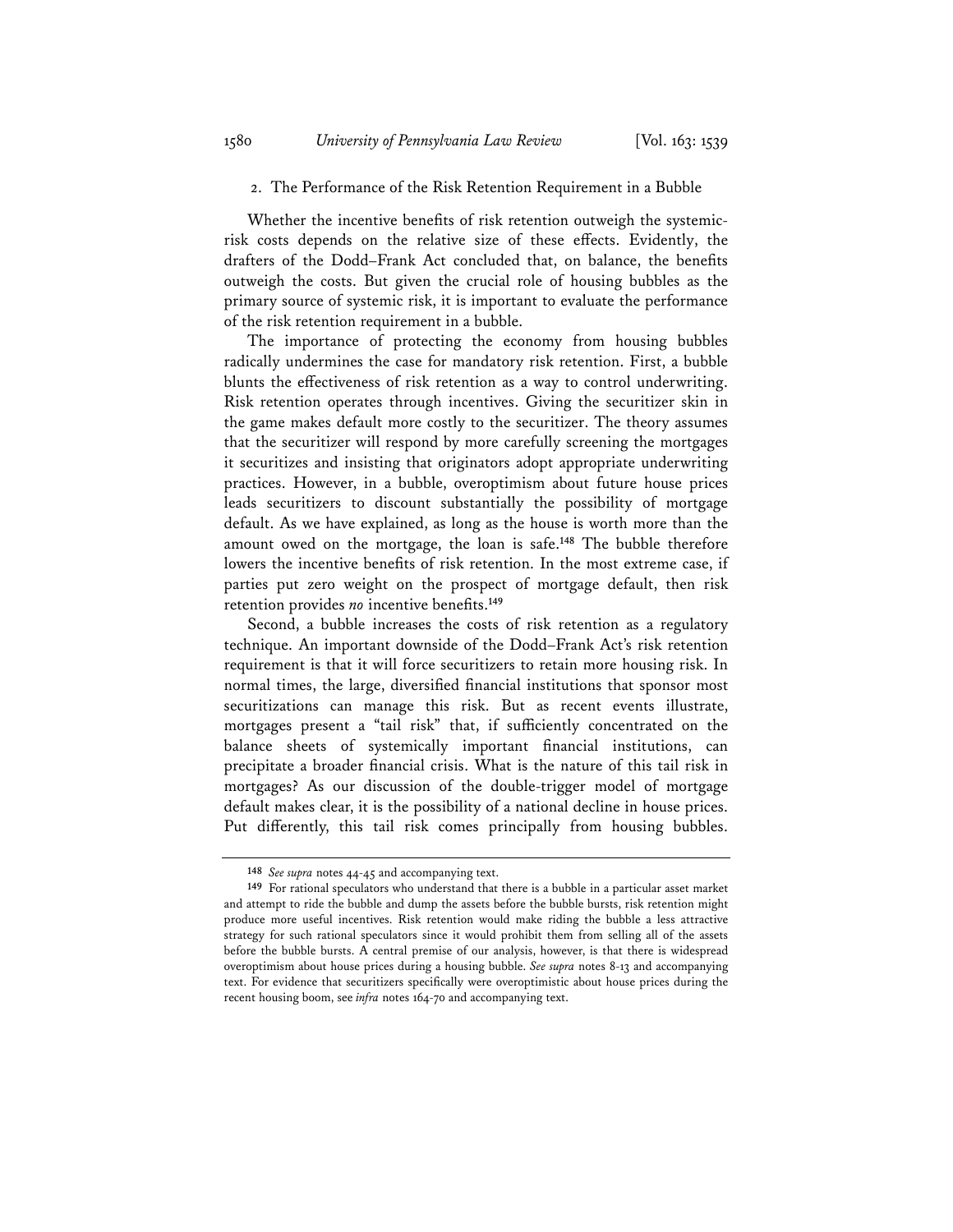Because housing bubbles are the main source of system risk, risk retention is an ineffective—indeed, a counterproductive—approach to reducing systemic risk.**<sup>150</sup>**

## 3. The Evidence

Our analysis of risk retention in a housing bubble casts great doubt on whether mandatory risk retention would be effective in a bubble. We next turn to evidence from the recent boom and bust in the housing market to further evaluate risk retention. The evidence corroborates the problems associated with risk retention identified above. We start by showing that *even if* the moral hazard problem posed by selling MBS to naive investors played a significant role in the decline in underwriting standards during the boom, the evidence indicates that, in a bubble, mandating risk retention would be ineffective at best. We then show that not only is there little evidence for such a moral hazard problem, there are also good reasons to think that it did not play a substantial role.

#### a. *Evidence on the Costs and Benefits of Risk Retention in a Bubble*

We begin with a key fact: in the run-up to the crisis, securitizers retained hundreds of billions of dollars in MBS and suffered massive losses as a result.**<sup>151</sup>** Table 1 below provides the MBS holdings as of 2007 of the top twenty securitizers of MBS, both in absolute terms and as a percentage of the MBS issued by the securitizer and still outstanding. The vast majority had large exposures to MBS. It is noteworthy that, in percentage terms, all but a handful retained MBS much greater than the 5% required by the Dodd–Frank Act, with most retaining greater than 20%. These MBS holdings were also large as a fraction of the firms' assets. For example, one recent study estimated Citigroup's highly rated MBS holdings as of the end of 2006, on the eve of the crisis, at 4.8% of assets.**<sup>152</sup>** Including Citigroup's holdings of collateralized debt obligations (CDOs) and holdings through off–balance sheet conduits raises the estimate to 10.7% of assets.**<sup>153</sup>**

**<sup>150</sup>** A binding risk retention requirement might reduce the size of a housing bubble simply by adding costs to mortgage lending. However, there are much more efficient ways to add costs to mortgage lending if that is desirable—for example, by reducing government support of the mortgage market. Bubble prevention is not a sensible rationale for requiring risk retention.

**<sup>151</sup>** *See infra* Table 1.

**<sup>152</sup>** Isil Erel et al., *Why Did Holdings of Highly Rated Securitization Tranches Differ So Much Across Banks?*, 27 REV. FIN. STUD. 404, 419 (2014).

**<sup>153</sup>** *Id.*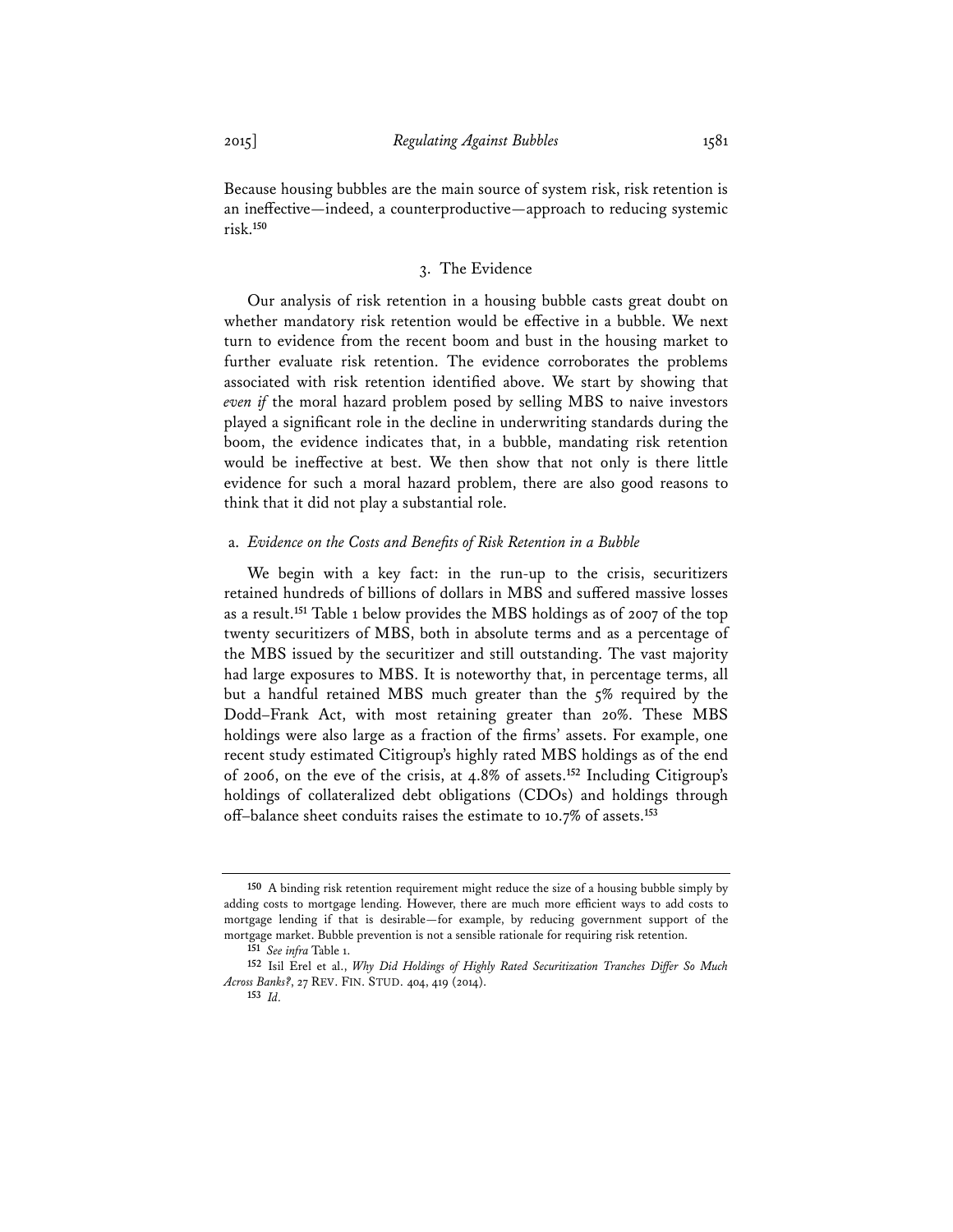| Table 1: Top 20 Sponsors of Non-Agency MBS, 2000-2007 <sup>154</sup> |             |                     |                   |                 |  |  |
|----------------------------------------------------------------------|-------------|---------------------|-------------------|-----------------|--|--|
|                                                                      |             | Non-                | Non-Agency        | Losses on       |  |  |
|                                                                      | Issued      | Agency              | <b>MBS</b>        | Mortgage-       |  |  |
|                                                                      | <b>MBS</b>  | <b>MBS</b>          | Holdings /        | Related         |  |  |
|                                                                      | Outstanding | Holdings            | <b>Issued MBS</b> | Assets as of    |  |  |
| Issuer                                                               | 2007        | 2007                | Outstanding       | <b>May 2008</b> |  |  |
| Countrywide                                                          | \$280,577   | \$6640*             | 2.4%              | \$6953**        |  |  |
| Lehman                                                               | \$143,776   | \$41,488            | 29%               | \$3300          |  |  |
| Washington Mutual                                                    | \$119,531   | \$25,912            | $22\%$            | \$9100          |  |  |
| <b>GMAC</b>                                                          | \$115,075   | \$27,400            | 24%               | \$10,000***     |  |  |
| <b>Bear Sterns</b>                                                   | \$114,613   | \$30,313            | 26%               | \$3200          |  |  |
| Wells Fargo                                                          | \$104,966   | \$19,882            | 19%               | \$3300          |  |  |
| Ameriquest                                                           | \$73,021    | Missing             | Missing           | Missing         |  |  |
| JPMorgan Chase                                                       | \$70,161    | \$12,356            | 18%               | \$9700          |  |  |
| Goldman Sachs                                                        | \$66,577    | \$46,436            | 70%               | \$3000          |  |  |
| Credit Suisse                                                        | \$66,118    | Missing             | Missing           | \$9500          |  |  |
| IndyMac                                                              | \$63,198    | \$7108              | 11%               | \$1264****      |  |  |
| <b>Bank of America</b>                                               | \$56,428    | \$24,013            | 43%               | \$14,900        |  |  |
| Morgan Stanley                                                       | \$56,242    | \$13,150            | $23\%$            | \$12,600        |  |  |
| Option One                                                           | \$49,241    | \$197               | $0.4\%$           | Missing         |  |  |
| New Century                                                          | \$48,530    | $$234$ <sup>*</sup> | 0.5%              | Missing         |  |  |
| <b>RBS</b>                                                           | \$48,143    | \$102,453           | 213%              | \$15,200        |  |  |

Merrill Lynch \$47,884 \$43,556 91% \$37,000 Deutsche Bank \$44,335 Missing Missing \$7700 UBS \$38,836 Missing Missing \$38,200 Citigroup \$38,403 \$40,878 106% \$42,900

**<sup>154</sup>** All dollar figures are in millions. Sources: Issued MBS outstanding and non-agency MBS holdings from authors' calculations from figures in SEC filings and in the Mortgage Market Statistical Annual, published by Inside Mortgage Finance. Except where otherwise noted, losses are from Yalman Onaran, *Subprime Losses Top \$379 Billion on Balance-Sheet Marks: Table*, BLOOMBERG (May 19, 2008, 12:20 PM), http://www.bloomberg.com/apps/news?pid= newsarchive&sid=aK4Z6C2kXs3A, *archived at* http://perma.cc/MD6D-ZE76. Issued MBS Outstanding 2007 were calculated by averaging the firm's market share in non-agency MBS in years 2004–2007 and multiplying by the total non-agency MBS outstanding in 2007. MBS Holdings are gross and do not include any hedges. Losses are net of financial hedges. \*2006 data.

<sup>\*\*</sup>Countrywide losses are calculated by totaling pretax losses from 2007–2008Q2 in mortgage banking and banking business segments from SEC filings.

<sup>\*\*\*</sup>GMAC losses as of December 2008 are from SIG-TARP, TAXPAYERS CONTINUE TO OWN 74% OF GMAC (REBRANDED ALLY FINANCIAL) FROM THE TARP BAILOUTS (2013).

<sup>\*\*\*\*</sup>IndyMac losses were calculated by totaling pre-tax losses from 2007–2008Q1 from SEC filings.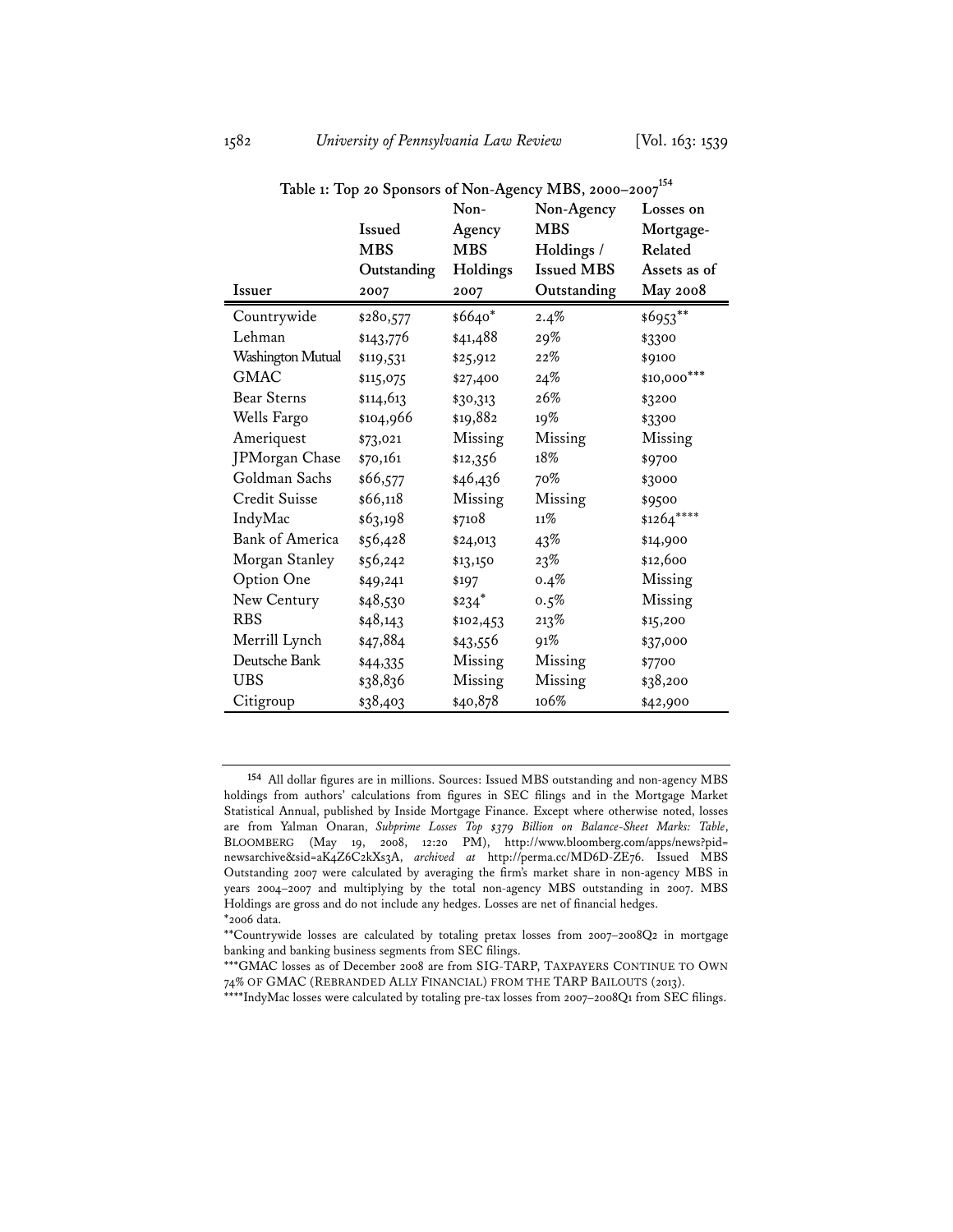The figures in Table 1 overstate actual risk exposures because they do not take into account whether securitizers hedged these positions.**<sup>155</sup>** However, the final column provides actual losses on mortgage-related assets as of May 2008, which takes into account financial hedges. The losses were large, both in absolute terms and as a fraction of their actual MBS holdings.

Securitizers' losses were a result of risks that were baked into their business model. Securitizers maintained substantial holdings of highly rated MBS on their balance sheets as part of their funding model. These securities served as collateral in the repo market through which securitizers financed themselves.**<sup>156</sup>**They also retained lower-rated tranches and equity tranches of MBS they sponsored, which were typically more difficult to sell than the senior tranches.**<sup>157</sup>**

Due to lack of data, the estimates of MBS holdings reported above and in other studies**<sup>158</sup>** do not distinguish between holdings of MBS sponsored by the securitizer and of MBS sponsored by other firms and purchased on the market. However, Professor Erel and her coauthors show that, controlling for other characteristics, banks' holdings of MBS are significantly correlated with the securitization activity of the firm.**<sup>159</sup>** This strongly suggests that a substantial portion of MBS holdings were retentions of MBS sponsored by the firm. In contrast, the authors find no increase in banks' MBS holdings as a percentage of assets from the end of 2006 to the end of 2007.**<sup>160</sup>** This is evidence that MBS holdings are not driven by MBS that were in the pipeline for sale but could not be sold when the market shut down in 2007. Moreover, we know anecdotally that many large firms did indeed retain tranches of the MBS (and CDOs) they sponsored.**<sup>161</sup>**

Why did securitizers not foresee that they were exposed to huge losses and take steps to prevent them? As proof that such hedging was possible,

**<sup>155</sup>** This concern should not be overstated. Relatively few (fifteen) bank holding companies were net buyers of credit protection on MBS. Erel et al., *supra* note 152, at 417. Bank of America, for example, was a net *seller* of credit default swaps on MBS. *Id.*

**<sup>156</sup>** Gorton, *supra* note 50, at 1-4.

**<sup>157</sup>** FCIC REPORT, *supra* note 48, at 43, 70-72; *see also* Jaffee et al., *supra* note 144, at 81 ("The financial crisis occurred because financial institutions did not follow the business model of securitization. Rather than acting as intermediaries by transferring the risk from mortgage lenders to capital market investors, they became the investors.").

**<sup>158</sup>** *See, e.g.*, Erel et al., *supra* note 152, at 413-17 (describing study methods).

**<sup>159</sup>** *Id.* at 432-35.

**<sup>160</sup>** *Id.* at 435.

**<sup>161</sup>** *See* FCIC REPORT, *supra* note 48, at 261 (describing Citigroup's practice of retaining senior tranches in its securitizations). In the CMLTI 2006-NC2 securitization by Citigroup discussed *infra* note 187, Citigroup retained half of the equity tranche. FCIC REPORT, *supra* note 48, at 72.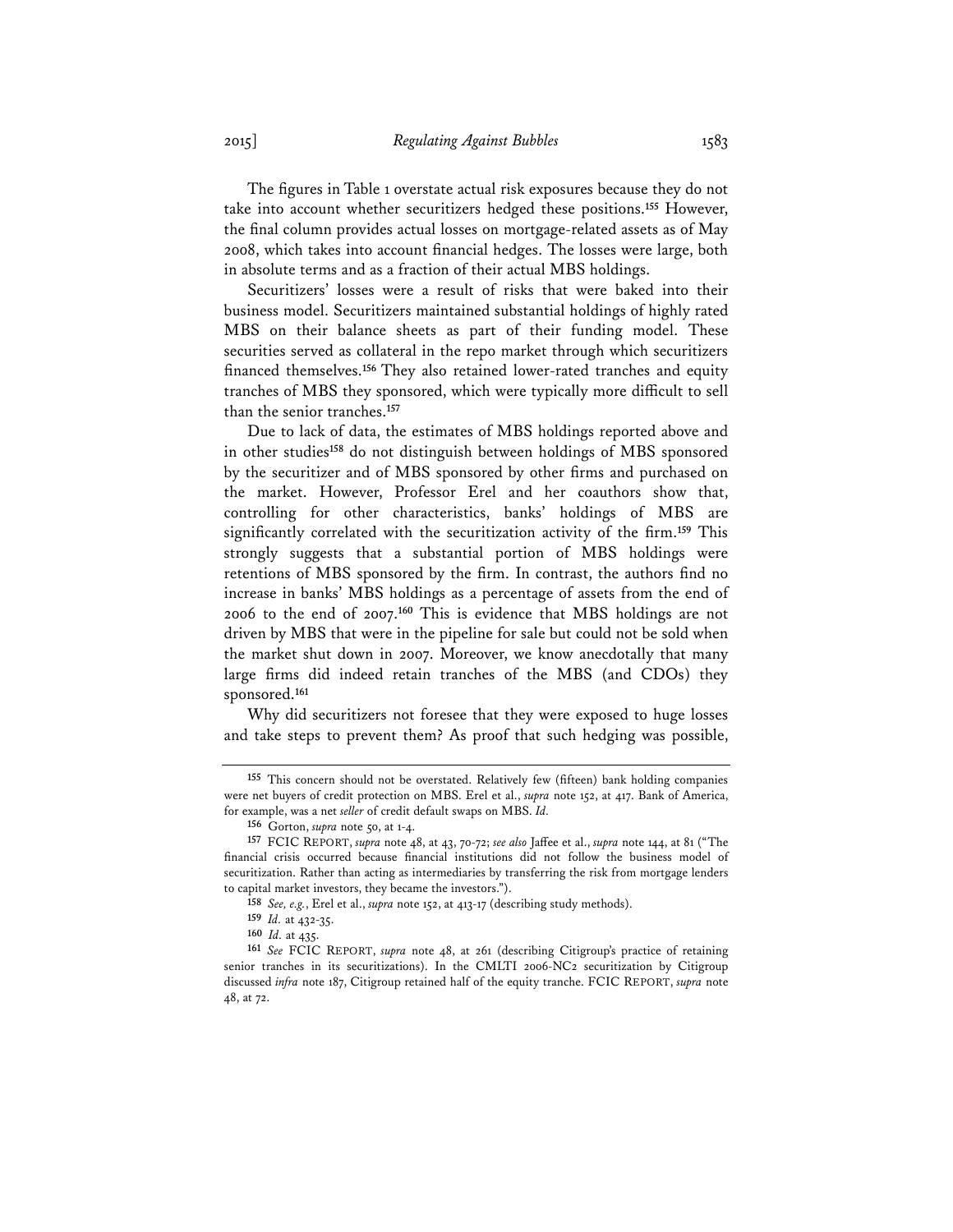note that Goldman Sachs is an outlier in Table 1 in its small losses relative to its gross exposures. Goldman moved aggressively to reduce its exposure to mortgage-related securities,**<sup>162</sup>** but it had difficulty reducing the counterparty risk of its hedges and ultimately relied on the government bailout of its principal counterparty, AIG.**<sup>163</sup>**

The best explanation for securitizers failing to protect themselves is that they were caught up in the housing bubble and discounted the possibility that house prices would fall. A group of economists at the Federal Reserve, in what we consider to be some of the most convincing work on this issue, document that analysts at the major banks generally understood that MBS would suffer huge losses in value if house prices fell but assigned low probability to that outcome.**<sup>164</sup>** For example, they uncovered a report issued by Lehman Brothers in 2005, reproduced in Table 2 below, that provided forecasts of losses on subprime MBS for a set of house price appreciation (HPA) scenarios and assigned probabilities to each of those scenarios.**<sup>165</sup>** The analysts put just 5% probability on the only scenario involving a fall in house prices.**<sup>166</sup>** Actual HPA was substantially worse than that most pessimistic scenario considered. In contrast, as Kristopher Gerardi and his coauthors at the Fed emphasize, the report shows that the Lehman analysts understood that a fall in house prices would lead to disastrous performance for subprime MBS.**<sup>167</sup>** They find further evidence that Lehman's optimistic views on the housing market were widely shared on Wall Street.**<sup>168</sup>**

**<sup>162</sup>** As the FCIC reports, Goldman Sachs began this process in early 2007. FCIC REPORT, *supra* note 48, at 235-36. Goldman was still exposed to the counterparties through which it hedged this risk, especially AIG, but other major securitizers did not go so far in this respect. Lehman, for example, doubled down on the subprime market at this time. Report of Anton R. Valukas, Examiner, at 4, *In re* Lehman Bros. Holdings Inc., 456 B.R. 213 (Bankr. S.D.N.Y. 2011).

**<sup>163</sup>** Karen Mracek & Thomas Beaumont, *Goldman Reveals Where Bailout Cash Went*, USA TODAY (July 26, 2010, 12:06 PM), http://usatoday30.usatoday.com/money/industries/banking/ 2010-07-24-goldman-bailout-cash\_N.htm, *archived at* http://perma.cc/AB8B-C7ZH (reporting that Goldman Sachs received a \$12.9 billion payout overall from the government's bailout of AIG).

**<sup>164</sup>** *See* Kristopher Gerardi et al., *Making Sense of the Subprime Crisis*, BROOKINGS PAPERS ON ECON. ACTIVITY, Fall 2008, at 69, 127-41 (presenting written records of market participants between 2004 and 2006 that reveal why the investment community did not anticipate the subprime mortgage crisis).

**<sup>165</sup>** *Id.* at 139; *see also* Foote et al., *supra* note 38, at 156.

**<sup>166</sup>** Gerardi et al., *supra* note 164, at 139.

**<sup>167</sup>** *See id.* (demonstrating how one of the banks studied actually considered a "meltdown scenario" where the HPA would reach -5 for three years after 2005).

**<sup>168</sup>** *Id.* at 139-40 ("Reinforcing the idea that [the banks] viewed the meltdown scenario as implausible, the analysts devoted no time to discussing its consequences . . . .").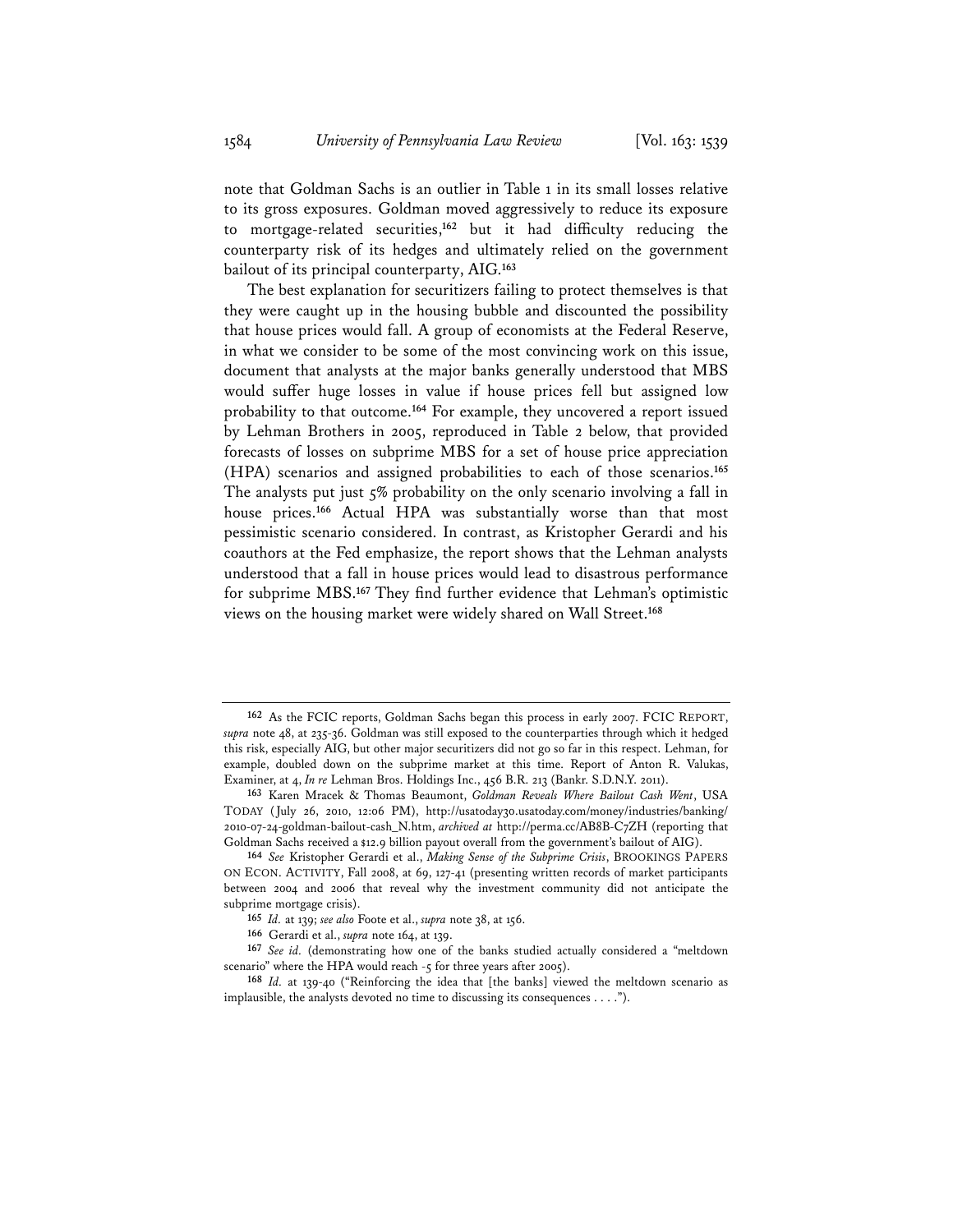| Scenario                                                        | Probability | Cumulative<br>Loss |
|-----------------------------------------------------------------|-------------|--------------------|
|                                                                 |             |                    |
| 11% HPA over the life of the pool (aggressive)                  | 15%         | $1.4\%$            |
| 8% HPA for life (modestly aggressive)                           | 15%         | 3.2%               |
| HPA slows to 5% by end of 2005 (base)                           | $50\%$      | $5.6\%$            |
| 0% HPA for the next three years, 5% thereafter<br>(pessimistic) | 15%         | $11.1\%$           |
| -5% for the next three years, 5% thereafter<br>(meltdown)       | $5\%$       | 17.1%              |

# Table 2: Lehman Brothers Subprime MBS Loss Scenarios<sup>169</sup>

The Chief Risk Officer at Citigroup during the relevant period corroborates this view. In testimony to the Financial Crisis Inquiry Commission explaining why Citigroup had accumulated a \$43 billion position in AAA tranches of its own securitizations, he explained:

Clearly, Citi and virtually all other market participants failed to anticipate the dramatic and unprecedented decline in the housing market that occurred in 2007 and 2008. Risk models, which primarily use history as their guide, assumed that any annual decline in real estate values would not exceed the worst case historical precedent. And since the beginning of World War II, nominal home prices in the United States had never decreased by more than five percent in any given year. The actual decline had never decreased by more than five percent in any given year. The actual decline proved to be many orders of magnitude greater than any other yearly decline in the post-war period.**<sup>170</sup>**

In sum, there is persuasive evidence that overoptimism about house prices was a significant factor in these firms' losses on MBS.

There are of course other potential explanations for the failure of securitizers to anticipate these risks. One is based on agency problems

**<sup>169</sup>** Foote et al., *supra* note 38, at 156.

**<sup>170</sup>** David C. Bushnell, Former Chief Risk Officer, Citigroup Inc., Testimony Before the Financial Crisis Inquiry Commission 2 (Apr. 7, 2010), *available at* http://fcic-static.law.stanford.edu/ cdn\_media/fcic-testimony/2010-0407-Bushnell.pdf.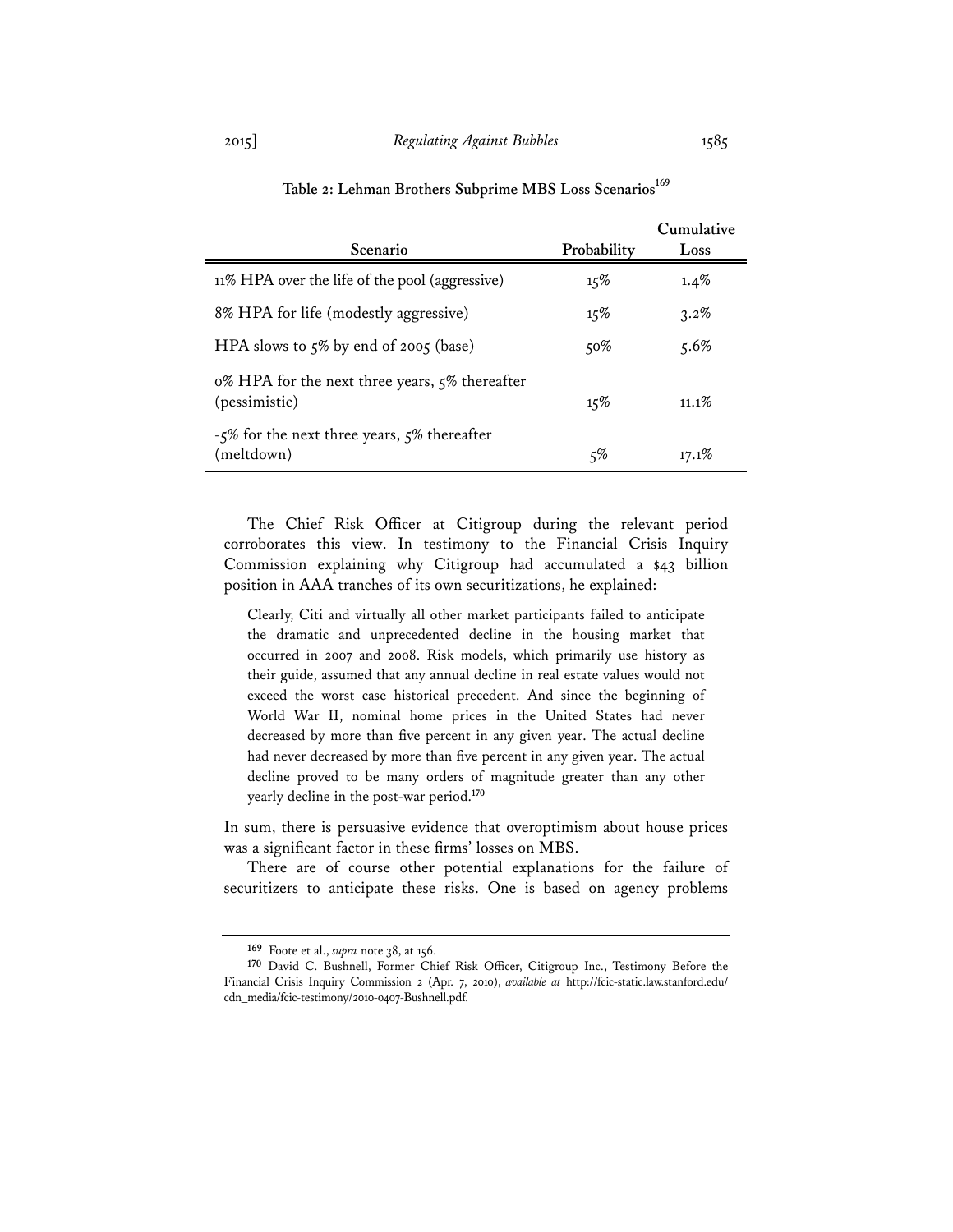within the firm.**<sup>171</sup>** Perhaps the individuals making the decisions to expose the firm to these large risks were doing so because of their own misaligned incentives. For example, perhaps individual executives were paid based on deal flow, had little of their own skin in the game, and therefore walked away from the collapse of the firm unscathed.**<sup>172</sup>** Or relatedly, perhaps distortions caused by being too-big-to-fail led these firms to place these big bets. Heads, they win; tails, taxpayers lose. These agency problems may well explain some of the failures of these firms to protect themselves.**<sup>173</sup>** However, all of these alternative explanations have a common implication: mandating risk retention by securitizers will have little incentive effect on mortgage underwriting in a bubble.

The recent financial crisis thus provides compelling evidence that the market-determined level of risk retention by securitizers during a bubble is not too low—*it is too high*. The risk retained by most securitizers in the recent boom was far in excess of the Dodd–Frank Act's 5% requirement. But hundreds of billions of dollars of skin in the game did not deter the aggressive underwriting it took to originate and distribute ever-larger volumes of MBS over this period. What it did do was spark a financial crisis by concentrating mortgage risk on these large, systemically important financial institutions. So even if moral hazard caused by selling MBS to naive investors is a significant problem, mandating risk retention will not be an effective solution in a bubble.

It is certainly theoretically possible that risk retention at even higher levels than observed in 2007 would have meaningfully improved underwriting. But betting that, say, a 60% securitizer risk retention requirement would work to prevent another boom and bust in the mortgage market is a bit like playing a game of chicken with the financial system. The experience of the recent crisis strongly suggests that in the tradeoff posed

**<sup>171</sup>** *See* Kevin J. Murphy, *Pay, Politics, and the Financial Crisis* (analyzing the economic incentives for bankers to take excessive risks), *in* RETHINKING THE FINANCIAL CRISIS, *supra* note 38, at 318-22; Lucian Bebchuk & Holger Spamann, *Regulating Bankers Pay*, 98 GEO. L.J. 247, 255 (2010) (arguing that compensation arrangements that shielded executives from a large portion of the possible losses incurred were one of the factors that led to the 2008–2009 financial crisis).

**<sup>172</sup>** As Alan Blinder memorably put it, "[g]ive smart people go-for-broke incentives and they will go for broke. Duh." Alan S. Blinder, *Crazy Compensation and the Crisis*, WALL ST. J., May 28, 2009, at A15.

**<sup>173</sup>** A recent study examined the personal home transactions of mid-level managers of securitizers—decisions for which agency problems play no role—and found that they *increased*, rather than decreased, their housing exposure during the boom. Ing-Haw Cheng et al., Wall Street and the Housing Bubble (Jan. 27, 2014) (unpublished manuscript), *available at* http://papers.ssrn.com/sol3/papers.cfm?abstract\_id=2232233. This is powerful evidence for the role of overoptimism about house prices in explaining securitizers' losses.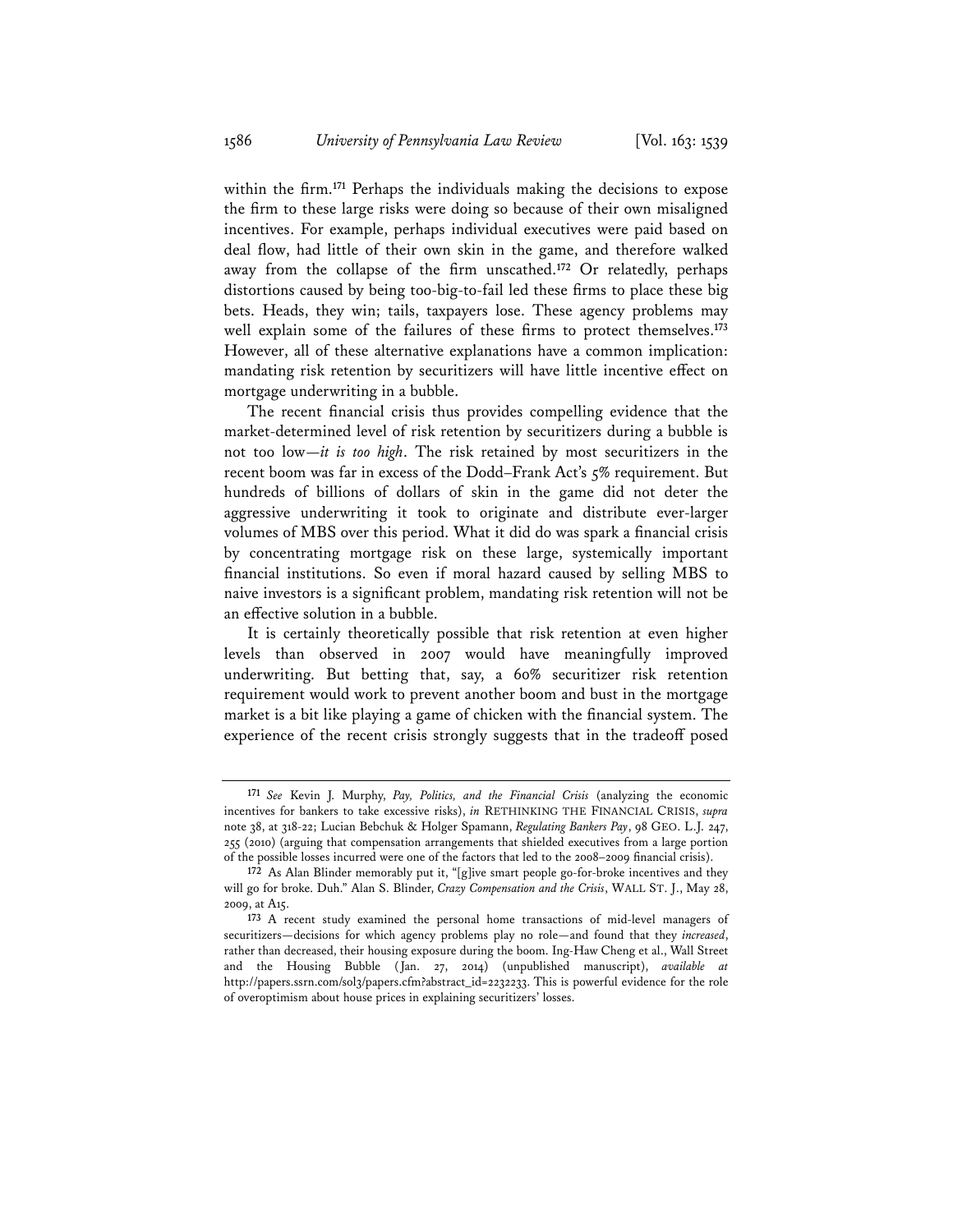by risk retention between incentives to screen mortgages on the one hand and systemic risk on the other, systemic risk dominates.

## b. *Evidence on the Naive-Investors Theory*

The evidence on securitizer losses also calls into question a more fundamental issue: whether moral hazard caused by selling MBS to naive investors is much of a problem in the first place. This version of moral hazard predicts that most of the risk from securitization would be passed on to investors. But, as we have shown, the aggregate evidence overwhelmingly shows that securitization concentrated risk in the same financial intermediaries that organized the securitization chain.**<sup>174</sup>**

In the standard rational choice model of moral hazard, the high level of trade in mortgages during the boom could only have been achieved if market participants had devised effective solutions to mitigate this incentive problem.**<sup>175</sup>** Nonetheless, a series of articles based on a particular "natural experiment" research design has convinced many economists and policymakers that moral hazard caused by securitization did indeed play an important role.**<sup>176</sup>** This body of research interprets jumps in the default rate

**175** *See supra* subsection II.B.1.

**<sup>174</sup>** Our view that securitization led to the concentration of risk in financial intermediaries is shared by a number of prominent financial economists and macroeconomists. *See* Acharya & Richardson, *supra* note 63, at 197 (arguing that the net result of securitization was to "keep the risk concentrated in the financial institutions"); *see also* DAVID GREENLAW ET AL., LEVERAGED LOSSES: LESSONS FROM THE MORTGAGE MARKET MELTDOWN 33-35 (2008) (estimating that about 50% of subprime exposures were held by commercial banks, savings institutions, credit unions, investment banks, and government-sponsored enterprises and that leveraged institutions hold 55% of outstanding mortgage debt); Hyun Song Shin, *Securitisation and Financial Stability*, 119 ECON. J. 309, 313 (2009) ("Thus, far from passing the hot potato down the chain to the greater fool next in the chain, the large financial intermediaries end up keeping the hot potato."); Tobias Adrian & Hyun Song Shin, *The Shadow Banking System: Implications for Financial Regulation* 11 (Fed. Reserve Bank of N.Y., Staff Report No. 382, 2009) ("[S]ecuritization had the perverse effect of concentrating all the risks in the banking system itself.").

**<sup>176</sup>** *See, e.g.*, Wei Jiang et al., *Securitization and Loan Performance: Ex Ante and Ex Post Relations in the Mortgage Market*, 27 REV. FIN. STUD. 454, 480 (2014) ("[W]e document the bank's lack of incentive and ability to collect meaningful 'soft' information about borrower quality in a time of rapid growth supported by the expansion of broker-originated, low-documentation loans."); Benjamin J. Keys et al., *Did Securitization Lead to Lax Screening? Evidence from Subprime Loans*, 125 Q.J. ECON. 307, 354 (2010) [hereinafter Keys et al., *Lax Screening*] ("The results of this paper . . . confirm that lender behavior in the subprime market did change based on the ease of securtization."); Benjamin J. Keys et al., *Financial Regulation and Securitization: Evidence from Subprime Loans*, 56 J. MONETARY ECON. 700, 702 (2009) (arguing that stringent broker laws can help align perverse incentives created from moral hazard by requiring brokers to have "skin in the game"); Benjamin J. Keys et al., *Lender Screening and the Role of Securitization: Evidence from Prime and Subprime Mortgage Markets*, 25 REV. FIN. STUD. 2071, 2075 (2012) ("We conclude our analysis by providing further evidence that lenders relax screening of low-documentation loans in the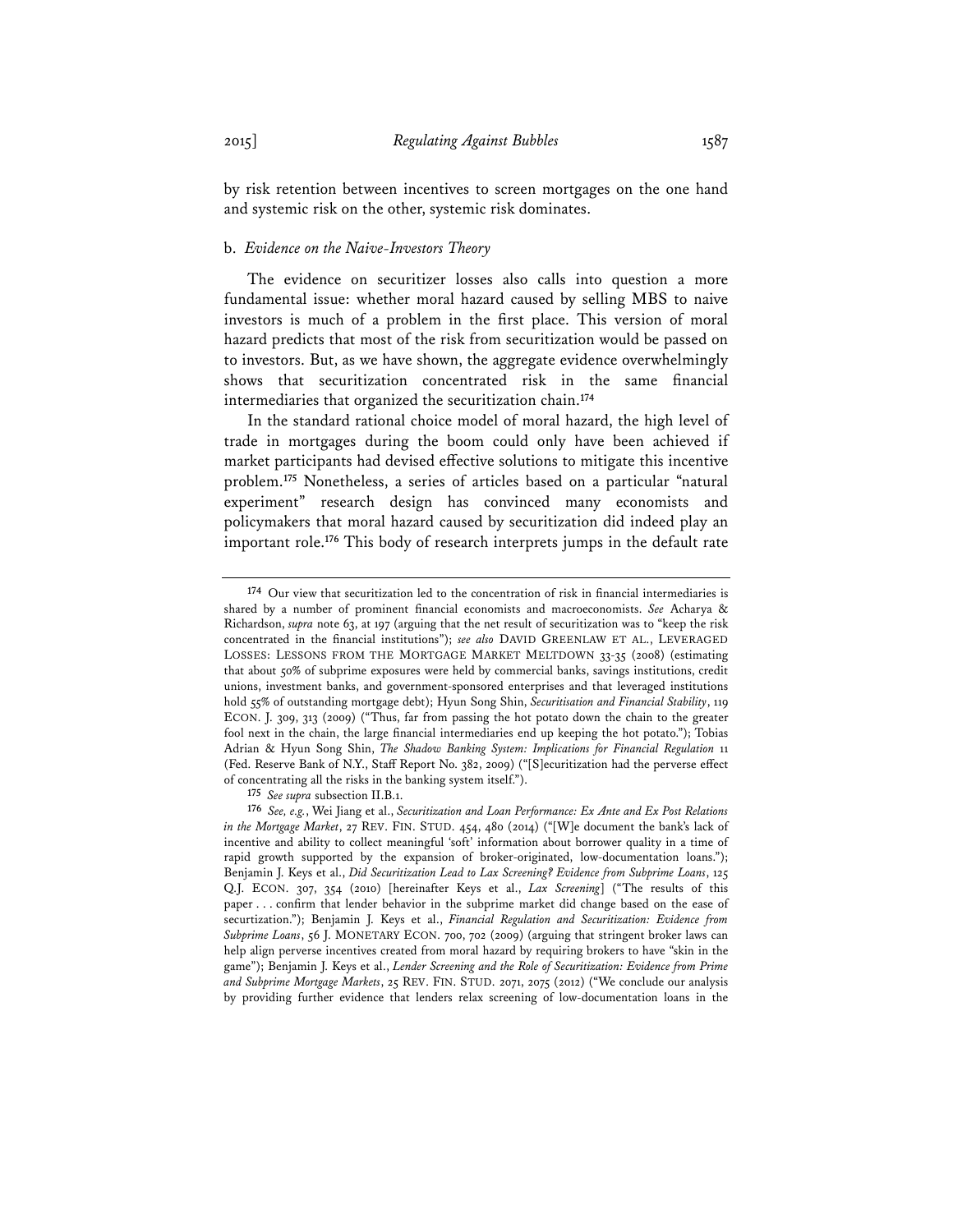of mortgages at particular credit score thresholds commonly used to screen mortgage applicants as evidence that securitization led to lax screening.**<sup>177</sup>** This research is frequently cited as justifying the risk retention requirement.**<sup>178</sup>**

However, an article one of us recently published in the *Journal of Monetary Economics* shows that this research design has a fundamental flaw, and, in fact, provides no evidence that securitization resulted in lax screening.**<sup>179</sup>** Although the details are somewhat technical,**<sup>180</sup>** the intuition

**177** *See, e.g.*, Keys et al., *Lax Screening*, *supra* note 176, at 353-54 (finding "a causal link between ease of securitization and screening").

**178** For example, the Treasury Department cited this line of research in a report supporting the risk retention requirement. GEITHNER, *supra* note 142, at 11. The report notes that "subprime borrowers with credit scores just above a threshold commonly used by securitizers to determine which loans to purchase defaulted at significantly higher rates than those with credit scores below the threshold." *Id.* It concludes that "markets are unable, in certain circumstances, to align the incentives of parties in the securitization chain adequately" and that "[s]uch weaknesses demonstrate the need for regulatory reforms." *Id.* at 14; *see also* Keys et al., *supra* note 108, at 169-75.

**179** Bubb & Kaufman, *supra* note 14, at 17.

**180** The economists who originated this research design began with the observation that mortgage lenders treated mortgage applicants with credit scores just above 620 differently than they treated applicants with credit scores just below 620. Keys et al., 620 FICO, *supra* note 176, at 2. In particular, the mortgages they approved to borrowers with credit scores just above 620 performed substantially worse than mortgages to borrowers with credit scores just below 620. *Id.* The researchers hypothesized that this was due to a rule of thumb in the securitization market: that many MBS investors and securitizers were willing to buy only mortgages with credit scores of 620 or above. *Id.* at 15-16. Such a rule of thumb would produce a "natural experiment." Loans to borrowers with credit scores of 620 would have a higher probability of being securitized than loans to borrowers with credit scores of 619, even though these two groups of mortgage applicants are essentially identical. This research design thus interprets the greater level of defaults of loans to 620-score borrowers as the moral hazard effect of securitization on lender screening. *Id.* at 6. The fundamental problem with this research design is that lenders have long followed a credit score cutoff rule in screening mortgage applicants—giving more careful scrutiny to those with scores below 620 than to those above—for reasons that have nothing to do with the probability of securitization. Bubb & Kaufman, *supra* note 14, at 17. Their approach was simply a natural way to incorporate credit scores into underwriting, in much the same way that doctors follow cutoff rules in, for example, the level of the enzyme measured by a Prostate-Specific Antigen (PSA) test to determine whether to order a biopsy to evaluate a patient for prostate cancer. *Id.* at 2-3. Accordingly, there are jumps in the mortgage default rate in the absence of any jump in the securitization rate at credit score cutoffs all over the mortgage market, including in samples of loans originated after the collapse of the private-label MBS market in 2008. *Id.* at 3. The evidence

subprime market on dimensions that are easily manipulated because they are unreported to investors."); John Krainer & Elizabeth Laderman, *Mortgage Loan Securitization and Relative Loan Performance* 32 (Fed. Reserve Bank of S.F., Working Paper No. 2009-22, 2011), *available at* http://www.frbsf.org/economic-research/files/wp09-22bk.pdf (concluding that during the U.S. housing boom in the 2000s, "lenders appear to have securitized loans through private-label transactions that were riskier than the loans they retained in their portfolios"); Benjamin J. Keys et al., 620 FICO, Take II: Securitization and Screening in the Subprime Mortgage Market 6 (Apr. 2010) [hereinafter Keys et al., 620 FICO] (unpublished manuscript) (on file with authors) ("Our results in this paper . . . identify the presence of moral hazard in the low documentation subprime market.").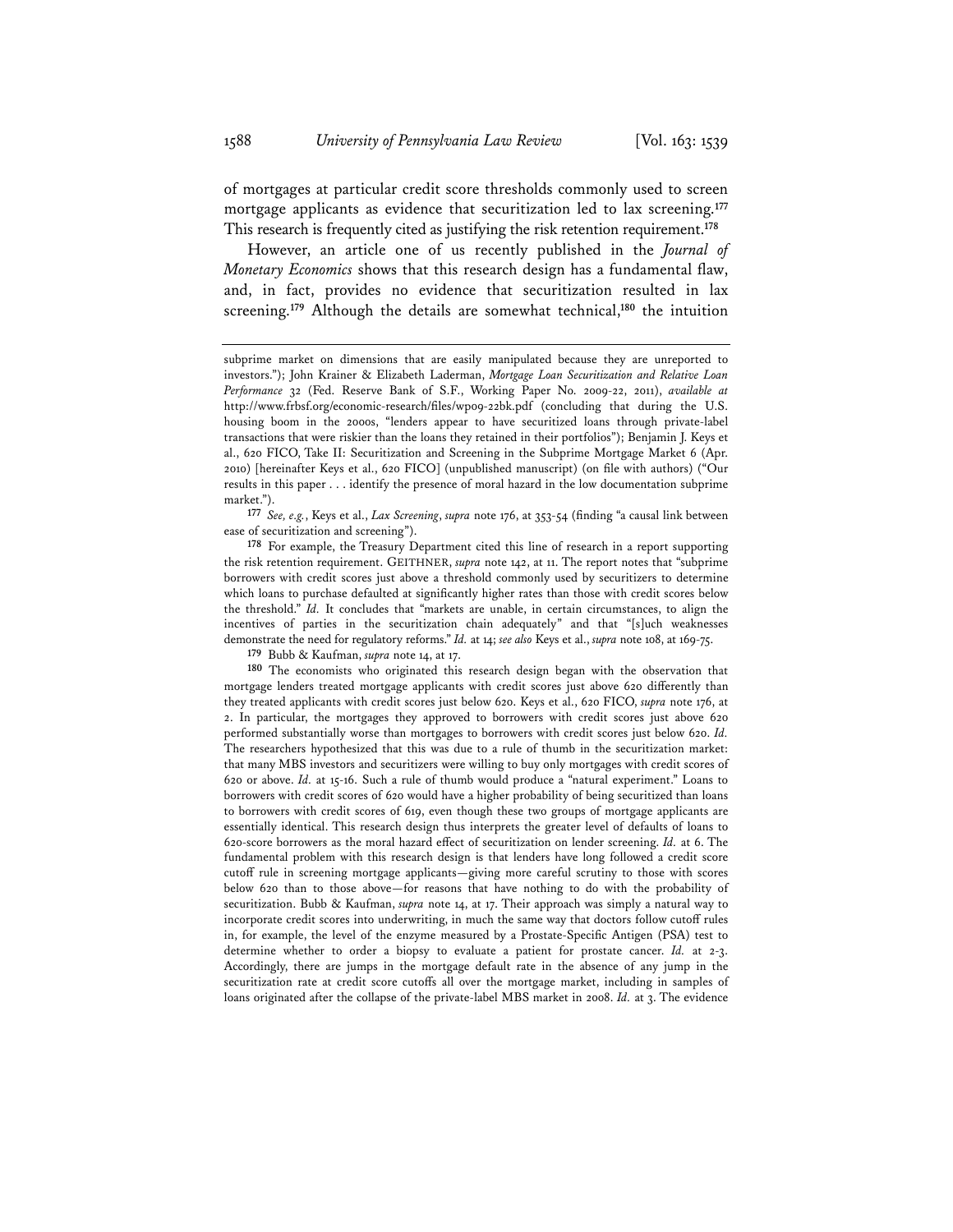for this flaw is simple. Credit score thresholds are ubiquitous in lending for reasons that have nothing to do with securitization. As a result, there are jumps in the default rate of mortgages at these thresholds even when securitization rates *do not change*. Consequently, this research in fact provides no evidence that moral hazard caused by securitization was a significant contributor to the financial crisis.**<sup>181</sup>**

And there are good reasons to think it was not. The risk retention requirement is premised not only on the moral hazard problem posed by securitization but also on a failure of private responses to that incentive problem. While it is difficult to rule out conclusively all versions of the naive-investor theory, there is substantial evidence that the organizational and contractual structure of the securitization market was designed to mitigate moral hazard. The originate-to-distribute model of mortgage lending dates back at least to the 1950s, when independent mortgage companies that sold their loans to outside investors grew to become an important part of the housing finance system.**<sup>182</sup>** MBS sponsored by Fannie Mae and Freddie Mac became the dominant source of funding for mortgages beginning in the 1980s.**<sup>183</sup>** Private-label securitization was born in 1977, roughly thirty years prior to the onset of the recent financial crisis.**<sup>184</sup>** Over these decades of experience with securitization, many institutional mechanisms were developed to mitigate the incentive problems it poses.

**182** Foote et al., *supra* note 38, at 150.

**183** *See* FCIC REPORT, *supra* note 48, at 40 (explaining how tax relief and relaxed capital requirements enabled Fannie and Freddie to "hold or securitize mortgages worth . . . trillions[] of dollars" and become "too big to fail").

**184** *See* Bank of Am. Nat'l Trust & Savings Ass'n, SEC No-Action Letter, 1977 SEC No-Act. LEXIS 1343 (May 19, 1977) (denying the Bank's request to exempt the new "Mortgage-Backed Pass-Through Certificates" from registration under the Securities Act of 1933).

from credit score cutoff rules thus provides no evidence that securitization led to lax screening. *Id.* at 2-3.

**<sup>181</sup>** A paper that is also sometimes cited as supporting the moral hazard hypothesis is Mian & Sufi, *supra* note 131. The authors find that income growth and credit growth during the recent housing boom from 2002 to 2005 are *negatively* correlated across zip codes, suggesting that the growth in mortgage credit was not driven by demand-side factors. *Id.* at 1453. They also find that the increase in the rate of securitization is much stronger in zip codes with the most subprime borrowers, relative to prime zip codes. *Id.* at 1453-54. Moreover, they find that default rates increased more from 2005 to 2007 in areas in which the fraction of mortgages sold to private-label securitizers increased. *Id.* at 1454. This finding, however, does not provide evidence that securitization led to moral hazard in mortgage underwriting. Prior to the recent boom period, prime loans were already securitized at high rates given the subsidy provided by the implicit government guarantee for MBS sponsored by Fannie Mae and Freddie Mac, which dominate the prime market. And it is well understood that subprime originators were largely funded through securitization, and that subprime loans were riskier than prime loans. But these facts do not imply that securitization *caused* a decline in underwriting standards through a moral hazard effect.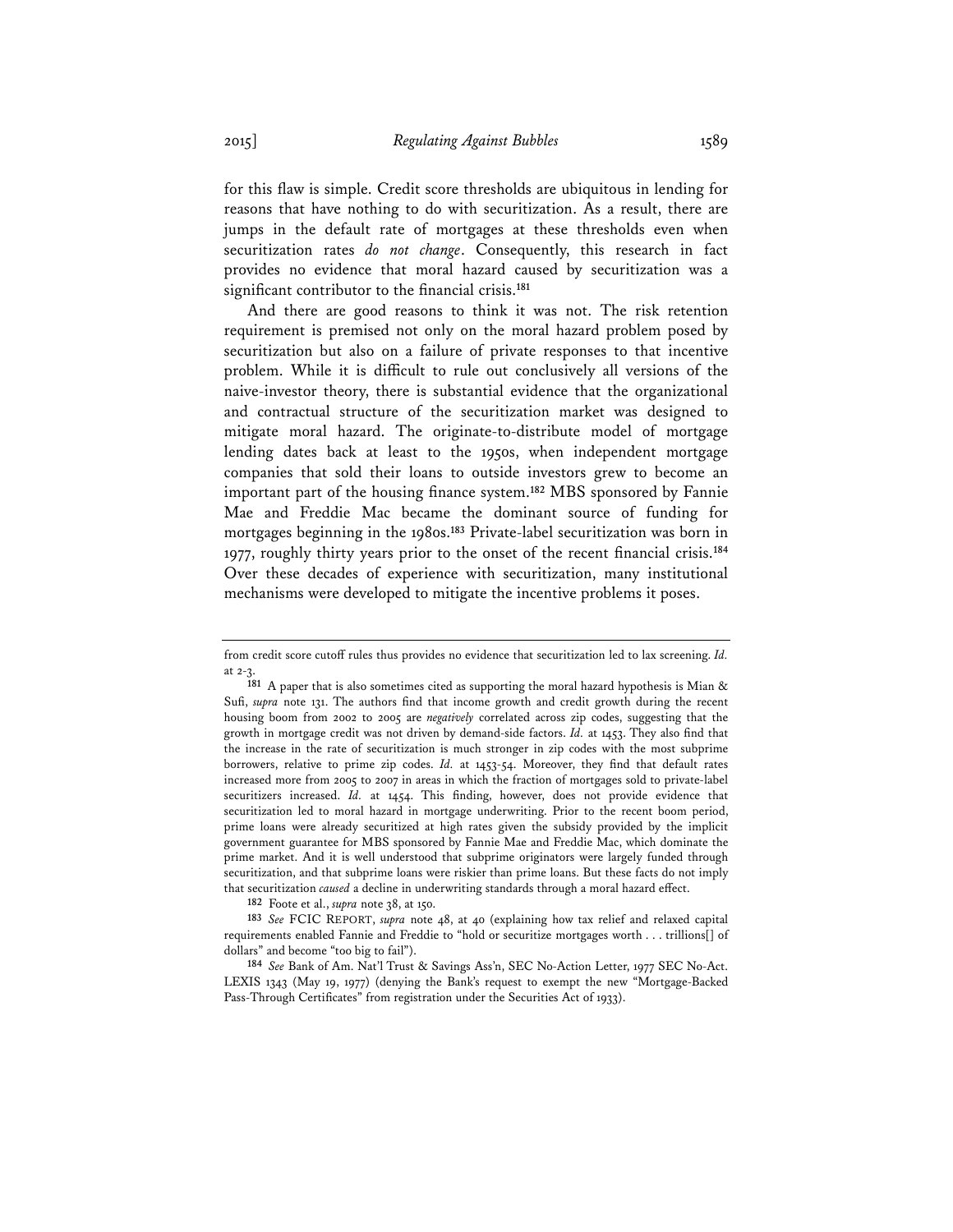First, originators and securitizers reduced information asymmetries by making verifiable disclosures about the loans to investors.**<sup>185</sup>** This information formed the basis of lending decisions both for originators who retained almost all their loans as well as pure originate-to-distribute lenders. Beginning in the mid-1990s, a quantitative revolution automated much of the underwriting process, as lending decisions were increasingly based on hard information, such as credit scores and debt-to-income ratios, that were fed into computer-based underwriting systems rather than on subjective judgments of creditworthiness by loan officers in long-term relationships with borrowers.**<sup>186</sup>** The result was that underwriting was based on information that could be—and, in fact, was—disclosed to loan buyers. Because of these disclosures, investors were well aware of the general changes in the quality of mortgages during the boom period.**<sup>187</sup>**

These representations about the characteristics of the mortgages were backed up by warranties that obligated the securitizer or originator to

**<sup>185</sup>** Foote et al., *supra* note 38, at 153-54. In fact, the data used by Professors Levitin and Wachter to demonstrate that moral hazard led to a decline in underwriting standards were easily available to investors. *See generally* Levitin & Wachter, *supra* note 11. *By definition*, this is not evidence of *asymmetric* information.

**<sup>186</sup>** *See* Martha Poon, *From New Deal Institutions to Capital Markets: Commercial Consumer Risk Scores and the Making of Subprime Mortgage Finance*, 34 ACCT., ORGS. & SOC'Y 654, 664 (2009) (detailing the transformation from manual to automated underwriting systems).

**<sup>187</sup>** For instance, CMLTI 2006-NC2, a Citigroup-sponsored deal containing \$947 million of MBS sliced into different tranches that typified mortgage securitizations at the time, illustrates well the information available to investors. FCIC REPORT, *supra* note 48, at 71-72 (explaining how investors were informed of the risk level associated with each tranche, and noting that the top four tranches each received the highest rating (AAA/Aaa) from S&P and Moody's). Like most securitizations of this vintage, CMLTI 2006-NC2 suffered serious losses from 2007 to 2008. *Id.* at 221-23. However, the prospectus disclosed to investors that the mortgages backing the MBS were high risk. The prospectus stated that the average combined loan-to-value ratio for the loans in the pool was 88%; for purchase loans, it was 96%. CITIGROUP MORTGAGE LOAN TRUST 2006- NC2, PROSPECTUS SUPPLEMENT FOR ASSET-BACKED PASS-THROUGH CERTIFICATES, SERIES 2006-NC2 S-7, S-17 (2006) [hereinafter PROSPECTUS SUPPLEMENT], *available at* http://fcic-static.law.stanford.edu/cdn\_media/fcic-docs/2006-09-12\_CMLTI\_2006-NC2\_13R%20\_% 20Prospectus.pdf. About 40% of the loans by principal balance were the notorious "stated documentation" loans, in which borrowers simply stated their income and assets with no verification by the lender. *Id.* at S-18. The borrower's income was verified through two years of W-2 statements or tax returns in only 23% of the loans. *Id.* Around 80% of loans were hybrid loans for which the interest rate would adjust in two or three years, and 18% of loans were interest only for the first five years. *Id.* at S-22. While the loans included came from most of the fifty states, about 43% of the loans by outstanding principal were from California and Florida. *Id.* at S-19. Many of the loans were made to borrowers with low FICO credit scores, including 32% with scores below 600, 50% below 625, and 67% below 650. *Id.* at S-22. These general characteristics—high LTV, two to three year hybrid ARM, interest only, poor documentation, low FICO scores, and geographic concentration—indicated that the loans would be at high risk of default if house prices fell and were fully disclosed to investors in the prospectus.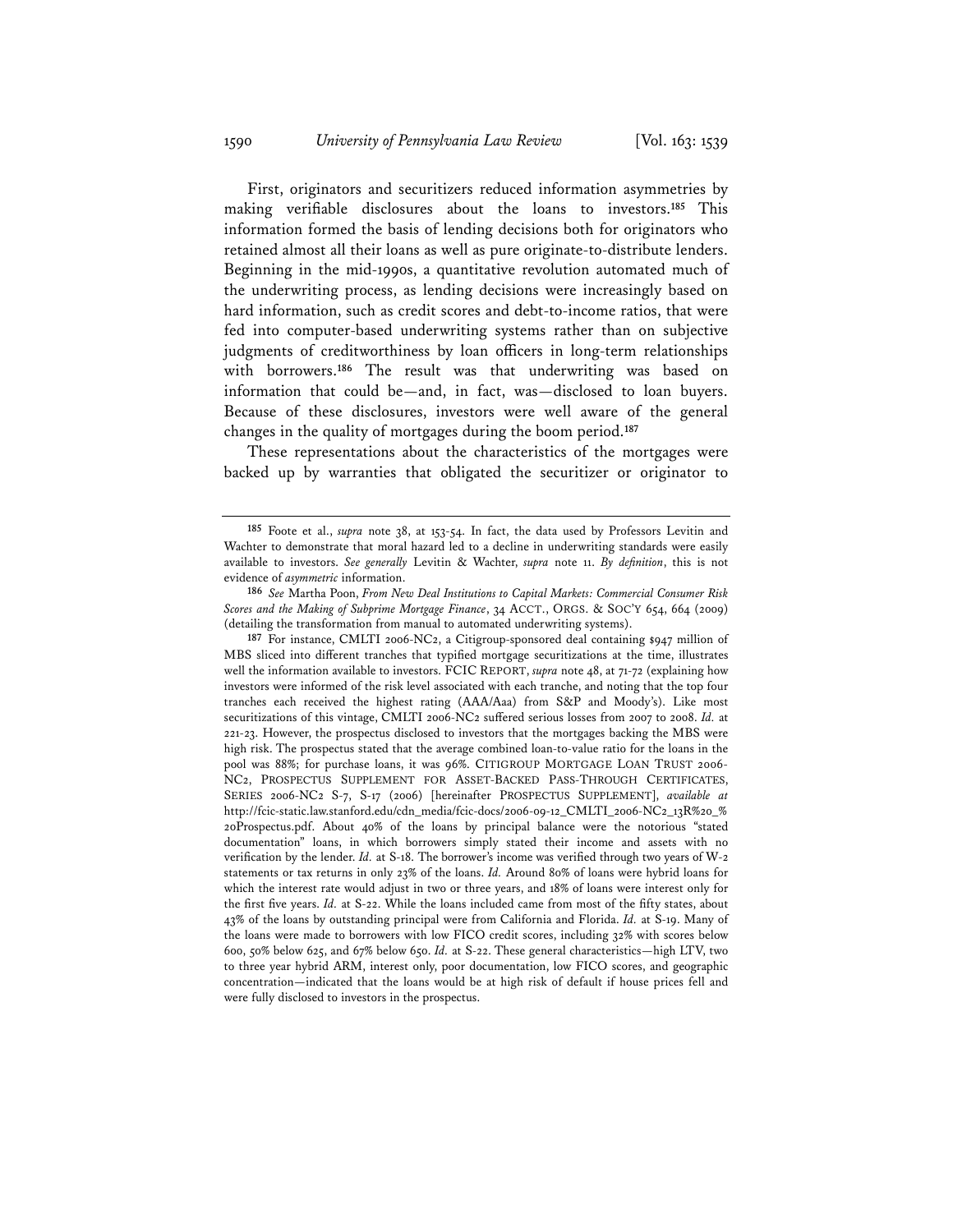repurchase the mortgages at par in the event that the representations were false.**<sup>188</sup>** Investors thus protected themselves contractually—further evidence against the naive-investors theory. Following the crisis, some large securitizers made sizeable payments to settle claims based on false representations.**<sup>189</sup>**

Second, a range of mechanisms resulted in substantial risk retention by both originators and securitizers. We have already discussed securitizer risk retention.**<sup>190</sup>** Originators also faced substantial losses if the mortgages they originated performed poorly or were of a different quality than the quality disclosed. Originators faced the risk of buying back loans that defaulted within a given, warrantied period after sale or for which their representations were inaccurate;**<sup>191</sup>** the risk that securitizers would "kick out" specific loans following due diligence review, requiring the originator to sell the loans at a substantial discount;**<sup>192</sup>** the risk that the originator would be unable to sell loans still in the pipeline for securitization should the market

**190** *See* discussion *supra* Section II.A–C.

**191** Adam B. Ashcraft & Til Schuermann, *Understanding the Securitization of Subprime Mortgage Credit* 6 (Fed. Reserve Bank of N.Y., Staff Report No. 318, 2008).

**<sup>188</sup>** PROSPECTUS SUPPLEMENT, *supra* note 187, at S-12.

**<sup>189</sup>** This includes contractual claims related to Citigoup's CMLTI 2006-NC2 securitization discussed *supra* note 187. *See Citigroup to Pay \$1.13 Billion to Settle Securities Claims*, N.Y. TIMES, Apr. 8, 2014, at B2 (discussing the offer made by Citigroup to settle claims by investors demanding that Citigroup buy back billions in residential MBS). *See generally* RMBS TRUST SETTLEMENT AGREEMENT (2014), *available* at http://www.citigrouprmbssettlement.com/pdflib/Proposed% 20Settlement%20Agreement.pdf (outlining the terms of the proposed settlement agreement). The agreement would also settle civil suits brought by state and federal regulators for these misrepresentations. Press Release, U.S. DoJ, Federal and State Partners Secure Record \$7 Billion Global Settlement with Citigroup for Misleading Investors About Securities Containing Toxic Mortgages (July 14, 2014), *available at* http://www.justice.gov/opa/pr/justice-department-federaland-state-partners-secure-record-7-billion-global-settlement; *see* CITIGROUP COMPREHENSIVE SETTLEMENT AGREEMENT: STATEMENT OF FACTS (2014) [hereinafter CITIGROUP FACTS], *available at* http://www.justice.gov/iso/opa/resources/558201471413645397758.pdf (providing detailed background information for the settlement); *see also* CITIGROUP COMPREHENSIVE SETTLEMENT AGREEMENT: APPENDIX I (2014), *available at* http://www.justice.gov/iso/ opa/resources/93201471413713173954.pdf (listing securitizations which the Justice Department found to have a significant percentage of defective loans). Citigroup acknowledged that it had received information through the due diligence process "indicating that, for certain loan pools, significant percentages of the loans reviewed did not conform to the representations provided to investors." CITIGROUP FACTS, *supra*, at 1. For example, in three of the CMLTI RMBS issued by Citigroup in 2006, some of these loans were missing documentation or had not been originated in compliance with underwriting guidelines or applicable federal law. *Id.* at 6.

**<sup>192</sup>** *See, e.g.*, Final Report of Michael J. Missal, Bankruptcy Court Examiner, at 66, *In re* New Century TRS Holdings, Inc., No. 07-10416, 2008 WL 850030 (Bankr. D. Del. Feb. 29, 2008), *available at* http://graphics8.nytimes.com/packages/pdf/business/Final\_Report\_New\_Century.pdf (providing an example where investors reviewed loan pools and "kicked out" loans that did not meet expectations).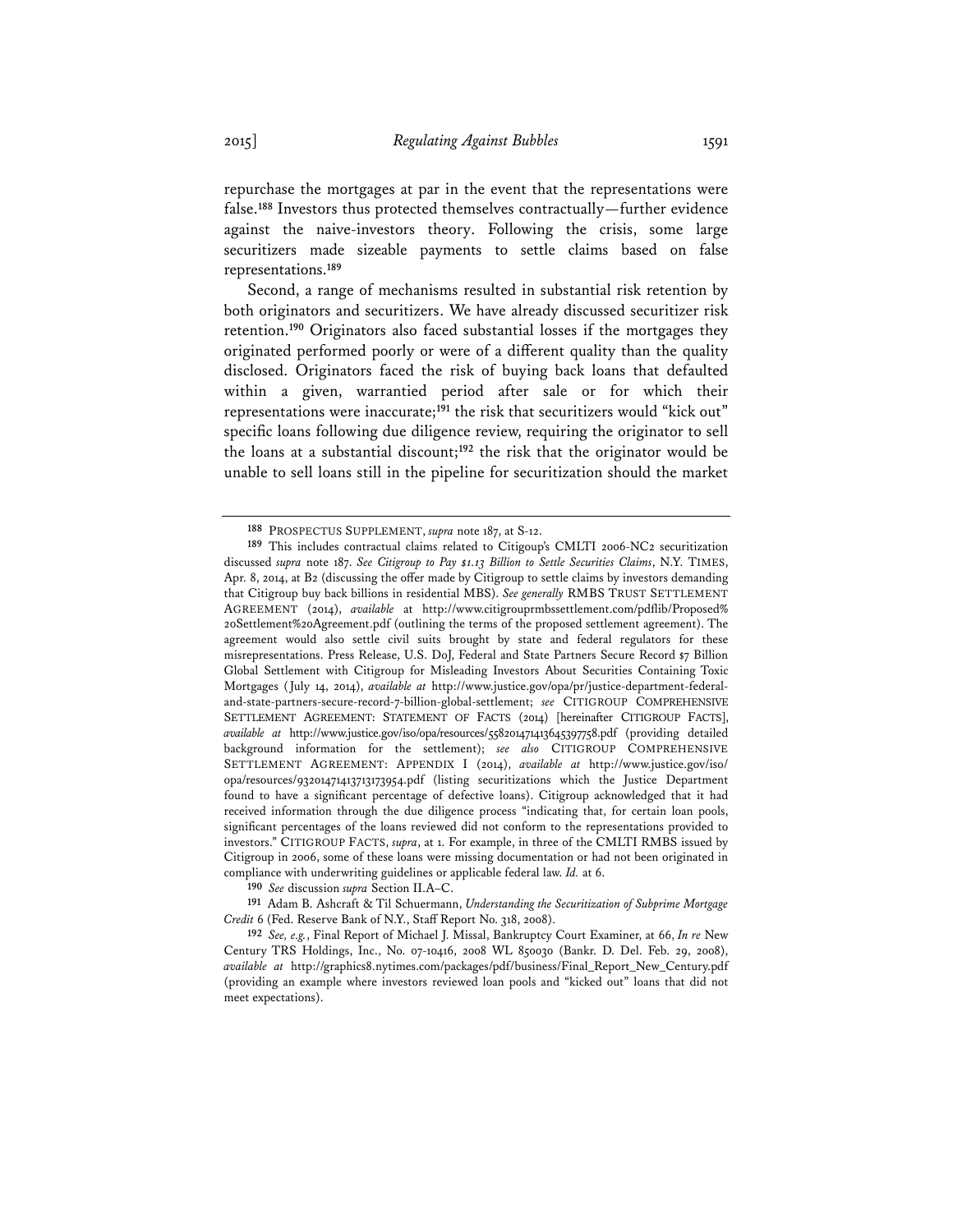cease to accept its loans more generally;**<sup>193</sup>** and the risk of losing valuable servicing rights retained by the originator.**<sup>194</sup>** As we discuss in more detail in the next Part, these arrangements caused originators to suffer catastrophic losses when the housing bubble burst.**<sup>195</sup>** These mechanisms suggest that market participants were quite sophisticated about the incentive problems posed by securitization.

 Finally, the moral hazard story does a poor job explaining the timing of the decline in mortgage underwriting standards or why similar problems did not emerge in other securitized asset classes. A vibrant secondary market for private-label MBS was in place long before the subprime boom without apparent incident.**<sup>196</sup>** If there was an inherent flaw in the incentive structure of mortgage securitization, why did it not manifest earlier? Similarly, many other types of assets are securitized and make use of sophisticated devices designed to mitigate incentive problems.**<sup>197</sup>** While markets for other types of asset-backed securities (ABS) suffered a loss of liquidity from the general financial crisis, there has been no indication of a breakdown in incentives. Why would the same investors understand the incentive problem and contract for protection for some asset classes but not others? In this sense, the underwriting dynamics and performance of MBS in the early-to-mid

**197** These assets included credit card and other business receivables, student loans, automobile loans, and small business loans. For many asset classes, explicit risk retention agreements by securitizers were a standard contractual feature. BD. OF GOVERNORS OF THE FED. RESERVE SYS., REPORT TO THE CONGRESS ON RISK RETENTION 41 (2010), *available at* http://federalreserve.gov/boarddocs/rptcongress/securitization/riskretention.pdf (explaining how mechanisms developed to mitigate incentive and information problems by putting the risk back on securitizers or originators). For example, securitizers of student loans often held a subordinate tranche of the securitized pool. *Id.* at 46. Similarly, it was common for securitizers of credit card loans to hold a "vertical slice" of 4-12% of the asset pool, known as the seller's interest. *See* Adam J. Levitin, *Skin-in-the-Game: Risk Retention Lessons from Credit Card Securitization*, 81 GEO. WASH. L. REV. 813, 831 (2013) (explaining how this "'vertical' slice" or "seller's interest" aligns the interests of card issuers with investors).

**<sup>193</sup>** Ashcraft & Schuermann, *supra* note 191, at 24-25.

**<sup>194</sup>** *Id.* at ii.

**<sup>195</sup>** *See infra* Table 3.

**<sup>196</sup>** The secondary market in securitized jumbo loans, which are not insured by Fannie Mae and Freddie Mac, grew substantially over the course of the 1990s. Everson W. Hull, *Securitized Jumbo Mortgages: 1986–2005*, at 2 (Office of Fed. Hous. Enter. Oversight, Working Paper No. 07-1, 2007). In fact, jumbo originations exceeded subprime originations in all years except 2004–2006. *Id.* at 19. But the market for securitized jumbo loans over the course of the 1990s was not accompanied by any substantial change in the credit quality or loan performance. *Id.* at 19-22. The credit quality and performance of Alt-A loans was also relatively stable in this period. *See* Rajdeep Sengupta, *Alt-A: The Forgotten Segment of the Mortgage Market*, 92 FED. RES. BANK OF ST. LOUIS REV. 55, 56, 61-62 (2010) (noting that Alt-A mortgages are typically underwritten to borrowers with high FICO scores and that the share of originations across the various FICO score categories was relatively stable during this period).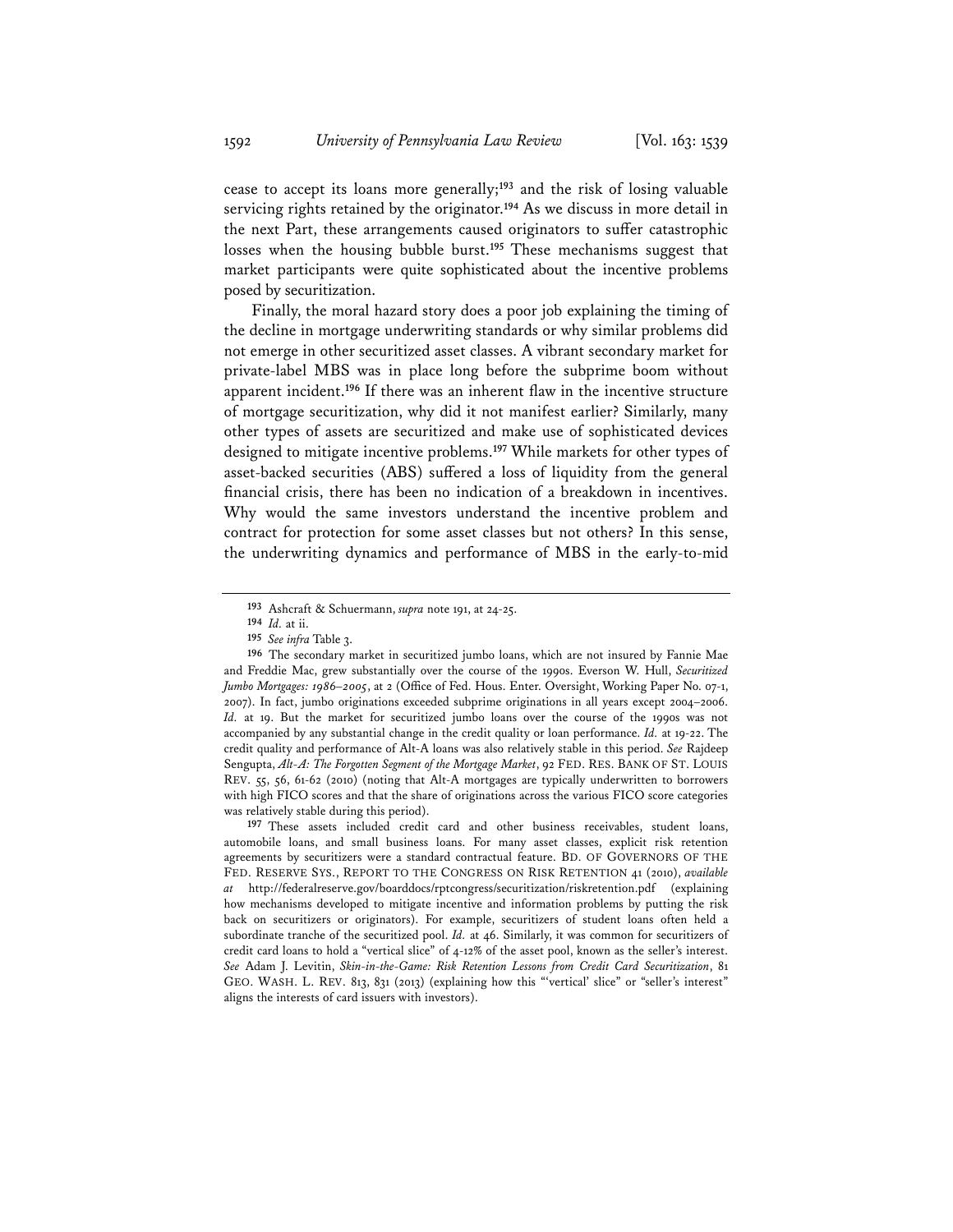2000s was unique, both relative to the MBS market in the past and to the contemporaneous ABS market. The naive-investors theory cannot explain this difference. In contrast, irrational exuberance in a housing bubble provides a parsimonious explanation for why mortgage underwriting standards specifically eroded during the run-up to the crisis, and why participants on all sides of the market suffered large losses as a result.

To be clear, we are not arguing that securitization played no role in the crisis. To the contrary, securitization was a key factor in the collapse of the financial system as the wave of mortgage defaults burst upon its shores. Securitization ended up concentrating mortgage risk on the balance sheets of large, systemically important financial institutions and creating opacity as to the ultimate bearer of this risk.**<sup>198</sup>** But the case for securitization causing moral hazard in mortgage underwriting is both theoretically and empirically weak.

In sum, the high levels of risk retention by securitizers during the bubble strongly imply that reforms should focus on reducing securitizers' exposure to the MBS they sponsor, not increasing it. And there is little compelling evidence for the moral hazard problem that the Dodd–Frank Act's risk retention requirement was intended to solve. Accordingly, as a regulatory tool, risk retention should be abandoned.

### III. ABILITY TO REPAY

We turn now to the second pillar of the Dodd–Frank Act's reforms to the mortgage market: the ability-to-repay rule. While at first glance the requirement that lenders make a reasonable determination of the borrower's ability to repay may seem to have little relation to the risk retention requirement, we show that there are important parallels. Both the risk retention requirement and the ability-to-repay rule aim to improve mortgage underwriting through incentives for supposedly sophisticated market participants. As such, in the face of a bubble, the ability-to-repay rule suffers from the same basic problem as the risk retention requirement.

#### A. *Background*

Section 1411 of the Dodd–Frank Act creates a duty for creditors making a residential mortgage loan to make "a reasonable and good faith

**<sup>198</sup>** For an authoritative account of this process, see generally Gary Gorton & Andrew Metrick, *Securitized Banking and the Run on Repo*, 104 J. FIN. ECON. 425 (2012), in which the authors explain how securitization caused volatility in the repo market by obscuring the magnitude and party-specific exposure of subprime risks.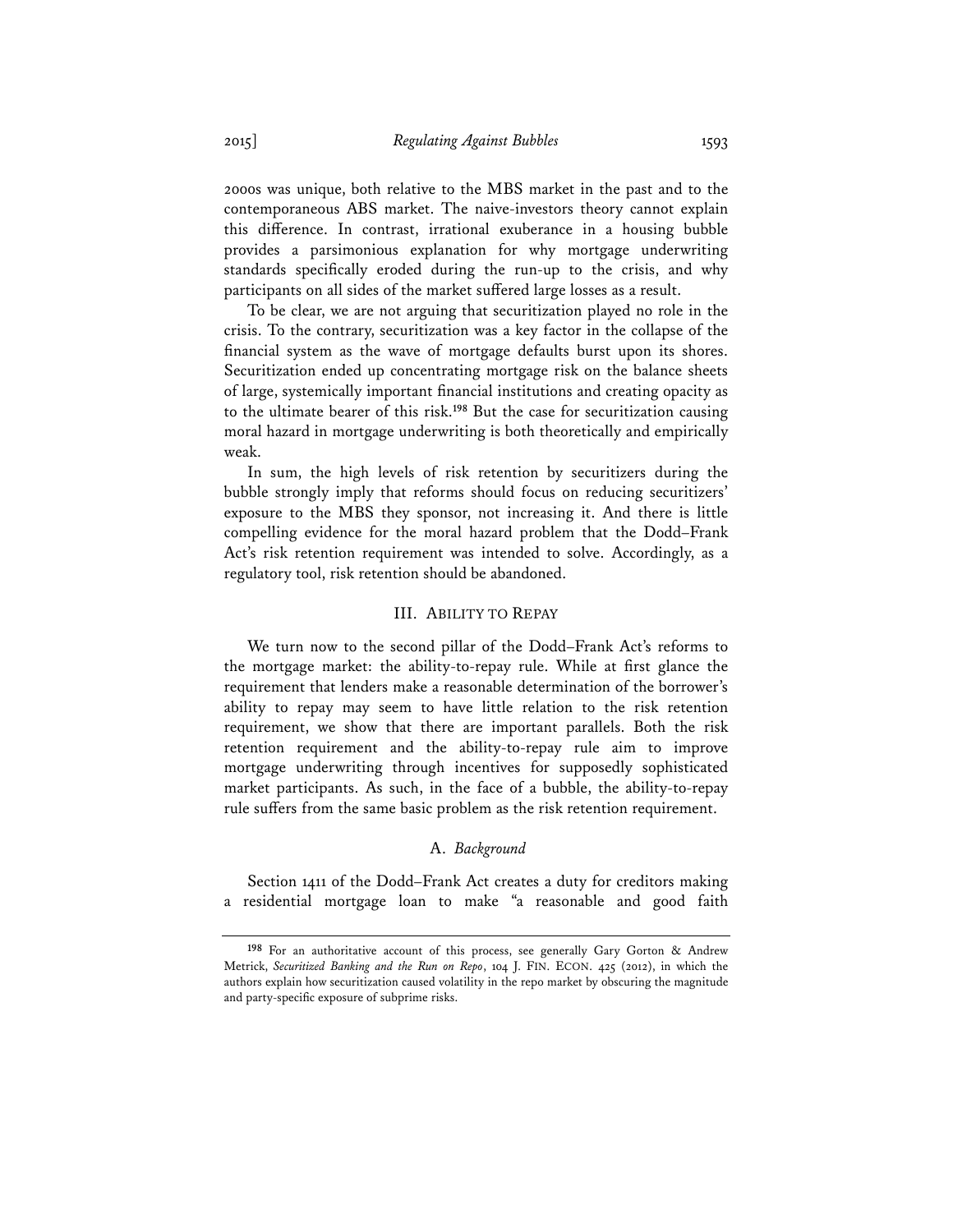determination based on verified and documented information that, at the time the loan is consummated, the consumer has a reasonable ability to repay the loan, according to its terms."**<sup>199</sup>** The statute and its implementing rule provide some guidance on the contours of this duty. Lenders must consider the borrower's credit history, employment status, income, debt-toincome ratio, and assets.**<sup>200</sup>** More concretely, lenders must verify the borrower's income and assets using third party documentation, such as tax returns, payroll receipts, and bank statements.**<sup>201</sup>** In calculating the monthly debt payment on the mortgage to determine its affordability, lenders must use a payment schedule of substantially equal payments that fully pays off the loan over its term**<sup>202</sup>** based on the greater of the "go-to" fully indexed interest rate and any initial introductory "teaser" interest rate.**<sup>203</sup>** However, the statute and implementing regulations do not mandate any specific standards for how lenders use this information to determine a borrower's ability to repay. They simply impose a duty to make a "reasonable" determination in "good faith."**<sup>204</sup>** Importantly, the rule applies only to the originator's underwriting of the loan's affordability, not to the size of the borrower's down payment. This is consistent with the rule's goal of *borrower* protection.

The ability-to-repay rule relies on a mix of public and private enforcement. Both the CFPB and state attorneys general have broad authority to enforce the rule.**<sup>205</sup>** Mortgage lenders are liable to the borrower for special statutory damages for violating their duty to determine the

**<sup>199</sup>** Dodd–Frank Act, sec. 1411(a)(2), § 129C(a)(1), 124 Stat. 1376, 2142 (2010) (codified at 15 U.S.C. § 1639c (2012)) (amending the Truth in Lending Act).

**<sup>200</sup>** *Id.*, § 129C(a)(3), 124 Stat. at 2143 (codified at 15 U.S.C. § 1639c).

**<sup>201</sup>** *Id.*, § 129C(a)(4), 124 Stat. at 2143 (codified at 15 U.S.C. § 1639c).

**<sup>202</sup>** *Id.*, § 129C(a)(6)(D)(iii), 124 Stat. at 2145 (codified at 15 U.S.C. § 1639c); 12 C.F.R.  $§ 1026.43(c)(5)(i)(B)(2014).$ 

**<sup>203</sup>** Dodd–Frank Act, sec. 1411(a)(2), § 129C(a)(6)(D)(iii), 124 Stat. at 2145 (codified at 15 U.S.C. § 1639c); 12 C.F.R. § 1026.43(c)(5)(i)(A) (2014).

**<sup>204</sup>** *See* Ability-to-Repay and Qualified Mortgage Standards Under the Truth in Lending Act (Regulation Z), 78 Fed. Reg. 6408, 6461 (Jan. 30, 2013) (codified at 12 C.F.R. pt. 1026) ("[Section] 1026.43(c) and the accompanying commentary describe certain requirements for making ability-torepay determinations, but do not provide comprehensive underwriting standards to which creditors must adhere. . . . [C]reditors are permitted to develop and apply their own proprietary underwriting standards and to make changes to those standards over time in response to empirical information and changing economic and other conditions.").

**<sup>205</sup>** *See* 12 U.S.C. §§ 5561–5567, 5581 (2012) (transferring authority to the CFPB to enforce the Truth in Lending Act (TILA) and granting expansive investigatory and enforcement powers of consumer financial protection laws); 15 U.S.C. § 1640 (giving state attorneys general authority to enforce the ability-to-repay rule).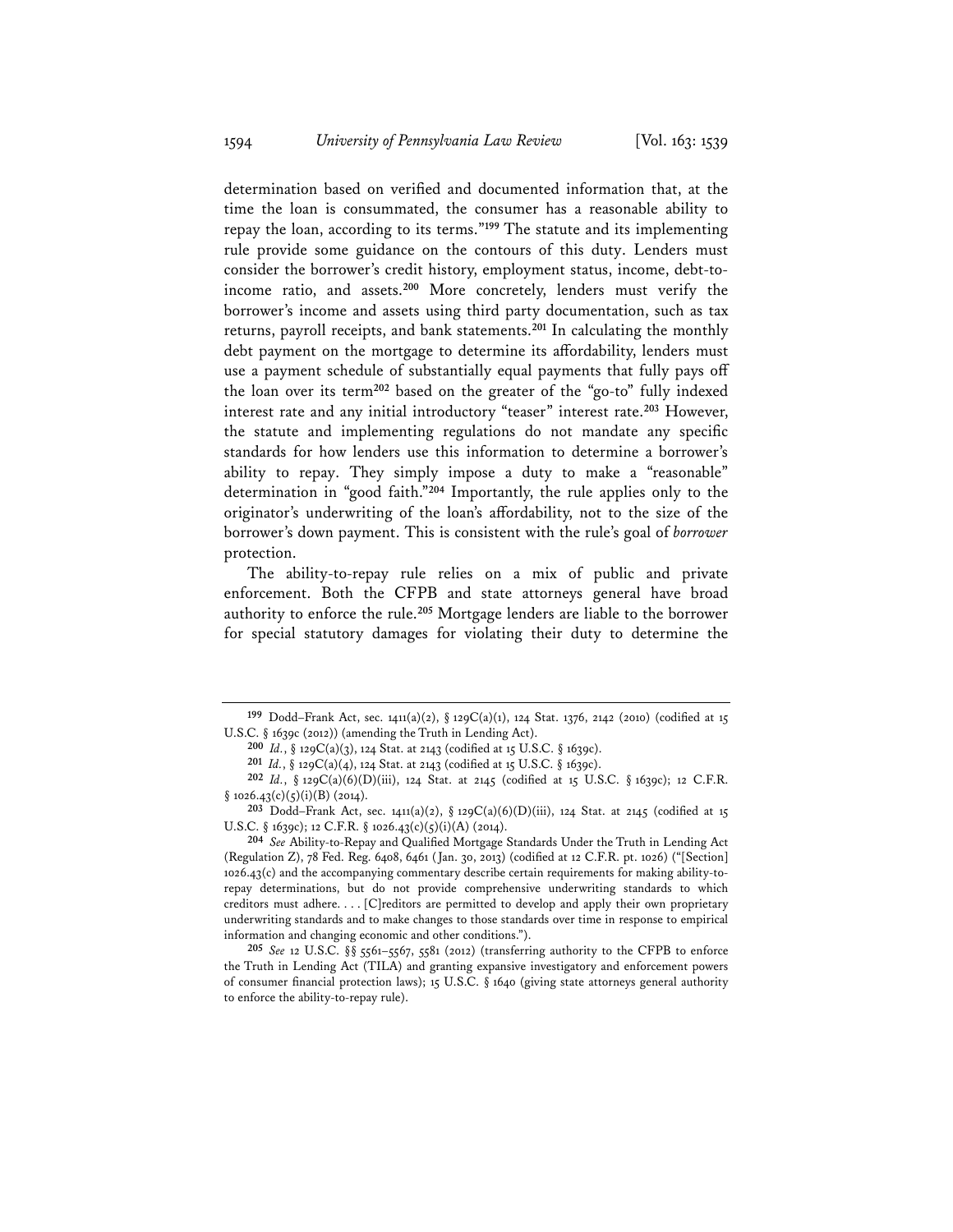borrower's ability to repay.**<sup>206</sup>** Borrowers can also raise a violation of the ability-to-repay rule as a defense in a foreclosure action and by recoupment or setoff against the creditor or an assignee of the mortgage to reduce the amount the borrower owes.**<sup>207</sup>** This assignee liability raises the prospect that ability-to-repay violations on securitized mortgages could impose costs on investors in MBS. However, securitizers have already put in place changes to representations and warranties that require originators to buy back loans for which they violated the ability-to-repay rule.**<sup>208</sup>** These contractual provisions put both the cost of liability for violating the ability-to-repay rule and the cost of the resulting default back on the originator.

The statute provides lenders some protection from ability-to-repay liability for loans that meet the definition of a "qualified mortgage" (QM).**<sup>209</sup>** The definition focuses largely on product features rather than underwriting procedures. In particular, to meet the QM definition,

[a] consumer credit transaction secured by the consumer's principal dwelling with an annual percentage rate that exceeds the average prime offer rate for a comparable transaction as of the date the interest rate is set by 1.5 or more percentage points for loans secured by a first lien on a dwelling, or by 3.5 or more percentage points for loans secured by a subordinate lien on a dwelling.

Truth in Lending, 73 Fed. Reg. 44,522, 44,603 (July 30, 2008) (codified at 12 C.F.R. pt. 226). For higher-priced loans, which roughly correspond to the "subprime" market, meeting the definition of QM provides only a rebuttable presumption that the lender has complied with the ability-to-repay rule. 12 C.F.R. § 1026.43(e)(1)(ii). A borrower can rebut that presumption by showing that, at the time the loan was originated, the borrower lacked sufficient income both to make required debt payments and to meet living expenses. *Id.* § 1026.43(e)(1)(ii)(B). In contrast, for non-higherpriced loans, which roughly correspond to the "prime" market, meeting the definition of QM provides the lender with a conclusive presumption that it has complied with the ability-to-repay rule (i.e., a safe harbor that forecloses liability). *Id.* § 1026.43(e)(1)(i).

**<sup>206</sup>** A creditor that violates the ability-to-pay rule is liable to the borrower for an amount equal to the sum of (i) any actual damages sustained by the borrower, (ii) general TILA statutory damages up to prescribed thresholds for individual and class actions, (iii) attorney fees and court costs, and (iv) all finance charges and fees paid by the consumer unless the lender demonstrates that the failure to comply is not material. 15 U.S.C.  $\S$  1640(a). The statute of limitations for a violation of the ability-to-repay rule is three years from the violation. *Id.* § 1640(e).

**<sup>207</sup>** Dodd–Frank Act, sec. 1413, § 130(k), 124 Stat. at 2148-49 (codified at 15 U.S.C. § 1640(k)). Due to the effect of the statute of limitations, the recoupment or setoff is limited to the first three years of finance charges and fees. *Id.*, § 130(k)(2)(B), 124 Stat. at 2149 (codified at 15 U.S.C.  $§ 1640(k)(2)(B)).$ 

**<sup>208</sup>** 12 C.F.R. § 226.34(a)(4) (2014).

**<sup>209</sup>** Dodd–Frank Act, sec. 1412, § 129C(b)(1)-(2), 124 Stat. at 2146-47 (codified at 15 U.S.C. § 1639c(b)(1)-(b)(2)) (allowing lenders to presume a borrower's ability-to-repay if the mortgage is a QM). The extent of the protection from liability afforded QMs depends on whether the mortgage loan is "higher-priced." 12 C.F.R. § 226.35(b) (placing additional restrictions on higherpriced mortgage loans). "Higher priced" is defined as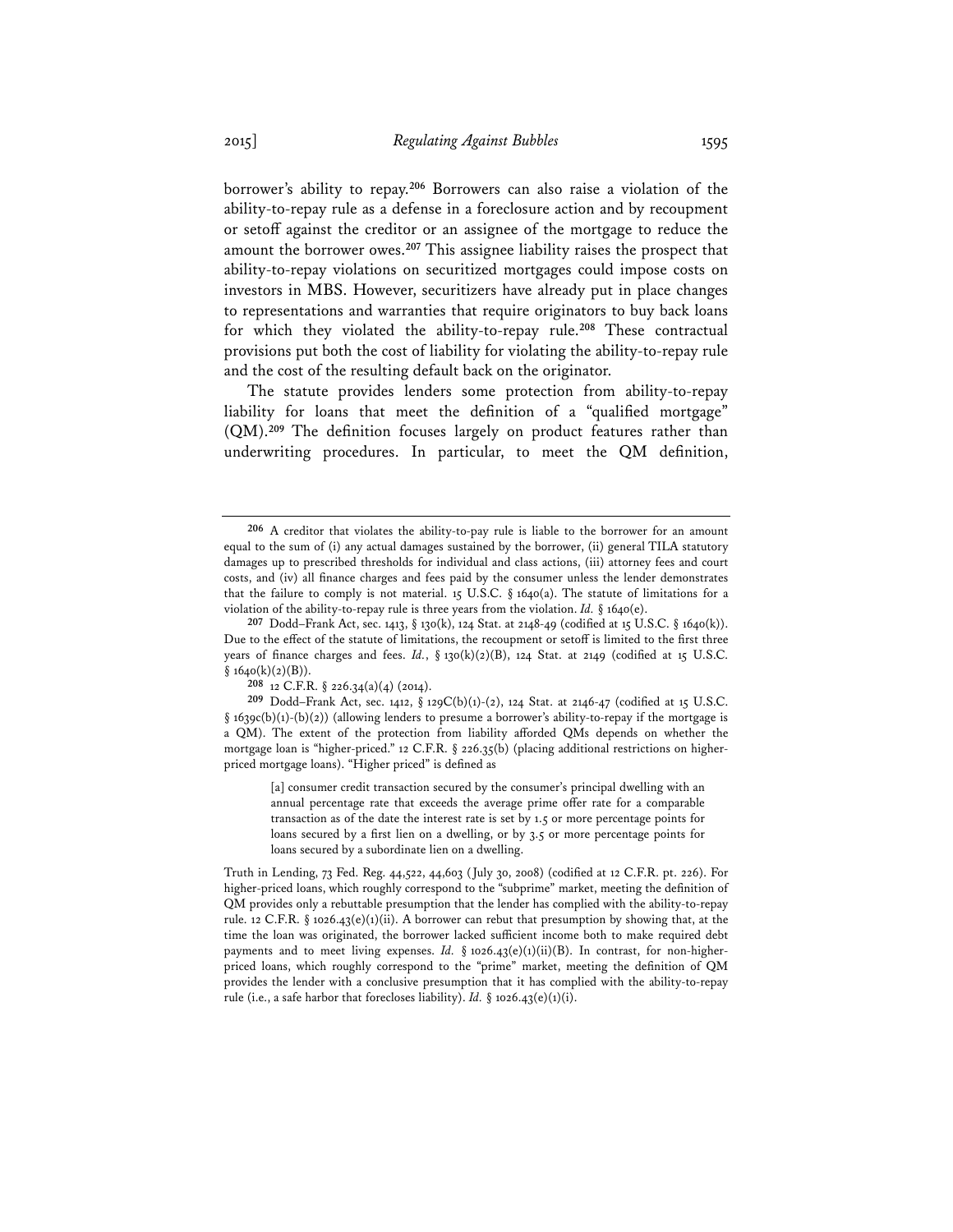mortgages may not have negative amortization or interest-only features,**<sup>210</sup>** or fees and points above 3% of the loan amount,**<sup>211</sup>** and must provide for regular periodic payments that are substantially equal.**<sup>212</sup>** The underwriting aspects of the QM definition are minimal: the borrower's income and assets must be documented using third party records,**<sup>213</sup>** the loan must be underwritten using the maximum interest rate permitted under the loan during the first five years,**<sup>214</sup>** and the total debt-to-income (DTI) ratio must be no more than 43%.**<sup>215</sup>**

While the ability-to-repay rule is often described as a "requirement," it functions primarily as a liability rule for a type of negligent mortgage underwriting and in practice will impose liability only if the borrower defaults.**<sup>216</sup>** As long as a borrower continues to repay, there would be little basis for either a private suit or a public enforcement action under the rule. The fact that a borrower has been able to make the payments on the loan would serve as strong evidence that the lender was not negligent in determining the borrower's ability to repay. When a borrower does default on a mortgage, the creditor already suffers the resulting reduction in value of the loan. The ability-to-repay rule can add additional costs to creditors that fail to take reasonable care at the time of origination to avoid making a loan that the borrower could not repay. The only specific requirement is that lenders document borrowers' income and assets using third party records. This bright-line rule will likely result in the end of the explicit "no documentation" mortgage programs that grew in popularity in the run-up to the crisis. However, with the exception of this documentation requirement, what constitutes reasonable care is largely left undefined.

As a liability rule, the ability-to-repay rule attempts to control creditor behavior through *incentives* by imposing additional costs on creditors ex post in the event of a default if the lender failed to make a reasonable

**216** In its notice of final rule, the CFPB notes the "litigation [under the ability-to-repay rule] likely would arise only when a consumer in fact was unable to repay the loan (*i.e.*[,] was seriously delinquent or had defaulted)." Ability-to-Repay and Qualified Mortgage Standards Under the Truth in Lending Act (Regulation Z), 78 Fed. Reg. at 6512.

**<sup>210</sup>** Dodd–Frank Act sec. 1414, § 129C(f), 124 Stat. at 2151-52 (codified at 15 U.S.C. § 1639c(f)).

**<sup>211</sup>** 12 C.F.R. § 1026.43(e)(3)(A).

**<sup>212</sup>** *Id.* § 1026.43(e)(2)(i).

<sup>213</sup> *Id.*  $\S$  1026.43(e)(2)(v).

**<sup>214</sup>** Dodd–Frank Act sec. 1412, § 129C(b)(2)(A)(v), 124 Stat. 2146 (codified at 15 U.S.C. 1639c(b)(2)(A)(v)).

**<sup>215</sup>** 12 C.F.R. § 1026.43(e)(2)(vi). The 43% DTI ratio is relatively liberal. In contrast, the GSEs' underwriting guidelines use 36% as the standard benchmark. Ability-to-Repay and Qualified Mortgage Standards Under the Truth in Lending Act (Regulation Z), 78 Fed. Reg. 6408, 6505 (Jan. 30, 2013) (codified at 12 C.F.R. pt. 1026).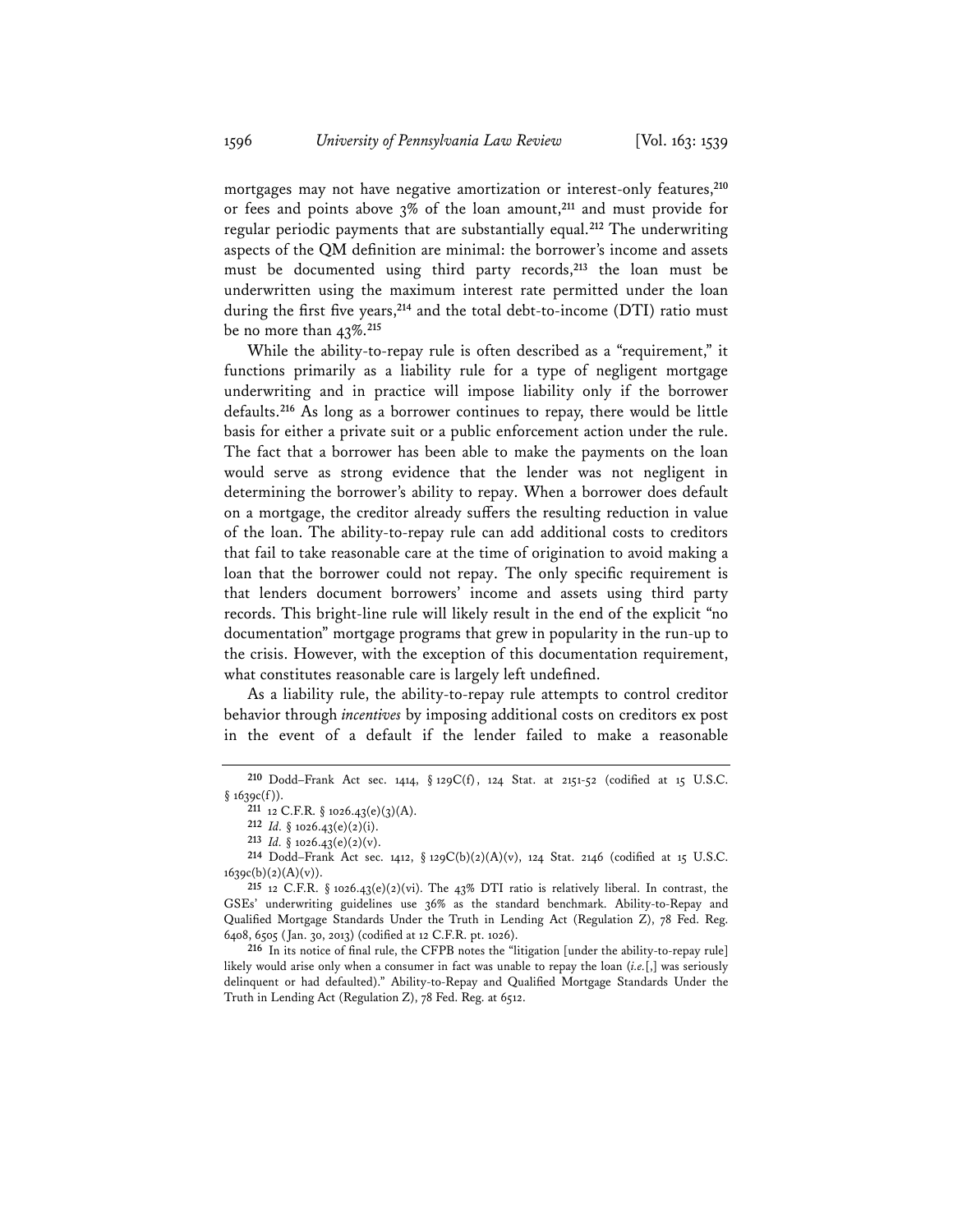determination of the borrower's ability to repay. This creates incentives for lenders to take greater care in evaluating mortgage applicants' ability to repay. In addition, it operates as a standard, rather than a rule, since what counts as "reasonable" is only given content ex post upon default. The protection from liability afforded to QMs introduces a rule-like feature that creates incentives for lenders to make loans that comply with the bright-line rules of the QM definition. For securitized mortgages, the ability-to-repay rule also functions as a form of *originator* risk retention since originators are contractually obligated to buy back mortgages that violate the ability-torepay rule.

### B. *The Market Failure Theory*

The Dodd–Frank Act's ability-to-repay rule targets a particular form of predatory lending that entails extending credit on the basis of the value of the collateral without regard to the borrower's ability to repay the loan.**<sup>217</sup>** Such lending practices result in loans with relatively high default risk, which subjects borrowers to potential costs such as high finance charges paid prior to default, loss of equity in their home, and ultimately loss of their home to foreclosure.**<sup>218</sup>** However, for such loans to count as "predatory," they have to make the borrower worse off ex ante.**<sup>219</sup>** In the standard rational-choice model, a borrower would never take such a loan. Accounts of predatory lending depart from this standard model by assuming that borrowers are imperfectly rational and that lenders exploit their mistakes by offering loans that have an inefficiently high risk of

<sup>&</sup>lt;sup>217</sup> OCC ET AL., EXPANDED GUIDANCE FOR SUBPRIME LENDING PROGRAMS 10-11 (2001) [hereinafter GUIDANCE], *available at* http://www.federalreserve.gov/boarddocs/ (2001) [hereinafter GUIDANCE], *available at* http://www.federalreserve.gov/boarddocs/ srletters/2001/sr0104a1.pdf (explaining a number of predatory lending practices); Engel & McCoy, *supra* note 101, at 1262 n.11 (explaining the risks of subprime lending for consumers).

**<sup>218</sup>** Engel & McCoy, *supra* note 101, at 1262 (describing predatory practices as a "violation[] of the norm that no mortgage shall be made to anyone who, on the face of the loan application, cannot afford the monthly payments"); *see also* Truth in Lending, 73 Fed. Reg. 44,522 44,541-42 (July 30, 2008) (codified at 12 C.F.R. pt. 226) (describing the different consequences of predatory lending on unsuspecting consumers).

**<sup>219</sup>** Predatory lending is generally defined as a form of credit that makes borrowers worse off than their alternatives. *See* ROBERT E. LITAN, A PRUDENT APPROACH TO PREVENTING "PREDATORY" LENDING 1 (2001), *available at* http://www.brookings.edu/research/papers/2001/ 02/lending-litan ("[Predatory lending] has come generally to refer to mortgages extended under terms that are more onerous to borrowers than if they were more fully informed about the loans themselves and the alternative sources of finance that may be open to them."); Willis, *supra* note 101, at 736 ("Overly risky loans are loans that present a high risk of foreclosure and loss of home to the borrower when other, less harmful and on the whole preferable, alternatives to such a loan exist.").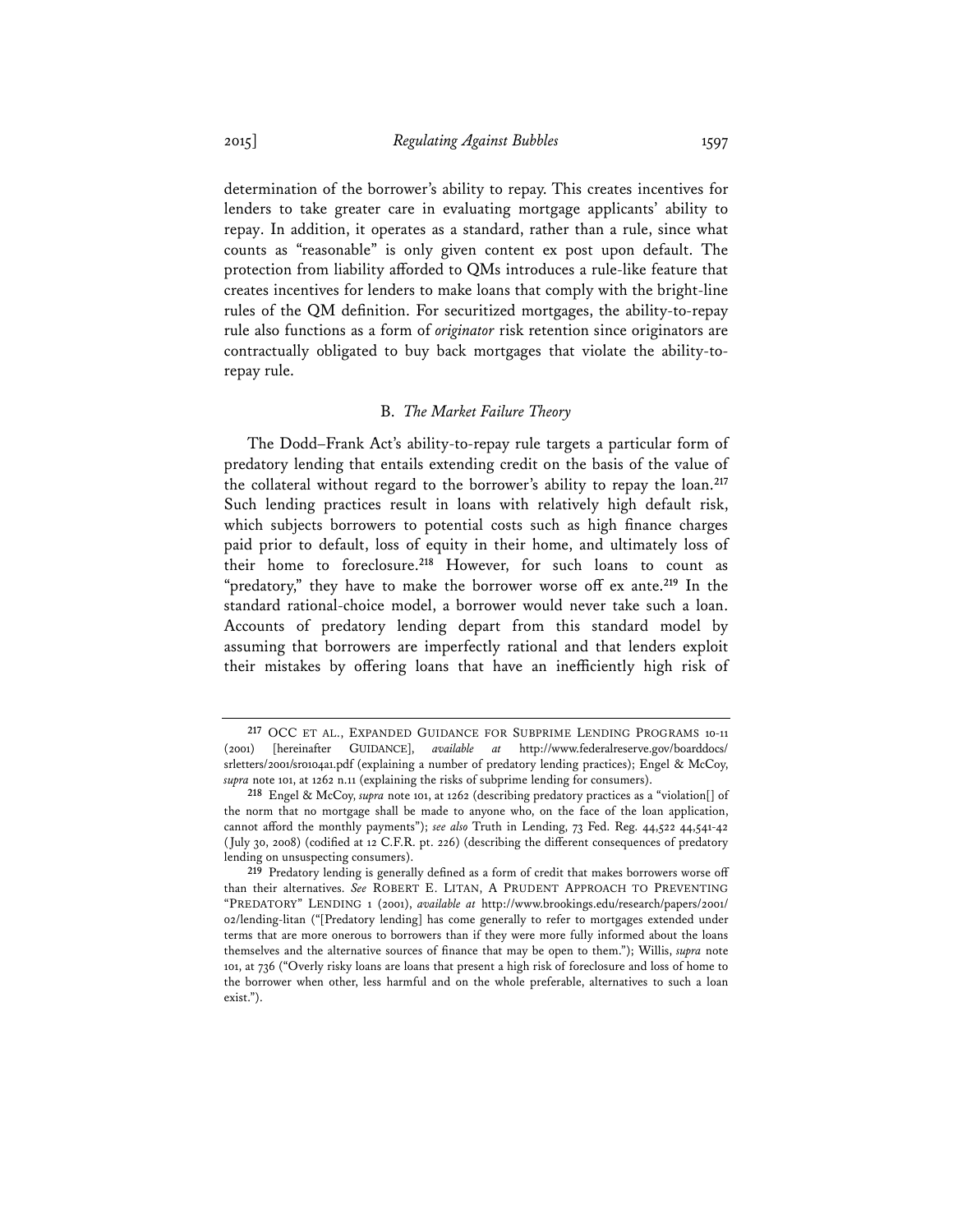default.**<sup>220</sup>** Accordingly, we refer to this predatory lending–based theory as the naive-borrowers theory.**<sup>221</sup>**

According to the naive-borrowers theory, lenders design mortgage contracts to exploit borrowers' mistakes in assessing the affordability of the mortgage. Part of the standard narrative of the crisis posits that subprime mortgage lenders induced naive borrowers to accept so-called "exploding ARMs,"**<sup>222</sup>** adjustable rate mortgages, which were "designed to default."**<sup>223</sup>** A common structure was the "2/28 ARM," which has a fixed interest rate for two years before adjusting to a floating interest rate for the remaining twenty-eight years of the loan term.**<sup>224</sup>** Some of these loans—"option ARMs"—also allow the borrower to pay less than the interest due on the loan, resulting in negative amortization (i.e., an increase in the amount owed on the loan) and a corresponding erosion of the borrower's equity in the home.**<sup>225</sup>** The naive-borrowers theory posits that these loan structures fool borrowers into underestimating the cost of the loan based on the relatively low initial monthly payments.**<sup>226</sup>** Under the "exploding ARMs" theory of the crisis, when the interest rate resets to a higher floating rate (i.e., "explodes"), the resulting "payment shock" makes the loan unaffordable. Unless the borrower can refinance the loan at a lower rate, the borrower will default. Borrowers fall into this trap, the story goes, because of myopia. In choosing which loan to take out and how much to borrow,

**223** ALAN S. BLINDER, AFTER THE MUSIC STOPPED: THE FINANCIAL CRISIS, THE RESPONSE, AND THE WORK AHEAD 70 (2013) (internal quotation marks omitted).

**<sup>220</sup>** *See* Bar-Gill, *supra* note 101, at 1080-83 (identifying that the subprime market mortgage market lends itself to behavioral economics modeling); Willis, *supra* note 101, at 713-14, 754-806 (explaining that the subprime mortgage market uses psychology to manipulate consumers into buying overpriced home loans).

**<sup>221</sup>** We drew the terminology "naive borrowers" from an important article on subprime mortgage lending that developed this theory. *See* Engel & McCoy, *supra* note 101, at 1257 ("Predatory lending—exploitative high-cost loans to naive borrowers—has dominated the headlines in recent years and has sent foreclosure rates soaring.").

**<sup>222</sup>** FCIC REPORT, *supra* note 48, at 6; *see also* Gretchen Morgenson, *Beware of Exploding Mortgages*, N.Y. TIMES, June 10, 2007, at B1 ("Especially ingenious—for lenders, at least—were socalled exploding A.R.M.'s that lured borrowers with unusually low teaser rates that then reset skyward two or three years later . . . .").

**<sup>224</sup>** Holden Lewis, *Subprime Lenders Yank Most Popular Loan Type*, BANKRATE (July 26, 2007), http://www.bankrate.com/brm/news/mortgages/subprime\_20070726\_a1.asp, *archived at* http:// perma.cc/UMJ6-4EGC (describing the 2/28 ARM structure).

**<sup>225</sup>** FCIC REPORT, *supra* note 48, at 106-09 (describing the details and the history of option-ARMs).

**<sup>226</sup>** We are broadly sympathetic to the view that teaser rates are used to fool borrowers into taking out inefficiently large loans. *See, e.g.*, Bar-Gill & Bubb, *supra* note 8, at 1006 (attributing the attractiveness of credit card teaser rates to the fact that the rates "lower the perceived price of a given contract").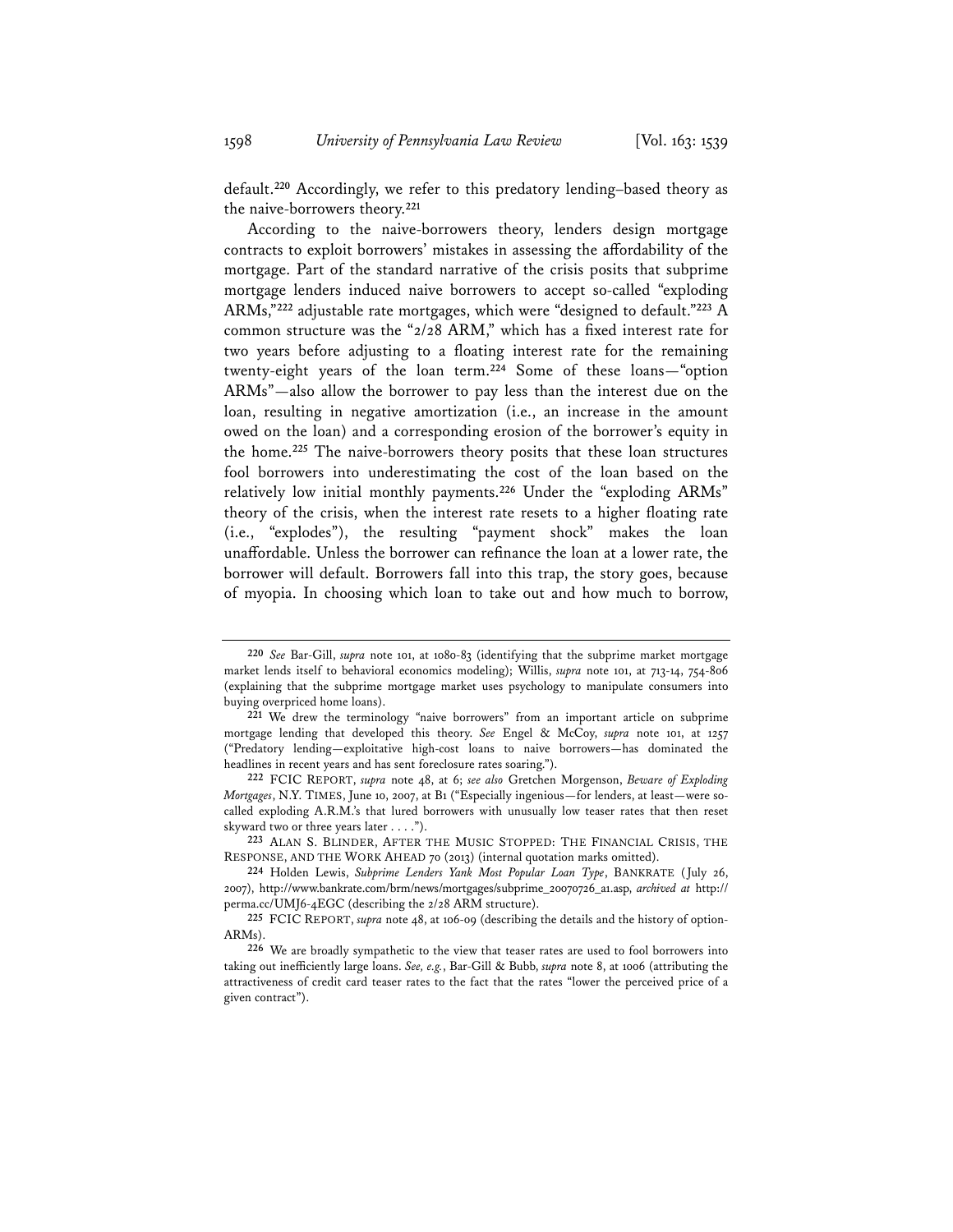they put excessive weight on the initial costs of the loan and insufficient weight on what will happen down the road when the rate and monthly payment reset.**<sup>227</sup>**

The story cannot end here, however. Why would a lender find it profitable to make predatory loans that are "designed to default"? Enter securitization.**<sup>228</sup>** Exponents of this view typically argue that subprime originators were able to pass off the credit risk of these exploding ARMs to securitizers, who sold it on to naive MBS investors.**<sup>229</sup>** As the Senate Committee Report on the Dodd–Frank Act explained,

the ability to sell the mortgages without retaining any risk[] also frees up the originator to make risky loans, even those without regard to the borrower's ability to repay. In the years leading up to the crisis, the originator was not penalized for failing to ensure that the borrower was actually qualified for the loan, and the buyer of the securitized debt had little detailed information about the underlying quality of the loans.**<sup>230</sup>**

The naive-borrowers theory and the naive-investors theory thus work together to provide an account of the decline in underwriting in the run-up

**<sup>227</sup>** *See* Truth in Lending, 73 Fed. Reg. 44,522, 44,525 (July 30, 2008) (codified at 12 C.F.R. pt. 226) ("A consumer may focus on loan attributes that have the most obvious and immediate consequence such as loan amount, down payment, initial monthly payment, initial interest rate, and up-front fees . . . ."); Statement on Subprime Mortgage Lending, 72 Fed. Reg. 37,569, 37,569 (July 10, 2007) ("The Agencies are also concerned that subprime borrowers may not fully understand the risks and consequences of obtaining [a hybrid] ARM loan."); Bar-Gill, *supra* note 101, at 1079 (arguing that borrowers cannot aggregate all the different temporal and cost variables effectively); Engel & McCoy, *supra* note 101, at 1284 ("Introductory teaser rates . . . lull[] loan applicants into a false sense of security about their ability to repay.").

**<sup>228</sup>** To be clear, securitization is not the only explanation for why lenders would engage in predatory lending with inefficiently high default risk. In particular, lenders may be able to extract sufficient payments from the borrower, stripping the equity in their home over successive refinancings, such that those payments, when combined with the recovery value of the home in foreclosure, make the lending profitable. *See* Engel & McCoy, *supra* note 101, at 1263 (describing the economic strategy of "loan flipping" and "equity stripping"). We focus on the securitization explanation because it features prominently in the literature on predatory lending in the run-up to the crisis and in the legislative history of the Dodd–Frank Act's ability-to-repay rule.

**<sup>229</sup>** *See, e.g.*, Ability-to-Repay and Qualified Mortgage Standards Under the Truth in Lending Act (Regulation Z), 78 Fed. Reg. 6408, 6559 (Jan. 30, 2013) (codified at 12 C.F.R. pt. 1026) (noting that without an ability-to-repay requirement, situations existed where the consumer lacked full information or understanding of the risks and costs before entering into a transaction); Truth in Lending, 73 Fed. Reg. at 44,526 ("[O]riginators were not adequately assessing repayment ability, particularly where mortgages were sold to the secondary market and the originator retained little of the risk."); Bar-Gill, *supra* note 101, at 1080-81 (citing securitization as the "main culprit" in explaining lenders' willingness to make these high default risk loans to naive borrowers); Engel & McCoy, *supra* note 101, at 1286-88 (discussing the incentive problems that encourage brokers to deceive lenders and lenders to deceive market participants).

**<sup>230</sup>** S. REP. NO. 111-176, at 41 n.121 (2010).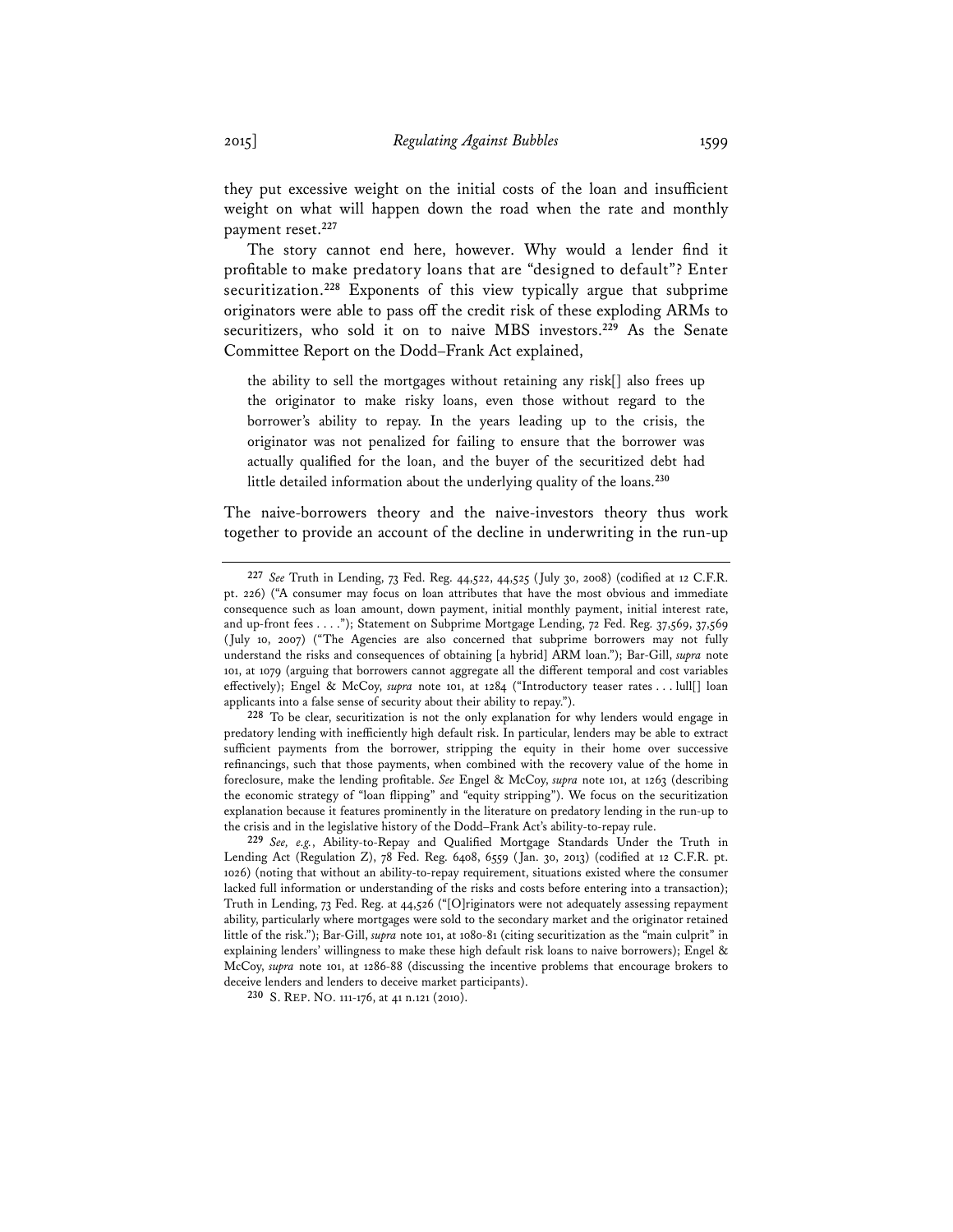to the crisis. Originators duped borrowers into taking out loans they could not ultimately afford and then sold them to securitizers, who in turn duped investors into buying MBS backed by these bad mortgages. It was this account that motivated the Dodd–Frank Act's ability-to-repay and risk retention approach to reforming the mortgage market.**<sup>231</sup>**

The ability-to-repay rule was intended to prevent predatory mortgage lending from recurring.**<sup>232</sup>** As detailed above, it subjects originators to potential liability if they fail to make a reasonable determination that the borrower can afford the loan, including any potential "payment shock" embedded in the loan terms.**<sup>233</sup>** For securitized mortgages, a finding that the lender failed to make a reasonable ability-to-repay determination for a defaulted mortgage would trigger an obligation of the originator to buy back the mortgage. These liability and risk retention components of the abilityto-repay rule provide lenders with incentives to take reasonable care in underwriting the affordability of mortgage loans.

We agree that predatory mortgage lending is an issue of concern. However, even on its own terms—that is, evaluating the rule as a form of borrower protection—the ability-to-repay rule is unlikely to be sufficiently effective. Lenders remain free to offer teaser loan structures that fool borrowers into thinking that the loan is less costly than it is and induce them to take out larger loans than is efficient. The ability-to-repay rule discourages only extreme versions of these teaser rate structures that truly "explode" into unaffordable loans when the payments reset and therefore risk liability. If teaser loans fool borrowers into underestimating the costs of loans, then lenders will continue to have strong incentives to offer forms of these loans even under the ability-to-repay rule.

**<sup>231</sup>** The Senate Committee Report explains further:

Too often . . . loans have been made without the careful consideration as to the longterm sustainability of the mortgage. Loans are being made without the lender documenting that the borrower will be able to afford the loan after the expected payment shock hits without depending on rising incomes or increased appreciation. . . . Unfortunately, many of these mortgages were packaged by big Wall Street banks into mortgage-backed securities (MBS) and sold in pieces all over the world.

*Id.* at 13-14.

**<sup>232</sup>** *See* Ability-to-Repay and Qualified Mortgage Standards Under the Truth in Lending Act (Regulation Z), 78 Fed. Reg. at 6408 ("The final rule describes certain minimum requirements for creditors making ability-to-repay determinations [for mortgages] . . . .").

**<sup>233</sup>** Recall that to avoid liability, lenders must use a payment schedule of substantially equal payments that fully pays off the loan over the term of the loan based on the greater of the "go-to" fully indexed interest rate and any initial introductory "teaser" interest rate. *See supra* notes 202-04 and accompanying text.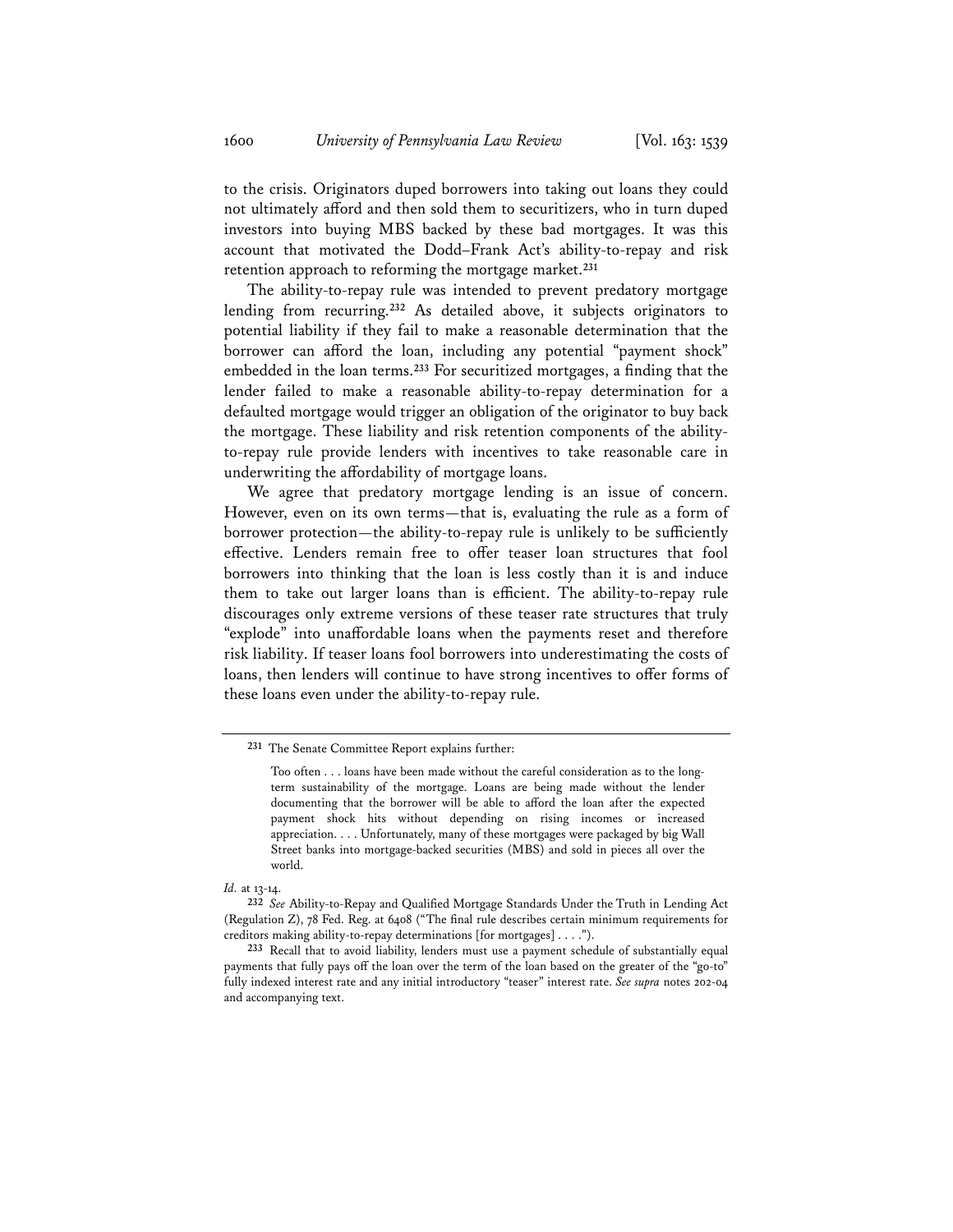The ability-to-repay rule was designed to protect naive borrowers from asset-based lending. To evaluate the rule, it is critical to consider how it will perform in a housing bubble. The Consumer Financial Protection Bureau (CFPB) acknowledged as much in its rulemaking to implement the rule, stating that

[t]he period that covers the "bubble" years and the crash that followed is also useful to gauge the impacts of the final rule. It is exactly the lending conditions during those years, and the damage they caused, that the statute and the final rule are primarily designed to prevent.**<sup>234</sup>**

However, in its cost–benefit analysis of the final rule, the CFPB failed to consider the implications of overoptimism about future house prices—the defining feature of a bubble—for the efficacy of the rule.**<sup>235</sup>** Here, we show that the rule will in fact do little to prevent a recurrence of asset-based lending in a bubble.

#### 1. The Performance of the Ability-to-Repay Rule in a Bubble

A housing bubble undermines the effectiveness of the ability-to-repay rule much as it does the risk retention requirement. First, in practice the ability-to-repay rule imposes liability on the originator only in the event of a default. As we have explained, default generally occurs only when the house price has fallen below the value of the loan. In a bubble, originators will underestimate the possibility that house prices will fall and therefore will underweigh the prospect of liability under the ability-to-repay rule. A bubble thus blunts the incentives for underwriting created by the ability-to-repay rule. Lenders caught up in a bubble are likely to engage in asset-based lending, the ability-to-repay rule notwithstanding.

Second, even though the bright-line requirement that lenders document borrowers' income and assets will end explicit no-documentation loan programs, this is unlikely to improve underwriting materially in the face of a bubble. It is true that no-documentation loans performed worse during the crisis than full-documentation loans.**<sup>236</sup>** But this difference does not

**<sup>234</sup>** Ability-to-Repay and Qualified Mortgage Standards Under the Truth in Lending Act (Regulation Z),  $78$  Fed. Reg. at  $6558$ .

**<sup>235</sup>** *Id.* at 6555-75 (discussing the mortgage qualification requirements intended to prevent loans from being issued to consumers who have no realistic chance of repaying them).

**<sup>236</sup>** *See* Demyanyk & Hemert, *supra* note 47, at 1858 (comparing delinquency rates for nodocumentation and low-documentation loans with delinquency rates for full-documentation loans).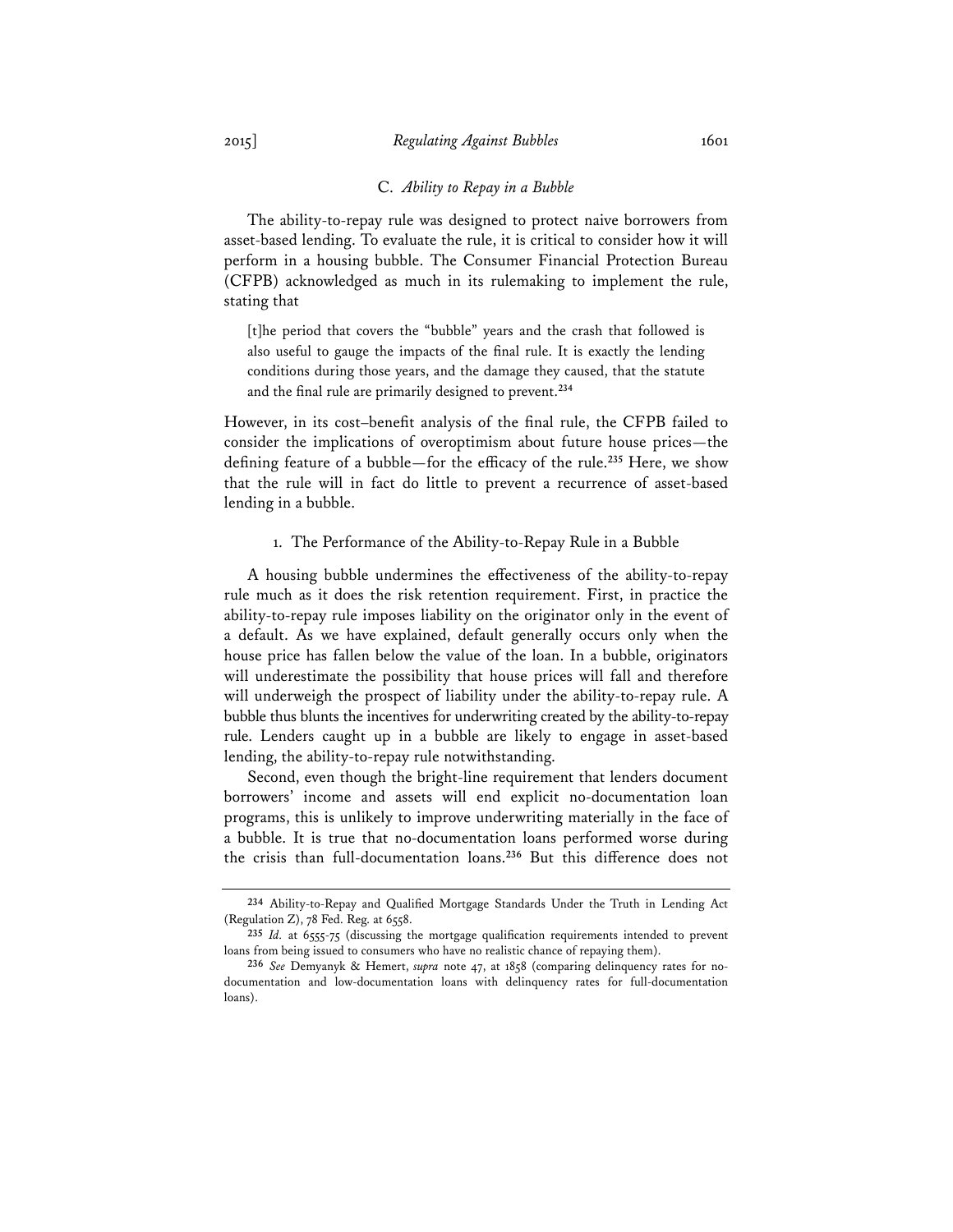represent the causal effect of requiring documentation. In a bubble, lenders faced with the ability-to-repay rule can simply document the borrower's income and assets as required and still make the loan. Because the lender and borrower expect the house value to appreciate and therefore do not expect the loan to default, the documentation requirement only adds some cost to underwriting the loan and does little to change the lenders' incentives to make the loan.

Third, the ability-to-repay rule focuses on only one dimension of underwriting: the borrower's ability to make the payments on the loan given their expected resources. It creates little incentive to maintain other key features of mortgage underwriting standards that decline in the face of a bubble, including credit scores and down payments. In a bubble, a lender would be willing to make low down payment loans to borrowers with poor credit histories, betting that house prices will rise and prevent default. The ability-to-repay rule poses little risk of liability for such loans even when they default. And when the bubble bursts, those loans are at high risk of default.

### 2. The Evidence

To better evaluate the likely performance of the ability-to-repay rule in a bubble, we turn to evidence from the recent housing bubble. We begin with the losses that originators suffered when the bubble burst. Consider the fate of the top fifteen originators of subprime mortgages by total volume from 2004–2007, detailed in Table 3 below. Six went through bankruptcy or insolvency as a result of losses incurred in the mortgage market. The others were either shut down by their parent or sold after absorbing crippling losses. Clearly, the major subprime originators had skin in the game.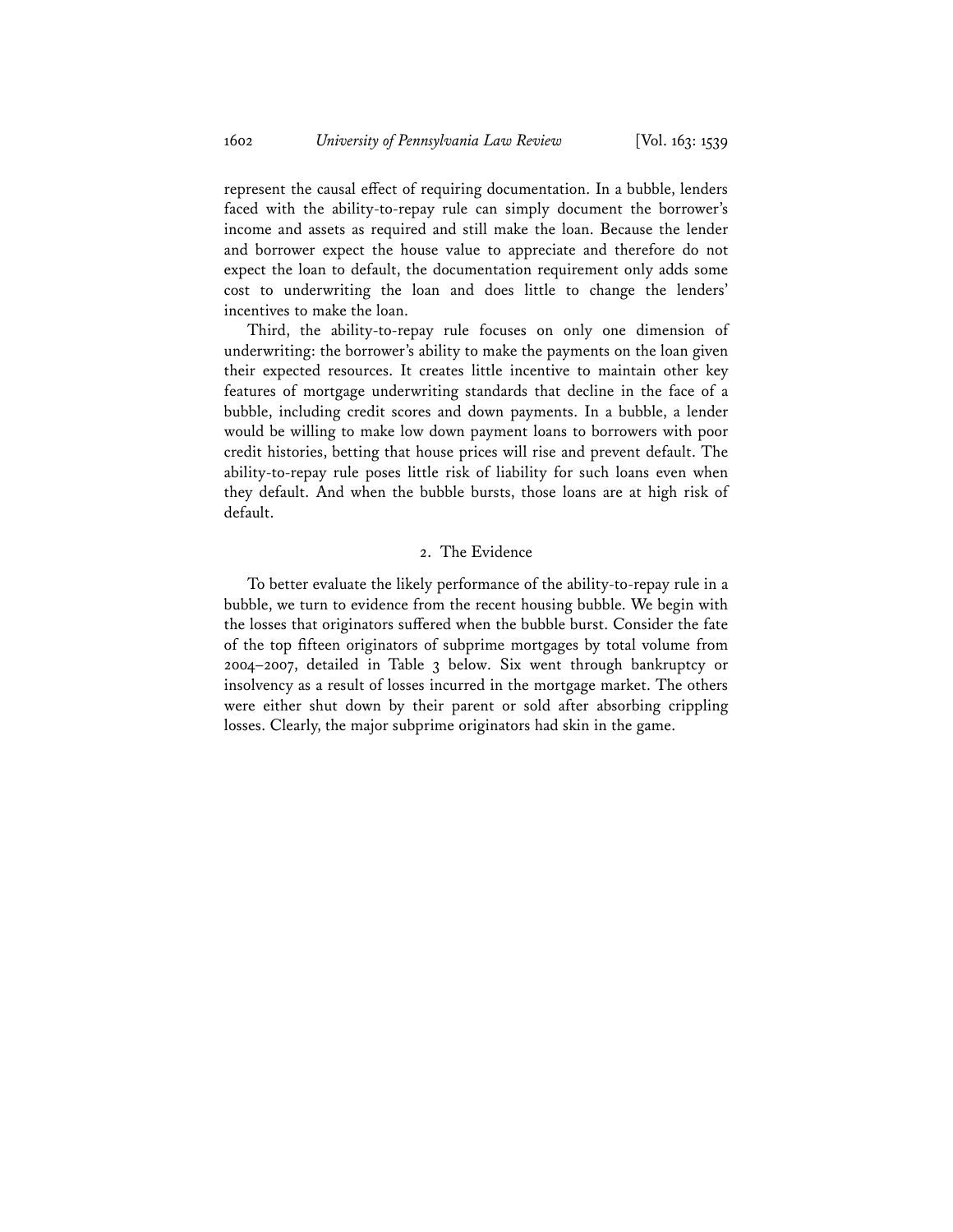**Table 3: Top 15 Subprime Mortgage Originators 2004–2007<sup>237</sup>**

| Originator  | Outcome                                                                                                               |
|-------------|-----------------------------------------------------------------------------------------------------------------------|
| Ameriquest  | Subprime mortgage unit shut down and assets<br>sold to Citigroup on August 31, 2007.                                  |
| <b>HSBC</b> | Suffered \$48 billion in impairments on<br>subprime mortgages before shutting down<br>subprime mortgage unit in 2009. |

**237** The top fifteen subprime mortgage originators for 2004–2007 were identified using figures in Mortgage Market Statistical Annual, published by Inside Mortgage Finance. *See* Countrywide Fin. Corp., Current Report (Form 8-K) (July 8, 2008); OFFICE OF THRIFT SUPERVISION, OTS FACT SHEET ON WASHINGTON MUTUAL BANK 3 (2008); *\$3B in Write-Downs Send Countrywide to \$893M Loss*, USA TODAY (Apr. 29, 2008, 9:18 AM), http:// usatoday30.usatoday.com/money/companies/earnings/2008-04-29-countrywide-loss\_N.htm, *archived at* http://perma.cc/8P3U-T26Q; Jenny Anderson & Vikas Bajaj, *Lehman Closes Subprime Unit and Lays Off 1,200*, N.Y. TIMES (Aug. 23, 2007), http://www.nytimes.com/2007/08/ 23/business/23lend.html, *archived at* http://perma.cc/2ZVQ-24EQ; *Cerberus, H&R Block Quit Deal for Option One Mortgage*, USA TODAY (Dec. 4, 2007, 2:40 PM), http:// usatoday30.usatoday.com/money/economy/housing/2007-12-04-cerberus-block\_N.htm, *archived at* http://perma.cc/A5DC-RX42; Geoffrey Colvin, *GE Under Siege*, FORTUNE (Oct. 15, 2008, 10:27 AM), http://archive.fortune.com/2008/10/09/news/companies/colvin\_ge.fortune/index.htm, *archived at* http://perma.cc/EKW7-8WN3; Gregory Corcoran, *Citi's Math Problem*, WALL ST. J. (Nov. 5, 2007, 10:15 AM), http://blogs.wsj.com/deals/2007/11/05/citis-math-problem, *archived at* http:// perma.cc/TX8Q-EDY5; Eric Dash, *Citigroup Buys Part of a Troubled Mortgage Lender*, N.Y. TIMES (Sept. 1, 2007), http://www.nytimes.com/2007/09/01/business/01citi.html?pagewanted=print&\_r=0, *archived at* http://perma.cc/WNA3-GLW2; Geraldine Fabrikant, *Bracing for Home Loan Losses, Wells Fargo to Take Big Charge*, N.Y. TIMES (Nov. 28, 2007), http://www.nytimes.com/ 2007/11/28/business/28bank.html, *archived at* http://perma.cc/8WBD-LDWY; *Fremont, Former Subprime Lender, Emerges from Bankruptcy*, N.Y. TIMES DEALBOOK (June 15, 2010, 5:34 AM), http://dealbook.nytimes.com/2010/06/15/fremont-emerges-from-chp-11-backed-by-signature, *archived at* http://perma.cc/XB5A-56J5; Bradley Keoun & Steven Church, *New Century, Biggest Suprime Casualty, Goes Bankrupt*, BLOOMBERG (Apr. 2, 2007, 4:38 PM), http://www.bloomberg.com/ apps/news?pid=newsarchive&sid=aXHDSbOcAChc, *archived at* http://perma.cc/34XR-VR8C; Ari Levy & Linda Shen, *Washington Mutual Falls on \$22 Billion Loss Estimate*, BLOOMBERG (June 9, 2008, 3:26 PM), http://www.bloomberg.com/apps/news?pid=newsarchive&sid=a.mZDxKk0bFA&refer= home, *archived at* http://perma.cc/GZY7-PFR7; Stephen J. Lubben, *The Challenges in ResCap's Bankruptcy*, N.Y. TIMES DEALBOOK (May 15, 2012, 2:41 PM), http://dealbook.nytimes.com/2012/ 05/15/the-challenges-in-rescaps-bankruptcy, *archived at* http://perma.cc/4GNN-M5G6; *Merrill Lynch to Close Subprime Lending Unit, Report Says*, N.Y. TIMES DEALBOOK (Feb. 29, 2008, 7:32 AM), http://dealbook.nytimes.com/2008/02/29/merrill-lynch-to-close-subprime-lending-unit-reportsays, *archived at* http://perma.cc/36TB-EECB; Sara Schaefer Muñoz, *HSBC Makes Another Go at the U.S.*, WALL ST. J., http://www.wsj.com/articles/SB10001424052748704534904575131913306941780 (last updated Mar. 22, 2010, 12:01 AM), *archived at* http://perma.cc/H7ZD-5TSH; Jonathan Stempel, *Aegis Mortgage Files for Chapter 11 Bankruptcy*, REUTERS (Aug. 13, 2007, 5:56 PM), http://www.reuters.com/article/2007/08/13/aegismortgage-bankruptcy-idUSN1337247520070813, *archived at* http://perma.cc/7F2L-YDWP.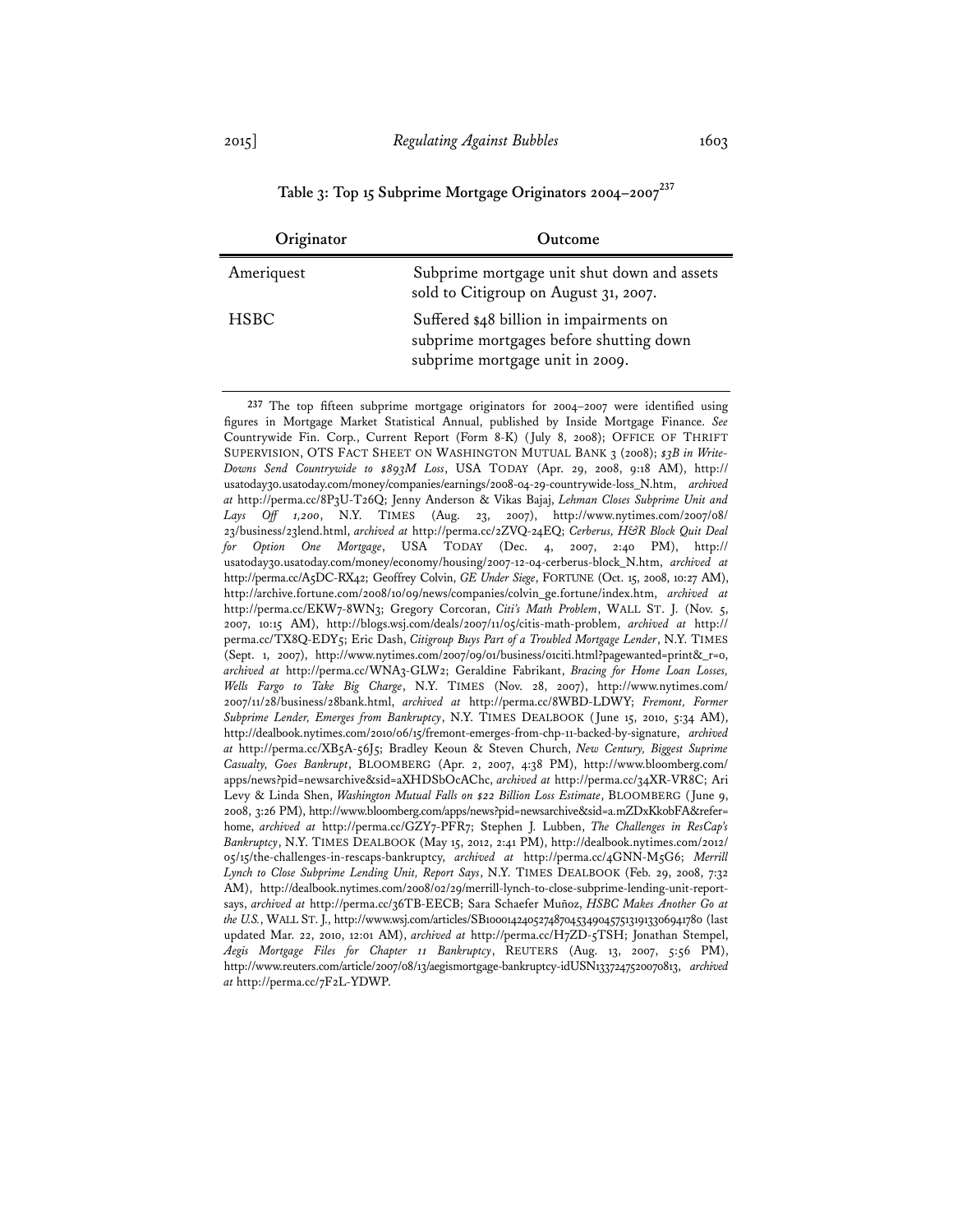| New Century                        | Filed for bankruptcy on April 2, 2007.                                                                                                                                        |
|------------------------------------|-------------------------------------------------------------------------------------------------------------------------------------------------------------------------------|
| Countrywide Financial              | Sold to Bank of America on July 1, 2008 after<br>posting losses of more than \$3 billion.                                                                                     |
| Option One                         | Shut down by parent H&R Block on<br>December 4, 2007 after suffering losses of<br>more than \$1.5 billion over the previous five<br>quarters.                                 |
| CitiMortgage                       | Citigroup announced \$10-13 billion of<br>mortgage-related write-offs in 2007.                                                                                                |
| First Franklin                     | On February 28, 2008, Merrill Lynch<br>announced that it would wind down First<br>Franklin after Merrill Lynch reported write-<br>downs and losses of \$24.4 billion in 2007. |
| Washington Mutual                  | WaMu was seized by OTS and placed into<br>receivership with the FDIC on September 25,<br>2008 after announcing expected losses of \$22<br>billion.                            |
| Wells Fargo                        | Recognized losses of \$1.4 billion in the fourth<br>quarter of 2007 on home equity loans.                                                                                     |
| <b>WMC</b> Mortgage                | Shut down by parent General Electric in<br>December 2007 after losing almost \$1 billion.                                                                                     |
| Fremont Investment &<br>Loan       | Parent Fremont General filed for bankruptcy<br>in June 2008.                                                                                                                  |
| <b>GMAC</b> Residential<br>Funding | Filed for bankruptcy May 15, 2012.                                                                                                                                            |
| Aegis Mortgage Corp.               | Filed for bankruptcy August 13, 2007.                                                                                                                                         |
| <b>Accredited Home</b><br>Lenders  | Filed for bankruptcy May 1, 2009.                                                                                                                                             |
| <b>BNC</b> Mortgage                | Shut down by parent Lehman Brothers on<br>August 22, 2007 prior to Lehman's bankruptcy<br>filing.                                                                             |

These originators' losses are informative about the ability-to-repay rule for two reasons. First, recall that the "designed to default" claim on which the ability-to-repay rule is premised has to explain why originators would have an incentive to make such loans in the first place. The standard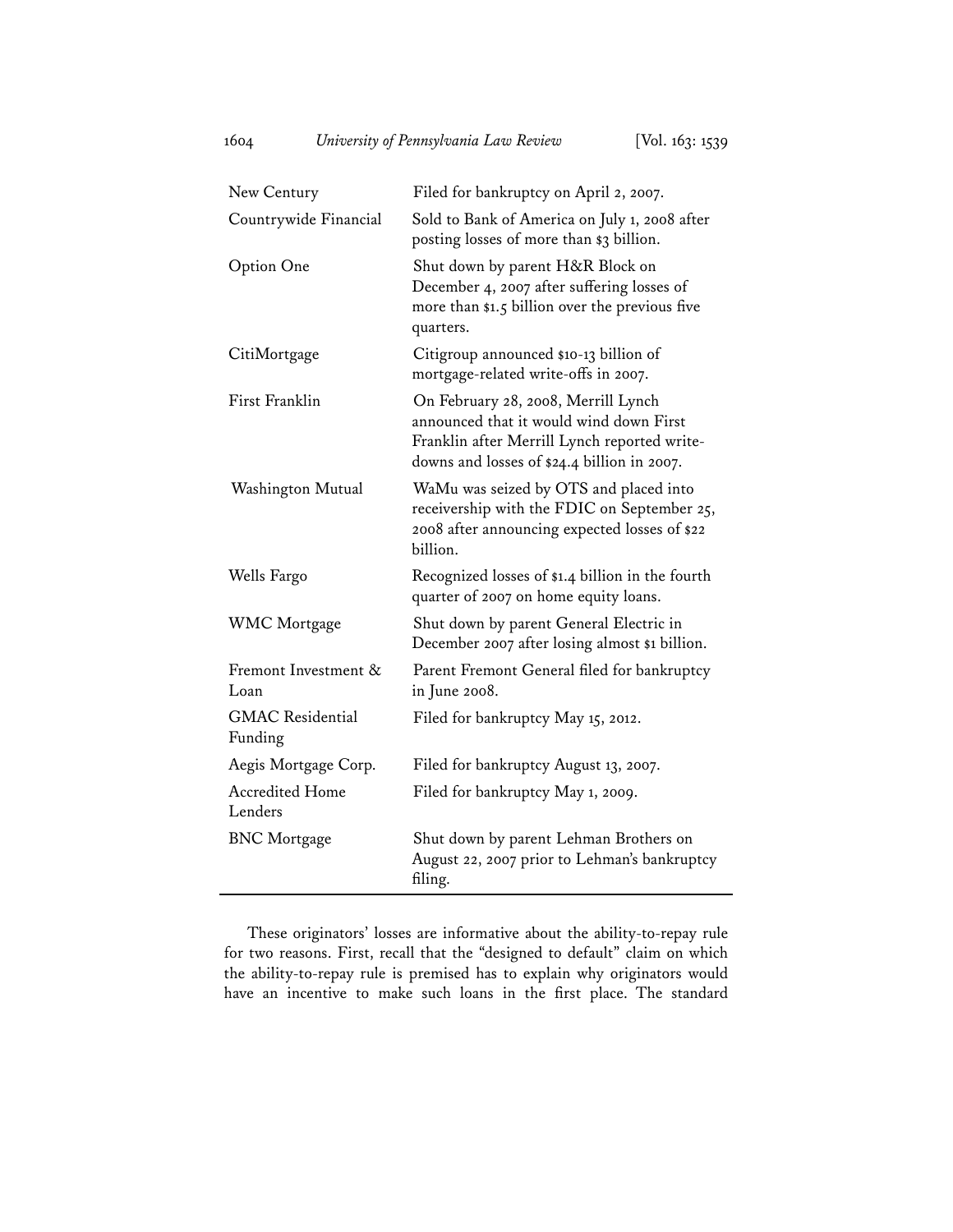explanation is that the originators were passing off the default risk to securitizers who sold it on to naive investors. The evidence shows that in fact originators were to a significant degree "eating their own cooking."

Second, and relatedly, the large losses suffered by originators make it implausible that adding still more losses through ability-to-repay liability would have materially affected their incentives to underwrite loans. Most obviously, the fact that many of these lenders became bankrupt raises the standard "judgment proof" problem with using liability to control risky behavior.**<sup>238</sup>** Because of limited liability, the ability-to-repay rule would not have imposed additional costs for making risky loans on the relevant decisionmaker for many of these originators. Moreover, the fact that originators' large amounts of skin in the game were insufficient to deter the risky underwriting practices during the boom suggests that incentive-based tools such as liability under the ability-to-repay rule are ineffective. As with securitizers, there are multiple potential explanations for why these loan originators failed to protect themselves from the wave of defaults. Overoptimism about house prices is our leading candidate, but other stories based on agency problems within firms lead to the same conclusion: additional incentives from the threat of liability under the ability-to-repay rule would have done little to improve their underwriting.

Additionally, the "exploding ARMs" story in fact accounts for little of the recent wave of mortgage defaults. The evidence shows no marked increase in the rate of defaults for subprime hybrid ARMs when loan payments increased.**<sup>239</sup>** On the contrary, such loans defaulted in large numbers even before the reset date. For the worst performing vintage of 2/28 hybrid ARM loans in 2007, loan payment amounts actually fell at the reset date.**<sup>240</sup>**

In fact, loans without any payment reset feature accounted for the overwhelming majority of defaults. In only about 12% of mortgage foreclosures from 2007 to 2010 did the borrower experience a payment increase prior to defaulting.**<sup>241</sup>** Most defaulting mortgages had a fixed rate

**<sup>238</sup>** S. Shavell, *The Judgment Proof Problem*, 6 INT'L REV. L. & ECON. 45, 45 (1986) (explaining that "liability does not furnish adequate incentives to alleviate risk" due to the judgment proof problem).

**<sup>239</sup>** *See* Foote et al., *supra* note 38, at 140-43. *See generally* Kristopher Gerardi et al., *Subprime Outcomes: Risky Mortgages, Homeownership Experiences, and Foreclosures* (Fed. Reserve Bank of Bos., Working Paper No. 07-15, 2007) (analyzing and comparing home foreclosures for different types of mortgages in Massachusetts over the period of 1989–2007); Shane M. Sherlund, *The Past, Present, and Future of Subprime Mortgages* (Fed. Reserve Bd. Fin. & Econ. Discussion Series, Working Paper No. 2008-63, 2008) (studying the default rates of subprime mortgages from 2000 to 2007).

**<sup>240</sup>** Foote et al., *supra* note 38, at 141.

**<sup>241</sup>** *Id.* at 142.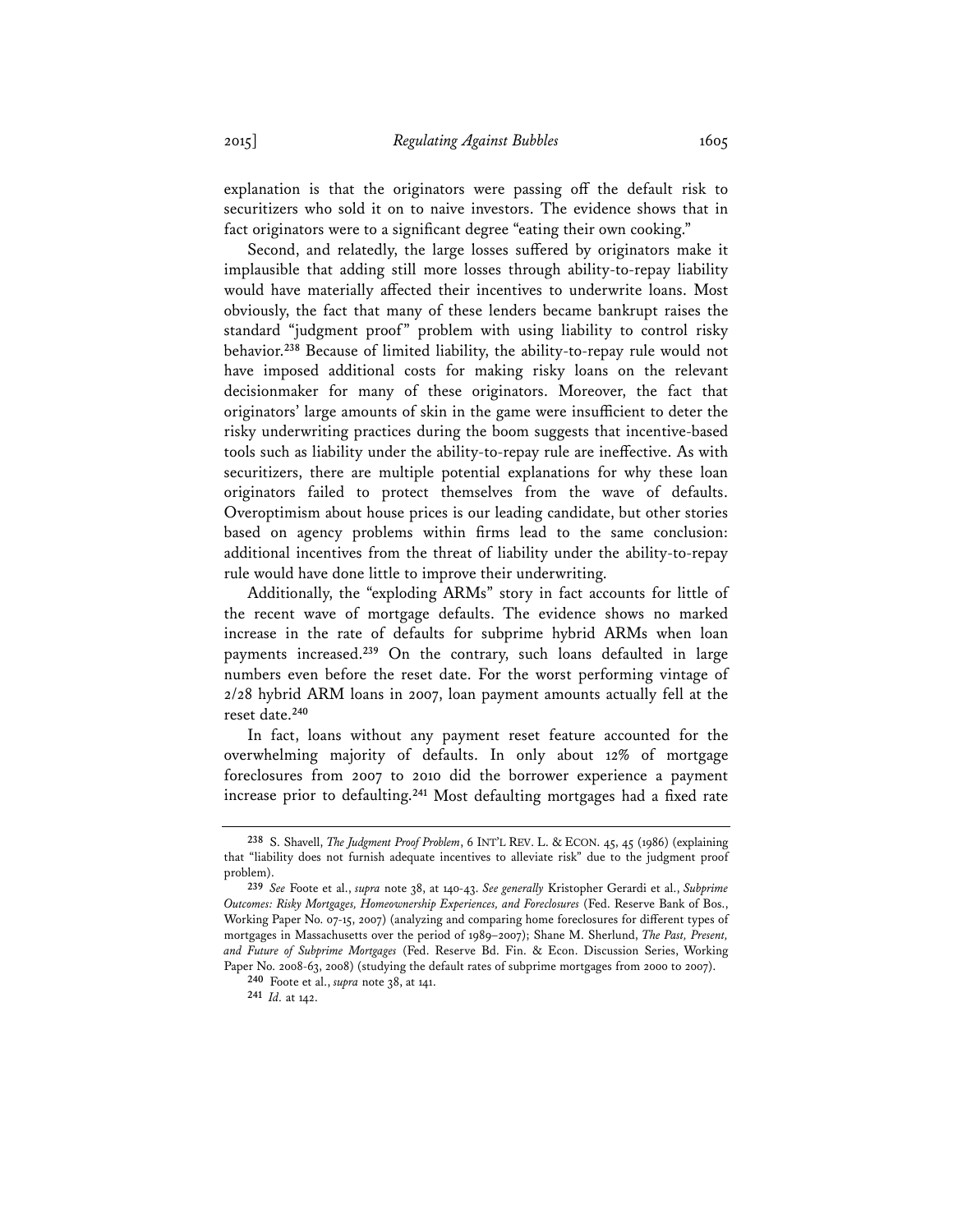because fixed rate mortgages comprised the majority of mortgages. Fixed rate mortgages defaulted less often than variable rate mortgages, but the difference was not large. For subprime mortgages originated between 2005 and 2007, about 53% of 2/28 ARM mortgages experienced a ninety-day delinquency before 2010, compared with 48% of fixed rate mortgages.**<sup>242</sup>**

The primary mistake that borrowers made was not in misunderstanding that the monthly payments would increase. It was in expecting house prices to continue to rise—a mistake that was shared by the lender as well as the ultimate owner of the loan. It is this mistake that poses the primary threat to financial and economic stability. The ability-to-repay rule does little to prevent it.

Given our analysis, a better regulatory response to the market failure represented by the naive-borrowers theory would be to impose clear, brightline rules on mortgage practices that are publicly enforceable ex ante—that is, without having to wait for a default. We suggest two such rules in Part IV below: a cap on borrower debt-to-income ratios and a ban on teaser payment structures. Moreover, the main policy tool we suggest in Part IV below—a mortgage leverage limit—would, among other benefits, help maintain the affordability of loans over the housing cycle.

\* \* \*

In sum, the Dodd–Frank Act's reforms of the mortgage market were designed based on a particular view of the crisis that emphasizes opportunistic behavior of sophisticated market participants vis-à-vis the less sophisticated. They were not designed to address the primary threat to economic stability: the possibility of a future housing bubble. An interesting question is why the Act's mortgage reforms were mistargeted in this way. Such an inquiry is beyond the scope of this Article. We simply point out that this episode is consistent with the view developed by Professor Roberta Romano that the political economy of financial regulation leads Congress to quickly enact major financial reforms in the wake of a financial crisis before a clear understanding of the causes of the crisis comes into view—so-called "regulating in the dark."**<sup>243</sup>** Some of the early empirical work on the mortgage crisis seemed to demonstrate that moral hazard caused by securitization played a central role.**<sup>244</sup>** Moreover, a literature in behavioral

**<sup>242</sup>** *Id.* at 143.

**<sup>243</sup>** *See generally* Roberta Romano, *Regulating in the Dark*, in REGULATORY BREAKDOWN: THE CRISIS OF CONFIDENCE IN U.S. REGULATION 86 (Cary Coglianese ed., 2012).

**<sup>244</sup>** *See supra* notes 176-78 and accompanying text (discussing a series of articles by economists and policymakers positing that moral hazard played a role in the crisis).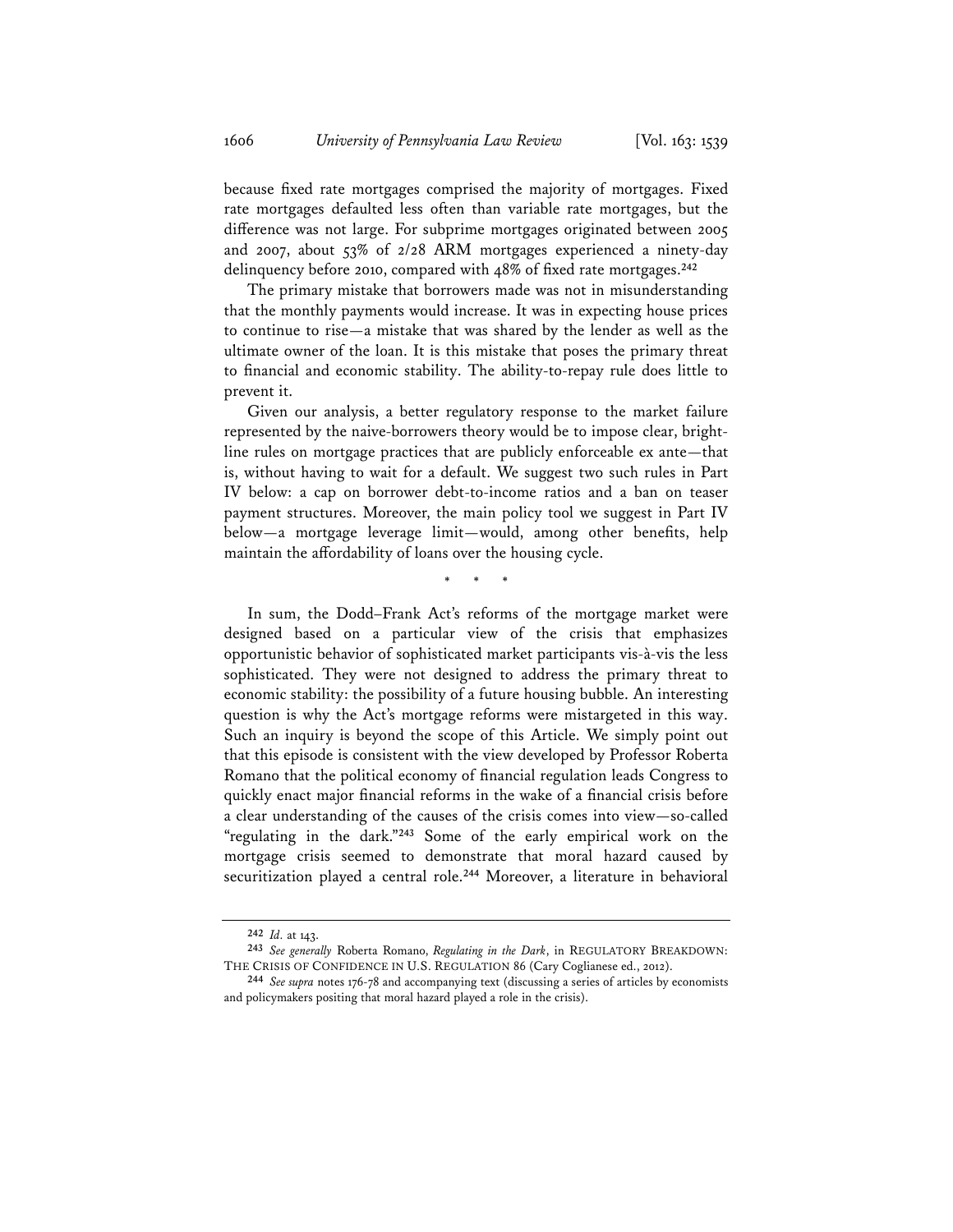law and economics that emphasizes the exploitation of naive market participants by sophisticated firms was cresting in the same period.**<sup>245</sup>** As Romano explains, the need to act quickly in the wake of a crisis leads Congress to reach for "off-the-shelf" reform proposals.**<sup>246</sup>** These scholarly literatures might have helped lead Congress astray.

#### IV. MORTGAGE REGULATION AGAINST BUBBLES

In this Part, we outline an approach to mortgage regulation that would more effectively protect the economy from future housing bubbles. We argue that direct regulatory mandates, rather than indirect incentive-based tools, should be used to protect banks and borrowers from themselves. In particular, we show how limits on leverage and debt-to-income ratios for mortgages can both reduce the incidence of housing bubbles and mitigate their effects. We also suggest other limitations on mortgage lending practices, such as teaser payment structures, and provide a new perspective on the current legislative efforts to reform the broader architecture of the housing finance system.

Our goal in this Part is modest. We aim to identify types of regulation that are well suited to mitigating housing bubbles and to qualitatively analyze their principal benefits and costs. The benefits arise largely from alleviating the severe macroeconomic downturns that housing bubbles can produce when they burst, like the Great Recession from which the United States is now emerging. Other benefits include a reduction in overinvestment in housing as a bubble inflates. To be clear, each of the policies that we propose would also produce costs. The costs vary by regulatory tool but largely flow from preventing borrowers from getting loans that they demand and that lenders would otherwise provide. Choosing the optimal combination and level of these policies would require a more detailed quantitative analysis. We leave that quantitative exercise for future work. Nevertheless, we think it likely that, once properly calibrated, these policies would produce positive net benefits.

#### A. *Direct Regulation to Protect Banks and Borrowers from Themselves*

As we explained in Parts II and III, the Dodd–Frank Act's mortgage reforms are based on what we have called asymmetric theories of behavioral biases. These theories identify one party in a market that does not rationally

**<sup>245</sup>** *See supra* notes 8-9 and accompanying text (discussing this literature).

**<sup>246</sup>** Romano, *supra* note 243, at 89.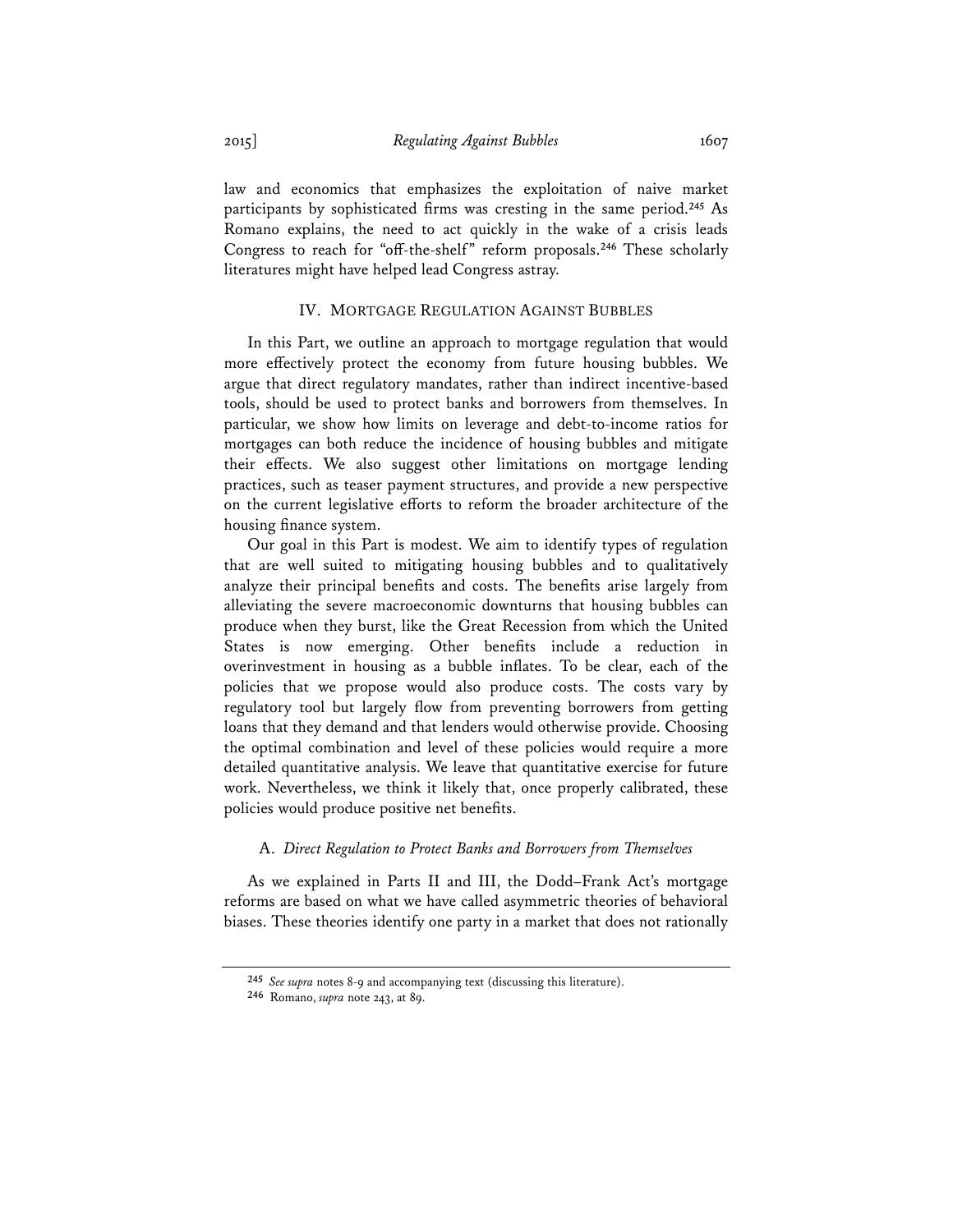pursue its self-interest. They then attempt to modify the incentives of other rational participants in the market to achieve a better outcome. Both the risk retention requirement and the ability-to-repay rule attempt to regulate incentives by imposing additional costs on financial institutions when mortgages default.

However, indirect incentive-based regulation is ineffective when *both* sides of a market transaction are subject to behavioral biases. The marketwide irrational exuberance that is the defining characteristic of an asset bubble produces exactly such a situation. In a housing bubble, overoptimism about future house prices causes financial institutions to underestimate the probability of default, thereby diluting the incentives created by such indirect regulation.**<sup>247</sup>**

Bubbles also undermine other classic types of incentive-based regulation. Consider, for example, a Pigouvian tax on mortgage lending. One way to conceive of the regulatory problem is to think of each mortgage loan as imposing a small, systemic risk externality. A Pigouvian tax on mortgage loans could address this externality by making private actors face the true social cost of their actions. A tax set equal to the size of the externality would make the decision problem faced by private actors mirror the social decision problem of choosing optimal lending and borrowing behavior. The tax allows actors to bring their private information about the private costs and benefits of lending to bear in reaching an efficient outcome. This ability of a tax to harness private information underlies the

**<sup>247</sup>** Professor Gerding makes a related point about the breakdown of incentives during a bubble by showing how stock market bubbles undermine compliance with antifraud rules. Erik F. Gerding, *The Next Epidemic: Bubbles and the Growth and Decay of Securities Regulation*, 38 CONN. L. REV. 393, 441 (2006). A boom in asset prices increases the benefits of committing securities fraud, while at the same time postponing the time when any reputational costs and legal liability from the fraud will be incurred. *Id.* at 432. Further reinforcing this dynamic is the reduction in probability of detection during a boom in fraud, which overloads the resources of enforcement agencies. *Id.* This "compliance rot" has a similar effect on compliance with prudential regulation during bubbles. GERDING, *supra* note 84, at 218-22. In contrast to our approach, Gerding suggests that the way to make securities law more robust to a bubble is to increase the threat of liability during a bubble to maintain compliance incentives, for example, through countercyclical enforcement budgets. *Id.* at 441-48. Gerding also suggests using incentive-based pay to motivate regulators during bubbles. *Id.* at 497-98. We are skeptical that incentive-based schemes can be fine-tuned based on the state of the housing market for the same reasons we are skeptical of other forms of countercyclical macroprudential regulation. *See supra* notes 86-99 and accompanying text. A more robust approach is to devise regulatory tools that do not rely on incentive schemes that break down in a bubble. Compliance with simple, broad-based rules prohibiting specific mortgage practices can be made stronger to avoid a bubble. Gerding's analysis underscores the need to design such rules to be easily enforced on an ex ante basis.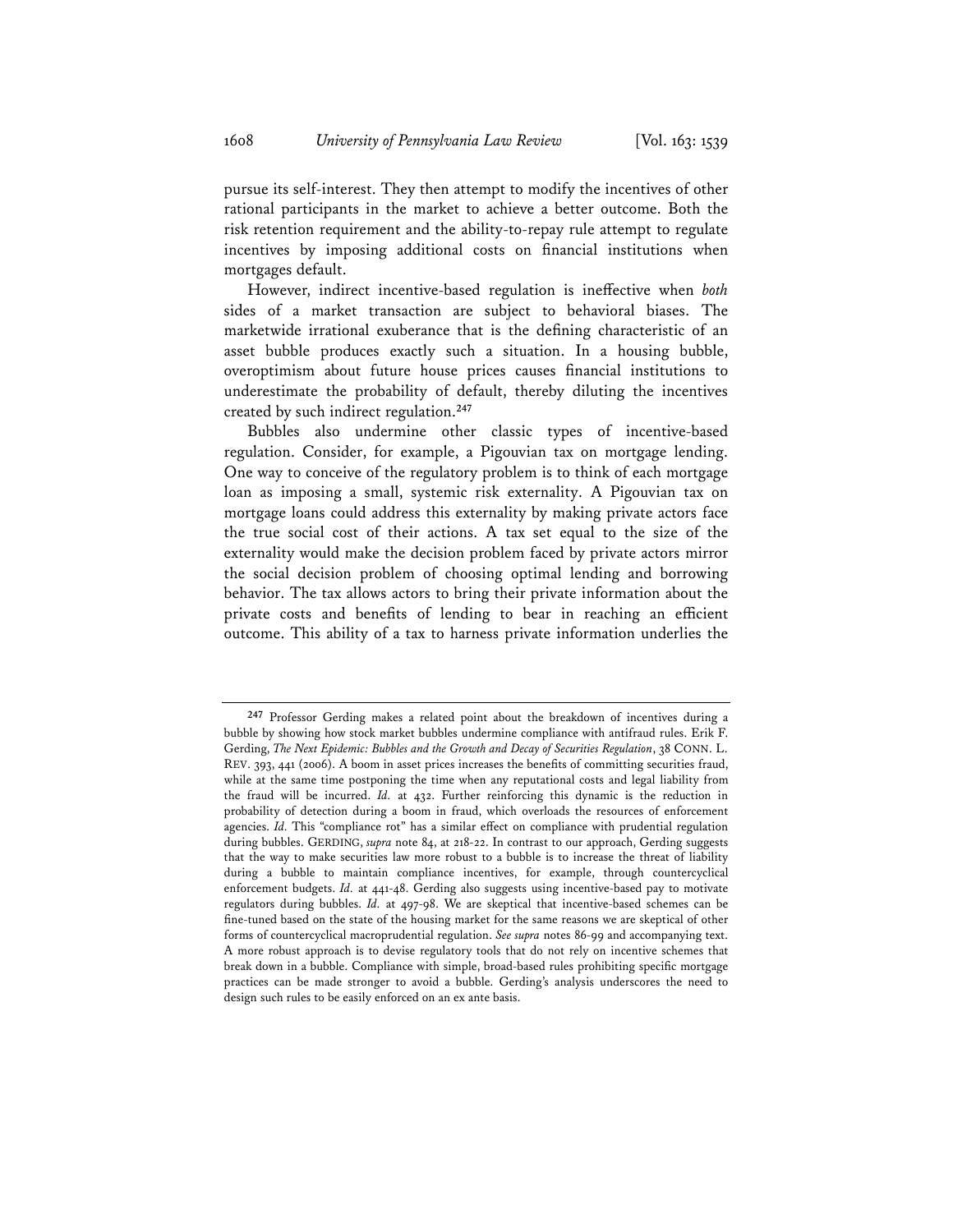conventional view that taxes are superior to quantity regulation for addressing externalities.**<sup>248</sup>**

 However, in a bubble, borrowers and lenders overestimate the private benefits of loans. The excessive optimism of market participants undermines the ability of a tax to harness private information. In this setting, a Pigouvian tax equal to the size of the externality would not produce the efficient outcome. One response would be to set the tax above the external social cost to counteract the effect of this optimism. However, this overestimation of benefits varies across individuals and across the boom-and-bust cycle of the housing market. The optimal tax would have to vary, in a complicated way, along both these dimensions. In our view, it would be particularly difficult for regulators to design such a contingent tax because it requires them to know when a bubble is taking place. Errors in setting the tax would result in a system that did too little to discourage lending in a bubble but inefficiently depressed the mortgage market in normal times. Moreover, such a complex Pigouvian tax would distort the decisions of rational individuals who are not swept up in the bubble. We return to the challenges a bubble poses for corrective taxation in subsection IV.B.4 below.

Mortgage regulation against bubbles should rely instead on direct mandates.**<sup>249</sup>** When borrowers, lenders, and investors alike are susceptible to a bubble mentality, it is best to directly regulate their ability to act on it. Direct regulation could protect banks by preventing the erosion of mortgage underwriting standards as a bubble expands. It could also protect households by reducing the leveraged exposure of homeowners to housing by limiting the accumulation of mortgage debt. Finally, it could reduce the incidence and magnitude of housing bubbles. Regulators are also susceptible to bubbles, and this risk should be taken into account in regulatory design. Simple fixed rules will likely perform better than discretionary regimes that

**<sup>248</sup>** *See generally* Louis Kaplow & Steven Shavell, *On the Superiority of Corrective Taxes to Quantity Regulation*, 4 AM. L. & ECON. REV. 1 (2002) (explaining that taxes are more effective than regulation when taxes can be adjusted to account for the magnitude of the harm).

**<sup>249</sup>** The question of whether to address externalities by regulating prices or quantities is an old one in the theory of regulation. *See, e.g.*, Martin L. Weitzman, *Prices vs. Quantities*, 41 REV. ECON. STUD. 477, 477 (1974) (discussing whether it is better to regulate by directly limiting an activity or fixing prices such that the market regulates itself through market actors' self-interest). The standard neoclassical analysis is that, as long as a sufficiently flexible tax schedule is feasible, corrective taxes are superior to quantity regulation. Kaplow & Shavell, *supra* note 248, at 3-4. Behavioral biases, however, undermine the argument that Pigouvian taxes are the most effective way to address externalities. *See* Bubb & Pildes, *supra* note 12, at 1673-77. We leave a more complete and formal analysis of the effects of behavioral biases on the optimal externality policy to future work.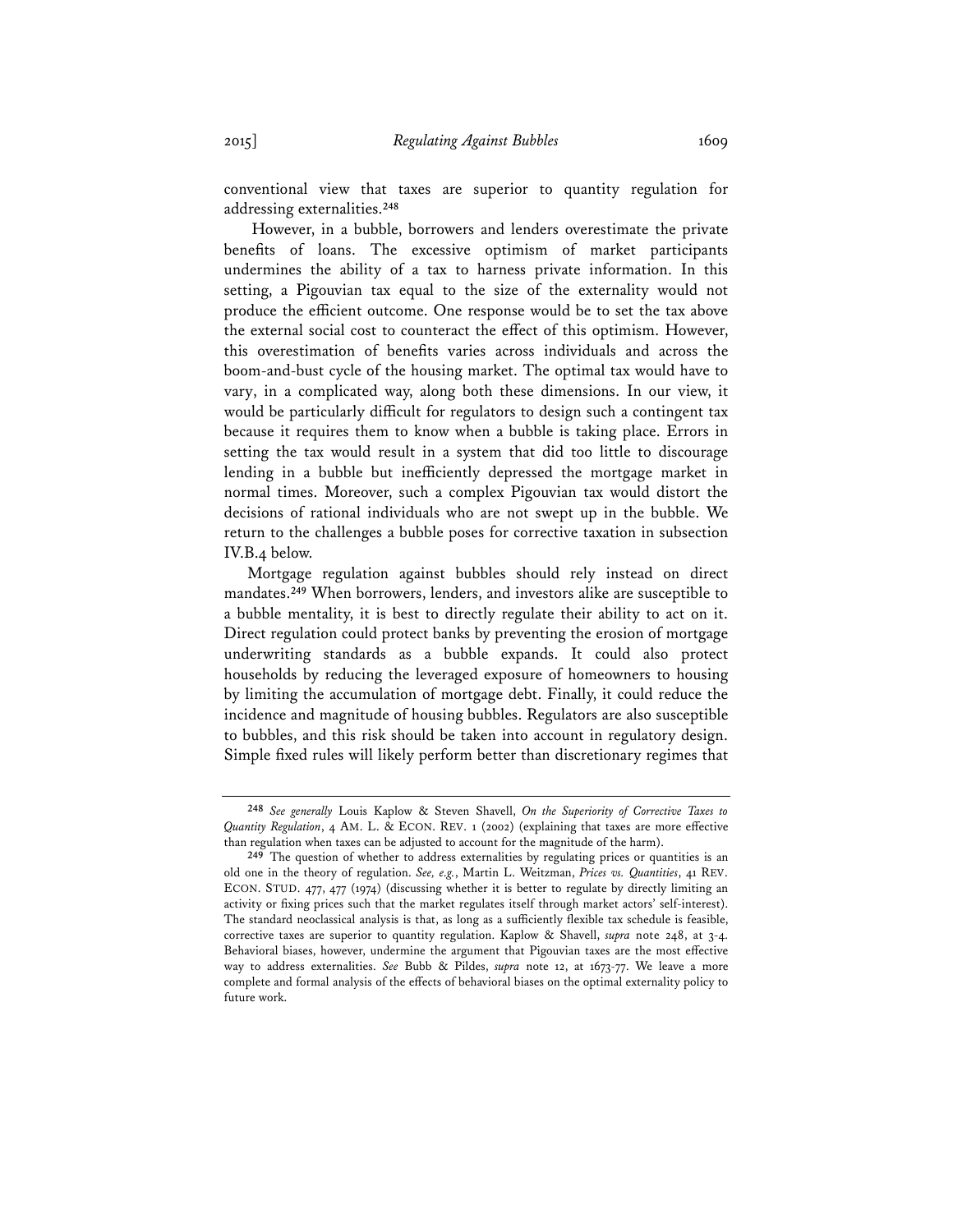rely on regulators to identify bubbles and counteract them in real-time. We turn now to a set of specific mortgage regulations that could further these aims.

### B. *Limiting Mortgage Leverage*

In our view, the most promising tool of mortgage regulation for combating bubbles is a simple leverage limit on any mortgage loan taken on a home. As an illustration, consider a maximum combined loan to value (CLTV) ratio**<sup>250</sup>** of 90%.**<sup>251</sup>** This would require all homebuyers to make an initial down payment that is at least 10% of the purchase price of the home. Any subsequent mortgage transactions, such as a home-equity loan or a cash-out refinance, would be prohibited from bringing the CLTV ratio above 90%.**<sup>252</sup>** Similarly, negative amortization would be regulated to prevent a rise in the loan balance from increasing the CLTV ratio above the limit.

Leverage limits for home mortgages have a long history under federal law.**<sup>253</sup>** While historically they were implemented through prudential regulation, rather than the mortgage-level rule we propose, they nonetheless applied to the bulk of the housing finance system. Beginning in the 1970s, however, these leverage limits were rolled back,**<sup>254</sup>** and today's mortgage

**254** Mortgage leverage limits were substantially loosened in the 1970s, when the LTV cap on S&Ls increased to 95% and Fannie Mae and Freddie Mac were authorized to securitize loans with no LTV cap, subject only to the requirement that loans with LTV above 80% carry mortgage insurance. Housing and Community Development Act of 1974, Pub. L. No. 93-383, 88 Stat. 633; Amendments Relating to Flexible Payment Loans, 39 Fed. Reg. 9427 (Mar. 11, 1974). In 1982, the statutory limits on LTV for national banks were eliminated and the LTV limit for FHA loans increased to 95%. Garn–St Germain Depository Institutions Act of 1982, Pub. L. No. 97-320, 96 Stat. 1469 (codified as amended in scattered sections of 12 U.S.C.). Today, the FHA will generally insure loans with down payments as low as 3.5%. U.S. DEP'T OF HOUS. & URBAN DEV., HUD

**<sup>250</sup>** The loan-to-value (LTV) ratio of a mortgage loan is the ratio of the loan amount to the value of the home. The combined loan-to-value (CLTV) ratio on a home is the ratio of the total value of all mortgages on the home (including second-lien mortgages) to the value of the home.

**<sup>251</sup>** A quantitative assessment of the precise optimal level of such a limit is beyond the scope of this Article.

**<sup>252</sup>** It would be sensible to allow an exception to the leverage limit for refinance loans that simply take advantage of lower interest rates and do not extract any equity from the home. This would allow a borrower to refinance at lower interest rates even if home prices have fallen since the home was purchased.

**<sup>253</sup>** The New Deal reforms to the housing finance system in the early 1930s imposed an 80% LTV cap on mortgages insured by the Federal Housing Administration (FHA) and on those originated by federal savings and loan associations. National Housing Act, Pub. L. No. 73-479, 48 Stat. 1246, 1248 (1934); 24 C.F.R. § 203.10(b) (1938). National banks remained subject to the 50% LTV cap imposed by the Federal Reserve Act. Federal Reserve Act, Pub. L. No. 63-43, 38 Stat. 251, 273 (1913) (codified as amended in scattered sections of 12 U.S.C.).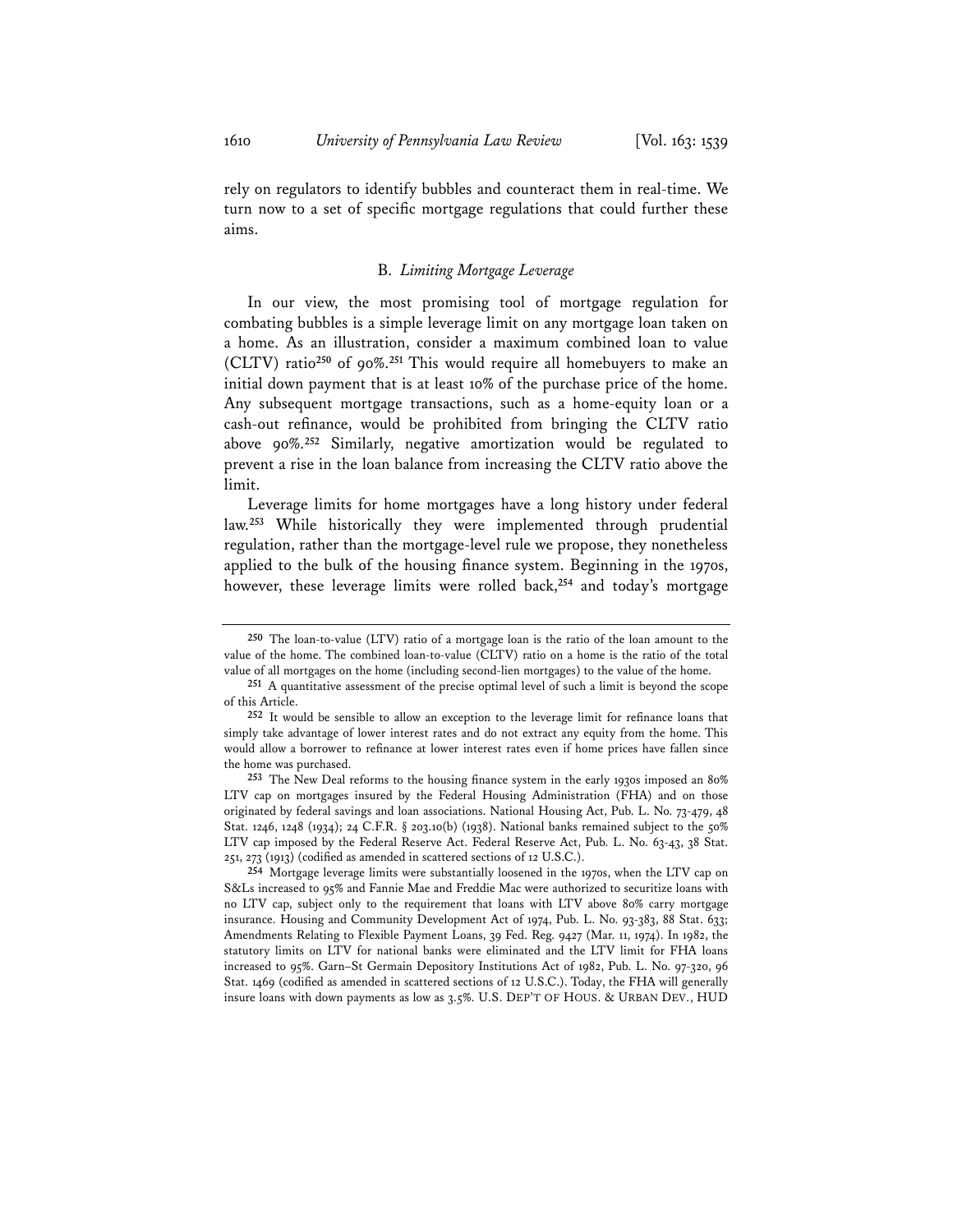CLTV ratios are largely unregulated.**<sup>255</sup>** Reinstituting a mortgage leverage limit today would simply be a return to a policy that worked well for decades. These decades include the dramatic expansion in homeownership that followed World War II, when the homeownership rate rose from 44% in 1940 to 62% by 1960,**<sup>256</sup>** not far from where it stands today.**<sup>257</sup>**

One could easily imagine more complicated versions of this simple policy designed to optimize its benefits and costs. For example, the limit could be relaxed in periods in which house prices are not rising to avoid unnecessary costs. But we think there is a real danger in such discretion: it may be politically difficult for regulators to tighten the limit when conditions become frothy. Moreover, even a fixed-percentage CLTV limit would function countercyclically because it would be more likely to bind when house prices rise.

In this Section, we first explain how a mortgage leverage limit would lower the incidence and magnitude of housing bubbles by preventing the buildup of mortgage debt. We then turn to specific ways that a leverage limit would mitigate the effects of housing bubbles on the economy through the banking and household channels. We conclude by considering the costs of a leverage limit.

#### 1. Limiting the Incidence and Magnitude of Housing Bubbles

A mortgage leverage limit would reduce the incidence and magnitude of housing bubbles. During a bubble, the growth in house prices usually outstrips the ability of borrowers—particularly first-time homebuyers—to make a down payment on a new loan.**<sup>258</sup>** A sustained boom in the housing

<sup>4115.1,</sup> MORTGAGE CREDIT ANALYSIS FOR MORTGAGE INSURANCE 2-A-4 (2011), *available at* http://portal.hud.gov/hudportal/documents/huddoc?id=4155-1\_2\_secA.pdf.

**<sup>255</sup>** Depository institutions are subject only to a requirement that they adopt a prudent policy on high LTV lending. OCC ET AL., INTERAGENCY GUIDANCE ON HIGH LTV RESIDENTIAL REAL ESTATE LENDING 1-4 (1999), *available at* http://www.federalreserve.gov/boarddocs/ srletters/1999/sr9926a2.pdf (noting that high LTV loans are becoming more common and desirable for consumers and that institutions may be involved in such lending as long as appropriate risk management programs are in place).

**<sup>256</sup>** Daniel K. Fetter, *How Do Mortgage Subsidies Affect Home Ownership? Evidence from the Mid-Century GI Bills*, AM. ECON. J.: ECON. POLICY, May 2013, at 111, 112.

**<sup>257</sup>** The rate of homeownership as of the fourth quarter of 2014 stood at 64%. ROBERT R. CALLIS & MELISSA KRESIN, U.S. DEP'T OF COMMERCE, RESIDENTIAL VACANCIES AND HOME OWNERSHIP IN THE FOURTH QUARTER 2014 (2015), *available at* http:// www.census.gov/housing/hvs/files/currenthvspress.pdf.

**<sup>258</sup>** *See generally* Mian & Sufi, *supra* note 131, at 1451-53 (demonstrating that mortgage credit growth and income growth in zip codes with a large fraction of subprime loans were negatively correlated from 2002 to 2005, but not during other periods).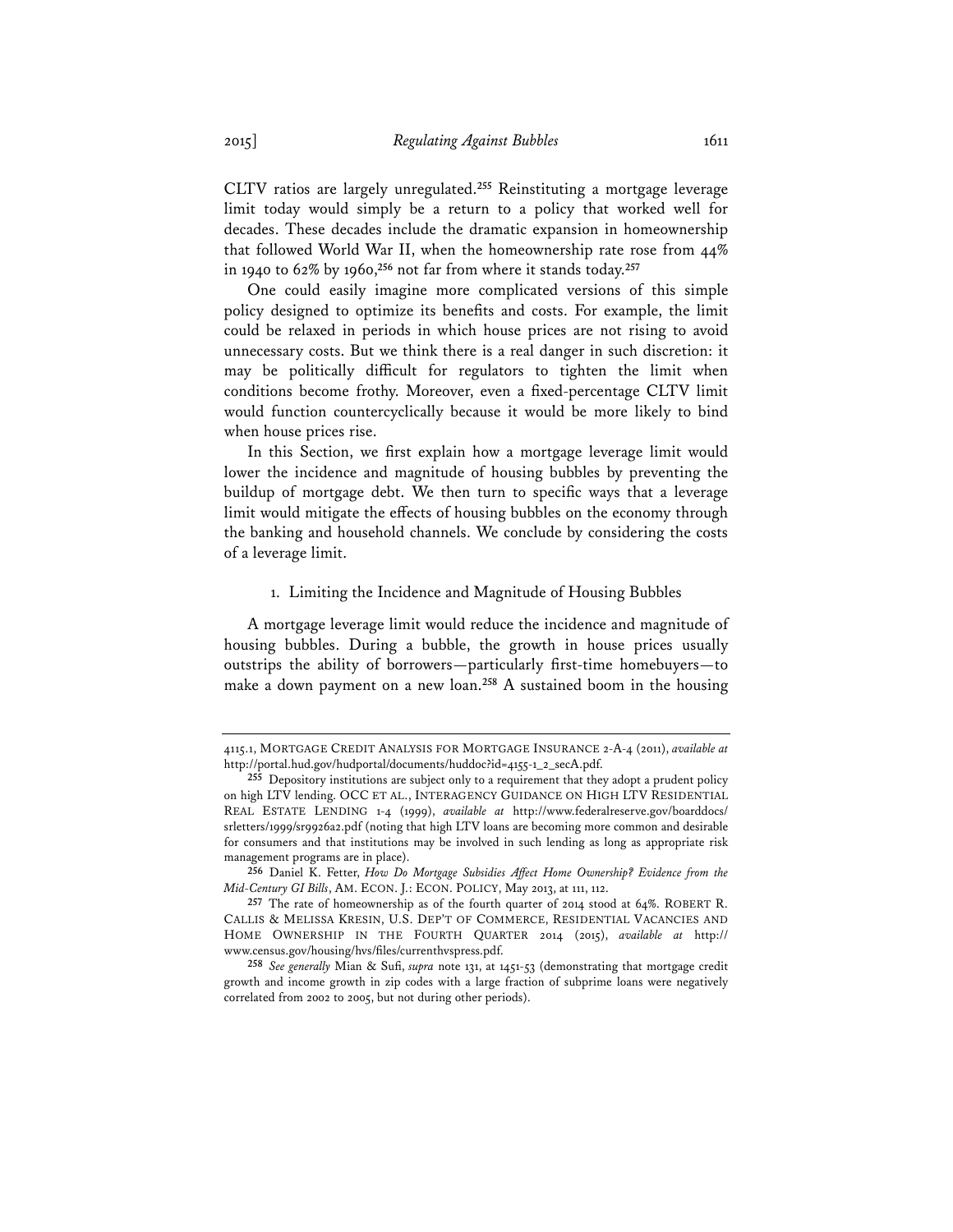market therefore requires easy credit.**<sup>259</sup>** As is well known, easy credit played an integral role in the recent housing boom.**<sup>260</sup>** For example, loans with CLTVs of 90% or more accounted for only 10% of subprime mortgage originations in 2000, but by 2006 they made up over 50% of such originations.**<sup>261</sup>**

A leverage limit would throw some sand into the debt machine that allows a bubble to expand. To see why, consider the following simple example. Suppose all houses are currently priced at \$100,000, and all households that do not currently own a house have \$10,000 in cash. Suppose also that there is no leverage limit in place and house prices appreciate by 20% so that homes are now priced at \$120,000. First-time homebuyers could then purchase a home by using their \$10,000 to make a down payment and borrowing an additional \$110,000. The CLTV on such a loan would be about 92%.**<sup>262</sup>** If instead a CLTV limit of 90% were in place, first-time buyers would only be able to purchase a home after increasing their savings by 20%, or \$2,000.**<sup>263</sup>** In other words, a leverage limit would allow savings growth to constrain house price growth, thus making it more difficult for a bubble to form in the first place.**<sup>264</sup>**

**260** Studies have concluded that easy credit conditions play an important role in fueling the growth in subprime lending. *See, e.g.*, John V. Duca et al., *Housing Prices and Credit Constraints: Making Sense of the US Experience*, 121 ECON. J. 533, 550 (2011) (stating that "our results are consistent with the view that many asset bubbles are linked to an unsustainable easing of credit standards or adoption of risky financial practices that eventually unwind during a subsequent bust").

- **261** Gerardi et al., *supra* note 164, at 82.
- **262** \$110,000 / \$120,000 = 0.917.

**263** This simple hypothetical also highlights the main objection to leverage limits: they limit access to homeownership. We discuss that issue below. *See infra* notes 282-90 and accompanying text.

**264** There is strong evidence that leverage and house prices are related through exactly the channel we describe in this simple example. House prices are more sensitive to changes in income in countries that have a lower regulatory limit on LTVs. Heitor Almeida et al., *The Financial Accelerator: Evidence from International Housing Markets*, 10 REV. FIN. 321, 323 (2006). This finding suggests that, as in our example, savings growth constrains house price growth when LTVs are capped. The sensitivity of house price growth to income growth is strongest for first-time homebuyers. *See id.* at 345 (concluding that "new mortgage borrowings . . . are more sensitive to aggregate income shocks in countries with higher maximum LTV ratios"). In our example, these are precisely the households on whom a leverage limit would have such an effect. There is also evidence that much of the house price boom and bust during the recent bubble can be explained

**<sup>259</sup>** There is substantial evidence across countries and historical periods that housing booms are accompanied by relaxed credit conditions. *See* REINHARDT & ROGOFF, *supra* note 32, at 216- 17 (noting that asset price increases and financial liberalization have both historically preceded global and national financial crises); Luca Agnello & Ludger Schuknecht, *Booms and Busts in Housing Markets: Determinants and Implications*, 20 J. HOUSING ECON. 171, 171 (2011) (noting that "a major housing boom coupled with strong money and credit growth emerged in the US and many other industrialised countries").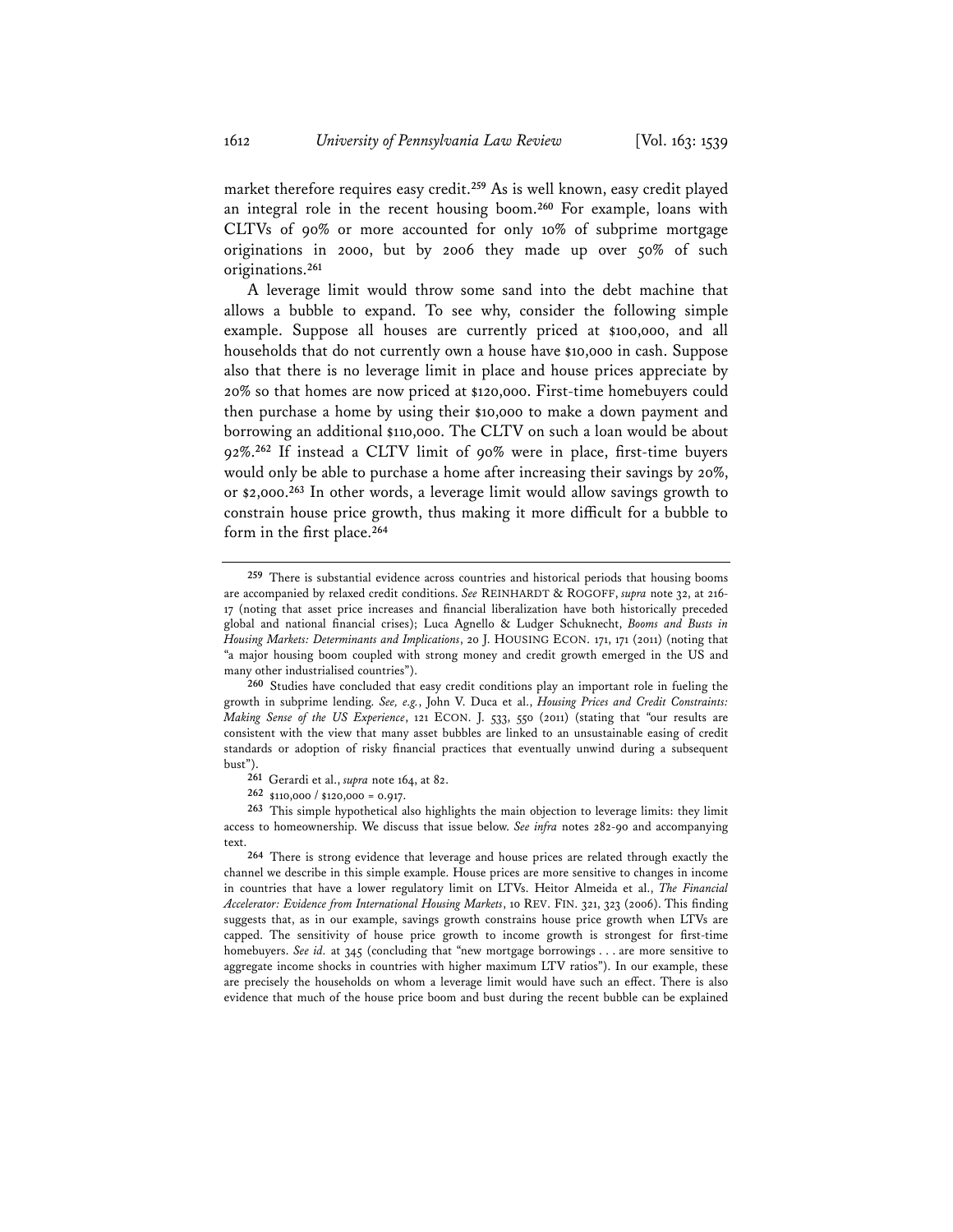A number of countries have successfully used mortgage leverage limits to control real estate booms.**<sup>265</sup>** Both cross-country studies and individual country case studies support the view that mortgage leverage limits rein in housing bubbles.**<sup>266</sup>** In response to the recent housing bubble, for example, Hungary, Norway, Sweden, and the United Kingdom have adopted or are considering mortgage leverage limits.**<sup>267</sup>**

By reducing the incidence and magnitude of housing bubbles, a mortgage leverage limit would reduce the most important threat to financial and economic stability.**<sup>268</sup>** Prevention is, as they say, the best medicine. Leverage limits would, in addition, counteract the negative effects of housing bubbles that do form. In particular, leverage limits would

by easing and tightening of the effective LTV ratio imposed by lenders on borrowers. *See* Duca et al., *supra* note 260, at 549-50 (pointing out that "[m]ost empirical models of US home prices lack a measure of mortgage credit standards . . . rendering them less capable of tracking the earlier surge of home prices during the mortgage boom and the unwinding of much of that appreciation during the early phases of the subprime bust" and that models with a cyclically adjusted LTV ratio for first-time homebuyers "imply that much of the boom-bust cycle in US home prices stemmed from an easing and subsequent tightening in US mortgage standards affecting potential marginal homebuyers").

**<sup>265</sup>** *See* IMF, GLOBAL FINANCIAL STABILITY REPORT 129 (2011), *available at* http://www.imf.org/external/pubs/ft/gfsr/2011/01/pdf/text.pdf (explaining how countries use LTV limits to "serve a number of objectives, including reining in booms in mortgage credit and real estate prices; reducing the probability of default when the housing market turns sour; and reducing losses, given default, by increasing recover values").

**<sup>266</sup>** *See* Christopher Crowe et al., *How to Deal with Real Estate Booms: Lessons from Country Experiences*, 9 J. FIN. STABILITY 300, 316 (2013) (documenting that higher LTV limits are associated with greater house price appreciation across a sample of twenty-one countries from 2000 to 2007); Ashvin Ahuja & Malhar Nabar, *Safeguarding Banks and Containing Property Booms: Cross-Country Evidence on Macroprudential Policies and Lessons from Hong Kong SAR* 5, 8-9 (IMF, Working Paper No. 11/284, 2011) (documenting that LTV limits are associated with lower property price growth for a sample of thirty countries from 2000 to 2010); C. Lim et al., *Macroprudential*  Policy: What Instruments and How to Use Them? Lessons from Country Experiences 19, 53 (IMF, Working Paper No. 11/238, 2011) (documenting that the introduction of LTV regulation is followed by lower growth in real estate prices across a sample of forty-nine countries from 2000 to 2010); *see also* Crowe et al., *supra*, at 316 (showing a positive correlation between higher LTV limits and higher house prices in a sample of 21 countries); Deniz Igan & Heedon Kang, *Do Loan-to-Value and Debt-to-Income Limits Work? Evidence from Korea* 4 (IMF, Working Paper No. 11/297, 2011) (finding that introducing LTV/DTI mortgage leverage limits reduced house price appreciation in South Korea).

**<sup>267</sup>** H.K. Monetary Auth., *Loan-to-value Ratio as a Macro-prudential Tool - Hong Kong's SAR's Experience and Cross-Country Evidence*, *in* BANK FOR INT'L SETTLEMENTS, THE INFLUENCE OF EXTERNAL MONETARY FACTORS ON MONETARY POLICY FRAMEWORKS AND OPERATIONS 163, 163 (2011).

**<sup>268</sup>** To be effective, a mortgage leverage limit would have to impose a real constraint on banks and borrowers. If lenders simply substituted unsecured credit for mortgage credit in a housing bubble, then the limit would be ineffective. As long as unsecured credit is an imperfect substitute for secured credit, a mortgage leverage limit will have the effect that we describe.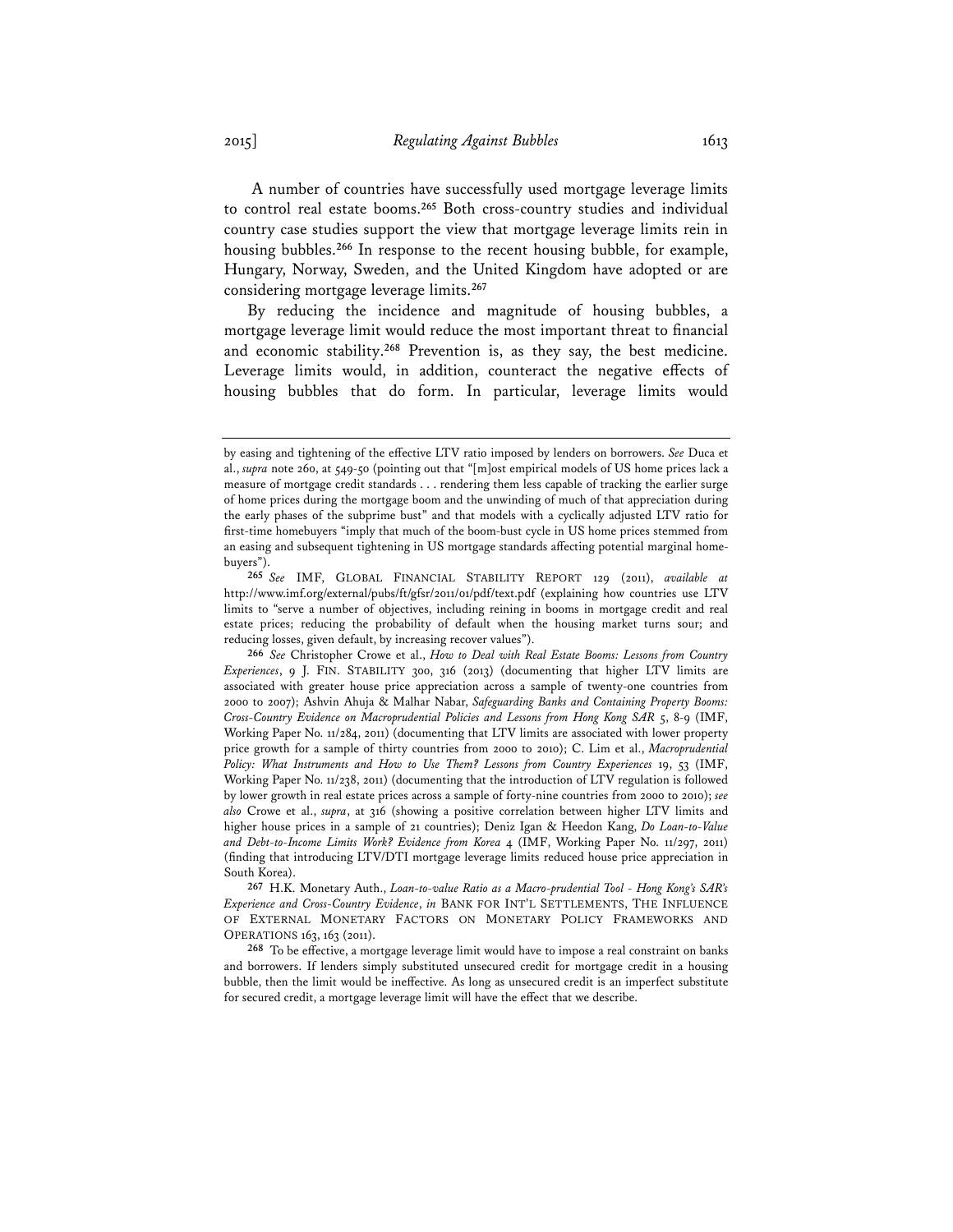counteract the effects of bubbles through both the banking and household channels.

2. Mitigating the Effect of a Bubble Through the Banking Channel

A mortgage leverage limit would enhance the robustness of the financial system to combat a housing bubble. First, a leverage limit would make the performance of mortgage loans less sensitive to changes in house prices. For example, if borrowers start with at least 10% of the value of their home as equity, mortgages would be unlikely to default unless house prices fell by over 10% from their level for the original loan. Borrowers' equity would serve as a buffer for absorbing declines in house prices. Fewer mortgages would end up underwater, and for underwater mortgages, the difference between the amount owed on the loan and the value of the home would not be as large. Consequently, the probability of mortgage defaults and the losses to lenders conditional on default would both decrease. This phenomenon is sometimes called the "contemporaneous equity" effect on mortgage defaults.**<sup>269</sup>**

Second, a leverage limit would screen out borrowers who are more likely to default on their mortgage. Low CLTV loans default at lower rates not only because they have higher contemporaneous equity but also because borrowers who are able to save up for larger down payments tend to be less risky.**<sup>270</sup>** A household's ability to save up for a larger down payment is associated with other risk-lowering characteristics, like steady employment, careful financial practices, and patience. A leverage limit would thereby further lower the risk of mortgage default.

Third, a leverage limit would lower defaults by reducing households' debt burden. In a bubble, households expect house prices to increase and therefore take on greater debt than they otherwise would. As house prices rise, households use low down payment loans to stretch their resources to afford a more expensive home and take on additional debt through home equity loans to finance other expenditures. When the bubble bursts, they are left to manage these excessive debts without the equity they expected to gain through house price appreciation.

**<sup>269</sup>** *See* Austin Kelly, "*Skin in the Game": Zero Downpayment Mortgage Default*, 17 J. HOUSING RES. 75, 94-95 (2008) (explaining the high risk involved with requiring no down payment on a mortgage, including the elevated risk of default).

**<sup>270</sup>** *Id.*; *see also* Jan K. Brueckner, *Mortgage Default with Asymmetric Information*, 20 J. REAL EST. FIN. & ECON. 251, 252 (2000) (explaining how sorting of risky borrowers into higher LTV loans arises due to asymmetric information in lending).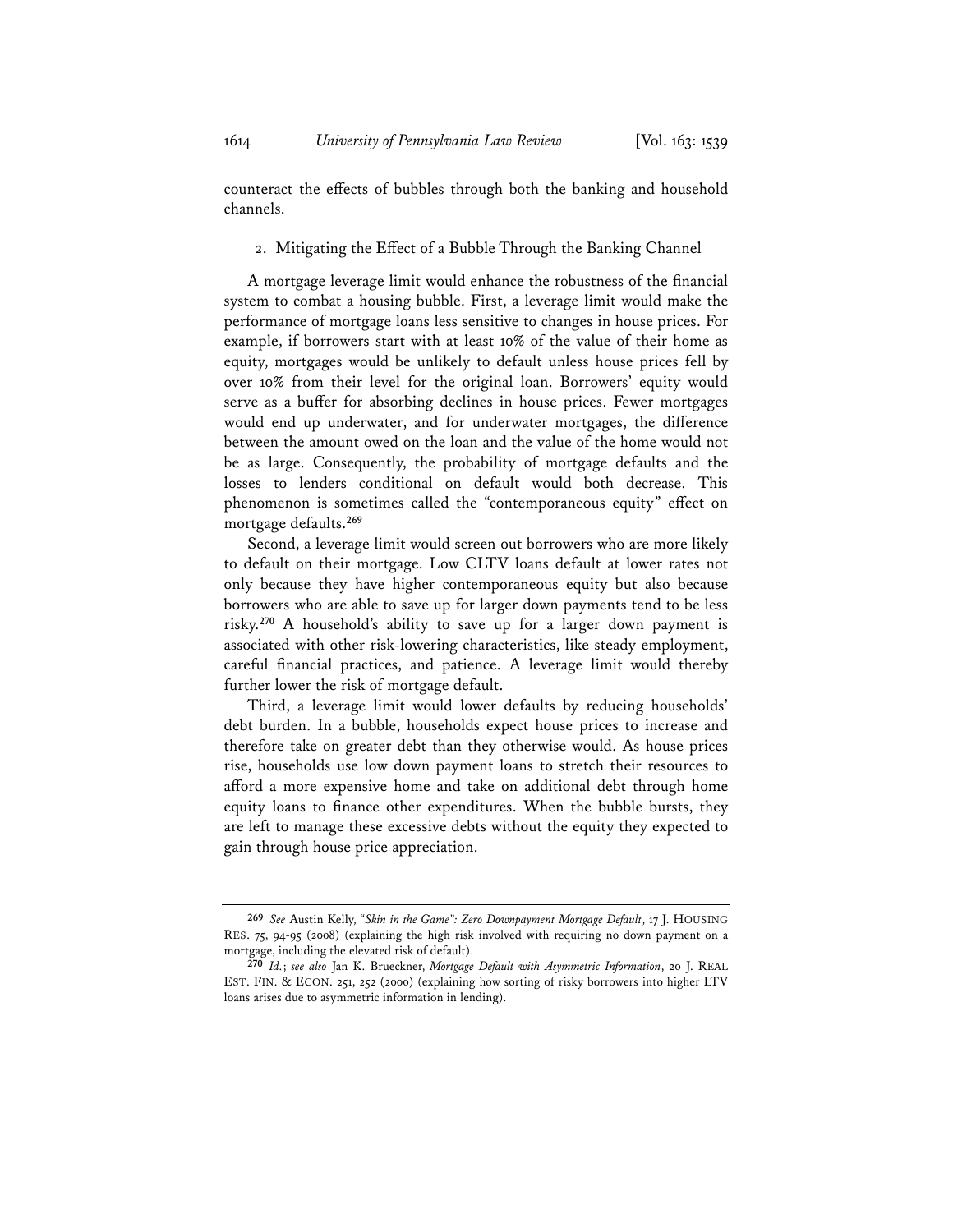A leverage limit would make it more difficult for households to accumulate debt in a bubble. For many households, a leverage limit would be the binding constraint on how expensive a home they can buy. These households would respond by buying a cheaper home or choosing instead to rent. Even households with enough liquid resources to make a larger down payment would not borrow as much to purchase their homes. A leverage limit would also limit homeowners' ability to extract the equity in their home by refinancing or taking out a separate home equity loan. It would lower household mortgage debt and monthly mortgage payments, and, consequently, homeowners would be less likely to default in response to a change in their ability to pay.

Finally, a leverage limit would reduce the size of mortgage debt as an asset class, thereby reducing the systemic risk that mortgages as a whole pose to the financial system. The same forces that would lower the individual debt of households would also lower the aggregate stock of outstanding mortgage debt held by financial institutions. For example, from 2001 to 2008, the total amount of outstanding mortgage debt on one-to-four family homes held by depository institutions nearly doubled from \$2.42 trillion to \$4.8 trillion.**<sup>271</sup>** Reducing the overall stock of mortgage debt would limit the exposure of the financial system to the risks posed by a housing bubble.

# 3. Mitigating the Effect of a Bubble Through the Household Channel

A mortgage leverage limit would also mitigate the effect of housing bubbles on aggregate demand through the household channel. A leverage limit would make household consumption less sensitive to changes in house prices by lowering the overall exposure of households to housing bubbles. Prospective homeowners can respond to a leverage limit by either buying a less expensive home, making a larger down payment, or some combination of both. However, households that are financially constrained can only respond by buying a less expensive home, which *lowers* the sensitivity of their consumption to changes in house prices.

A simple example helps to make this effect clear. Suppose that a household has \$10,000 available to make a down payment and that, in the absence of a leverage limit, lenders require a 5% down payment. Suppose the household purchases a \$200,000 home, the most expensive for which it can afford the down payment. If the price of the home falls by 5%, then the household would lose its entire \$10,000 in initial home equity. Finding itself

**<sup>271</sup>** *Mortgage Debt Outstanding*, *supra* note 68.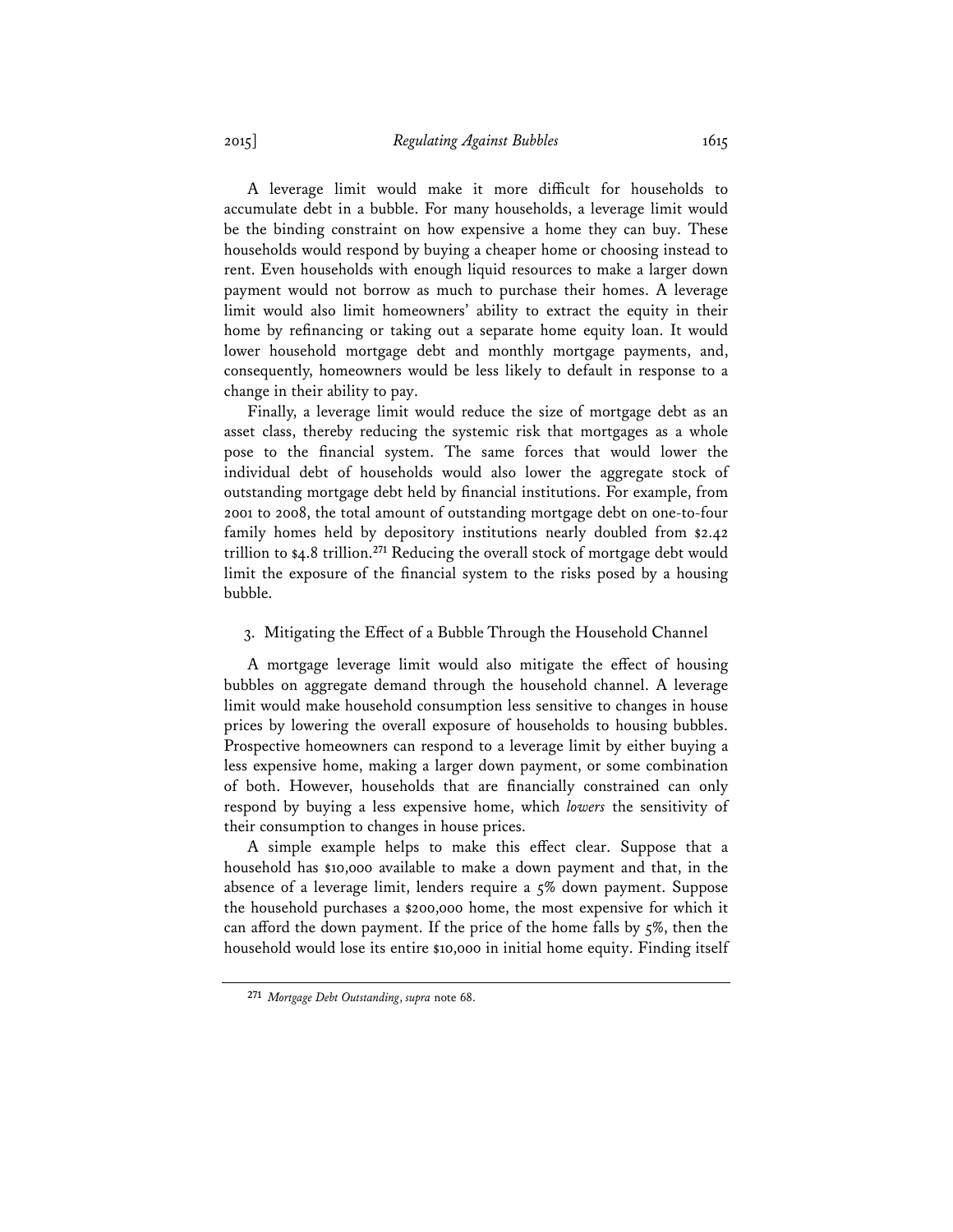suddenly \$10,000 poorer, the household would cut back on its consumption commensurately.

Now suppose instead that a 90% leverage limit is in place and that the household again buys the most expensive home (\$100,000) for which it can afford the down payment. Now if prices fall by 5%, the household loses \$5,000—only half of the fall in wealth in the absence of the leverage limit. This smaller drop in wealth leads to a smaller drop in consumption.

A leverage limit has a similar effect on the upside. When house prices rise, homeowners can increase their consumption by saving less out of their income or by extracting the equity from the home through a second mortgage or a cash-out refinancing. A 5% increase in the value of a \$200,000 home gives the homeowner an additional \$10,000 in equity to extract. The fact that just a 5% increase in home value leads to a *100%* increase in the household's equity represents the effect of leverage. However if a leverage limit forces a household to purchase a \$100,000 home, the same 5% increase in house prices yields only half as much additional equity—\$5,000—to extract for spending.

This is the basic mechanism through which a leverage limit would mitigate the effect of a housing bubble through the household channel.**<sup>272</sup>** By reducing households' leveraged investments in housing, a leverage limit would make household consumption less sensitive to booms and busts in the housing market. This, in turn, would lower the macroeconomic spillovers of housing bubbles.

A leverage limit would not, however, reduce the sensitivity of consumption to house prices for all households. A leverage limit can actually increase this sensitivity for wealthier households who would respond not by reducing the value of the houses they buy but instead by increasing the size of their down payments. This possibility exists because most mortgages are—either de jure or de facto—non-recourse loans.**<sup>273</sup>**

To see why, suppose that a household again has \$10,000 available for a down payment and that, in the absence of a leverage limit, it would purchase a \$100,000 home with *no* down payment. If house prices were to fall by 10% and the household were to default, then the lender would bear

**<sup>272</sup>** Households that are excluded from the housing market by the leverage limit will respond in a way that lowers the aggregate sensitivity of consumption to house prices. If house prices go up, then prospective homebuyers will lower their consumption in order to afford a down payment. If house prices go down, then prospective homebuyers will increase their consumption because they do not have to save as much for a down payment. Therefore, the behavior of prospective homebuyers will partially offset the positive relationship between house prices and consumption for homeowners.

**<sup>273</sup>** *See infra* note 274 and accompanying text.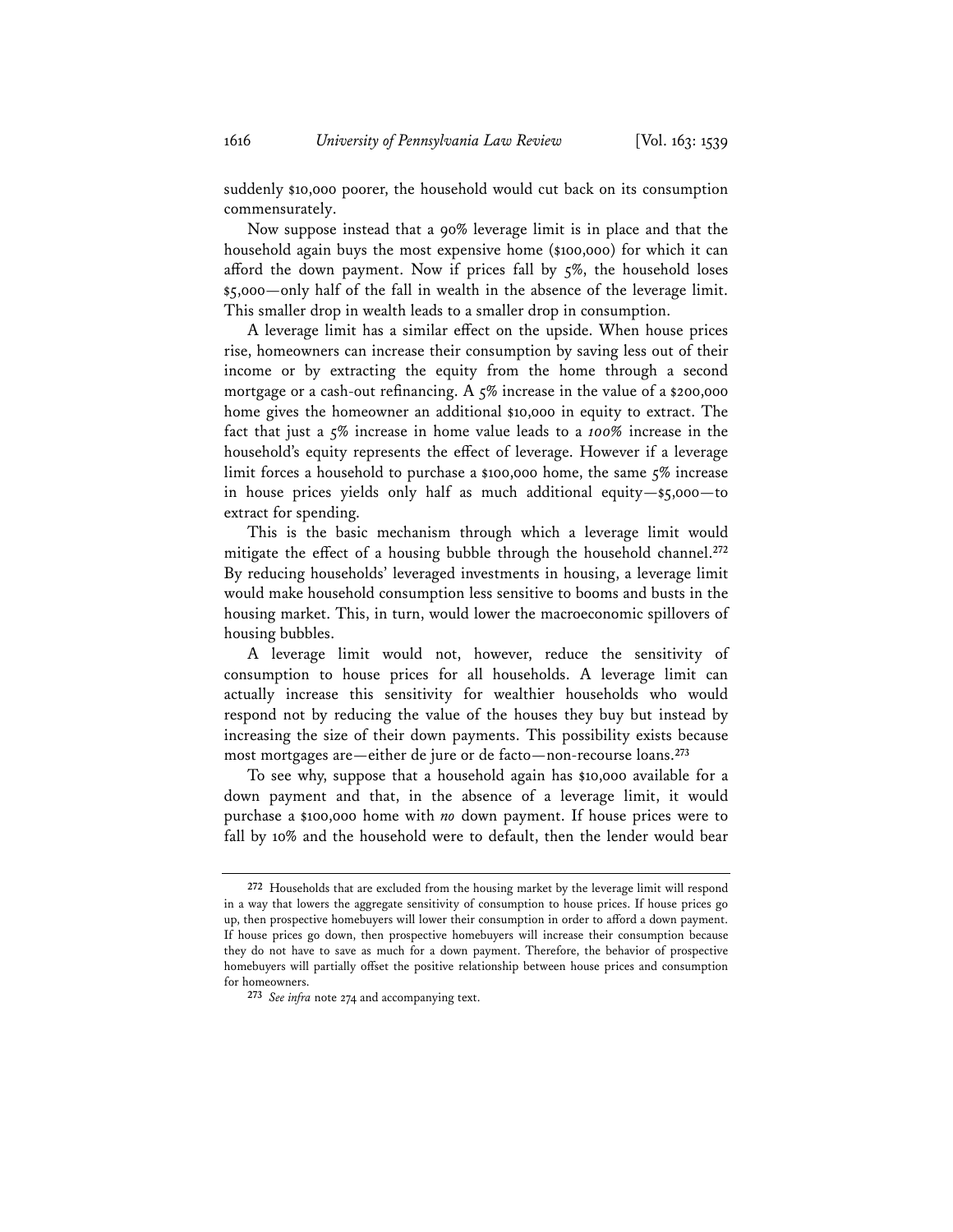the entire loss in value of the home. For most mortgages in the United States, if the borrower defaults then, as a matter of either law or practice, the lender has recourse only to the property, and not the other assets of the borrower, to recover the unpaid portion.**<sup>274</sup>**

Suppose instead that a 90% leverage limit were in place and that, in response to the limit, the household would buy the same \$100,000 house by making a \$10,000 down payment. Now if the value of the home were to fall by 10%, the household would bear the entire \$10,000 loss. The leverage limit might then cause the household to cut consumption by *more* in response to a fall in house prices.

A low (or zero) down payment increases the value to the borrower of being able to walk away from the loan if house prices fall. Because the lender has recourse only to the mortgaged property, the borrower can, in effect, sell the home back to the lender at a price equal to the outstanding loan. In the language of finance, this is a put option on the home with an exercise price equal to the outstanding loan balance.**<sup>275</sup>** The value of the option increases with the borrower's leverage. The "default put option" insures the borrower against downside price risk and thus reduces the sensitivity of the borrower's consumption to house prices. By restricting the use of this insurance, a leverage limit can increase the size of the drop in consumption for some borrowers when house prices fall.

The empirical evidence, however, strongly suggests that a mortgage leverage limit would, on net, reduce the sensitivity of aggregate consumption to house prices. The vast majority of households that take out

**<sup>274</sup>** There are a number of reasons mortgage lenders cannot or do not have recourse to assets of the borrower other than the home. The most important of these are procedural rules governing the issuing of deficiency judgments and rules limiting the number of actions creditors can take against a defaulting borrower. *See* Ron Harris & Asher Meir, *Non-Recourse Mortgages—A Fresh Start*, 21 AM. BANKR. INST. L. REV. 119, 124 (2013) (explaining the importance of rules governing deficiency judgments and the one-action rule, which are procedural rules that effectively create non-recourse mortgages). Moreover, federal bankruptcy law serves to cut off recourse to mortgage borrowers' other assets. *Id.* at 126. Post-foreclosure bankruptcy proceedings can be used to discharge any remaining unsecured balance on a mortgage loan that is subject to deficiency judgment. *Id.* at 127. Furthermore, Fannie Mae and Freddie Mac have adopted policies generally not to seek deficiency judgments. *Id.* at 126. The household would of course still bear the cost of default, which includes the cost of moving as well as the future loss of credit due to a poor credit history, but it would have \$10,000 available to help in bearing these costs.

**<sup>275</sup>** In the theory of finance, the equity interest in a home combined with limited liability is equivalent to a call option, or the right to purchase the home at an exercise price equal to the outstanding debt on the home. A call option is, in turn, equivalent to owning the home, having a loan equal to the outstanding debt on the home, and owning a put option with an exercise price equal to the amount of this debt. This equivalence is referred to as put–call parity. *See* JONATHAN BERK & PETER DEMARZO, CORPORATE FINANCE 668-69 (2007) (providing examples of the put–call parity).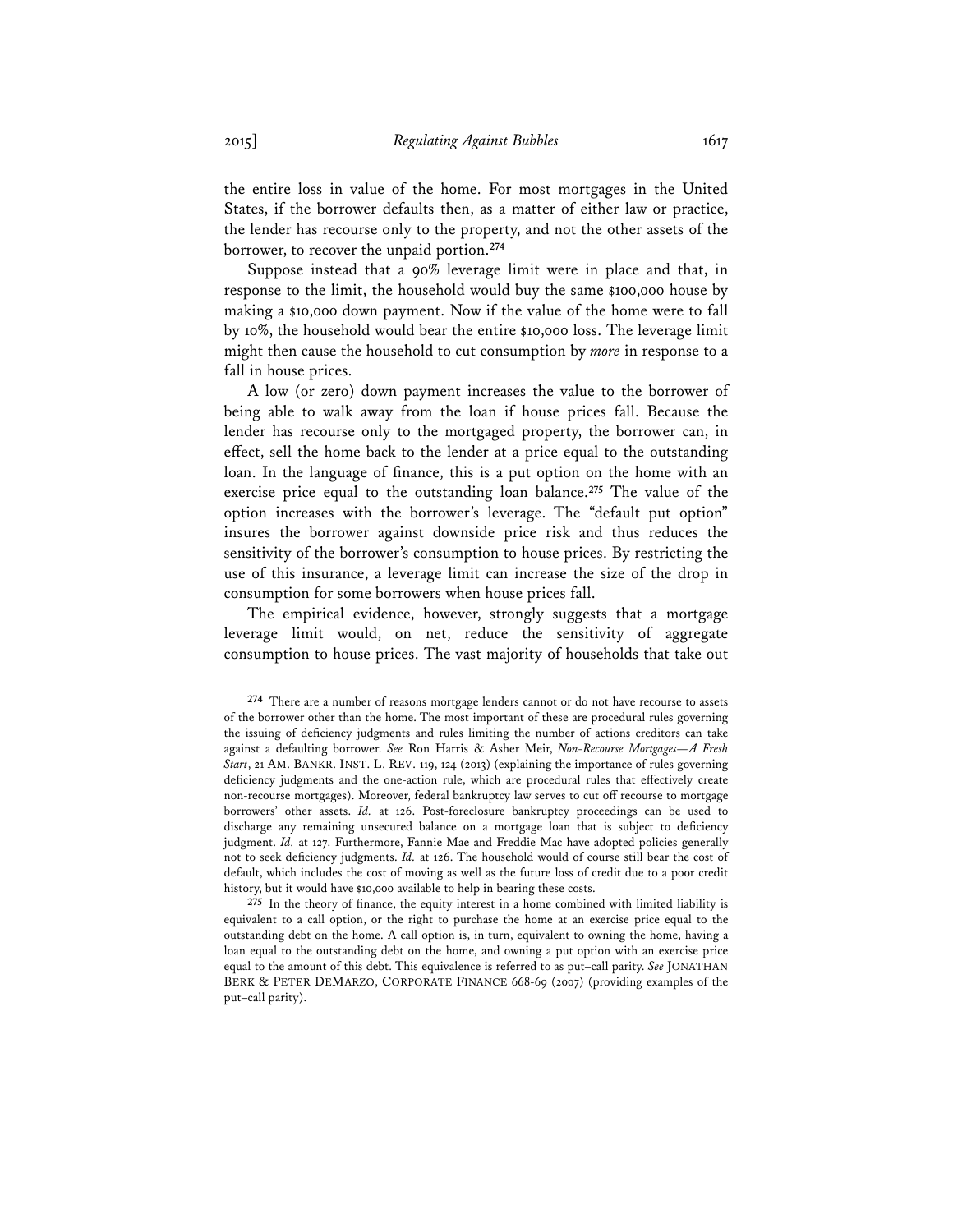mortgages in excess of 90% CLTV have few additional financial assets with which to make greater down payments. Our analysis of data from the American Housing Survey shows that among households that bought a house with 90% or greater CLTV in 2005 and 2006, only 19% had additional financial assets available to make a larger down payment.**<sup>276</sup>** The 81% of high-CLTV households without additional financial assets would respond to the leverage limit by buying a lower-value home (or renting) rather than by increasing the dollar amount of their down payment. Second, there is compelling evidence that financially constrained households contributed disproportionately, relative to wealthier households, to the fall in consumption when the housing bubble burst.**<sup>277</sup>** This further reinforces the conclusion that the mitigating effect of a leverage limit on financially constrained households would outweigh any exacerbating effect on wealthier households. Third, macroeconomic studies that explicitly quantify the effects of the different forces that we have identified suggest that a CLTV limit will substantially lower the effect of house prices on aggregate consumption.**<sup>278</sup>**

**277** *See* MIAN & SUFI, *supra* note 74, at 31-45; Atif Mian et al., *Household Balance Sheets, Consumption, and the Economic Slump*, 128 Q.J. ECON. 1687, 1723 (2013) (finding that "constraints bind more for a given decline in home value for poorer households").

**<sup>276</sup>** *See* U.S. CENSUS BUREAU, H150/07, AMERICAN HOUSING SURVEY FOR THE UNITED STATES: 2007 (2008). The 2007 American Housing Survey asks only about household income, not assets. However, it does ask whether the household has received any income from dividends on stock or any interest income from savings accounts, CDs, or other interest-bearing accounts. We identify households with financial assets based on whether they reported that they had received any such investment income. Among households who had less than 90% CLTV at origination when they bought a house in 2005–2006, 40% reported having received investment income. This is consistent with the fact that the subprime market, which was characterized by high CLTV loans, was overwhelmingly made up of less wealthy borrowers with poor credit histories. *See* Gerardi et al., *supra* note 164, at 79-80 (explaining the connection between loan documentation and subprime mortgages); *see also* Paul S. Calem et al., *The Neighborhood Distribution of Subprime Mortgage Lending*, 29 J. REAL EST. FIN. & ECON. 393, 399 (2004) (reporting that "[t]he incidence of subprime financing clearly is highest among African-Americans and among lower income borrowers").

The counties with the highest measures of household leverage in the United States experienced the greatest subsequent decrease in new durable consumption when the housing bubble burst. *See generally* Mian & Sufi, *supra* note 77 (using cross-sectional measures of household leverage to explain the 2007 recession).

**<sup>278</sup>** *See* Matteo Iacoviello & Stefano Neri, *Housing Market Spillovers: Evidence From an Estimated DSGE Model*, AM. ECON. J.: MACROECONOMICS, April 2010, at 125, 155-56 (finding that an increase in allowed LTV from 77.5% to 92.5% increases the sensitivity of consumption to house prices and doubles the percentage of the variance in consumption growth—from 6% to 12%—that is a result of housing collateral); *see also* Ian Christensen, *Mortgage Debt and Procyclicality in the Housing Market*, BANK CAN. REV., Summer 2011, at 35, 38-39 (finding that lowering the maximum LTV ratio from 95% to 80% would lower the sensitivity of consumption to house prices in Canada).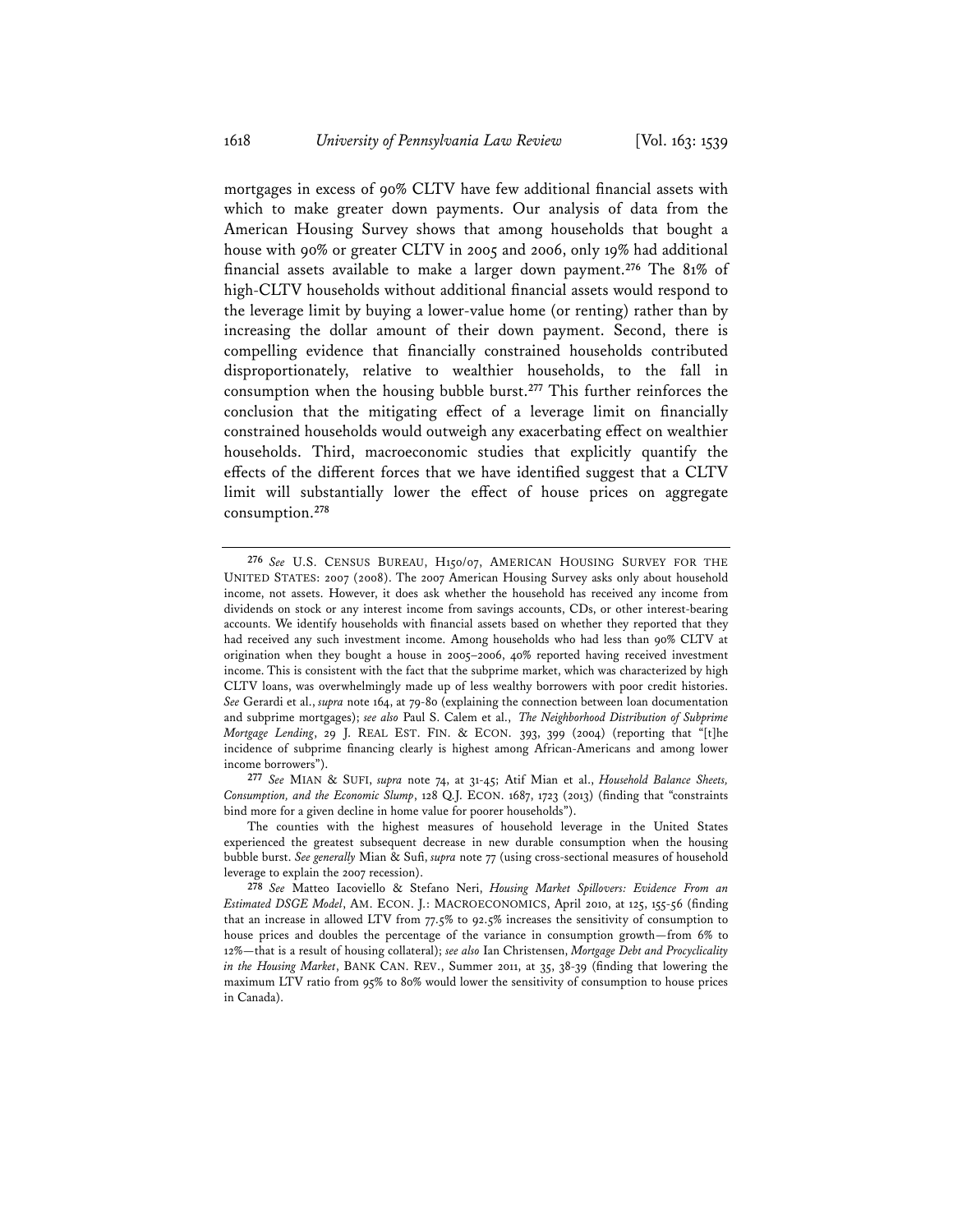## 4. The Costs of Limiting Mortgage Leverage

A mortgage leverage limit would produce costs as well as benefits. These costs represent the lost social gains from loans that would otherwise be made.**<sup>279</sup>** We think that in the case of very high leverage loans, the benefits of preventing the loan in terms of reduced systemic risk would very likely outweigh the costs, but a definitive conclusion would require empirically estimating these costs and benefits—a task beyond the scope of this Article.

Some of these costs stem from distorting homeownership. To analyze these distortions, it is useful to distinguish between the effect on the *extensive* margin of homeownership—whether a household owns their home—and the effect on the *intensive* margin of homeownership—how expensive of a home a household owns. For many households, the effect of a leverage limit on homeownership would be only on the intensive margin. A modest leverage limit would not prevent households with funds available to make a down payment from purchasing a home. Such a limit might lower the quantity of housing consumed by some of these borrowers, but it would have virtually no effect on *whether* they own a home. Indeed, many of the loans that would be affected by our proposal have little to do with expanding access to homeownership. These include loans for investment purposes, loans for second homes, cash-out refinance loans that convert a prime mortgage to a high-CLTV subprime mortgage, and Alt-A loans to borrowers who, on the basis of their credit score and assets, would be eligible for a prime loan.

Moreover, given the subsidies to mortgage debt that already exist—such as the home mortgage interest tax deduction, the tax preference for capital gains on sale, and government actions to ensure low and stable mortgage interest rates—the effect of a leverage limit on the intensive margin of homeownership is more likely to correct existing distortions to housing consumption and to counteract the effect of regressive subsidies than to introduce any new distortions.**<sup>280</sup>** If these tax subsidies were repealed, then the effect of a leverage limit on the intensive margin might pose important

**<sup>279</sup>** There may also be costs associated with borrowers switching from secured mortgage debt to unsecured debt if the mortgage leverage limit is binding for them.

**<sup>280</sup>** These tax subsidies could, in principle, be justified by positive externalities from homeownership, but they in fact have little effect on the extensive margin of homeownership and largely distort the intensive margin of housing consumption and the use of mortgage credit, as well as redistribute income toward the wealthy. *See* Edward L. Glaeser & Jesse M. Shapiro, *The Benefits of the Home Mortgage Interest Deduction*, 17 TAX POL'Y & ECON. 37, 58 (2003) (arguing that tax subsidies encourage the rich to concentrate in particularly high-income communities).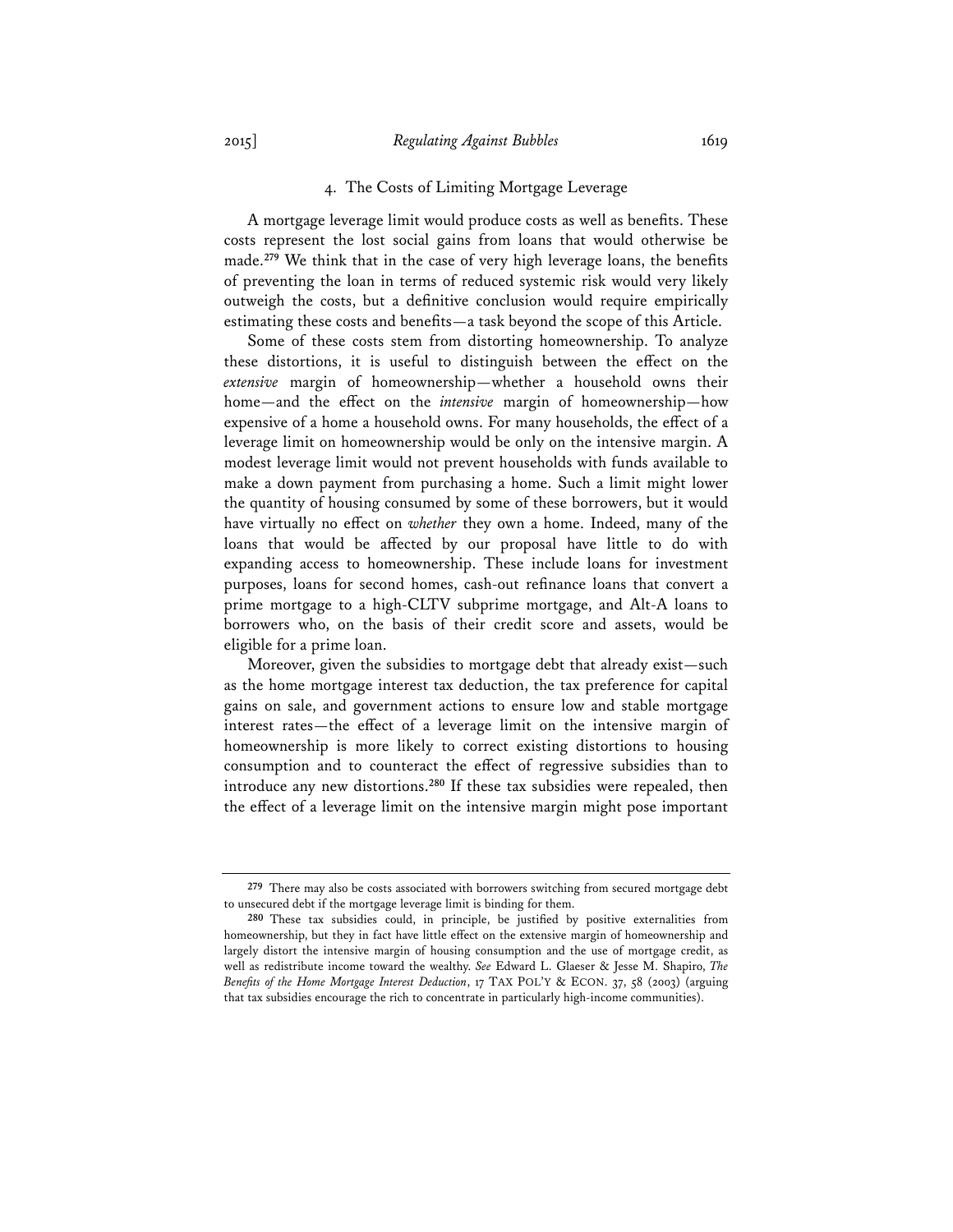costs.**<sup>281</sup>** But these subsidies seem so politically entrenched that it is plausible to take them as fixed when analyzing the costs of a leverage limit.

In our view, a more significant objection to a leverage limit is that it might reduce access to homeownership by less wealthy households who have limited resources to make a down payment on a house. This would contravene a long-standing policy commitment to expanding homeownership. Indeed, the Housing and Community Development Act of 1974 loosened mortgage leverage limits that were then in place in the name of increasing access to homeownership.**<sup>282</sup>**

But even for these potential homebuyers, it is not obvious that a modest leverage limit would substantially reduce access to homeownership. First, while a leverage limit would require households to save more before buying their first home, it would also increase their incentive to save for a down payment.**<sup>283</sup>** Second, a leverage limit would lower rates of mortgage default, resulting in lower interest rates on mortgages and more affordable mortgage credit.**<sup>284</sup>** Third, a leverage limit would constrain the runaway growth in house prices during boom periods, which would help keep homeownership affordable across the housing cycle.**<sup>285</sup>** Consistent with these countervailing effects, a number of studies estimate that a modest mortgage leverage limit would have a relatively small effect on the rate of homeownership.**<sup>286</sup>**

In addition, there are straightforward ways to ensure access to homeownership while preserving the benefits of a mortgage leverage limit. The simplest policy would be an explicit government subsidy for low income borrowers to meet the down payment requirement. This was the approach taken in the 2003 American Dream Downpayment Act.**<sup>287</sup>** Providing cash grants to low income households to use for down payments on a home would transparently achieve the goal of expanding access to

**<sup>281</sup>** While the optimal leverage limit would be lower in the absence of these subsidies, it would not impose costs on all households but only on those for whom the limit is binding.

**<sup>282</sup>** Housing and Community Development Act of 1974, Pub. L. No. 93-383, 88 Stat. 633.

**<sup>283</sup>** Juan Carlos Hatchondo et al., *Mortgage Defaults and Prudential Regulations in a Standard Incomplete Markets Model* 28-29 (Fed. Reserve Bank of Richmond, Working Paper No. 11-05R, 2014).

**<sup>284</sup>** *Id.* at 3-4.

**<sup>285</sup>** *See supra* notes 258-67 and accompanying text.

**<sup>286</sup>** *See* Peter Linneman et al., *Do Borrowing Constraints Change U.S. Homeownership Rates?*, 6 J. HOUSING ECON. 318, 330 (1997) (estimating that simultaneously lowering the LTV limit from 95% to 80% and lowering the maximum debt-to-income limit from 33% to 28% would lower the homeownership rate by 3 percentage points); Hatchondo et al., *supra* note 283, at 28 (estimating that an LTV limit of 90% would have almost no effect on homeownership and that an LTV limit of 80% would reduce homeownership from 66% to 64%).

**<sup>287</sup>** American Dream Downpayment Act, Pub. L. No. 108-186, 117 Stat. 2685 (2003) (codified at 42 U.S.C. § 12701 (2012)).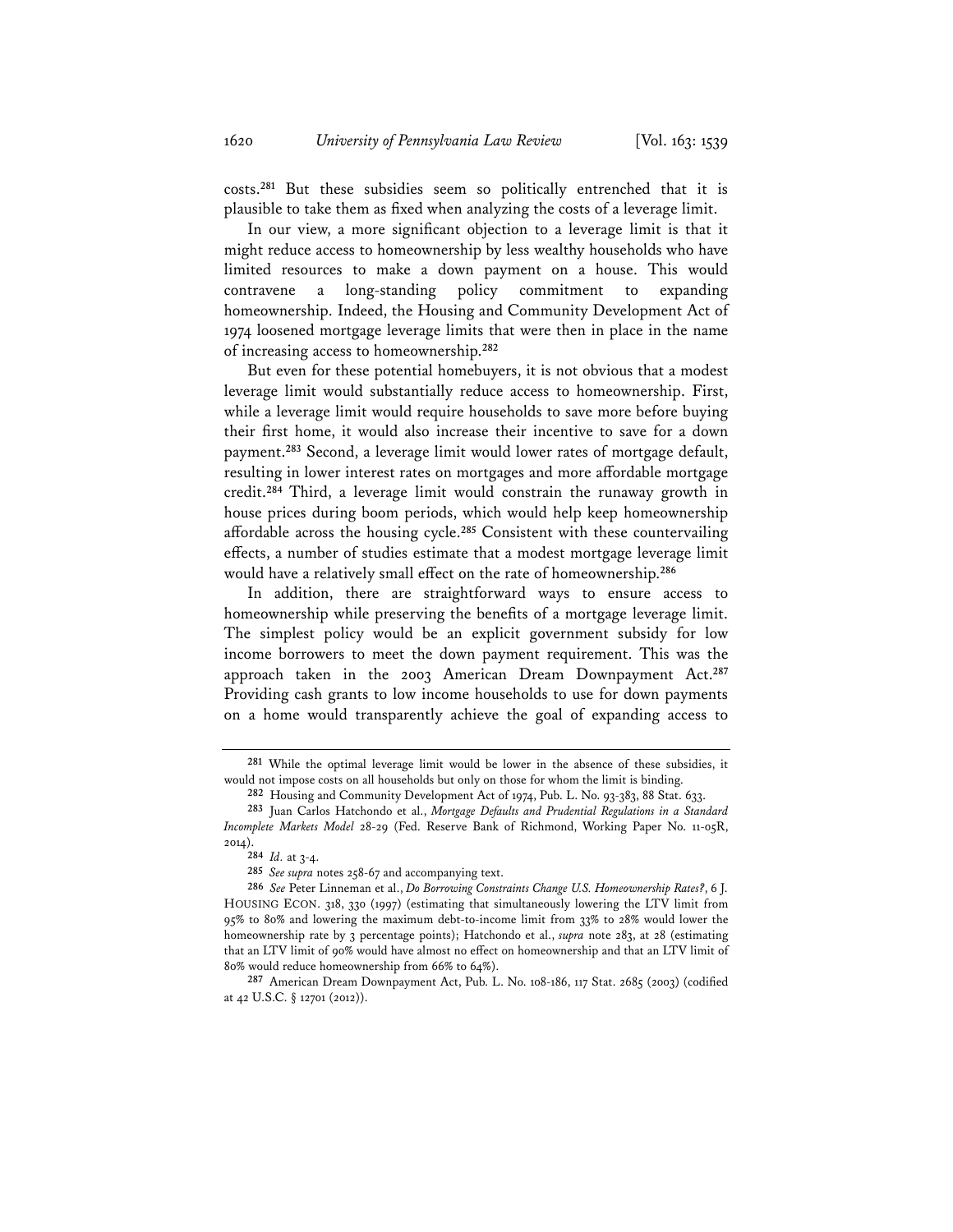homeownership while still achieving the benefits of a mortgage leverage limit for economic stability.

Second, the federal government could allow for an exception to the mortgage leverage limit for loans to low income households and provide an explicit government guarantee for those risky low down payment mortgages to encourage them while still protecting the financial system.**<sup>288</sup>** Indeed, this is the general approach taken by the existing Veterans Administration and Federal Housing Administration home loan programs, which contributed to the substantial rise in homeownership rates following World War II.**<sup>289</sup>** As Professor Ian Ayres and Joshua Mitts point out in a recent paper, a relatively small number of high leverage mortgages pose only modest costs for economic stability.**<sup>290</sup>**

In our view, if there is a public policy goal of expanding homeownership through subsidizing mortgage loans to low income households, then the subsidy should be explicit and transparent. The current practice of allowing

We think this "clustering" objection is not ultimately a substantial concern. For one, a 90% CLTV cap would move mortgages with *greater* than 90% CLTV down to 90%. With a CLTV cap in place, a fall in house prices of greater than 10% would therefore produce no more negative equity mortgages than it would without a cap. Indeed, it would result in a smaller amount of total mortgage debt with negative equity because the CLTV cap would result in smaller loans and even eliminate some of these loans altogether. *See supra* subsection IV.B.3. Moreover, it may well be that, in the absence of a cap, an initial fall of 5% would create enough foreclosures to further depress house prices all the way down to 10%. In short, it would be surprising if moving what would be even higher CLTV mortgages down to 90% would increase economic instability.

Furthermore, the CLTV cap would encourage clustering of CLTV at the cap at mortgage *origination* (including to some degree for cash-out refinancings and home equity loans as well as purchase mortgages). However, the CLTV of a mortgage evolves after origination. Nominal changes in house prices, which generally trend upward with inflation, increase the denominator of the CLTV ratio. Amortization of the loan through principal payments decreases the numerator of the CLTV ratio. The result is that there would be little clustering near the CLTV cap in the overall stock of outstanding mortgages at any point in time. And it is the distribution of CLTV in the *stock* of mortgages that matters for financial stability.

In any case, the targeted exception to our proposed CLTV cap for mortgages to low income borrowers could be designed to mitigate any potential clustering problem, in ways that Ayres and Mitts suggest, if the clustering problem turns out to be of practical significance.

**<sup>288</sup>** Such a program would require government-imposed underwriting standards to combat the moral hazard problem caused by the government guarantee, much like those the FHA program currently imposes.

**<sup>289</sup>** Fetter, *supra* note 256, at 112.

**<sup>290</sup>** Ian Ayres & Joshua Mitts, *Three Proposals for Regulating the Distribution of Home Equity*, 31 YALE J. ON REG. 77, 112-13 (2014). Ayres and Mitts raise a subtler objection to prohibiting high leverage mortgage loans. They worry that setting a CLTV cap like the 90% cap we suggest would result in a large segment of borrowers clustering right at 90% CLTV. *Id.* This would leave the economy particularly vulnerable to a drop in house prices of a little more than 10% since a large number of mortgages would go underwater at the same time. *Id.* This would make it difficult for the financial system and economy to absorb the resulting sharp rise in mortgage defaults. *Id.*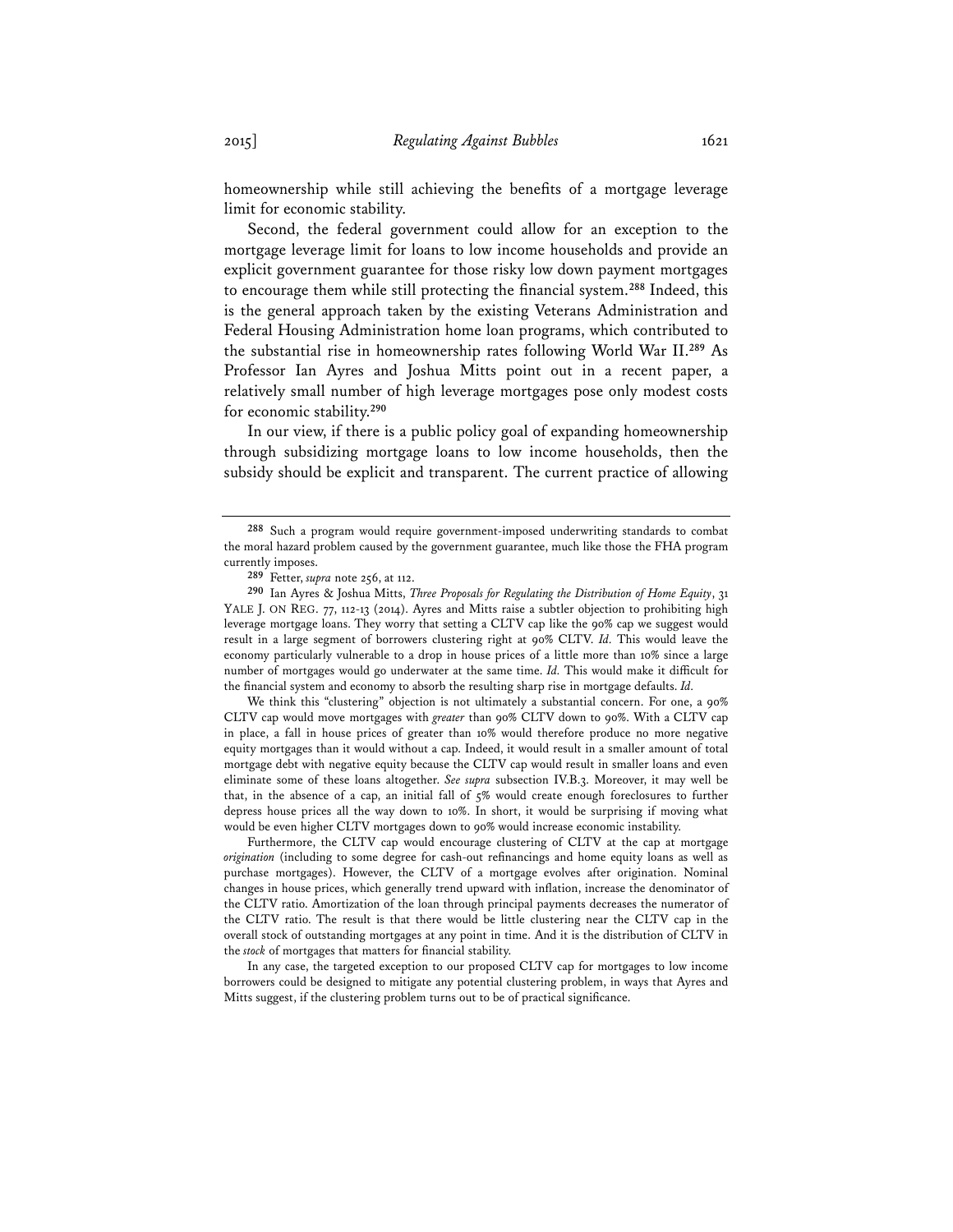extremely high leverage mortgages to proliferate in a housing boom is an opaque and costly form of public subsidy. As recent events demonstrate, the costs of such high leverage loans are ultimately borne by society more generally through the severe economic fluctuations that they can produce. Perversely, these costs fall disproportionately on low income households. Explicit subsidies—either cash grants for down payments or explicit government guarantees for high leverage loans to low income borrowers can achieve the goal of expanding homeownership at much lower social cost.

Other costs of a leverage limit stem from restricting the use of mortgages to finance other types of consumption. A leverage limit would make housing a less liquid asset by preventing households from extracting all of the equity from their home through mortgage borrowing. Consider, for example, a household that faces an unexpected health expense. A leverage limit might prevent the household from paying for that health expense by borrowing against their home. But note that the existing subsidies for mortgage debt in the tax code produce a distortion *in favor* of financing consumption through mortgage borrowing. A modest leverage limit might reduce this existing distortion rather than cause a new one.

Given the powerful anti-bubble effects of a leverage limit and what appear to us to be the modest costs if appropriately designed, we think it likely that a modest CLTV cap would produce positive net benefits for society. But confirming that intuition by quantifying the tradeoffs outlined here is beyond the scope of this Article.

# 5. Using Corrective Taxes Instead of a Cap

An alternative way to control the externalities associated with high LTV loans would be through corrective taxation. As we have argued, however, irrational exuberance in a bubble would undermine such an approach. To see the intuition for this point, suppose that there are two types of loans: high LTV loans that impose a systemic risk externality and low LTV loans that do not. Suppose that it is efficient for some households to get a high LTV loan, but for most households it is efficient to get a low LTV loan. The key question is: what policy instrument is the best way to determine who gets a high LTV loan?

One approach would be to assess a tax on high LTV loans to correct the externality. Such a tax fundamentally puts the choice of who gets a high LTV loan in the hands of individuals. Whoever is willing to pay the tax can get a high LTV loan. Consider, however, the selection that results. The individuals who get a high LTV loan are the ones who value it most. In the neoclassical model, this selection leads to normatively attractive outcomes.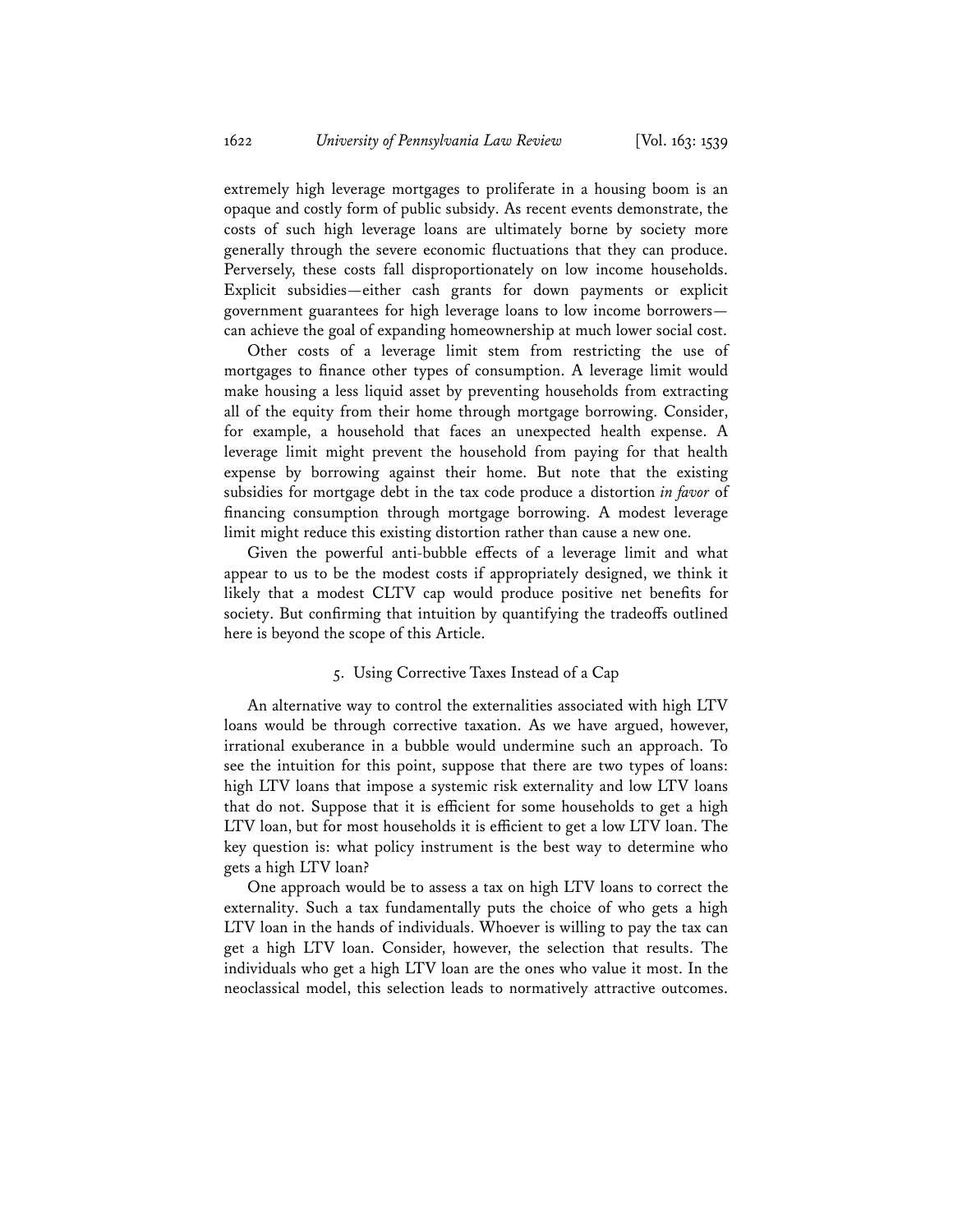A tax is harnessing decentralized information about the social value of high LTV loans. But in a bubble this is, potentially, adverse selection: the individuals who value high LTV loans the most are the ones who are most irrationally exuberant about housing. These are not necessarily the ones for whom the *social* value of a high LTV loan is greatest.

The upshot is that it might be optimal to abandon the self-selection into high LTV loans entailed by corrective taxation in favor of more direct allocation rules based on observable proxies for the most socially valuable high LTV loans. The ban on high LTV loans with an exception for low income households that we suggest is an example of such an approach. The problems posed by irrational exuberance in a bubble mean that such a rule may well perform better than simply allowing anyone willing to pay a tax to get a high LTV loan.

#### C. *Limiting Debt-to-Income Ratios*

A debt-to-income (DTI) limit on mortgage loans is another useful tool for limiting the incidence and mitigating the effects of housing bubbles.**<sup>291</sup>** A DTI limit prevents borrowers from obtaining a mortgage that causes their monthly debt payments to exceed a given fraction of their monthly income. The ability-to-repay rule under the Dodd–Frank Act imposes no limit on DTIs, but it does define a safe harbor for "qualified mortgages" that requires the mortgage borrower to have a "back-end" DTI—that is, a DTI calculated using all of the borrowers' debt payments, including nonmortgage debt—of no more than 43%.**<sup>292</sup>** Lenders are free to make loans with DTIs above 43%, subject only to the risk that they will be found liable if they fail to determine reasonably borrowers' ability to repay and the borrower defaults.**<sup>293</sup>** As we explained in Part III, the threat of liability under the ability-to-repay rule will not be effective at mitigating the risks posed by housing bubbles. In a housing bubble, such risky loans are

**<sup>291</sup>** *See* Crowe et al., *supra* note 266, at 315 (suggesting that DTI limits can curb pressure of speculative demand on real estate prices); Ahuja & Nabar, *supra* note 266, at 8-10 (documenting that DTI limits are associated with lower growth in property loans for a sample of thirty countries from 2000–2010); Igan & Kang, *supra* note 266, at 25 (demonstrating that introducing a DTI limit lowers household debt and transaction activity in the housing market in South Korea); Lim et al., *supra* note 266, at 25 (documenting that the introduction of DTI limits is followed by slower credit growth across a sample of forty-eight countries from 2000–2010).

**<sup>292</sup>** *See* Ability-to-Repay and Qualified Mortgage Standards Under the Truth in Lending Act (Regulation Z), 78 Fed. Reg. 6408, 6505 (Jan. 30, 2013) (codified at 12 C.F.R. pt. 1026). The rule defines this ratio in terms of gross monthly income. *Id.* For the purpose of regulating mortgage risk, disposable or after-tax income is a better measure.

**<sup>293</sup>** *Id.* at 6505-06.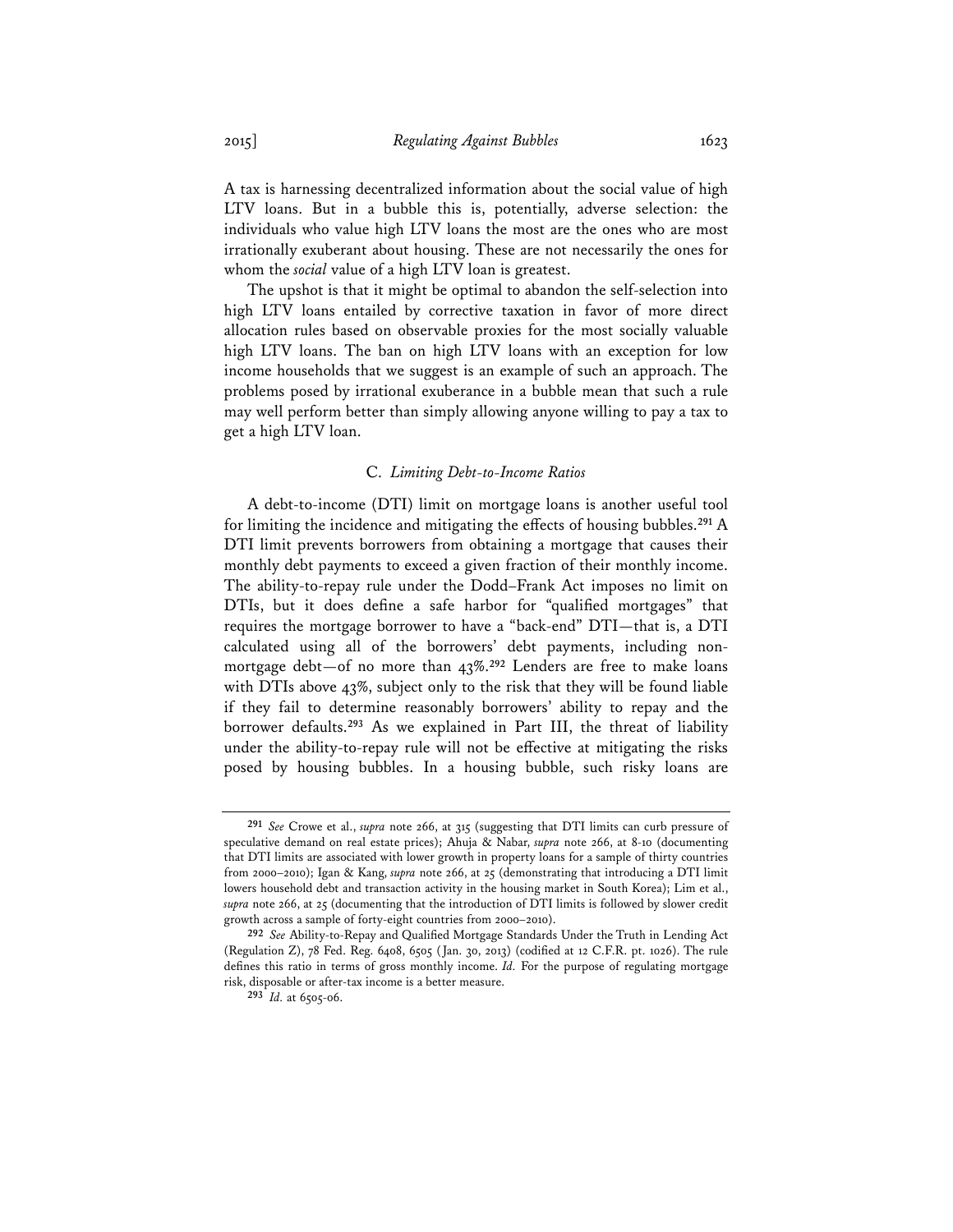precisely the ones that will proliferate. In contrast, a bright-line DTI limit, applied to the entire mortgage market, would help rein in bubbles in much the same way as a mortgage leverage limit. In fact, the combination of a CLTV limit and DTI limit would work in complementary ways.

We suggest that every mortgage be subject to a "cumulative DTI" limit. By "cumulative," we mean that the debt payments used to calculate a mortgage's DTI for purposes of the limit would include the payments on all mortgages secured by the same house. This makes the limit more closely targeted at mortgage debt than a back-end DTI ratio limit would be.**<sup>294</sup>** Here we simply identify the mechanisms through which a DTI limit would work as well as the major tradeoffs involved. As with our other analyses, we leave the quantitative analysis of costs and benefits of such a limit, as well as the calibration of its optimal level, to future work.

A DTI limit would help rein in the explosive growth in mortgage debt that accompanies a housing bubble. Between 2002 and 2008, the ratio of outstanding household debt to disposable personal income rose from around 100% to 130%.**<sup>295</sup>** As Professors Atif Mian and Amir Sufi point out in their important research on this issue, mortgage debt grew at a brisk pace even in zip codes where average real income growth was negative.**<sup>296</sup>** A DTI limit would tether the growth of mortgage debt more firmly to the growth of income.

To illustrate, suppose that a DTI limit of 50% was in place and consider a household with a mortgage that is right at the DTI limit. To afford a 10% larger mortgage, the household's income would also need to increase by 10%. In this way, a DTI limit would constrain the growth of mortgage debt through home purchases, second-lien mortgages, and cash-out refinances.

Like a leverage limit, a DTI limit would mitigate the effects of bubbles through both the banking and household channels. Consider first the banking channel. If borrowers hold less debt relative to their income, then a shock to their ability to repay is less likely to result in default. Put differently, the affordability trigger in the double-trigger model of mortgage default is less likely to occur. A DTI limit would also increase home equity levels because households would face an additional constraint on their ability to

**<sup>294</sup>** Under a back-end DTI, borrowers who acquire non-mortgage debt before they take on a mortgage are treated quite differently from those who acquire such debt afterward. This creates a strategic incentive to put off non-mortgage borrowing until after purchasing a home.

**<sup>295</sup>** *How Has the Percentage of Consumer Debt Compared to Household Income Changed Over the Last Few Decades? What is Driving These Changes?*, FED. RES. BANK S.F. (July 2009), http://www.frbsf.org/education/publications/doctor-econ/2009/july/consumer-debt-householdincome, *archived at* http://perma.cc/AC4D-GC8G.

**<sup>296</sup>** Mian & Sufi, *supra* note 131, at 1453.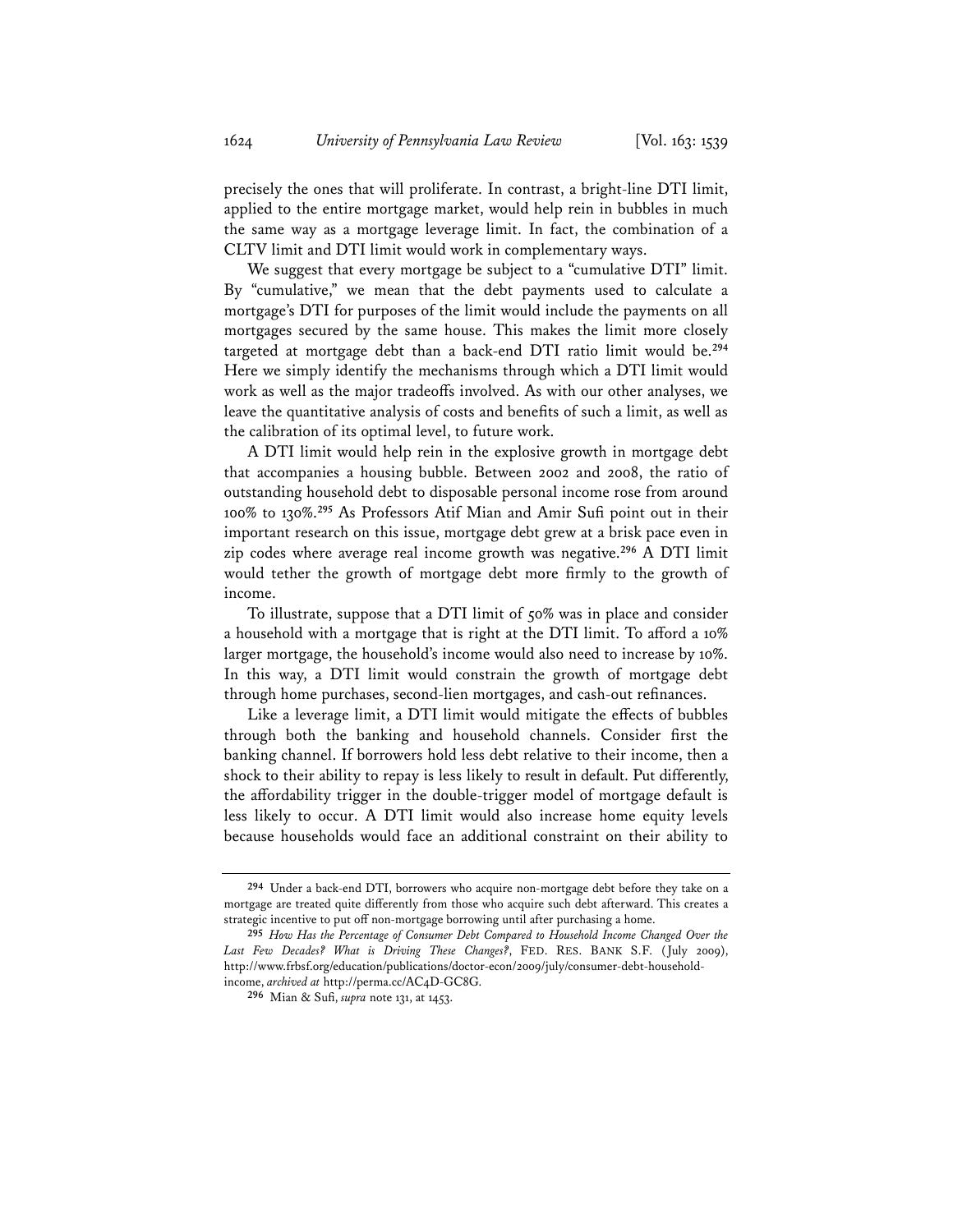take on leverage. This increase in equity would lower defaults through the contemporaneous equity effect.

A DTI limit would also mitigate the effects of bubbles through the household channel. Lower debt would decrease the sensitivity of household consumption to house prices. When house prices rise, it would be more difficult for households to borrow to increase consumption. By avoiding a boom in consumption in response to a house price boom, a DTI limit would also lower the fall in consumption when a bubble bursts. Moreover, house prices themselves would be less susceptible to debt-fueled swings. As a result of these forces, the aggregate effect of a DTI limit would be to lower the house price risk faced by homeowners.**<sup>297</sup>**

Importantly, a DTI limit would be useful over and above a leverage limit. To see this, note that a leverage limit would have only limited effect on constraining the mortgage debt of current homeowners. In a bubble, rising home prices would allow existing homeowners to increase their debt at an alarming rate even with a leverage limit in place. For example, suppose that a 90% leverage limit were in place and consider a household that buys a \$100,000 home with a 10% down payment (\$10,000). Suppose next that house prices rise by 10%. Because the home is now worth \$110,000, the homeowner's equity in the house would double to \$20,000. By selling the house, this equity of \$20,000 could be used to purchase a \$200,000 home. Here, a 10% increase in house prices allows a household to increase its mortgage debt by 100%!

A DTI limit would throw additional sand into the gears of a debt spiral by preventing many households from using leverage to ratchet up their debt. In the above example, if a DTI limit were also in place, households could only double their debt if they did not exceed the DTI limit. A DTI limit would also prevent households from using a second mortgage or cashout refinance to bring the equity in their homes down to the leverage limit whenever house prices increase.**<sup>298</sup>**

**<sup>297</sup>** As with CLTV limits, a DTI limit can in theory increase risk for some households. If a household responds to the limit by increasing its down payment, then it is more exposed to a fall in house prices. However, for the same reasons that we explained above, constrained households are more likely to respond by reducing their consumption of housing. *See supra* subsection IV.B.3. As a result, the aggregate effect of a DTI limit will likely lower the sensitivity of household consumption to home prices.

**<sup>298</sup>** In this way, a DTI limit would also help mitigate the "clustering" concern raised by Ayres and Mitts. *See* Ayres & Mitts, *supra* note 290, at 112-16 (proposing, as a solution to "low-equity clustering," that a mortgage must meet DTI, periodic payment, and repayment conditions to qualify for the home mortgage interest rate deduction).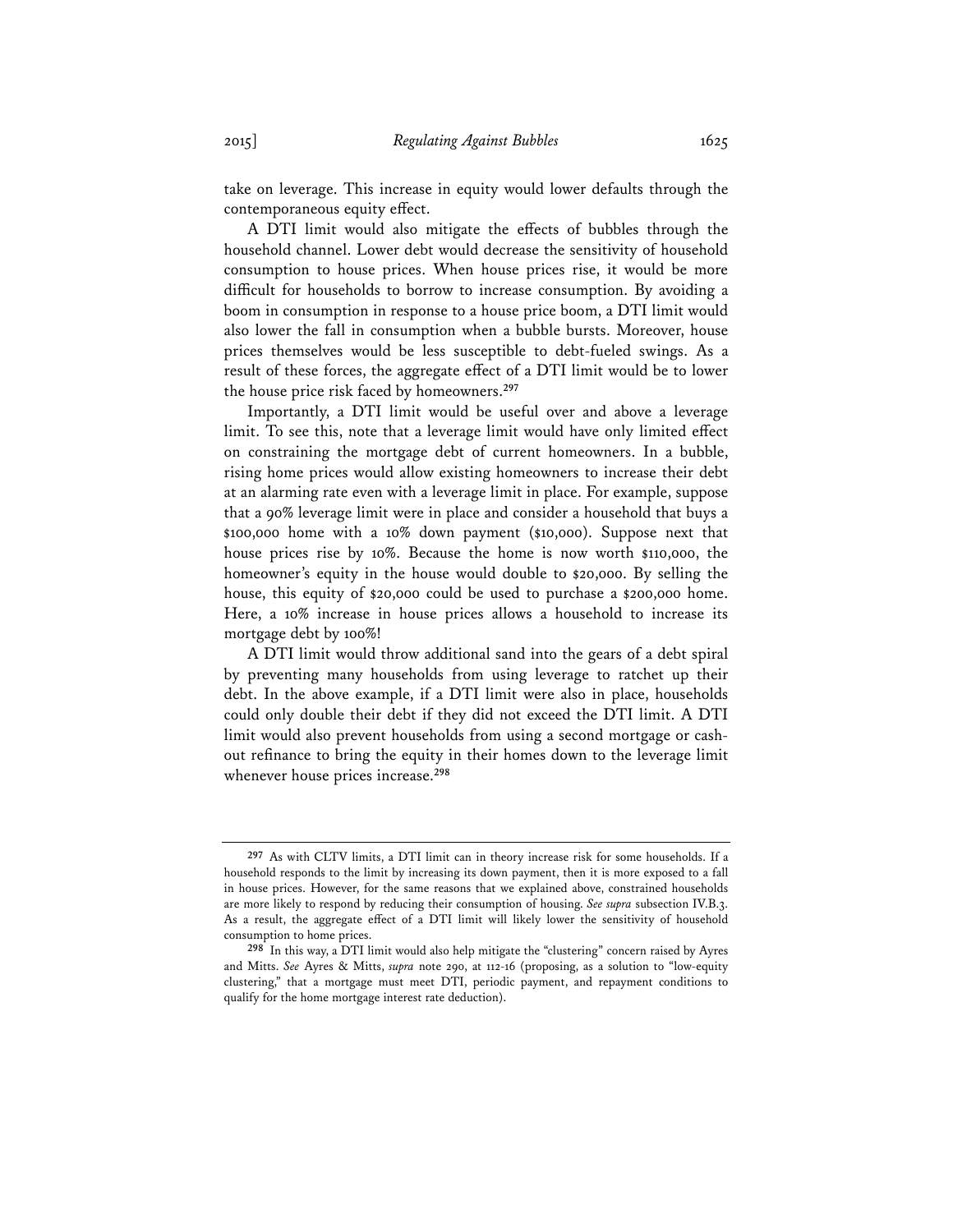The costs of a DTI limit are similar to those of a leverage limit. Households that are affected by the limit will either purchase smaller homes or choose to rent instead. As a result, the solutions to preserving homeownership are also similar. If low income households are provided with money for a down payment, their monthly mortgage payments will take up less of their income. For higher-income households, the impact of a DTI limit will be offset in part by their savings behavior.

A suitably chosen DTI limit could provide substantial benefits by mitigating the effects of a housing bubble. While these benefits do not come without costs, providing mortgage assistance to first-time homebuyers with lower income and wealth can substantially mitigate any effect on homeownership.

# D. *Limiting "Teaser" Payment Loans*

While we believe a mortgage leverage limit and a debt-to-income limit are the simplest and most effective regulatory tools to deal with the risks posed by housing bubbles, additional mortgage regulation could help to reduce these risks further. In Part I, we discussed how a number of contractual structures that proliferated in the subprime market during the recent boom, including hybrid ARMs and payment-option loans, were premised on overoptimistic beliefs in continued house price appreciation.**<sup>299</sup>** These structures share a common feature: they *temporarily* lower the monthly payment required for a given level of mortgage debt.

Some scholars and consumer advocates have criticized mortgages with these features because borrowers may be unaware that their future monthly payments will increase or may fail to appreciate the consequences of these increases.**<sup>300</sup>** We agree that such mortgages can exploit consumer biases. An additional, arguably greater, concern about these "teaser" mortgage loans is that they can help fuel a housing bubble. As house prices rise in a bubble, teaser payment structures allow borrowers to stretch their resources to take out larger loans. Lenders in a bubble push these loans by using the lower initial monthly payments to increase demand, counting on house price appreciation to fuel refinances or sales.**<sup>301</sup>** Even with a CLTV limit in place, these practices would encourage homebuyers to leverage up to the regulatory limit. The Dodd–Frank Act's ability-to-repay rule attempts to

**<sup>299</sup>** *See supra* notes 49-53 and accompanying text.

**<sup>300</sup>** *See* BAR-GILL, *supra* note 9, at 156-73 (developing a behavioral economics theory of the deferred cost structure of subprime mortgage contracts and describing their negative consequences for borrowers).

**<sup>301</sup>** *See supra* notes 49-53 and accompanying text.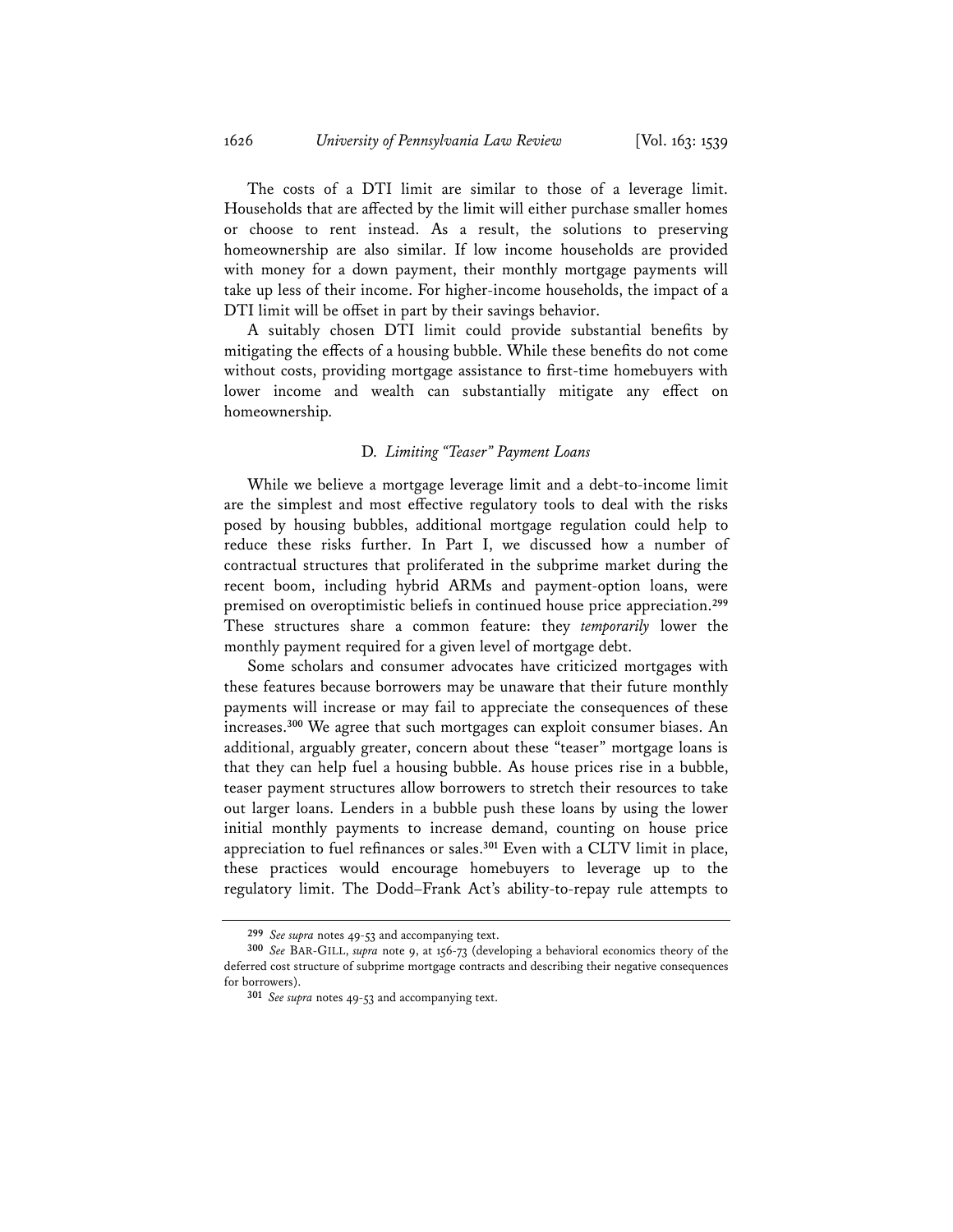ensure that borrowers do not take out loans larger than they can afford to repay, but as we explained in Part III, it would do little to restrain such loans in a bubble.**<sup>302</sup>**

To both protect consumers and safeguard the economy from housing bubbles, we suggest restricting the use of mortgage terms that temporarily reduce the monthly payments on the loan. Interest-only and paymentoption loans could be prohibited or allowed only in limited circumstances. For example, borrowers could be eligible for these loans only if the CLTV on the loans were substantially lower, on the order of 80%. Hybrid ARMs should be required to keep the initial interest rate fixed for a sufficiently long period—seven years or so—to ensure there is enough equity in the home before the payment amount resets. An exception could again be made for loans with sufficiently low CLTV.

There are undoubtedly some households that would benefit from these mortgage products. For example, these loans might make sense for younger borrowers who expect their incomes to grow over the life of their loans. Restricting loan choices would impose costs on these borrowers by limiting their ability to smooth their consumption of housing over time. But these mortgage products have substantial social costs. They facilitate the expansion in credit that fuels housing bubbles, exacerbating the risks they pose to the economy. Our analysis suggests that restricting these contractual structures along the lines outlined here would be a sensible reform.

## E. *GSE Reform and the Architecture of Housing Finance*

Finally, our analysis has important implications for the reform of the secondary market institutions that currently fund the vast majority of mortgages. Reform of the GSEs—Fannie Mae and Freddie Mac—was deferred in the immediate aftermath of the crisis, but legislative efforts are now underway to create a new set of institutions to maintain a stable secondary market for mortgages. The latest bipartisan bill produced by Senators Johnson and Crapo would replace the GSEs with a newly created Federal Mortgage Insurance Corporation (FMIC) to provide guarantees of MBS.**<sup>303</sup>** Private investors, who would remain the main suppliers of capital for the housing finance system, would then purchase the MBS.

**<sup>302</sup>** *See supra* notes 234-42 and accompanying text.

**<sup>303</sup>** Housing Finance Reform and Taxpayer Protection Act of 2014, S. 1217, 113th Cong. §§ 101, 201–210 (as reported by Sen. Johnson, Sept. 18, 2014). The basic structure of the bill was drafted by Senators Corker and Warner and introduced in 2013. S. 1217, 113th Cong. (as introduced in the Senate, June 25, 2013); *see also* Shaila Dewan, *Senators Draft Housing Finance Overhaul*, N.Y.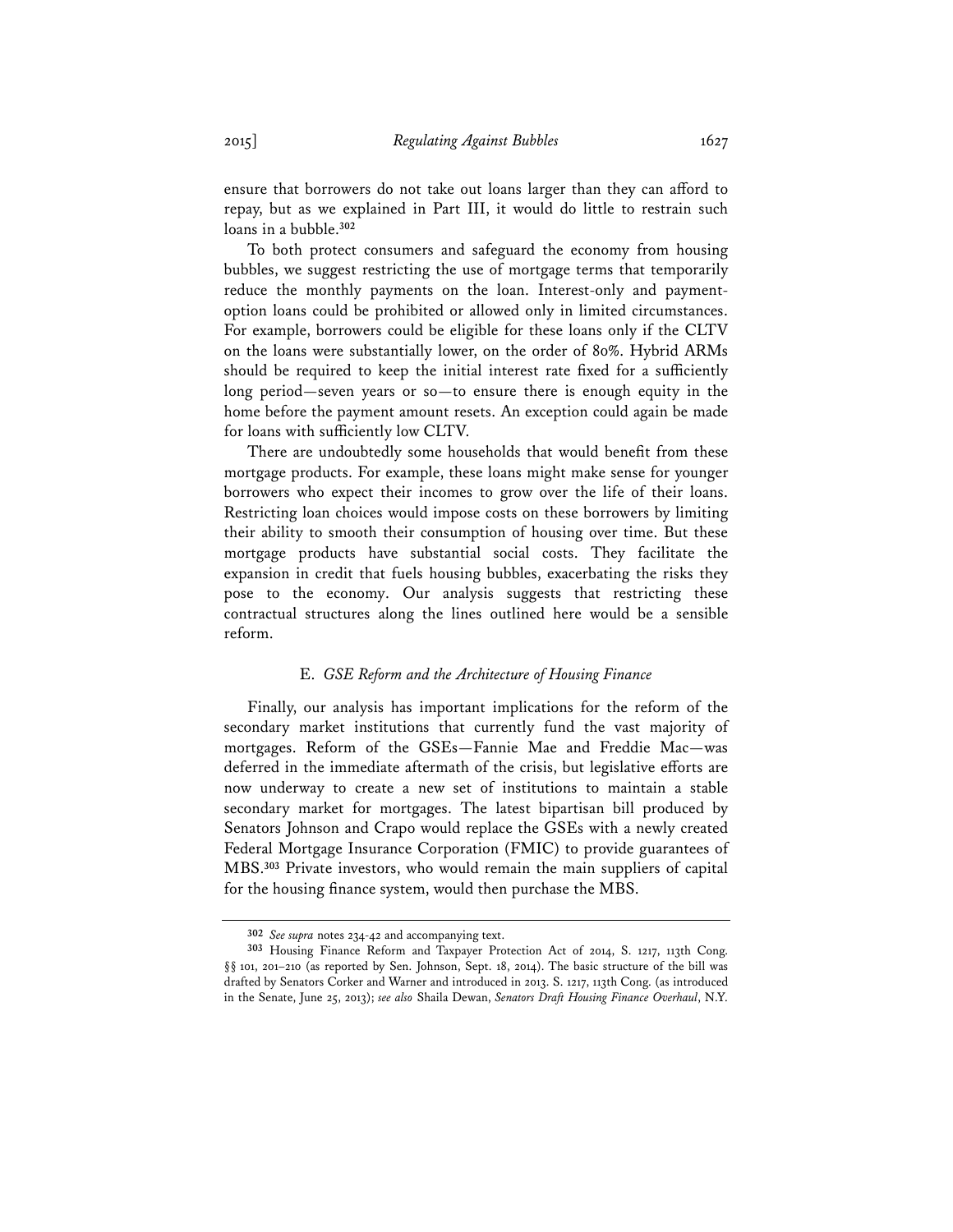Importantly, for an MBS to be eligible for a government guarantee, the bill would require private investors to take a 10% first-loss position ahead of the FMIC guarantee, or require private guarantors holding at least 10% equity capital to insure the MBS.**<sup>304</sup>** This private credit risk sharing provision was motivated by a concern that the FMIC guarantee would result in moral hazard in originators' underwriting standards.**<sup>305</sup>**

The requirement that private investors be exposed to the first 10% in losses on FMIC-guaranteed MBS echoes the Dodd–Frank Act's risk retention requirement for private-label MBS. It thus suffers from some of the same problems in the face of a bubble. In particular, in a bubble, overoptimism about house prices would induce these private investors to weaken underwriting standards, undermining the hoped-for incentive benefits of the private 10% first-loss provision.

Rather than relying on just an indirect, incentive-based approach to maintaining underwriting standards, the new system should use strong, direct underwriting standards as a matter of federal law. The Johnson– Crapo bill imposes only minimal underwriting standards. In particular, loans would have to meet the definition of a "qualified mortgage" under the ability-to-repay rule**<sup>306</sup>** and have a down payment of 3.5% for first-time homebuyers and 5% for others in order to be eligible for the FMIC guarantee.**<sup>307</sup>** Some homeownership advocacy groups have opposed even

TIMES (Mar. 11, 2014), http://www.nytimes.com/2014/03/12/business/two-senators-draft-plan-tophase-out-freddie-mac-and-fannie-mae.html?\_r=0, *archived at* http://perma.cc/4HBV-V9VD (noting that the original bill was drafted by Senators Corker and Warner).

**<sup>304</sup>** *See* Housing Finance Reform and Taxpayer Protection Act of 2014, S. 1217, 113th Cong. § 303 (as reported by Sen. Johnson, Sept. 18, 2014) (requiring that the terms and conditions for insurance provided under the Act include a "first loss position that satisfies the requirements of section 302[] or . . . a guarantee in satisfaction of the requirements of section 311"); *see also id.* § 302(a) (requiring that private creditors face a "first loss position of . . . not less than 10 percent of the principal or face value").

**<sup>305</sup>** *See* Phillip Swagel, *Progress on Housing Finance Reform*, N.Y. TIMES (Jul. 8, 2013, 12:01 AM), http://economix.blogs.nytimes.com/2013/07/08/progress-on-housing-finance-reform/?\_php=true&\_ type=blogs&\_r=0, *archived at* http://perma.cc/GF5N-GDLH (praising the first loss requirement "because . . . investors with their funds at stake have a powerful incentive to enforce prudent underwriting").

**<sup>306</sup>** *See* Housing Finance Reform and Taxpayer Protection Act of 2014, S. 1217, 113th Cong.  $\S$  2(29)(A)(i)(II) (as reported by Sen. Johnson, Sept. 18, 2014) (requiring "to the greatest extent possible" that qualifying mortgages meet standards "substantially similar to the regulations issued by the Bureau of Consumer Financial Protection under section 129C(b) of the Truth in Lending Act").

**<sup>307</sup>** *See id.* § 2(29)(A)(iv) (mandating a minimum down payment for first-time homebuyers of 3.5% and gradually increasing the down payment requirement up to a maximum of 5%).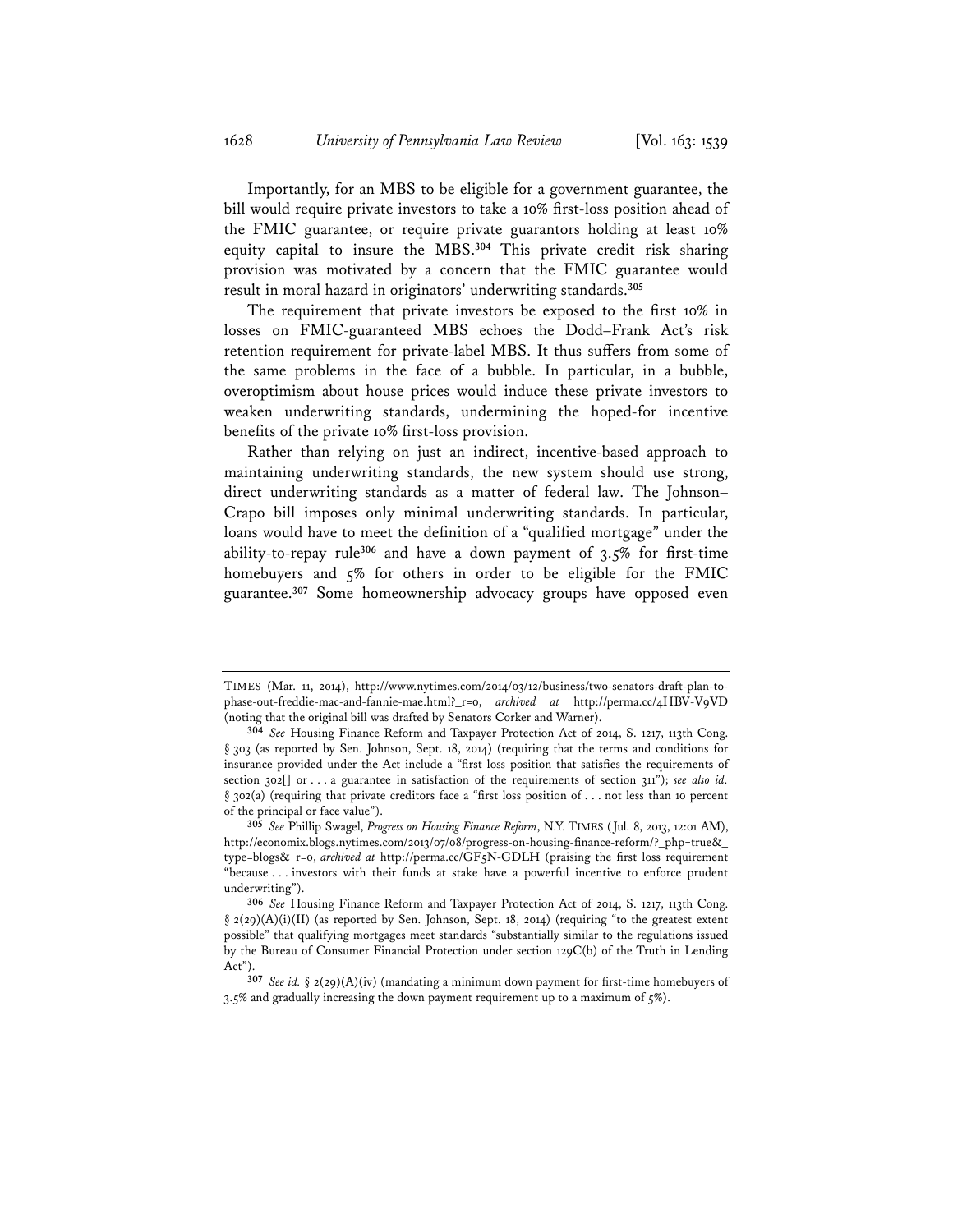these minimal leverage limits.**<sup>308</sup>** In our view these mortgage leverage limits should be strengthened, not weakened, to mitigate the risks posed by a future housing bubble.

The Johnson–Crapo bill would also establish a "Market Access Fund," funded by a portion of the fees paid for FMIC guarantees, to address the housing needs of low income households.**<sup>309</sup>** The statutory language envisions this fund being used to provide capital to take the 10% first-loss piece for pools of mortgages to low income borrowers.**<sup>310</sup>** However, the statute adds a proviso "that amounts for such additional credit support do not replace borrower funds required of an eligible mortgage loan."**<sup>311</sup>** In other words, the Market Access Fund could not be used to provide grants to borrowers to help them make a required down payment on a mortgage loan. In our view, this restriction is unwise. Directing these subsidies directly to the down payments of low income borrowers, in combination with tougher limitations on the CLTV of mortgages, would help make the housing finance system more robust to a housing bubble while also achieving homeownership goals.**<sup>312</sup>**

#### **CONCLUSION**

A primary goal of mortgage regulation should be to protect the economy from housing bubbles. We analyze the Dodd–Frank Act's two principal reforms to the mortgage market—the risk retention and ability-to-repay rules—and show that they share a deep common structure. Together they are intended to protect naive investors and borrowers from opportunistic banks. Both are motivated by asymmetric theories of behavioral biases. And

**<sup>308</sup>** *See, e.g.*, Letter from Ctr. for Am. Progress to Senators Corker and Warner (June 26, 2013), *available at* http://www.americanprogress.org/issues/housing/news/2013/06/26/68162/corkerwarner-housing-finance-bill-an-important-start-but-falls-short-on-serving-americas-families/

<sup>(</sup>recommending that "[t]o provide flexibility for the system to serve low-wealth borrowers," the Senate should "remove the 5 percent down-payment requirement from the legislation and instead permit the FMIC to address down-payment requirements in coordination with other regulators"); *see also* NAT'L CMTY. REINVESTMENT COAL., JOHNSON–CRAPO HOUSING FINANCE REFORM LEGISLATION, *available at* http://nlihc.org/sites/default/files/NCRC\_Johnson-Crapo\_Access.pdf (recommending that the legislation be amended to "[r]emove the down payment requirements[,]" as they would "needlessly shut out many qualified borrowers").

**<sup>309</sup>** *See* Housing Finance Reform and Taxpayer Protection Act of 2014, S. 1217, 113th Cong. § 504 (establishing the Market Access Fund for the purpose of "address[ing] the homeownership and rental housing needs of underserved or hard-to-serve populations").

**<sup>310</sup>** *See id.* § 504(c)(2) (stating that the Market Access Fund can be used to "cover[] a portion of any capital required to obtain insurance from the Corporation under this Act").

**<sup>311</sup>** *Id.*

**<sup>312</sup>** *See supra* note 284 and accompanying text.